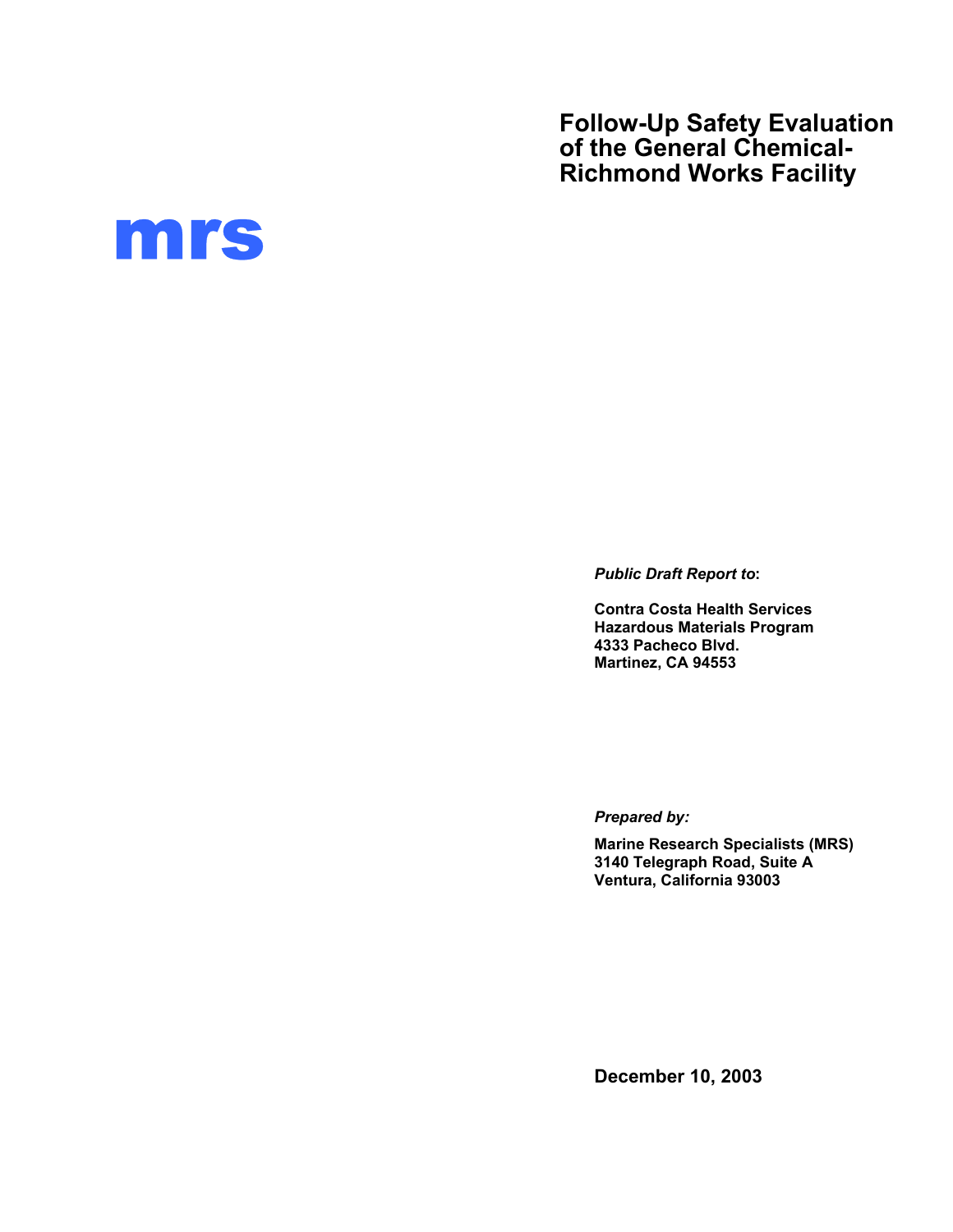#### **Notice**

This report was prepared by Marine Research Specialists for Contra Costa Health Services. The material in it reflects Marine Research Specialists best judgment in light of the information available to us at the time of preparation. Any use that a third party makes of this report, or reliance on, or any decision to be made based on it, is the responsibility of such third party. Marine Research Specialists accepts no responsibility for damages, if any, suffered by any third party as a result of decisions made or actions taken based on this report.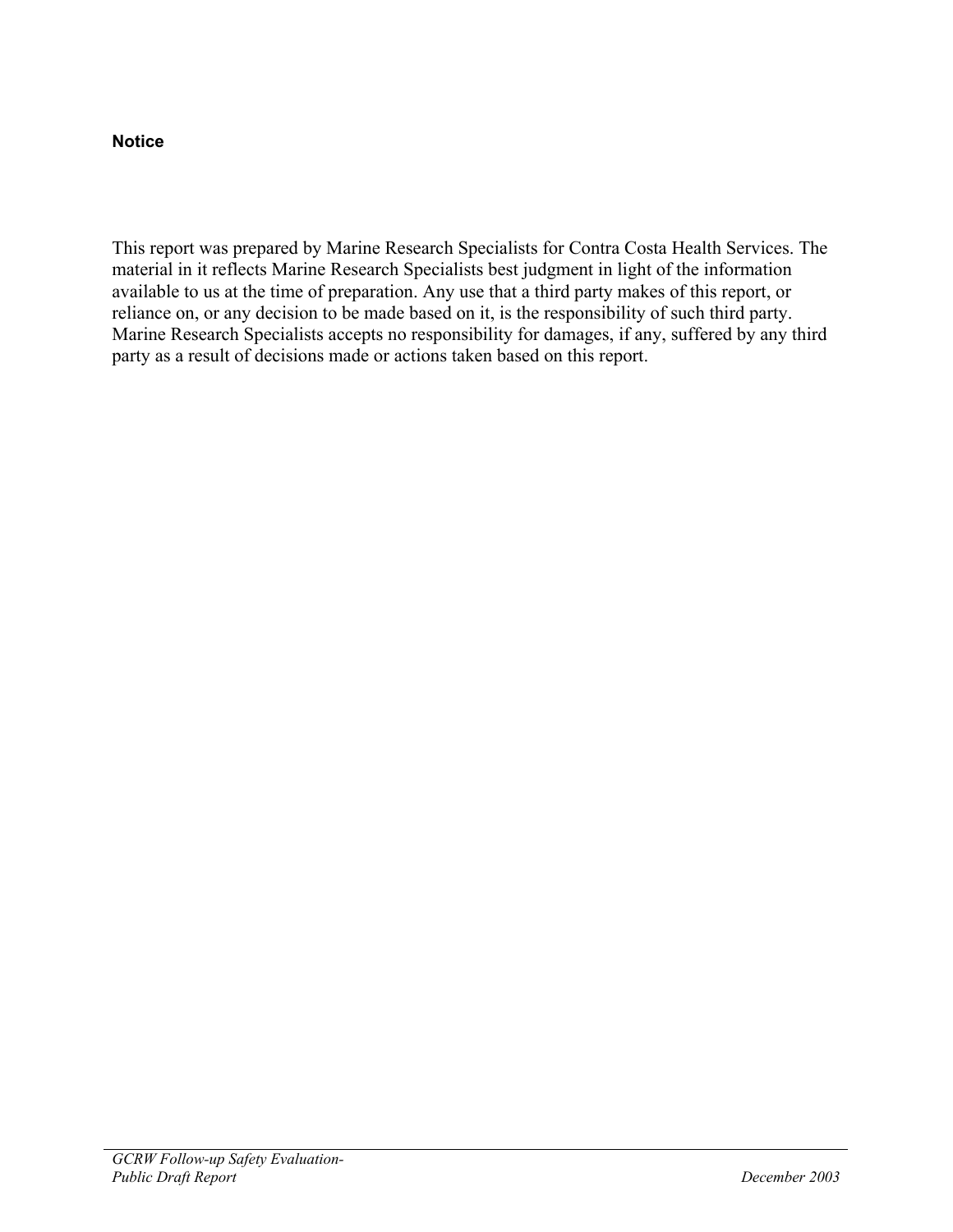#### **Table of Contents**

|                    | Page |
|--------------------|------|
| $\mathbf{I}$<br>A. |      |
| <b>B.</b>          |      |
| C.                 |      |
| II.                |      |
| $A_{\cdot}$        |      |
| <b>B.</b>          |      |
| III.               |      |
| $A_{\cdot}$        |      |
| B.                 |      |
| C.                 |      |
| IV.                |      |
| A.                 |      |
| B.                 |      |
| C                  |      |
| $\mathbf{D}$       | 46   |

| Appendix A Scope of Work for the Follow-up Safety Evaluation                         |
|--------------------------------------------------------------------------------------|
| Appendix B MRS Comment Letters on General Chemical Action Plan and Quarterly Reports |
| Appendix C List of Findings and Recommendations from the Initial Safety Evaluation   |
| Appendix D Initial Safety Evaluation Scope of Work                                   |
|                                                                                      |

### **List of Figures and Tables**

| Figure 1 |                                                                         |  |
|----------|-------------------------------------------------------------------------|--|
| Figure 2 |                                                                         |  |
| Table 1  | General Chemical Richmond Works Follow-up Safety Evaluation Findings 17 |  |
| Table 2  |                                                                         |  |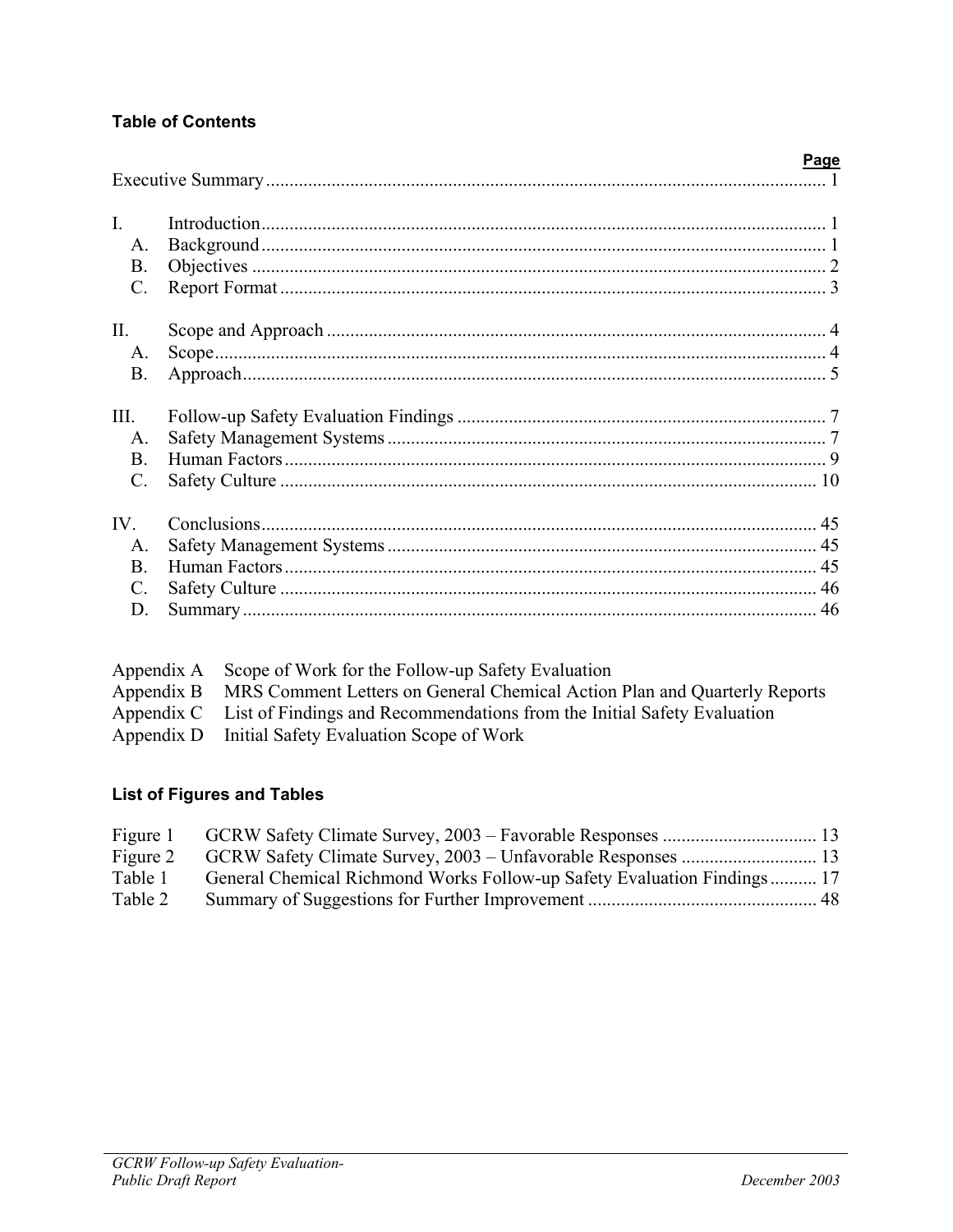#### <span id="page-3-0"></span>**Executive Summary**

The Executive Summary provides a brief overview of the follow-up safety evaluation as well as a summary of the actions that have been taken by General Chemical-Richmond Works (GCRW) to address the major findings and recommendations from the initial safety evaluation. The reader is encouraged to review the entire report to gain a better understanding of the progress GCRW has made in addressing all of the findings and recommendations.

#### **Background**

An initial safety evaluation was conducted at the GCRW facility in Richmond, California, from October 7–11, 2002, at the request of the Contra Costa Health Services (CCHS) and the City of Richmond.

The objectives of the Safety Evaluation were to complete a thorough evaluation of the current management practices and safety culture at the GCRW facility. The focus of the evaluation was on the safety management systems, human factors, and safety culture.

The scope of work for this assignment was developed by an ad hoc safety evaluation committee, with representatives from CCHS, the City of Richmond, General Chemical, the General Chemical employee union, the Hazardous Materials Commission, and the public. The evaluation was not intended as a compliance audit, and as such, the initial safety evaluation report was not meant to imply legal certification of compliance or noncompliance with safety regulations. Rather, the evaluation was intended to evaluate the GCRW safety management systems in relation to industry practices and to identify potential deficiencies.

The safety evaluation identified 54 findings. For each finding, recommendations were developed to address the deficiency. All of the recommendations were intended to provide a way to achieve safety performance improvement. The recommendations were prioritized based on the degree of risk associated with the finding. Marine Research Specialists (MRS) presented the report *"Safety Evaluation of the General Chemical Richmond Works Facility"* to the Contra Costa County Board of Supervisors and the Richmond City Council on January 14, 2003.

#### **Scope and Approach to the Follow-up Safety Evaluation**

The scope of the follow-up safety evaluation included four major tasks.

- Review and Comment on the General Chemical Action Plan
- Review the Implementation of the Action Plan
- Follow-up Evaluation
- Public Participation

The first two tasks were conducted during the months of February through October 2003. During this period the MRS team reviewed and commented on the GCRW Action Plan as well as three quarterly reports that were prepared by GCRW documenting the progress on various action items.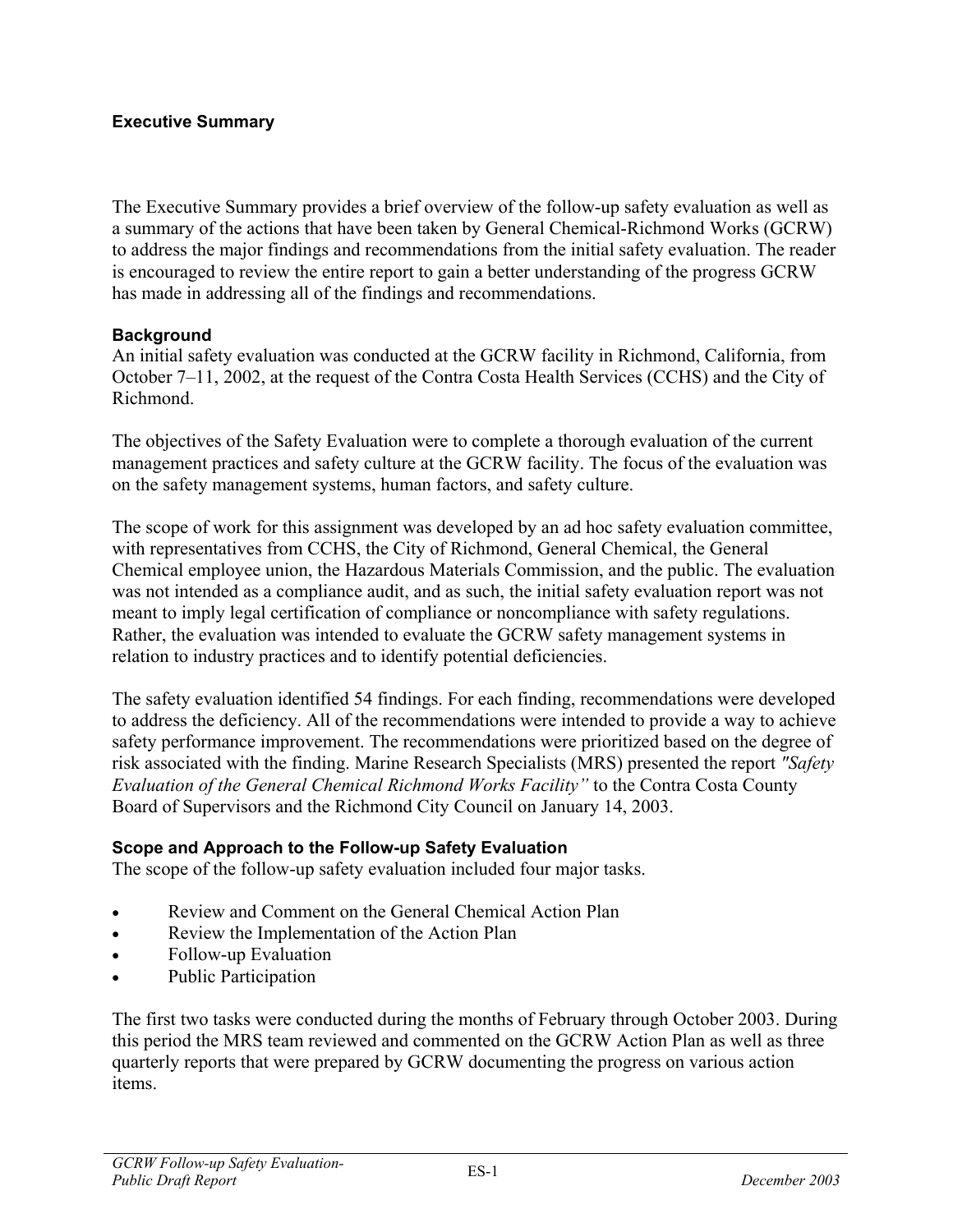The follow-up safety evaluation involved two parts. The first was to conduct a safety climate survey using the same survey form from the initial evaluation. The survey was conducted in October 2003. The second part of the evaluation was the onsite work that was conducted at the General Chemical Richmond Works facility in Richmond, California from November 10-14, 2003.

The objectives of the follow-up evaluation were to:

- Review the actions GCRW has taken in addressing the findings and recommendations from the initial safety evaluation.
- Determine if these actions were adequate to address the findings and recommendations from the initial safety evaluation.
- Suggest further actions GCRW could take to enhance the effectiveness of their Action Plan.
- Conduct a follow-up safety evaluation that is trusted and considered credible by the public and other key stakeholders.

The follow-up evaluation was designed and implemented in a manner intended to be impartial and objective. The onsite evaluation was conducted using a team of safety professionals working at the GCRW over a period of one-week beginning November 10, 2003. During the onsite evaluation, the team conducted more than 30 interviews with individuals and groups, and reviewed over 100 documents that had been generated or modified as a result of GCRW's Action Plan. In addition, the evaluation team received a number of presentations from the GCRW facility staff on the status of various safety related projects being undertaken by the facility. These included topics such as training, security, the distributed control system, mechanical integrity, etc.

Our review of the actions taken by GCRW was based on evidence gathered during the follow-up evaluation. This evidence was obtained from interviews with key people involved in the development and implementation of the respective action items, review of documents, and limited physical observations.

A four-step approach was used to assess the progress GCRW has made in addressing the recommendations.

- 1. Based on the interviews, document reviews, and inspection, a summary was developed that described the actions taken by GCRW to address each of the recommendations.
- 2. The evaluation team then determined if the actions taken by GCRW met the intent of the recommendation, and if the action items had been implemented.
- 3. The implementation status was determined for each recommendation.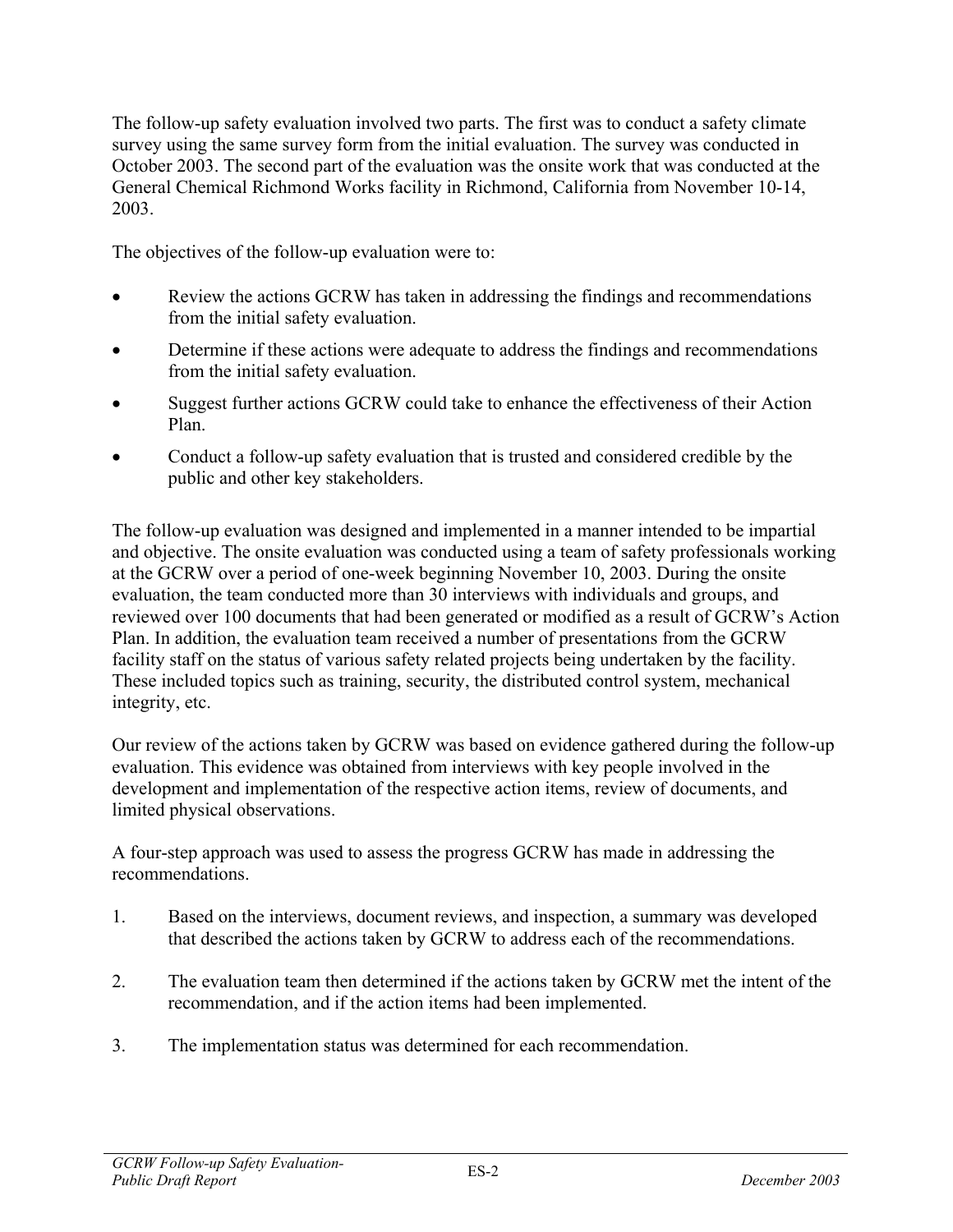4. Recommended further actions were developed as needed. In addition, suggestions were made for GCRW to consider as steps for continuous improvement.

Since cultural change is an ongoing aspect of continuous improvement, the actions taken by GCRW in response to many of the safety evaluation findings are never truly "complete," so it is inappropriate to conclude that an action item is "closed" or not. GCRW's approach has been to use the term "implemented" to indicate that a critical milestone has been met in the implementation effort. In the follow-up evaluation, we evaluated the process used to implement each action item, and we made an assessment of how effective the implemented action item appears to be based on the results of our interviews and review of documents.

## **Conclusions**

There have been many impressive accomplishments and improvements to the GCRW safety programs during the last year. GCRW has addressed all 54 findings from the initial safety evaluation, and they have made excellent progress in working towards a more positive safety culture. In many ways, GCRW's commitment to this process has been exemplary. In particular, there has been a very positive change in safety culture. The change was very evident from the onsite interviews and from the various program documents that were shared with the evaluation team. Some of the initiatives that have contributed to this change are as follows:

- A safety visioning process which involved a wide cross section of employees.
- A revamped near miss reporting program.
- A new safety suggestion program.
- A new employee safety rewards program.
- A new employee recognition program.
- Improvements to way in which the Health and Safety Council meetings are used to communicate safety issues to the employees.
- Visits offsite that allow workers to share experiences with other workers in the local area and at other General Chemical locations.
- A training summit to review all training needs and training delivery alternatives,
- Pilot testing of the full versions of the Maximo maintenance management system, and the appointment of a new maintenance planner.
- The ongoing process to design and install a new Distributed Control System (DCS) at the plant.

In these initiatives, the common themes have been an open invitation to all employees to participate in the development process, to consider workers' opinions, and to emphasize collaboration between hourly and salaried employees.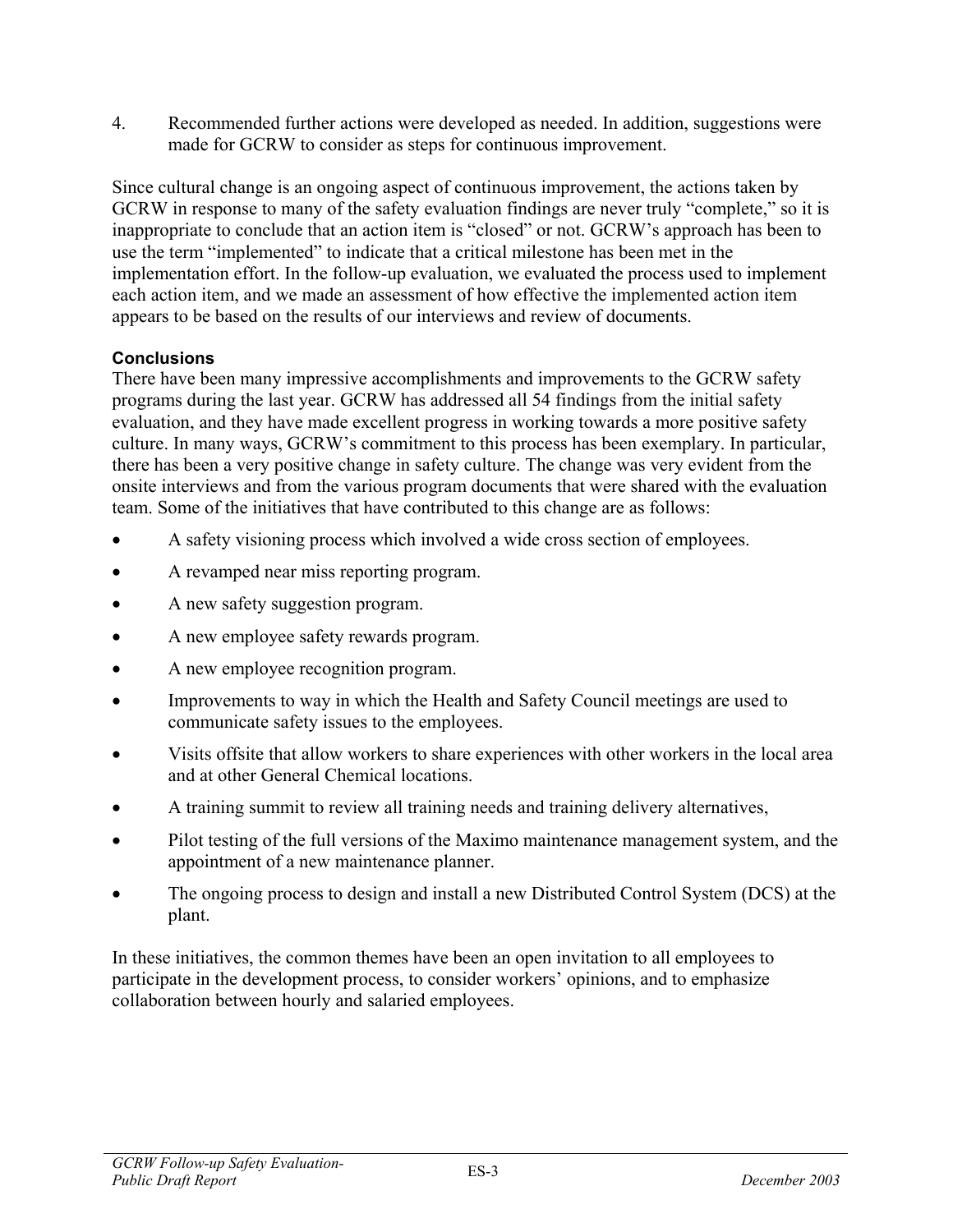There are still a number of challenges facing GCRW before the values expressed in their own Safety Vision are met. Some of these challenges are summarized below:

- There is an imperative need to "win over" all employees to the new Safety Vision and to have a higher level of participation in the GCRW safety initiatives. Some workers still have resistance to this change and are reluctant to get involved. This reluctance is not uncommon when a major change like this is instituted at a facility, and it takes time for all staff to become aligned with the new initiative.
- For some workers, there is a lingering distrust of management. This perspective is understandable, given the style of management and the inconsistent leadership in the past.
- Even though workers are being given opportunities to share their ideas on safety (e.g., safety suggestion program and communications meetings), there is a perception among some workers that management does not listen to them. Some are unwilling to risk being blamed (e.g., for near misses), some doubt that management will really act on their safety suggestions if the solutions are expected to be complex or costly, and some lack confidence that their ideas are worthy of consideration.
- Some workers still perceive that disciplinary action is not always based on actual events. They sense that managers do not listen to their positions, and disciplinary actions are not always based on fact. There is some uncertainty with workers about the steps in the disciplinary process, and the time steps involved for follow-up.
- In Operations, there are some limited personality conflicts that continue to adversely affect the morale of the group and the ability of Operations to function well as one team.
- Some workers argue that the Maintenance Department is understaffed to complete the high volume of work orders that is currently being generated.
- Even though there is help available, some Operators with minimal experience expressed a lack of confidence when working at night on non-routine tasks. They understand that working safely is the priority, but they are also aware of the need to complete their tasks in a timely manner.

The challenges listed above are not unexpected after one year of working to improve safety culture at the plant. It can take a number of years to get all the employees aligned with the safety vision and to achieve the desired safety culture. GCRW has made tremendous progress at the plant over the past year. If they continue with this degree of diligence, there is a very high likelihood they will achieve the goals of their safety vision and create a positive safety culture throughout the organization.

The results section of this report includes a number of suggestions for further improvement. If implemented, these suggestions will likely help to address the issues discussed above. It should be noted, however, that MRS considers that GCRW has met their commitments in addressing the findings of the initial Safety Evaluation (January, 2003), so the suggestions for further improvement are for GCRW's consideration only. They are not required to be implemented as part of this follow-up evaluation.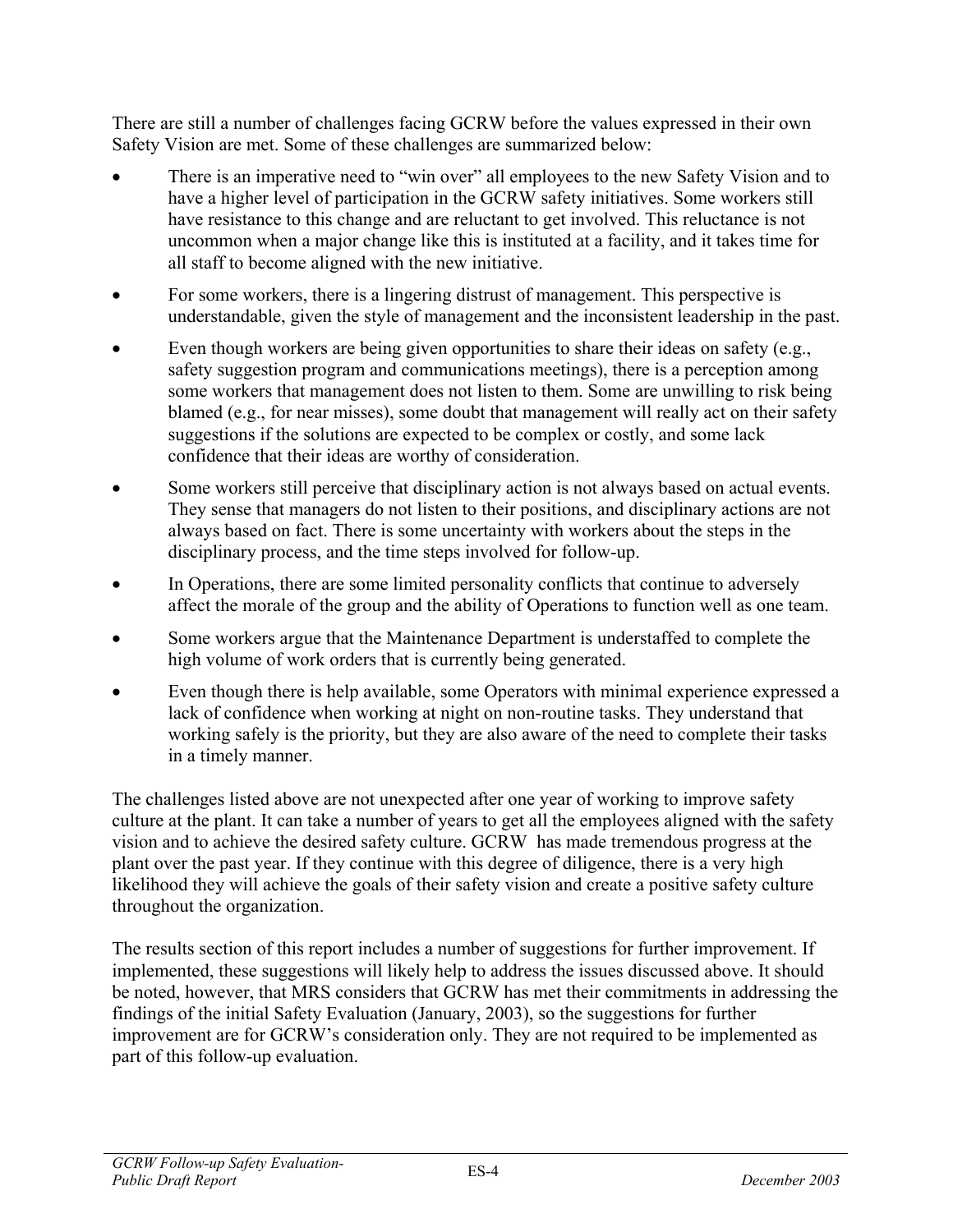Whether or not the suggestions for further improvement are implemented, there will be a need for GCRW to demonstrate an on-going commitment to their safety initiatives to sustain the positive advances in safety culture that they have achieved over the past year. The ultimate success of this effort will be reflected in the extent to which the safety culture continues to improve over time and the extent to which GCRW can achieve their goal "to prevent all injuries, accidents, and incidents and to generate a positive impact in the community".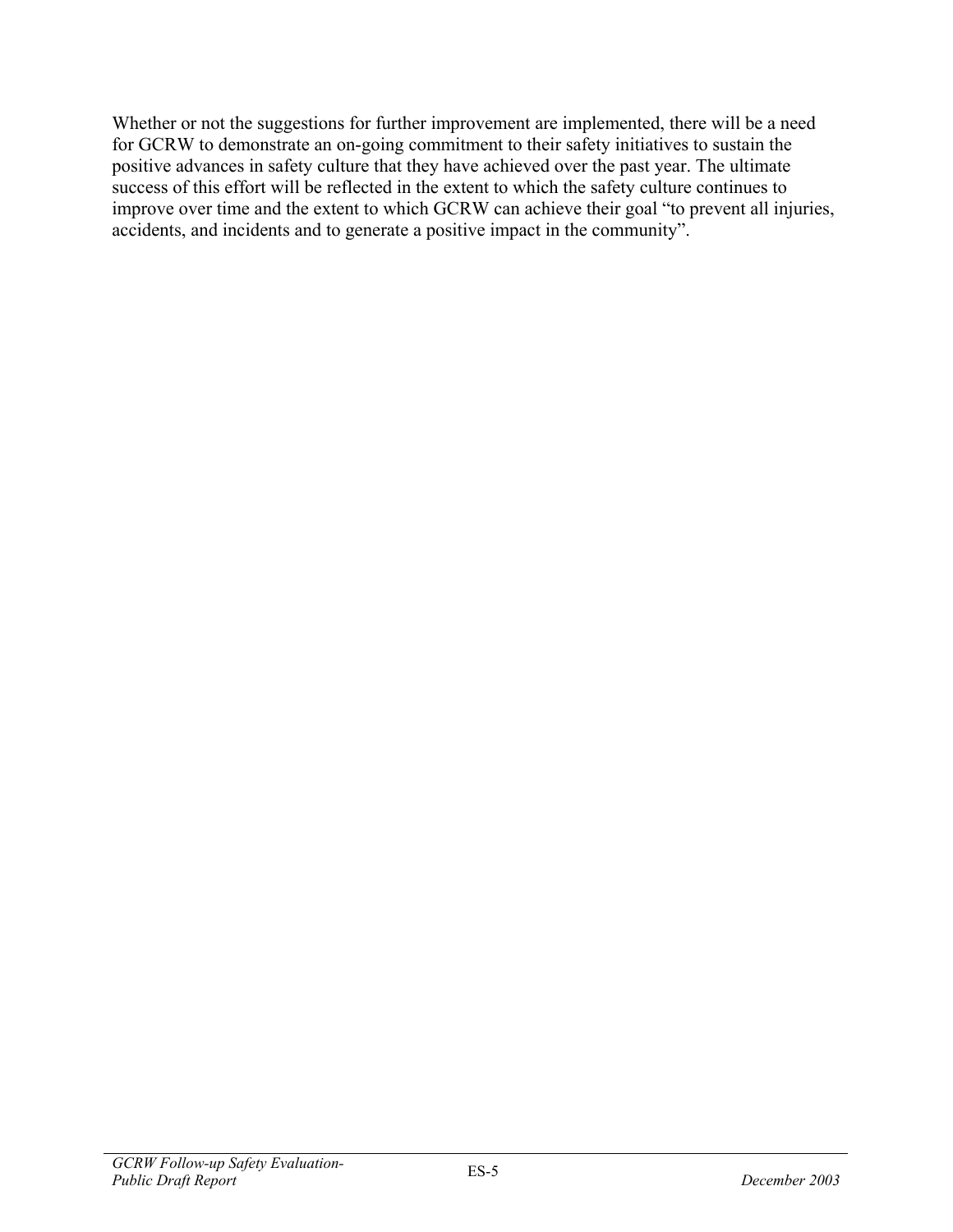#### <span id="page-8-0"></span>**I. Introduction**

This section of the report discusses the objectives of the follow-up safety evaluation, presents some background information on the initial safety evaluation, and provides the reader with an overview on the format of the report.

#### <span id="page-8-1"></span>**A. Background**

Because of incidents that have occurred at the General Chemical-Richmond Works (GCRW) facility, the communities surrounding the facility, the Richmond City Council, the Contra Costa County Board of Supervisors, and the Contra Costa Health Services (CCHS) are concerned about safety at the facility. In response to these incidents, the Richmond City Council and CCHS arranged for a third party safety evaluation to be performed on this facility.

A Safety Evaluation Oversight Committee was formed that included representatives from CCHS, the City of Richmond, General Chemical, the General Chemical employee union, Hazardous Materials Commission, and the public. This committee solicited bids from a number of consulting firms to conduct the third party safety evaluation. The committee selected MRS to conduct the evaluation.

The initial Marine Research Specialists (MRS) safety evaluation was conducted at the GCRW facility in Richmond, California from October 7–11, 2002. The final safety evaluation report was issued on January 6, 2003.

The objectives of the Safety Evaluation were to complete a thorough evaluation of the current management practices and safety culture at the GCRW facility. The focus of the evaluation was on the safety management systems, human factors, and safety culture.

The scope of work for this assignment was developed by the Safety Evaluation Oversight Committee. The evaluation was not intended as a compliance audit, and as such, the initial safety evaluation report was not meant to imply legal certification of compliance or noncompliance with safety regulations. Rather, the evaluation was intended to evaluate the GCRW safety management systems in relation to industry practices and to identify potential deficiencies.

The safety evaluation identified 54 findings. For each finding, recommendations were developed to address the deficiency. The recommendations were intended to provide a way to achieve safety performance improvement. The recommendations were prioritized based on the degree of risk associated with the finding.

MRS presented the report *"Safety Evaluation of the General Chemical Richmond Works Facility"* to the Contra Costa County Board of Supervisors and the Richmond City Council on January 14, 2003. At both the Board of Supervisors and City Council meetings covering the initial safety evaluation, the issue of an onsite follow-up evaluation was discussed. It was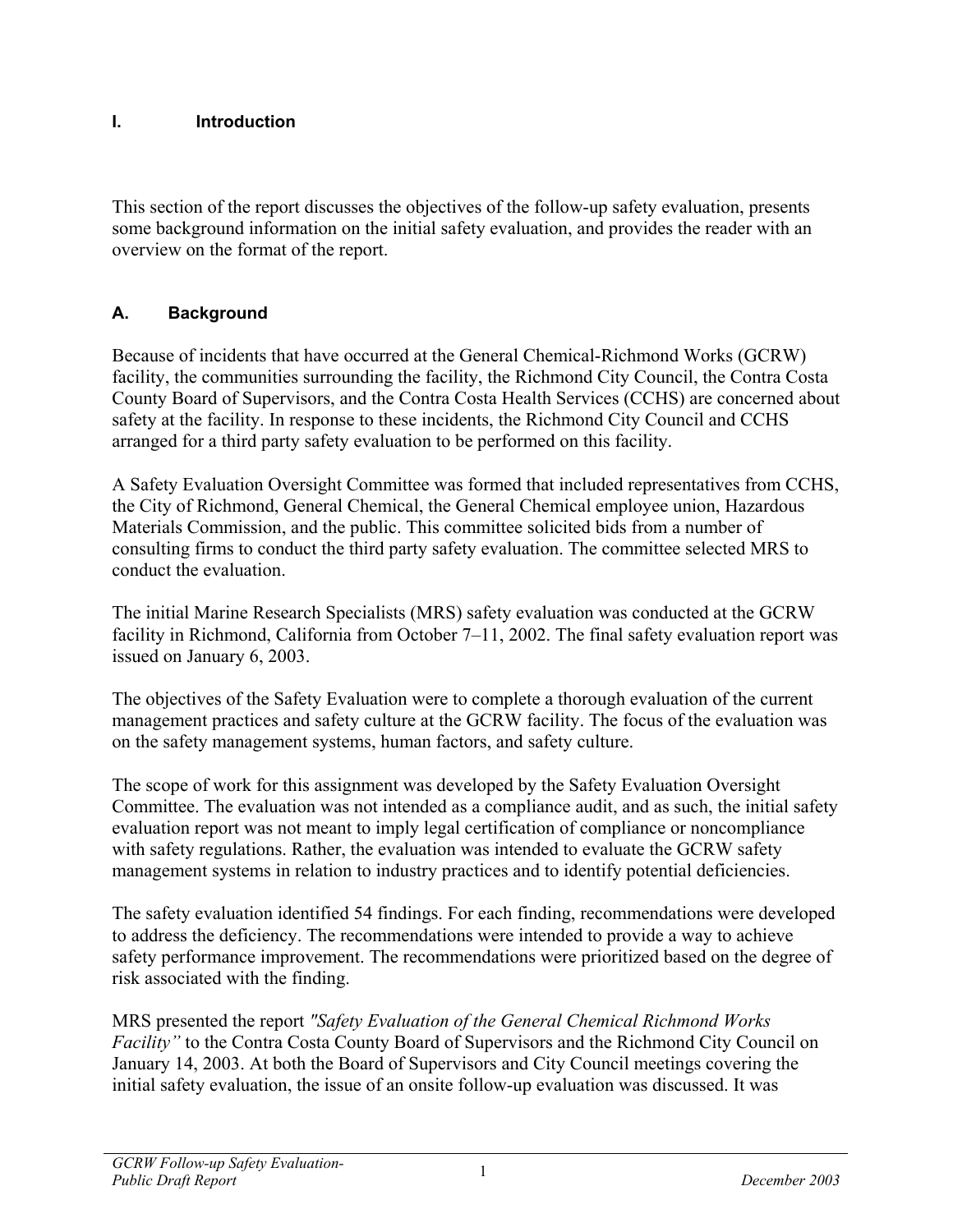decided that the Oversite Committee would meet to determine the type and extent of any followup evaluation.

The Oversite Committee determined that a follow-up evaluation should be performed by MRS, and that the objectives would be as follows.

- 1. To assess the actions that are being taken by GCRW to determine if they are addressing the findings and recommendations from the Safety Evaluation Report dated January 6, 2003.
- 2. To determine the changes in the overall Safety Culture at the GCRW facility and if any trends in the Safety Culture can be determined.

The Oversite Committee developed a scope of work for the follow-up safety evaluation that would meet the objectives listed above. A copy of the scope of work developed by the Oversite Committee is included as Appendix A.

As part of the onsite follow-up evaluation, MRS has reviewed and commented on the GCRW Action Plan. In addition, MRS has been reviewing and commenting on the quarterly progress reports prepared by GCRW. Appendix B contains copies of the MRS comment letters on the GCRW Action Plan and quarterly progress reports reviewed to date.

### <span id="page-9-0"></span>**B. Objectives**

This report summarizes the results of the follow-up safety evaluation conducted by MRS at the GCRW facility in Richmond, California, at the request of Contra Costa Health Services and the City of Richmond. The objectives of the follow-up evaluation were to:

- Review the actions GCRW has taken in addressing the findings and recommendations from the initial safety evaluation.
- Determine if these actions were adequate to address the findings and recommendations from the initial safety evaluation.
- Suggest further actions GCRW could take to enhance the effectiveness of their Action Plan.
- Conduct a follow-up safety evaluation that is trusted and considered credible by the public and other key stakeholders.

The initial and follow-up safety evaluations were not intended as a compliance audit, and as such, this report is not meant to imply legal certification of compliance or noncompliance with safety regulations. The intent of the follow-up safety evaluation was to review the actions that GCRW has taken to implement the initial safety evaluation recommendations.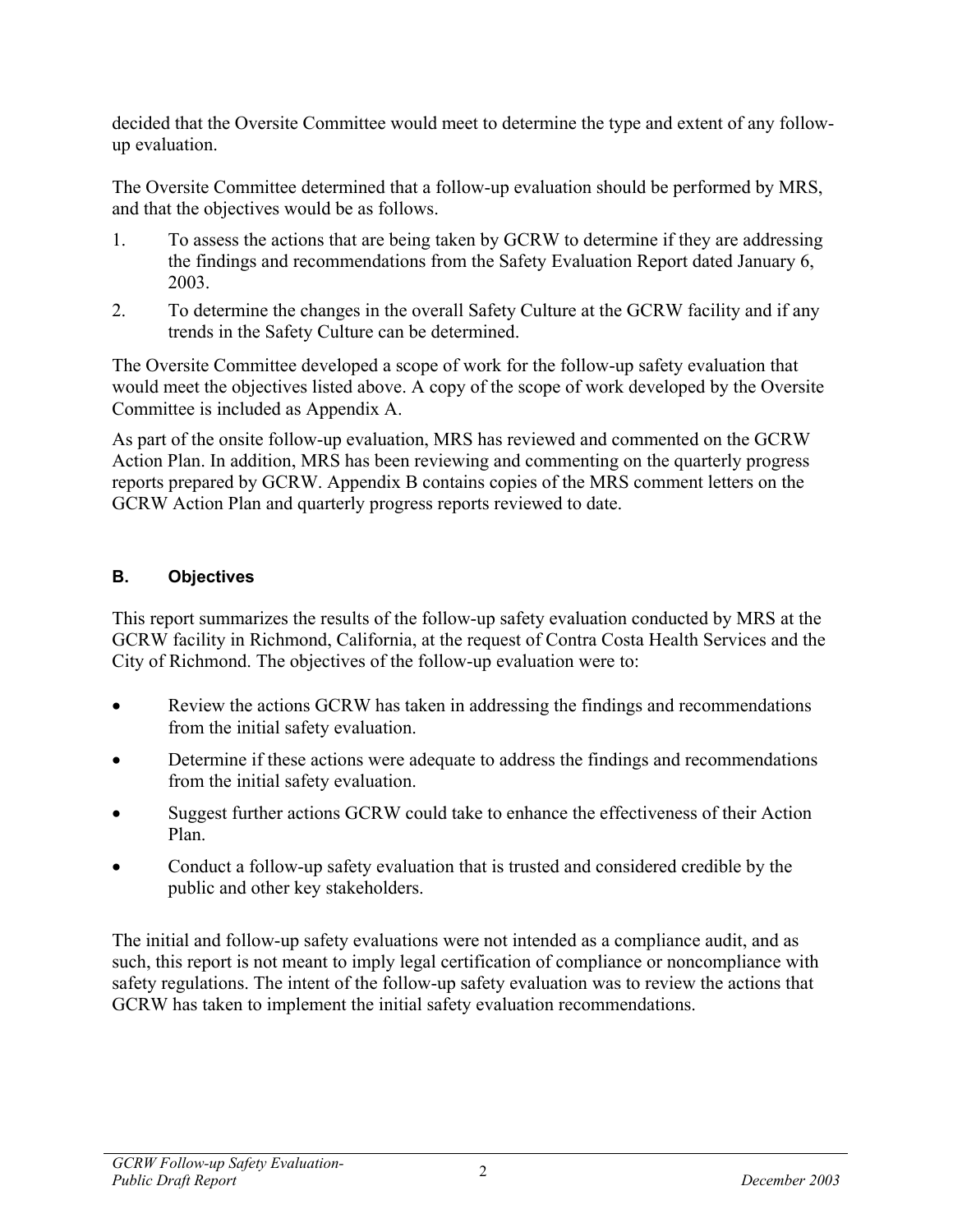#### <span id="page-10-0"></span>**C. Report Format**

Section II of the report describes the scope and approach for the follow-up evaluation. Section III presents the follow-up evaluation findings. The findings are presented in a text table, which provides the text of each finding from the initial safety evaluation, a description of the actions taken by GCRW to address the finding, the implementation status, and a set of comments and suggested follow-up actions. Section IV presents the overall conclusions from the follow-up evaluation.

The report contains a number of Appendices that include the following:

- A. The Oversite Committee Scope of Work for the Follow-up Evaluation.
- B. The MRS comment letters on the General Chemical Action Plan and Quarterly Reports.
- C. A listing of the initial safety evaluation findings and recommendations.
- D. The initial safety study scope of work.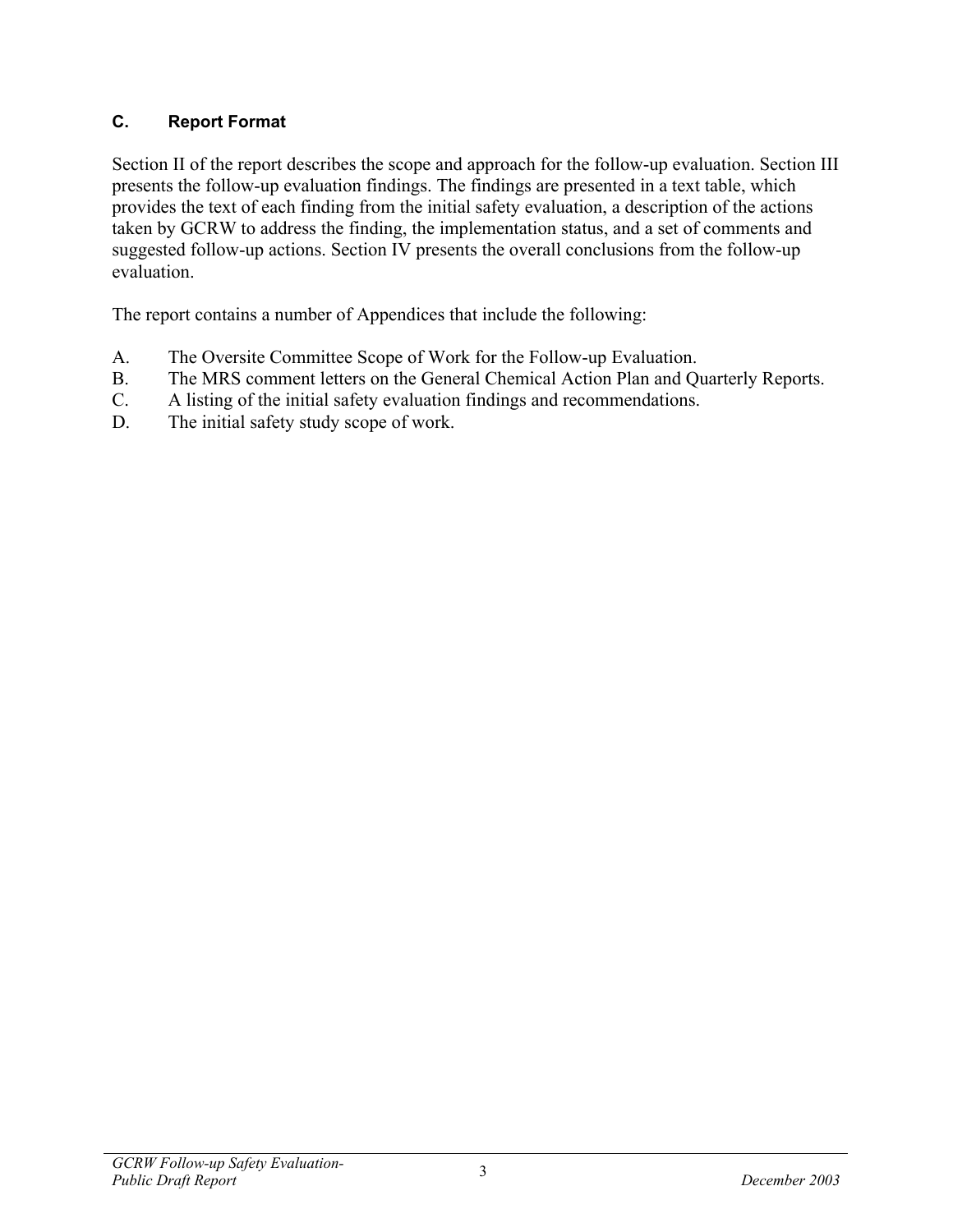#### <span id="page-11-0"></span>**II. Scope and Approach**

This section presents the scope and approach for the follow-up safety evaluation.

#### <span id="page-11-1"></span>**A. Scope**

The scope of work for the follow-up evaluation is composed of four separate tasks. Each of the tasks is described below.

*Review and Comment on General Chemical Action Plan –* MRS reviewed and commented on the GCRW Action Plan developed to address the recommendations and findings from the initial safety evaluation. Appendix B contains a copy of the MRS comments on the Action Plan.

*Review the Implementation of the Action Plan –* MRS reviewed and commented on GCRW's quarterly progress reports that provided a detailed status on the implementation of the action items. Appendix B contains a copy of the MRS comments on the first three quarterly progress reports.

*Follow-up Evaluation –* MRS conducted a follow-up evaluation to determine how GCRW was addressing the findings and recommendations from the initial safety evaluation and to evaluate if the actions taken by GCRW were addressing the findings and recommendations. The follow-up evaluation was conducted in two parts. The first part was to conduct a safety culture survey, which took place in October 2003. The second part was the onsite evaluation, which took place in November 2003. The onsite portion of the follow-up evaluation involved reviewing documents, conducting interviews, and limited site inspections.

*Public Participation* – Public participation is a key element of the follow-up safety evaluation scope. The public participation steps include:

- The issuance of a draft work plan for the follow-up evaluation for public comment, which occurred in October 2003.
- The issuance of a draft follow-up evaluation report for a 30-day public comment period.
- Meetings with the Contra Costa County Board of Supervisors and the Richmond City Council to present the final follow-up evaluation report. This hearing should occur in February 2003.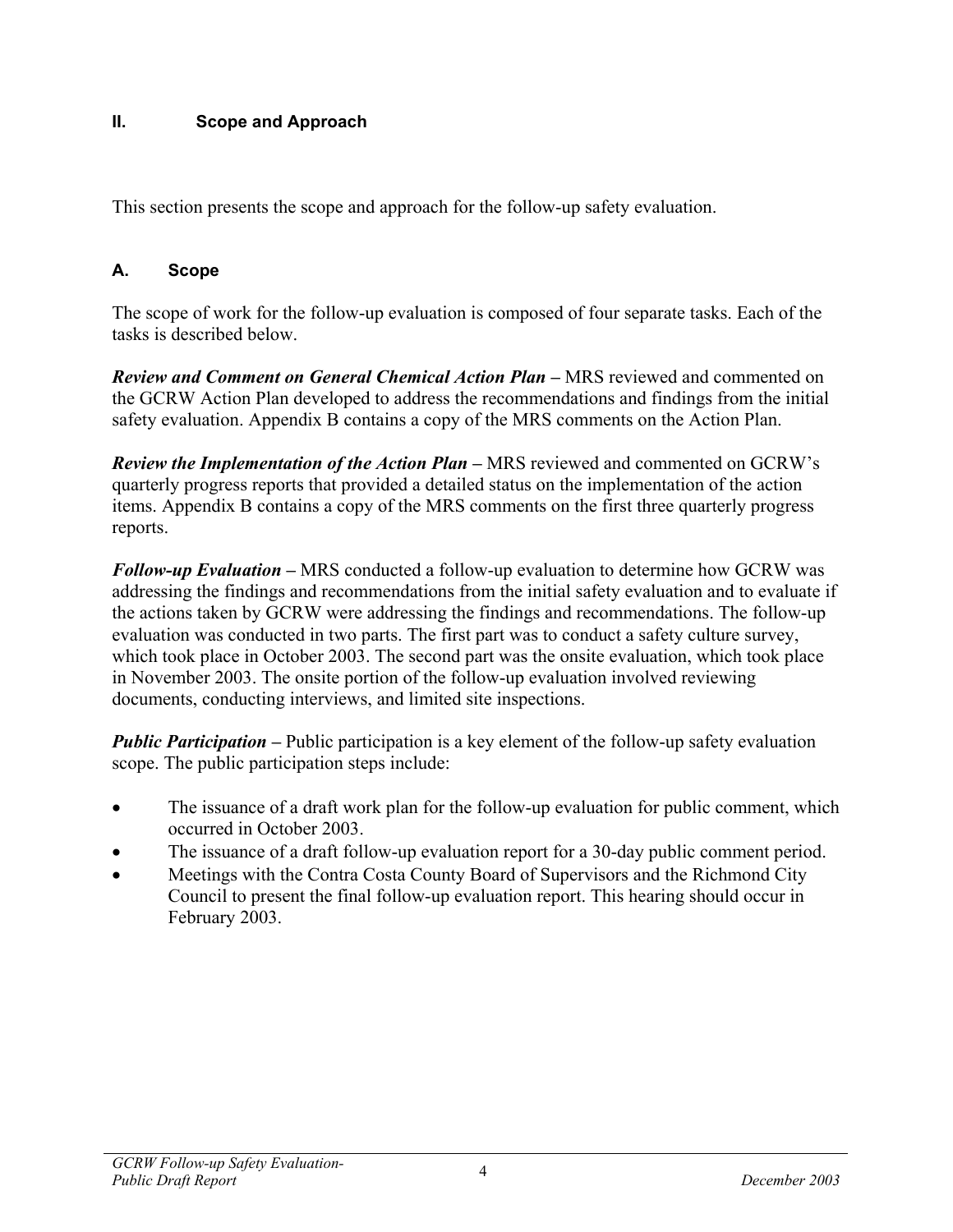#### <span id="page-12-0"></span>**B. Approach**

There were two main steps to the follow-up evaluation, which are discussed below.

#### **Safety Climate Survey**

MRS conducted a Safety Climate Survey prior to the onsite follow-up evaluation. The survey was distributed to all employees at the GCRW facility, to selected contractors, and to those managers at the corporate level with responsibilities for safety at the GCRW facility. The survey was used to obtain an initial perspective of people's views and perceptions on key aspects of health and safety in the GCRW organization as it exists today. It included questions based on the Health and Safety Climate Survey Tool developed by the UK HSE Assessment Tool. The survey was the same as was used as part of the initial safety evaluation.

The survey was administered in a way that protects the anonymity of the respondents and the confidentiality of the information provided. MRS provided a stamped, addressed envelope with each form distributed to allow the completed form to be sent directly to MRS (an independent consultant) in a sealed envelope. All the individual results from the survey were keep in confidence and not shared with any party outside of MRS.

The Safety Climate Survey offered several advantages for the onsite follow-up safety evaluation; which included:

- Allowing MRS to determine how the perceptions of the safety culture may have changed since the first survey, which was conducted prior to the initial safety evaluation in September 2002.
- Providing a convenient way of soliciting input from a wider range of people (onsite and offsite) than could be achieved with interviews and focus groups alone.
- Providing anonymity. With the small number of employees at this facility, workers may be concerned about the evaluation team's ability to preserve anonymity with the interview process. This anonymity may help to alleviate this concern during the initial phase of the follow-up evaluation.
- Providing the evaluation team with an opportunity to review safety concerns and perceptions identified in the survey prior to their onsite work. This review helped the team to plan more effectively, and target key issues.

#### **Onsite Follow-up Evaluation**

One of the main purposes of the onsite follow-up evaluation was to determine how GCRW was addressing the findings and recommendations from the initial evaluation and to report on the progress that was being made in addressing these findings and recommendations.

Reviews of the actions taken by GCRW were based on evidence gathered during the onsite follow-up safety evaluation. This evidence was be obtained from interviews with key people involved in the development and implementation of the respective action items, review of documents, and limited physical observations.

A four-step approach was used to assess the progress GCRW had made in addressing the findings and recommendations.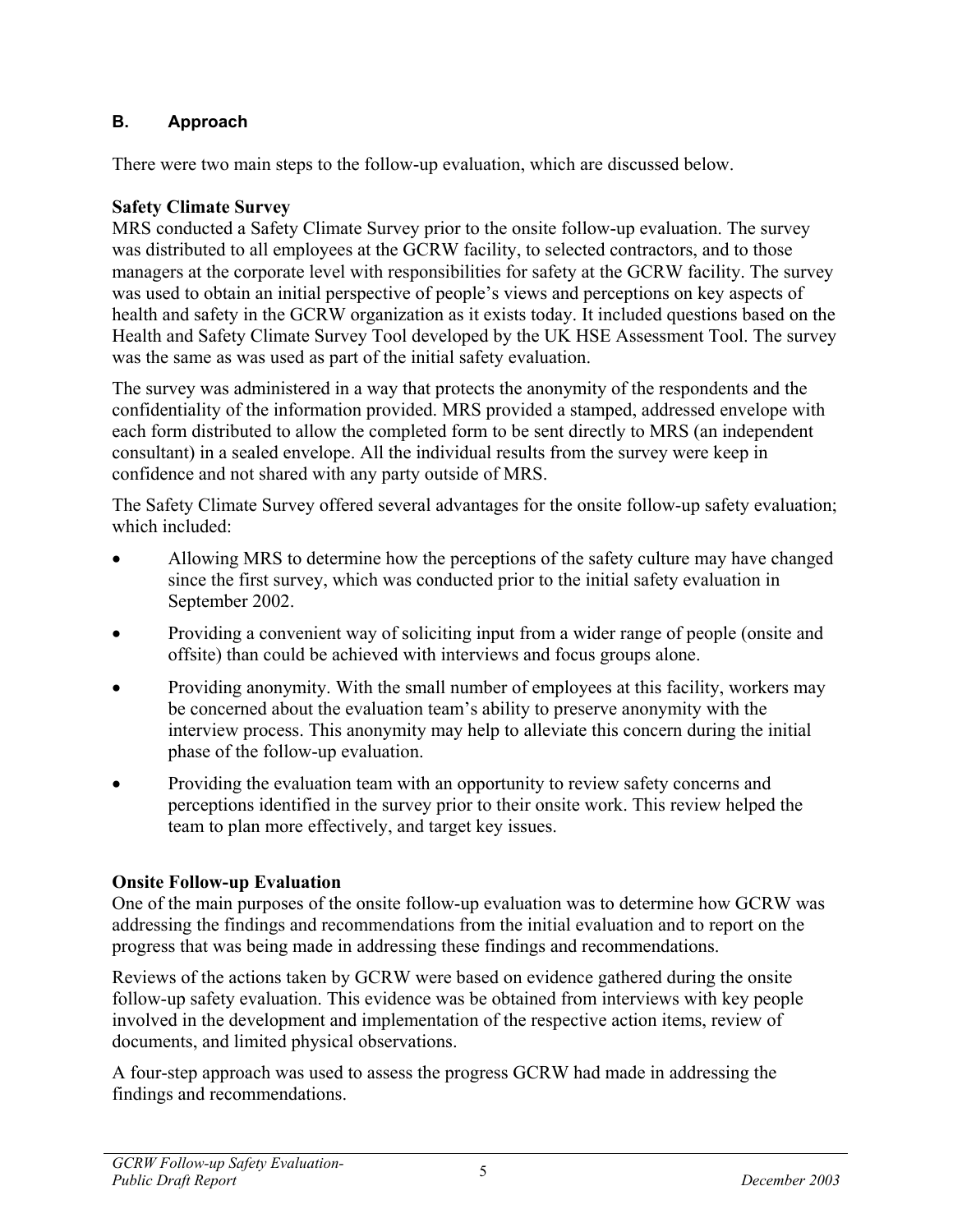- 1. Based on the interviews, document reviews, and inspection, a summary was developed that described the actions taken by GCRW to address each of the findings/recommendations.
- 2. The evaluation team then determined if the actions taken by GCRW met the intent of the finding/recommendation, and if the action items had been implemented.
- 3. The implementation status was then determined for each findings/recommendation.
- 4. Recommended further actions were developed as needed.

The approach taken by GCRW to address the MRS recommendations was to develop a series of Action Items intended to address the recommendations and the underlying findings. Since cultural change is an ongoing aspect of continuous improvement, the actions taken by GCRW in response to the safety culture findings are never truly "complete," so it is inappropriate to conclude that an action item is "closed" or not. GCRW's approach has been to use the term "implemented" to indicate that a critical milestone has been met in the implementation effort. In the follow-up evaluation, we evaluated the process used to implement each action item, and we made an assessment of how effective the implemented action item appears to be based on the results of our interviews and review of documents.

We consider this to be an appropriate way of designating sufficient progress. Our determination of the critical milestone is based on the issue of whether the program is sustainable from that point. For example, in terms of the near miss reporting program, we agree that a critical milestone has been reached when the program has been developed, employees have been trained, near misses are being reported, and management is acting on the information. The real benefit of this program is achieved later when all employees are participating in the process, but after the program is rolled-out, it is reasonable to conclude that the critical milestone has been met.

The other purpose of the onsite follow-up evaluation was to assess the overall culture at GCRW and determine if any trends in the safety culture can be identified. To address this issue, the evaluation conducted an extensive series of employee interviews, using the results of the safety climate survey to focus in on key issues. Information obtained from these interviews was used together with a review of applicable documents provided by GCRW to make an assessment of the present culture compared with that observed a year ago.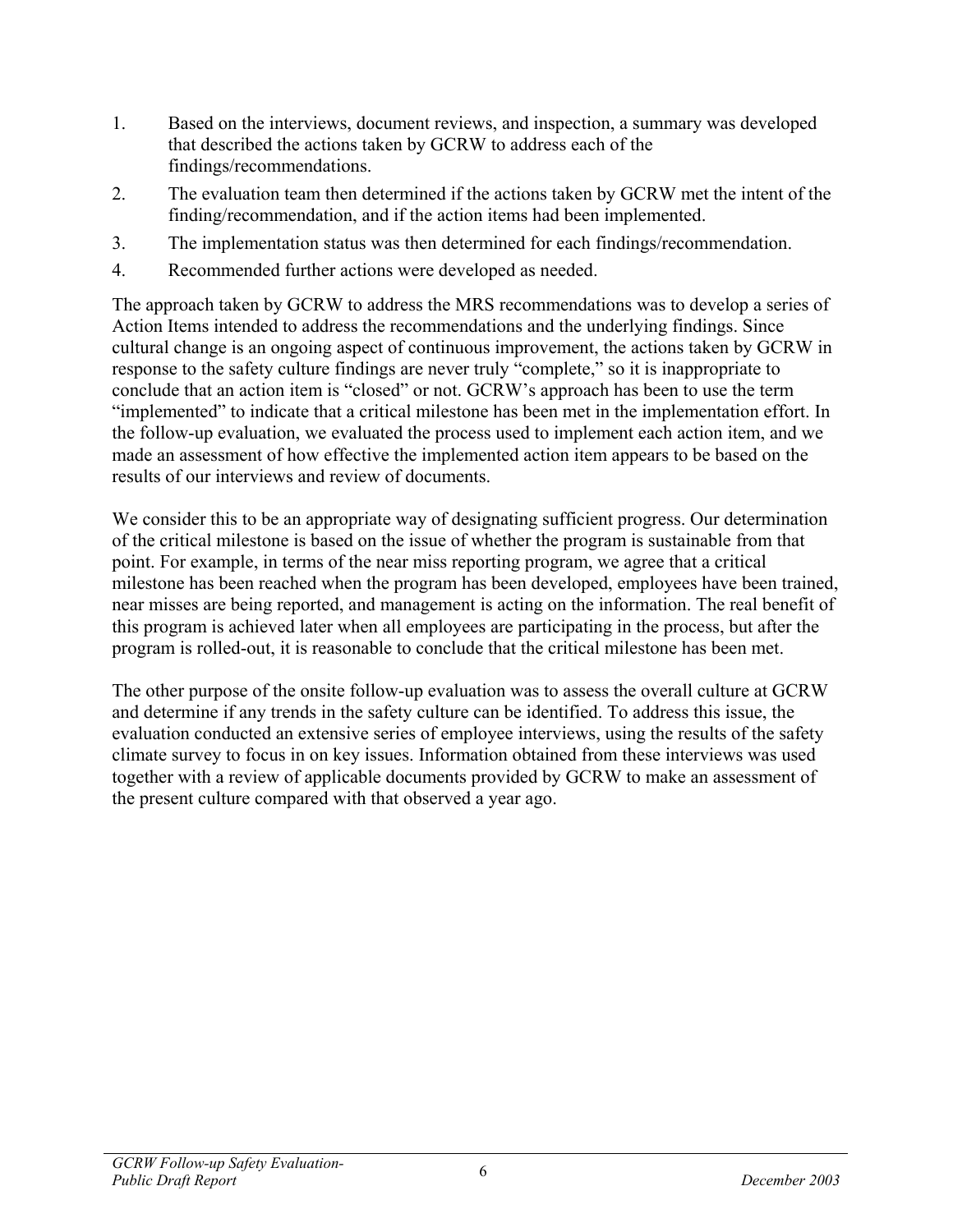## <span id="page-14-0"></span>**III. Follow-up Safety Evaluation Findings**

The findings in this section are presented separately for safety management systems, human factors, and safety culture, consistent with the initial safety evaluation. The findings provide a discussion of the actions GCRW has taken to address each of the recommendations from the initial safety evaluation. The findings are based on evidence gathered during the follow-up safety evaluation. This evidence was obtained from interviews with key people involved in the development and implementation of the respective actions, interviews of other people throughout the refinery organization, review of documents, and limited physical observations.

In addition GCRW gave a number of presentations to the evaluation team that addressed areas where they had implemented significant programs to address various aspects of safety at the plant. The presentation topics included the following.

- The Safety Vision for the plant Quarterly Progress Reports
- Training Security
- Cognitive Task Analysis Turnaround Planning
- 
- Initial Safety Evaluation Action Item Documentation
- 
- 
- 
- Distributed Control System Mechanical Integrity Program
	- Supplemental Back-up Data on the Initial Safety Evaluation Action Items

The remainder of this section provides some general discussion on the findings of the follow-up safety evaluation. At the end of the section is a text table that presents the initial safety evaluation findings, a summary of the actions taken by GCRW to address the findings, the implementation status, as determined by the MRS team, and a set of comments and suggestions for further improvement.

# <span id="page-14-1"></span>**A. Safety Management Systems**

The evaluation of the safety management systems was not intended as a compliance audit, and as such, this report is not meant to imply legal certification of compliance or noncompliance with safety regulations. Rather, the evaluation was intended to evaluate the GCRW facility safety management systems in relation to industry practices and to identify potential deficiencies. The emphasis was to evaluate the safety management systems in place to prevent incidents that could impact workers and the community.

Safety management systems are the policies, procedures and practices that a facility uses to ensure that the facility is operated in a safe manner and to ensure that process related incidents are minimized to the maximum extent feasible.

During the initial safety evaluation, the GCRW facility was found to have a written set of safety management systems in place. The facility has done a considerable amount of work on the safety management procedures over the past 3 years. They had updated the majority of the procedures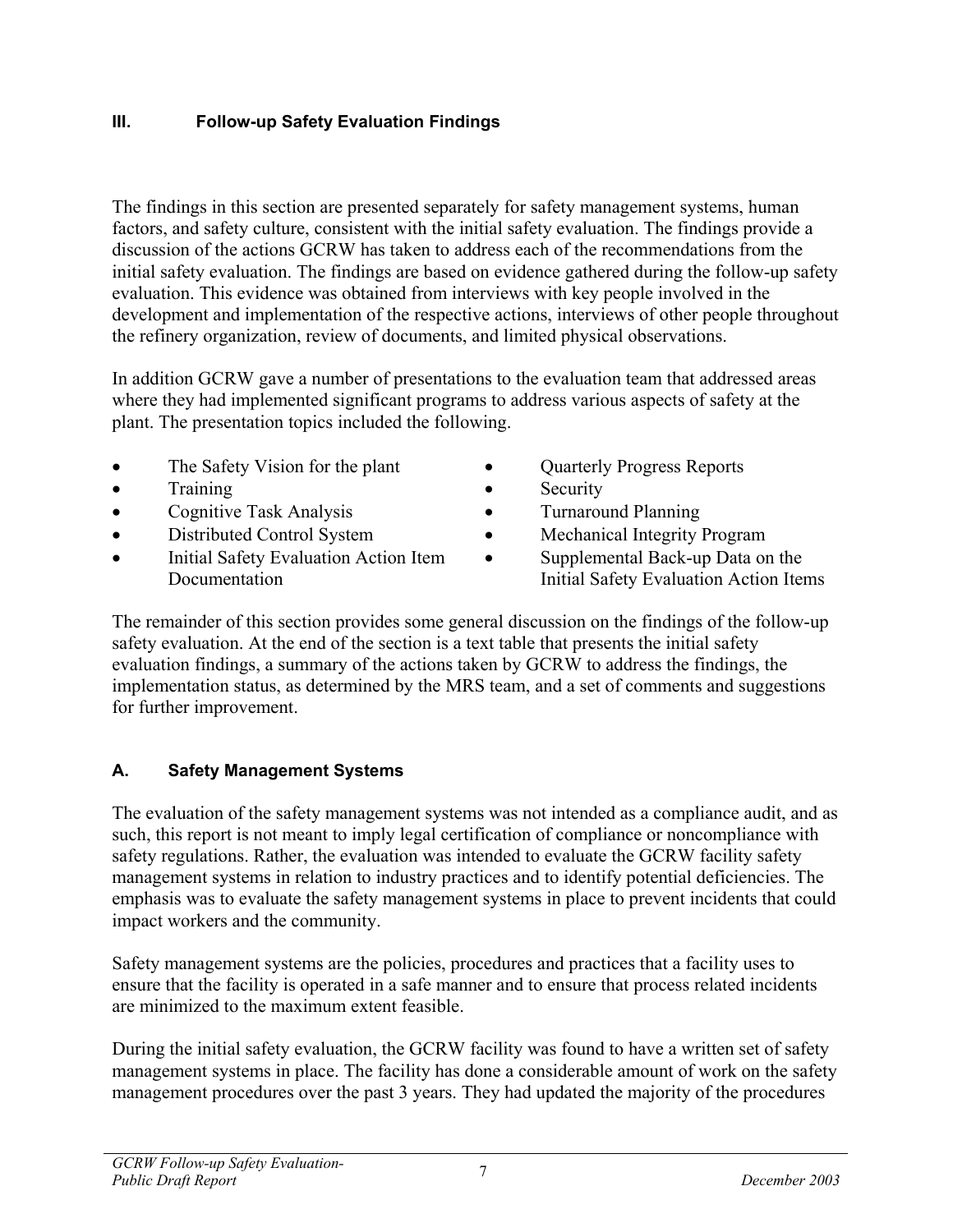including the operating procedures, the incident investigation procedures, portions of the emergency response manual, as well as the management of change (MOC) procedure.

The facility had a written process hazards analysis (PHA) procedure, and all of the PHAs had been revalidated. As part of this revalidation process the facility had conducted a human factors and facility siting assessment.

GCRW has taken a number of significant actions to address the finding related to safety management systems, which include the following.

- Incident investigation training was provided to all supervisors at the plant. As part of the training the supervisors learned the Power Analysis method, which is a tool for identifying root causes. A review of a number of incident investigations shows that root causes were being identified. In addition, the number of incident investigations conducted at the plant has increase substantially. This was due to the large increase in the number of near misses reported.
- GCRW has implemented annual emergency response and emergency evacuation drills. Emergency response and emergency evacuation drills were conducted in 2002 and drills are planned for the end of November 2003. GCRW conducted critiques of drills which lead to a number of action items that have been implemented.
- GCRW has implemented a program to ensure that all policy and procedure changes that affect safety are handled through the MOC process. This includes any changes to the Emergency Response Manual.
- GCRW is in the process of upgrading and expanding the Maximo system, which is used to track work orders at the facility. When fully implemented, the expanded Maximo system will allow GCRW to better track maintenance activities and will serve as the data base system for the mechanical integrity program.
- While mechanical integrity was not part of the initial safety evaluation scope, it is important to note that GCRW has made significant progress on updating their mechanical integrity program. Significant work has been done in updating and verifying all of the process safety information, inspections and repairs have been completed to all of the electrical systems, and work is ongoing on various elements of the predictive maintenance program such as vibration analysis for rotating equipment.

The initial safety evaluation found that the plant had well-documented safety management systems that were, for the most part, being implemented. The follow-up safety evaluation found that GCRW had made improvements to a number of their safety management systems and had developed processes to ensure that these systems were being fully implemented.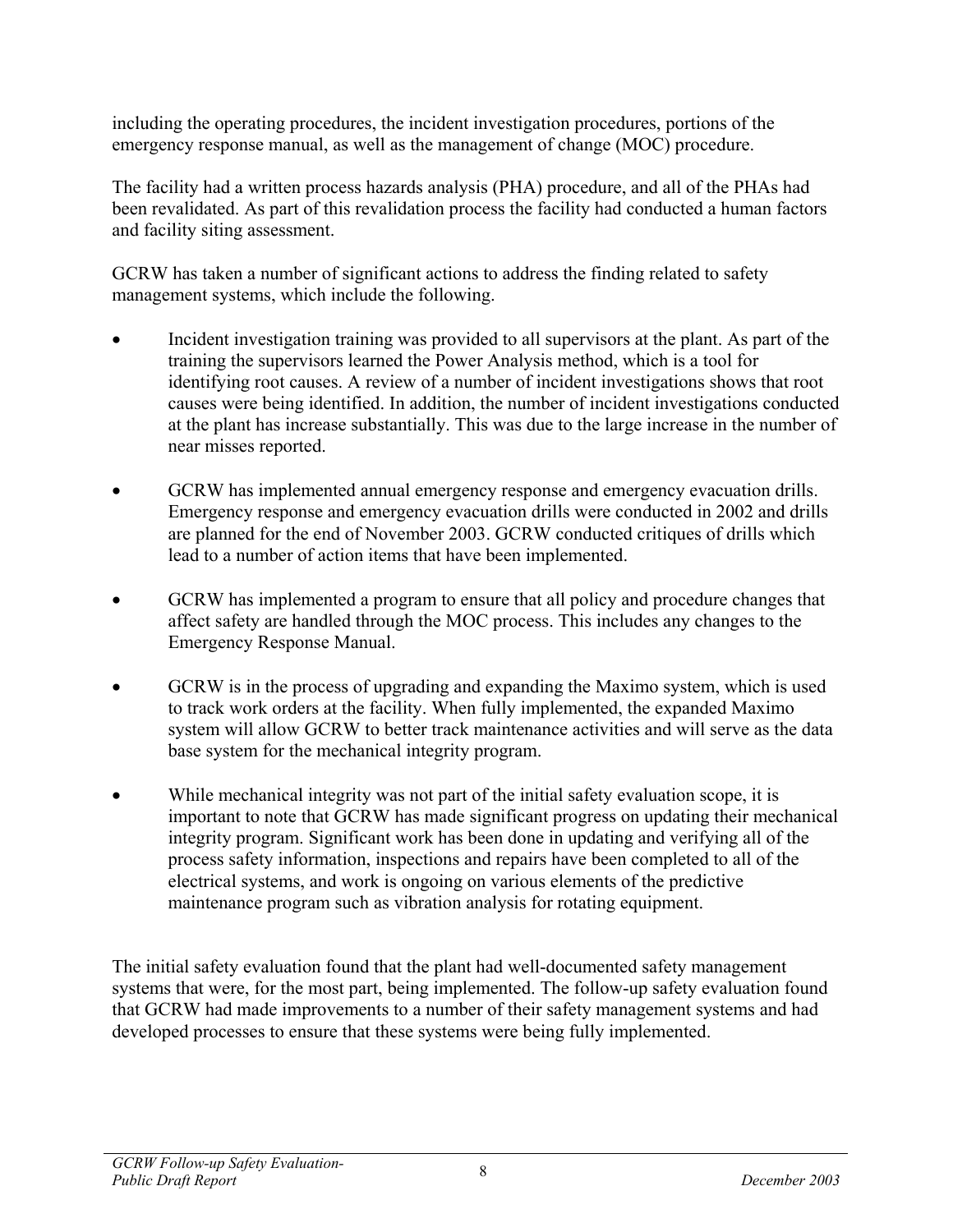#### <span id="page-16-0"></span>**B. Human Factors**

Human factors engineering is a multidisciplinary practice that seeks to promote safety through more effective design of sociotechnical systems (i.e., systems that are comprised of complex interactions between people and technology). Its primary focus is the effect of human-machine interactions on safe work performance. However, human factors also include related issues such as training, teamwork and team performance, and the effect of fatigue, workload, and stress on worker performance.

As part of the initial safety culture evaluation, effort was devoted to examining human factors issues related to safe work practices. The human factor issues identified as part of the initial safety evaluation focused on the design of control room displays and alarm systems, training, and teamwork among the Operators.

In the area of design of the control room displays and alarms, GCRW is in the process of completing the design of a new Distributed Control System (DCS). The current plan is to have the new DCS system in place within the next 12 to 18 months. GCRW's commitment to a DCS is a clear indication of how seriously they are taking the issues associated safety culture. This is one of many cases were GCRW went beyond what was the recommendation in the initial safety evaluation to further improve the safety and operability of the plant. GCRW used a "best management practice" in developing the design of the DCS. They conducted a cognitive task analysis (CTA) that involved extensive input from the Operators to identify need alarms and their priority. The CTA also was used to develop a control room layout as well as preliminary operating screens for the DCS.

GCRW has implemented a process to review and update all of the training programs at the plant. As part of the training improvement program, a training summit was held that included both salary and hourly staff. The main objectives of the summit were to look at the existing training programs and identify how they could be enhanced and improved. The summit was used to identify the needed training programs, the essential elements of the training programs, and a rating of the effectiveness of the existing training programs. Some of the key elements of a training program that were identified as part of the summit included a method for providing feedback on the training, a means of measuring effectiveness of the training, and assuring that the training programs included both theory as well as hands-on training elements. A training summit steering committee has been established to track progress on the development of the training programs. A schedule has been developed for completing the updates on the various training program. A number of training program updates have been completed.

GCRW is in the process of evaluating a number of computer based training programs. GCRW is committed to implementing a number of computer based training programs that will be used to supplement the existing training programs. These programs provide both instruction and well as testing of knowledge.

As part of the new contract with the Operators union the shift structure was modified so that all of the Operators work with the same team on a 12-hour shift. Based on discussions with the Operators it was clear that this has increased the amount of team work on each of the shifts. For the most part, the change in shift structure has increased the teamwork bonds on the shifts, and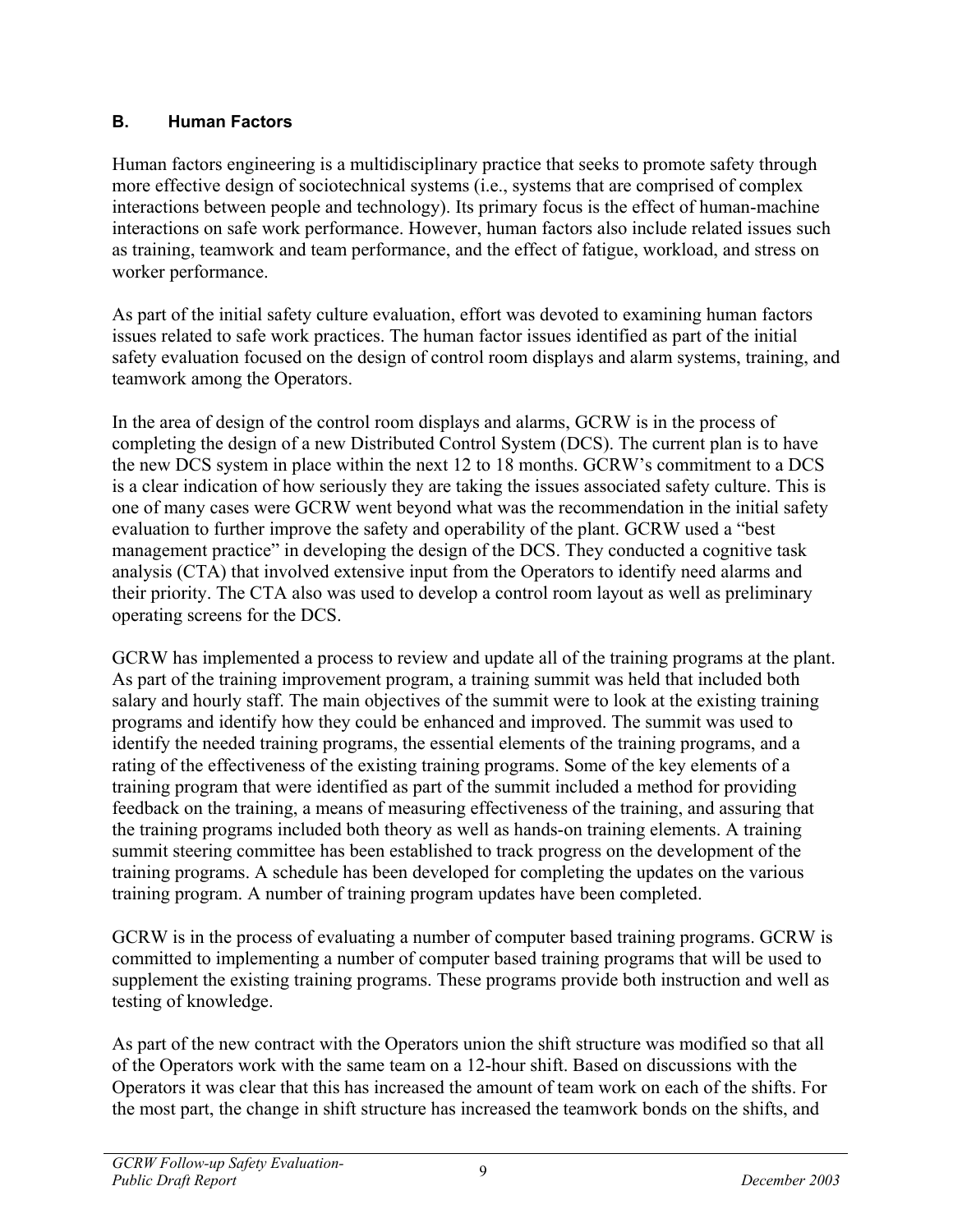has promoted a sense of caring and awareness of other team members' strengths and weaknesses. Operators appear to be more willing to ask for and provide help to other Operators on their shift as well as with other shift teams. The Operators had made significant improvements in their communications particularly relating to shift change.

## <span id="page-17-0"></span>**C. Safety Culture**

*"Nothing is more important than safety."*  GCRW Safety Vision, March 2003

The results of the safety culture evaluation are discussed below. The first section addresses the onsite evaluation of safety culture, and includes some highlights of the improvements made in commitment and communications, employee participation and teamwork, and in competence and training. The second section includes a discussion of the main results from the safety culture survey and how the survey results compared with the onsite evaluation.

### **Onsite Evaluation of Safety Culture**

Based on the results the follow-up interviews and review of documents, it was clear to the MRS team that there has been a very positive change in safety culture at GCRW during the last year. Some of the initiatives that have contributed to this change are as follows:

- A safety visioning process which involved a wide cross section of employees.
- A revamped near miss reporting program.
- A new safety suggestion program.
- A new employee safety rewards program .
- A new employee recognition program.
- Improvements to way in which Health and Safety Council meetings are used to communicate safety issues.
- Visits offsite that allow workers to share experiences with other workers in the local area and at other GC locations.
- A training summit to review all training needs and training delivery alternatives.
- Pilot testing of the full version of a computerized maintenance management system (Maximo), and the appointment of a new maintenance planner.

In these initiatives, the common themes have been an open invitation to all employees to participate in the development process, to consider workers' opinions, and to emphasis collaboration between hourly and salaried employees. Other achievements that have played a role in improving the safety culture during the last year include considerable progress with the enhanced mechanical integrity program, acquisition of a cogeneration unit (to be installed by the end of 2003), enhancements to plant security, improvements to the Operations shift structure, a Cognitive Task Analysis of Operations, and planning and design for a new DCS.

The following sections provide brief summaries of the culture change initiatives that are ongoing in some of the important safety culture areas.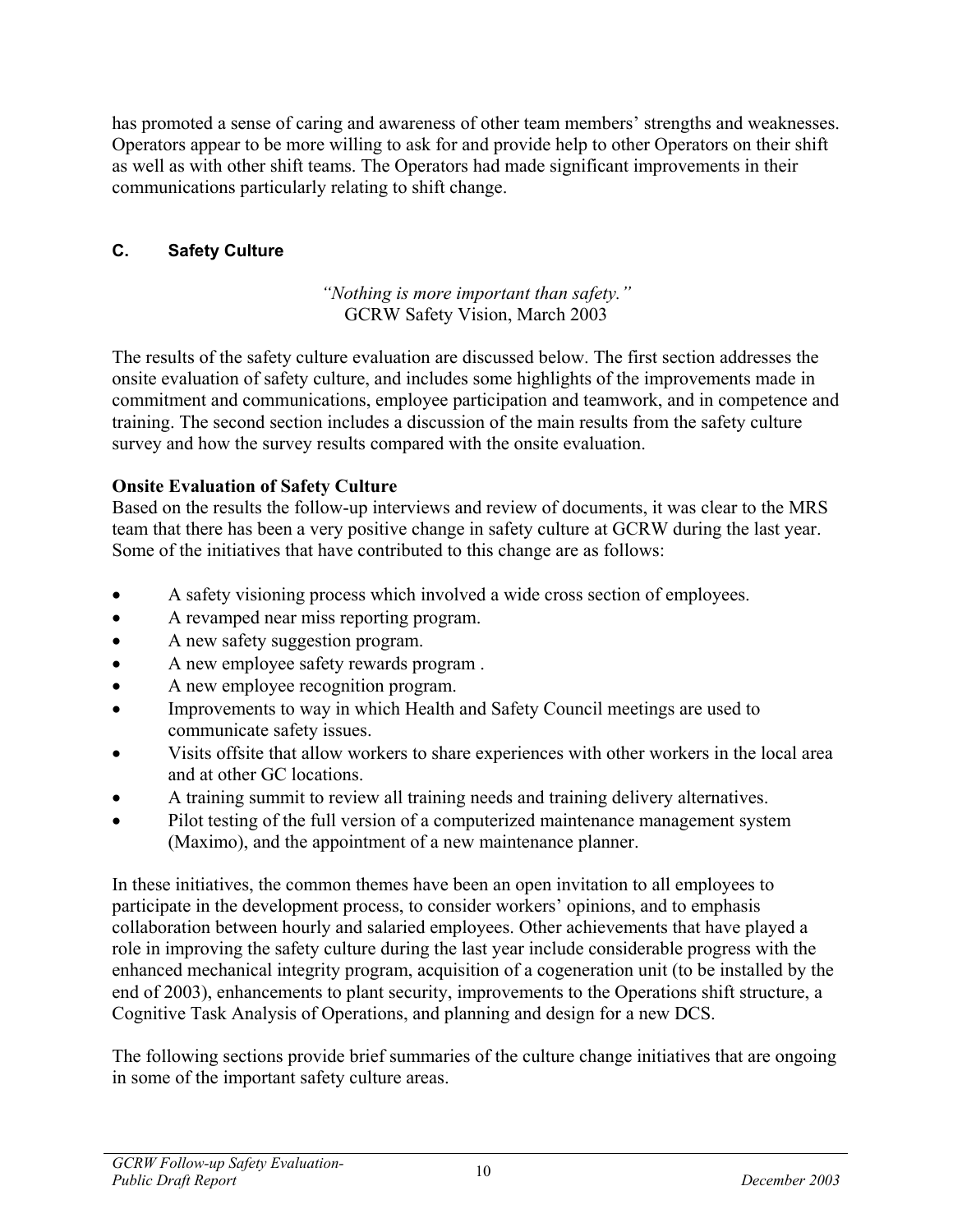### *Commitment and Communications*

Based on the follow-up interviews and review of GCRW documents, the clear message was that "Safety is #1 in everything we do" (the first guiding principle of the new Safety Vision). Observations that led to this conclusion are as follows:

- There is good written and verbal communication from management on business and performance issues, so "there are no rumors any more". The Plant Manager is providing written "Communications Memos" on a weekly basis. Communications meetings with all employees are also held on a quarterly basis.
- In all communications from management, there is a clear and consistent emphasis on safety.
- Everyone is clear about the importance of safety, even though there is still some reluctance to fully embrace the new Safety Vision.
- Expectations of the workers are more clearly defined, and workers are using "one set of rules". This differs from past experience when workers were given mixed messages about the relative importance of safety and production.
- Environmental, health and safety policies have been rewritten to ensure there is consistency in the messages from General Chemical (Corporate) and GCRW. The safety programs at GCRW have been structured to make them consistent with the Corporate "3P" (People, Practices, Performance) structure.
- There is now a written disciplinary policy that spells out the steps that will be taken in the event that a worker fails to comply with a requirement of the job position.
- Leading and lagging indicators are being used to measure safety performance, and the results are being shared with workers.
- Management is insistent that time be given to assure safety, when work is being planned and implemented.

### *Employee Participation and Teamwork*

The following observations were made with respect to teamwork and employee participation in the safety programs:

- Morale at GCRW appears to be higher across the board.
- There is more decisive leadership that is setting a clear and consistent direction for employees.
- The shift structure in Operations has been changed in a way that greatly enhances teamwork. Each shift team (three Operators) now works together at all times in 12-hour shifts.
- Operators are very willing to ask for help, both from their fellow Operators and from Supervisors.
- Many Operators said that their "comfort level" was now much higher because of the support they have (from management and fellow workers).
- Workers said that they are now "looking out for each other". It appears that individual workers are no longer being ostracized by their peers.
- The evaluation team found that there was a greater sense of purpose in the Maintenance Department work ethic.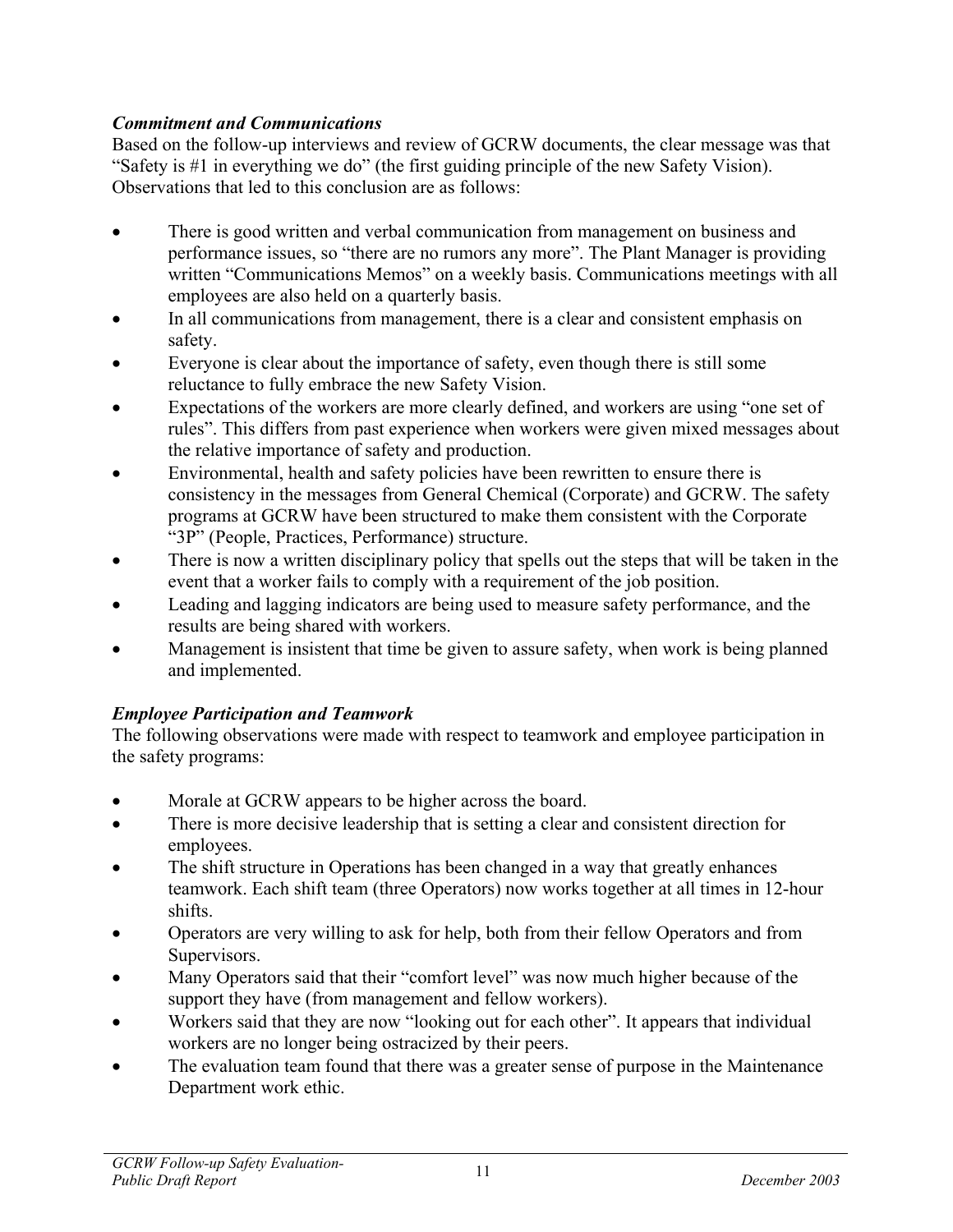• Several small groups and committees have been established to work on safety-related initiatives. These work groups provide hourly workers an opportunity to express their opinions and concerns about safety issues. These group activities are helping to increase the level of participation by hourly workers, and they are also helping to build trust between hourly and salaried employees.

#### *Competence and Training*

Several initiatives are in progress to address the effectiveness of the GCRW training programs and to raise the competence level of the GCRW workforce:

- When new hires are recruited, the GCRW employees who will work most closely with the new person are involved in the interview process. This increases the level of employee participation, it provides important input to management, and it helps to increase the level of support for the new person when hired.
- GCRW has started to use drills and simulations to help raise the confidence level of workers during upsets and emergency conditions.
- A new policy has been issued that describes the proposed cross-training program for Operators. This program will be formally implemented during the first quarter of 2004.
- As discussed in the Human Factors section above, several new initiatives are being pursued to improve the training programs, both in terms of content and method of delivery.
- While there is a mix of apprehension and excitement among Operators about the proposed DCS, GCRW management expects that Operators will receive extensive training on this prior to implementation.
- The selection of a new Maintenance Supervisor, a new Maintenance Planner and a new Maintenance Technician supports the goal of continued improvement in the Maintenance Department.

#### **Safety Culture Survey**

The results of the 2003 survey are presented in Figures 1 and 2. The figures show how the responses compare between the hourly workers, supervisors and managers. Figure 1 shows the percentages of favorable responses for each of 11 cultural factors, and Figure 2 shows percentages of unfavorable responses. Apart from helping to identify the factors where there may be cultural concerns, the two figures highlight the factors where the employee categories differ in their perspectives. Note that the summation of favorable and unfavorable responses in Figures 1 and 2 do not usually add up to 100% because they do not include the neutral responses (not shown).

The results from the 2003 survey were compared with the results from an identical survey conducted in 2002. In general, the survey data suggest that for most factors, there have been only minor changes in safety culture during the last year, and the cultural factors that had the least favorable responses in 2003 were generally the same ones that had the least favorable ratings in 2002. These were "job security" and "some obstacles to safe behavior" (workers, supervisors and managers), "reporting of accidents and near misses" (workers), and "risk taking behavior" (managers).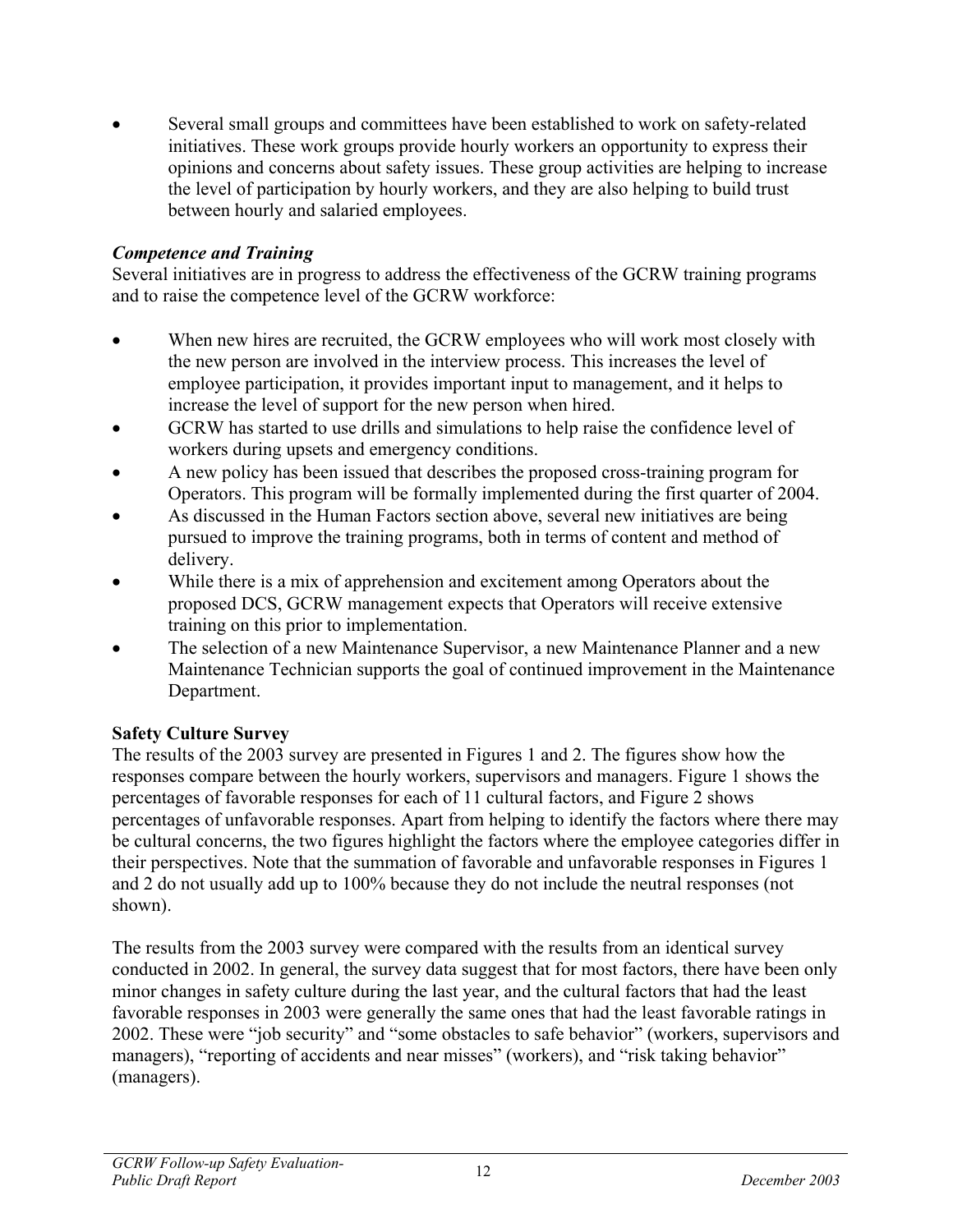#### <span id="page-20-0"></span>**Figure 1 GCRW Safety Climate Survey, 2003 – Favorable Responses**



<span id="page-20-1"></span>

#### **Figure 2 GCRW Safety Climate Survey, 2003 – Unfavorable Responses**

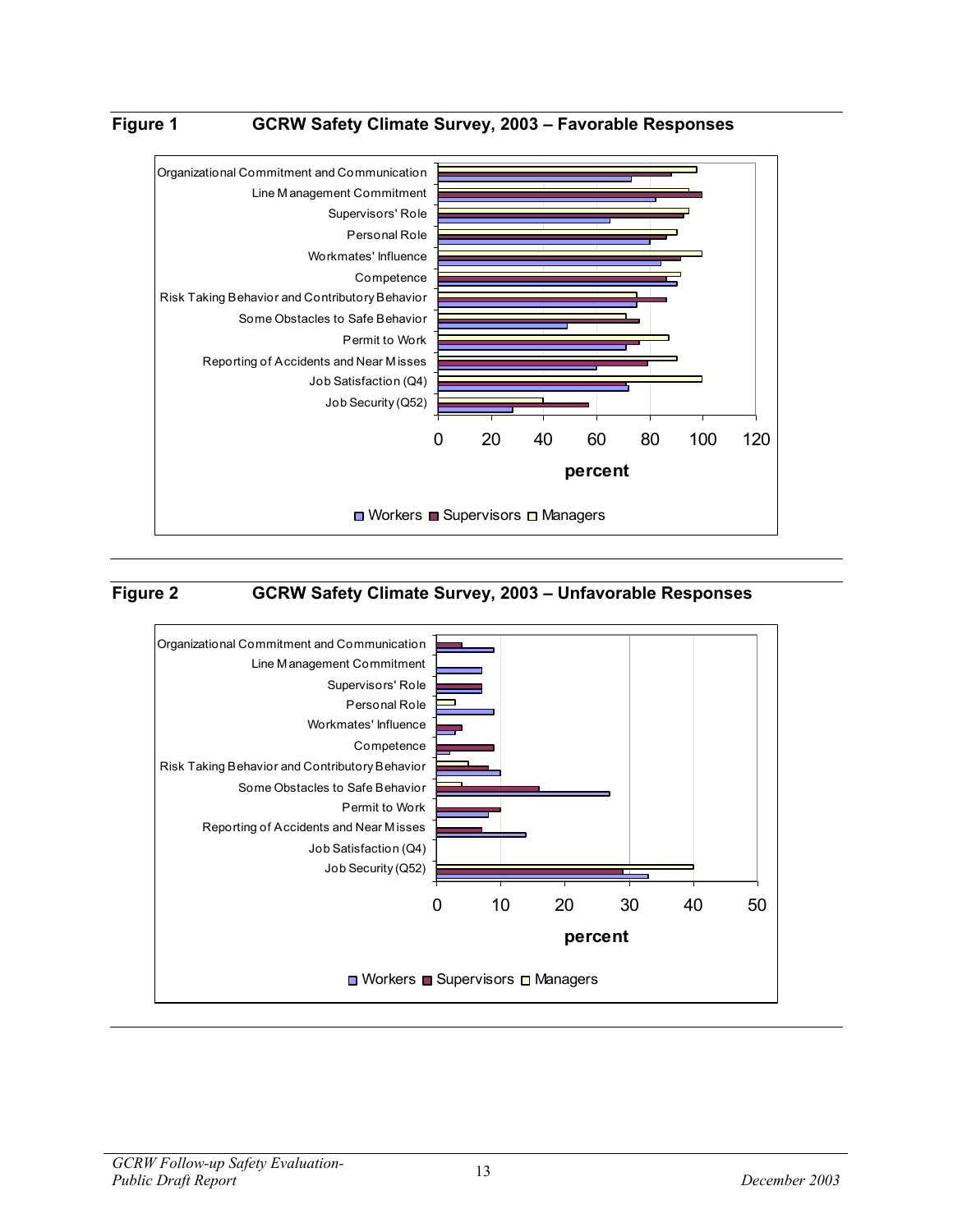As stated above, it was clear from the onsite follow-up evaluation and the content of the quarterly progress reports reviewed by MRS that there has been a positive change in safety culture at GCRW during the last year. However, the improvements were not generally reflected in the results of the most recent safety culture survey. Given the considerable effort that has been devoted to improvement efforts during the last year, it is surprising that the survey results did not reflect more favorable responses. This is especially true for the hourly workers, where the survey responses show no clear improvement in any of the safety culture factors.

In general, there may not yet have been sufficient time for the improvements to be reflected in the survey results. The survey results may be influenced by a relatively small percentage of workers who may still not fully accept management's commitment to the new emphasis on safety. For this relatively small group, past practices at the plant may still be influencing the way they rate the safety culture statements. Also, the expectations for safety performance were raised during 2003, so in the most recent survey the employees may have been rating the statements against a higher standard.

Another factor that may influence some of the results for the Supervisors' group is that there has been a relatively high turnover within this small group (two out of six) during the last year. For example, this may explain why there was an increase in the ratings for Job Security in this group, but not for the other two groups.

Apart from Job Security, the one other safety culture factor that is rated less favorably by all three groups is "obstacles to safe behavior." The statements which are rated in this category are:

- Some jobs here are difficult to do safely.
- Some health and safety procedures/instructions/rules are not really practical.
- Some health and safety procedures/instructions/rules do not reflect how the job is now done.
- Some health and safety procedures/instructions/rules are difficult to follow.
- Some health and safety procedures/instructions/rules are only there to protect management's back.
- People can always get the equipment which is needed to work to the health and safety procedures/instructions/rules.
- There are always enough people available to get the job done according to the health and safety procedures/instructions/ rules.
- Sometimes physical conditions at the workplace restrict people's ability to work safely.
- Sometimes it is necessary to take risks to get the job done.

It is interesting to note that managers' rating for this factor decreased from 95% to 71% (favorable responses). This may indicate a better appreciation by management of the issues which workers consider to be "obstacles to safe behavior".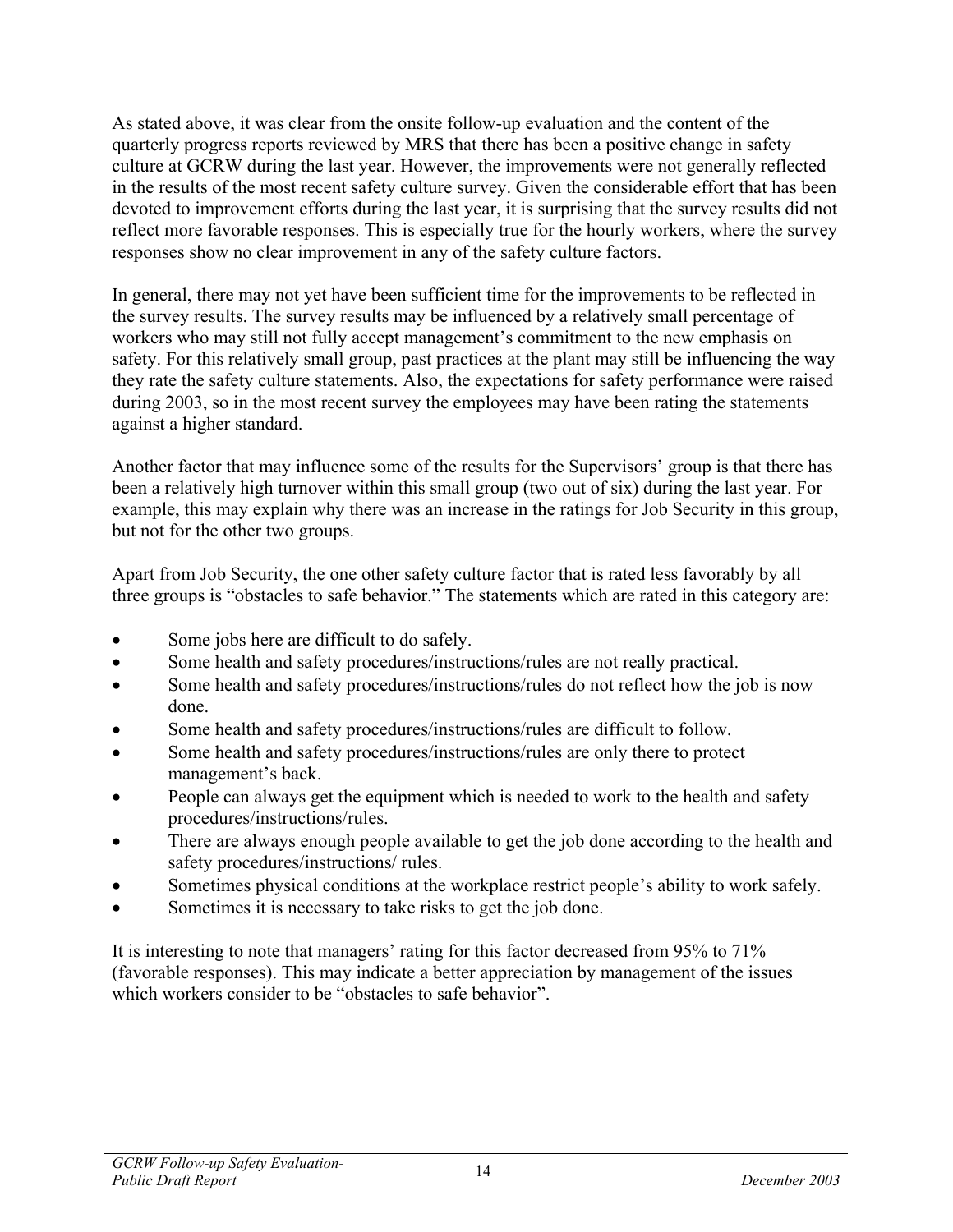The factors where the survey results suggest there have been changes in perspectives of the safety culture (better or worse) are highlighted below, together with a discussion of the underlying issues that may have influenced the survey scores:

- **Reporting of accidents and near misses.** Favorable responses from managers increased from 50% to 90%. Favorable responses from supervisors, however, decreased from 92% to 79% during the last year. Based on the onsite component of the evaluation, it seems reasonable to conclude that the response by managers is reflective of the success of the revamped near miss reporting program that was launched at the beginning of the year. Supervisors' responses on the other hand may suggest that there are near misses that are still not being reported.
- **Line management supervision.** Favorable responses from supervisors increased from 79% to 100%. This is likely to be in response to the clear safety message that is being delivered from the plant manager. The team-building and leadership training provided to all supervisors may also have contributed to this particular increase.
- **Competence.** Favorable responses from managers increased from 80% to 92%. This increase may be attributable to the improved teamwork and collaboration among the Operators and Maintenance workers discussed above. Workers were also provided additional training on hazards recognition.
- **Job security.** Favorable responses for workers and managers both decreased by more than 20%. It is possible that these decreases are attributable to the GCRW Chapter 11 bankruptcy proceedings, and/or the absence of a long-term contract to supply acid to a large regional customer. A small percentage of workers still expressed concern about job security because of the potential for termination from disciplinary action. (Note that in November 2003, GCRW announced that they have emerged from the Chapter 11 bankruptcy.)
- **Job satisfaction for supervisors.** Favorable responses decreased from 100% to 71%. The decrease in job satisfaction may be a result of the increased workload placed on Supervisors during the course of this year, implementing the new programs and safety improvements, and maintaining operations.
- **Obstacles to safe behavior.** Favorable responses decreased from 60% to 49% for workers and from 95% to 71% for managers. (Refer to the discussion of Current Challenges below.)
- **Work permits.** Favorable responses for Supervisors decreased from 100% to 76%. This may be attributable to an increased awareness of the level of detail needed in the permits, and the ability of supervisors to recognize deficiencies.
- **Supervisors' role**. Favorable responses for workers decreased from 74% to 65%.

In summary, it is disappointing that the survey results did not reflect the positive changes that were observed during the onsite follow-up evaluation. There are several possible explanations for this, but it is apparent that further work is needed by GCRW management to establish unanimous support for the new Safety Vision and all it represents, and to address the perceived obstacles to safe behavior.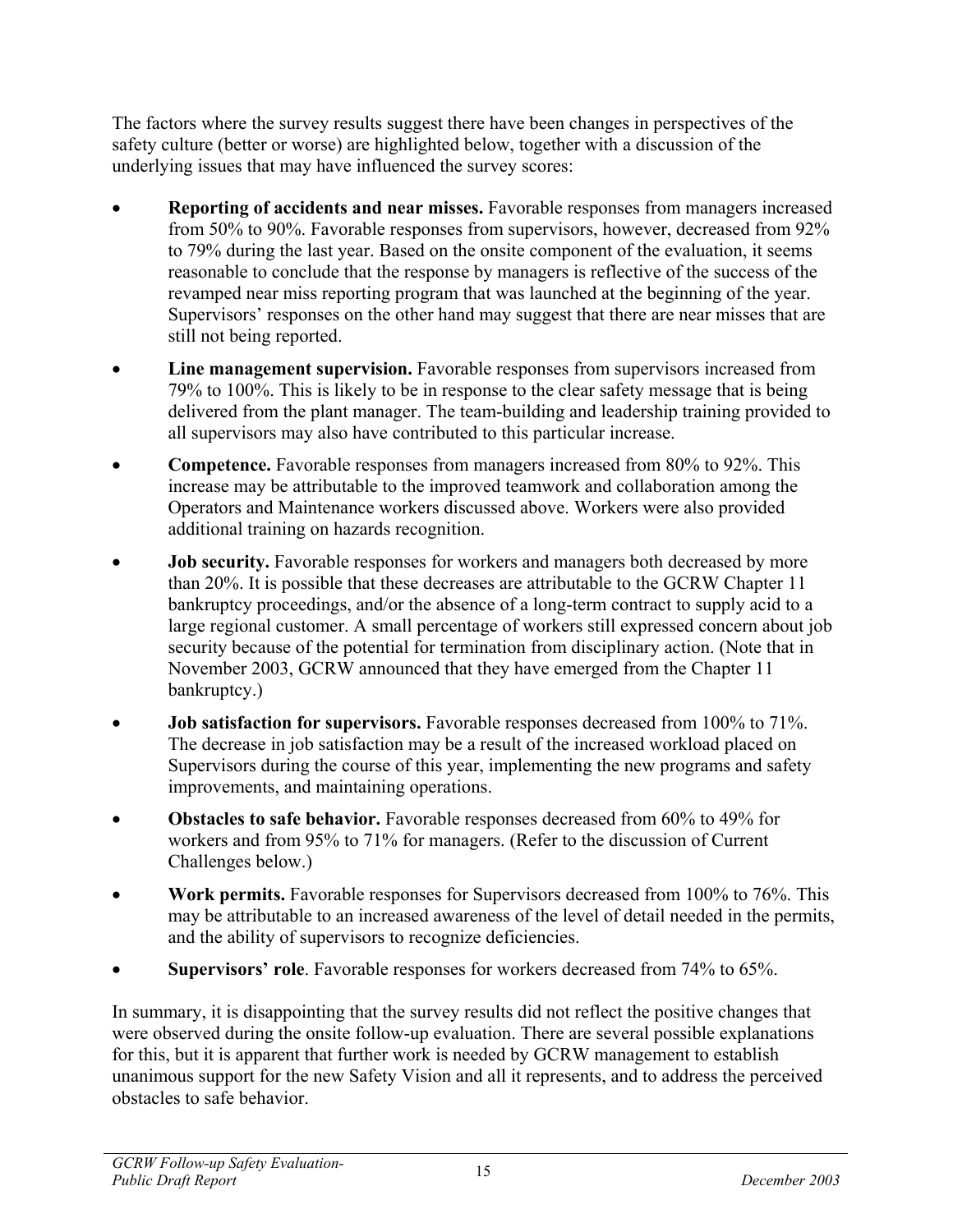The use of the HSE Safety Culture Survey for this evaluation has been helpful in singling out cultural factors that may have been contributing to poor safety performance in the past. However, the evaluation process has shown how the survey is limited in its ability to measure changes in culture in an environment where considerable change is occurring in a relatively short time period. To gain a thorough appreciation of culture during these times, it is probably necessary to combine the survey with onsite interviews and observations.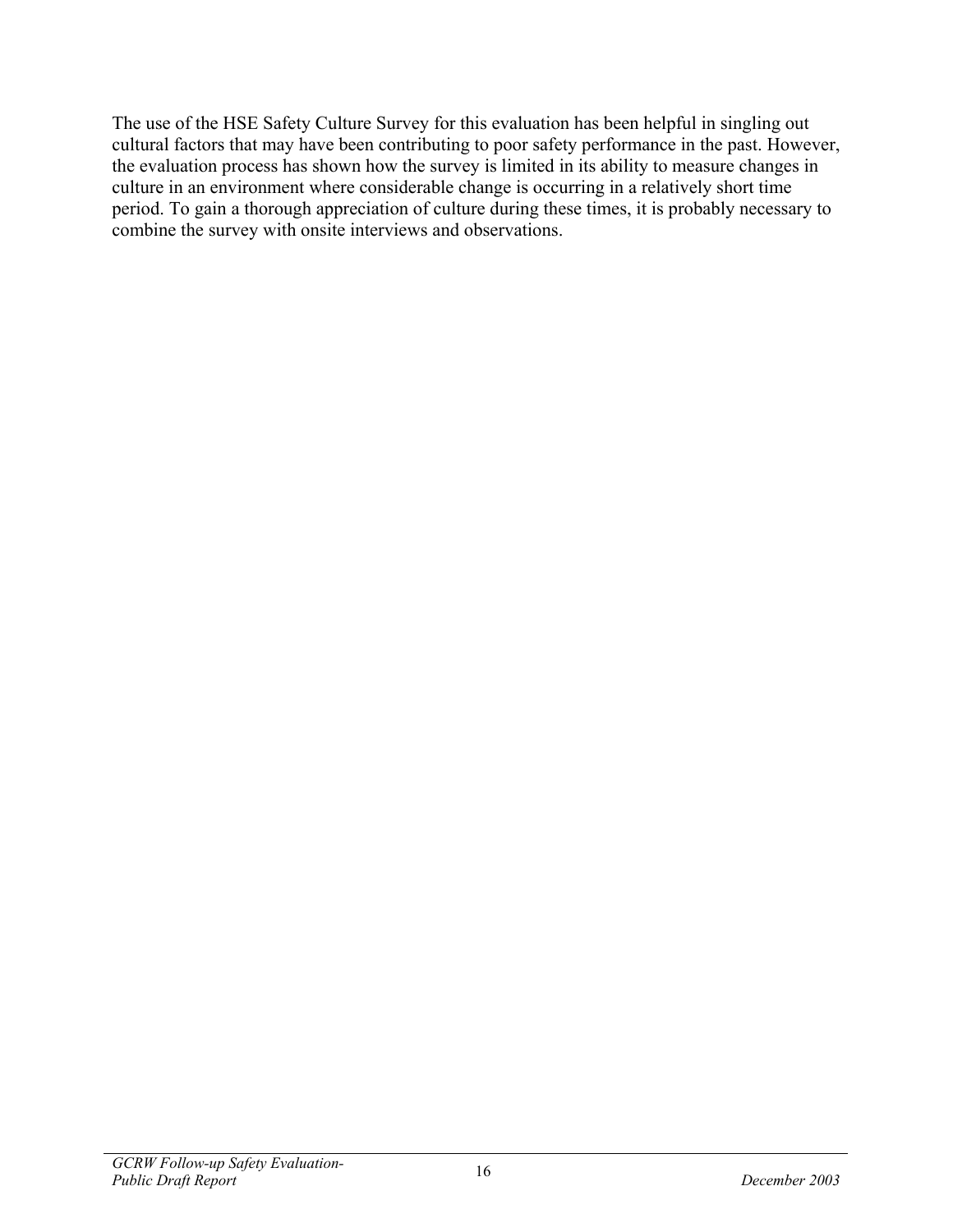<span id="page-24-1"></span>

| $\#$  | <b>Initial Safety Evaluation Finding</b>                                                                                                                                                    | <b>Priority</b> | <b>Assessment of General Chemical Action</b>                                                                                                                                                                                                                                                                                                                                                                                                                                                                                                                                                                                                       | Status <sup>1</sup> | <b>Comments and Suggestions for</b><br><b>Further Improvement</b>                                                                                                                                                      |
|-------|---------------------------------------------------------------------------------------------------------------------------------------------------------------------------------------------|-----------------|----------------------------------------------------------------------------------------------------------------------------------------------------------------------------------------------------------------------------------------------------------------------------------------------------------------------------------------------------------------------------------------------------------------------------------------------------------------------------------------------------------------------------------------------------------------------------------------------------------------------------------------------------|---------------------|------------------------------------------------------------------------------------------------------------------------------------------------------------------------------------------------------------------------|
| 2.1.1 | The PHAs do not include sufficient<br>documentation to show how past<br>incidents were addressed in the PHA.                                                                                | Medium          | GCRW did a review of the PHA revalidations<br>conducted in 2001 and 2002 and generated a list of the<br>incidents that were discussed during the PHA<br>revalidations. The PHA procedure covers the need to<br>address incidents as part of any revalidation effort.                                                                                                                                                                                                                                                                                                                                                                               |                     | <b>Suggestion for Further Improvement</b><br>GCRW may want to consider<br>modifying the PHA procedure to<br>include that incidents be identified in<br>the specific deviation line items that<br>address the incident. |
| 2.1.2 | There is no written procedure that<br>covers the development, revisions, and<br>certification of operating procedures.                                                                      | Medium          | A review of the Richmond Works Operating<br>Procedures Manual shows that a procedure has been<br>added to the manual that covers the development,<br>revisions and certification of operating procedures.                                                                                                                                                                                                                                                                                                                                                                                                                                          | $\mathbf{1}$        |                                                                                                                                                                                                                        |
| 2.1.3 | A review of the Emergency Response<br>Manual showed that the list of contacts<br>was out of date.                                                                                           | High            | The June 23, 2003 Emergency Response Manual<br>contained an accurate and up to date list of contacts.<br>The new policy is that any personnel changes that<br>require modification to the Emergency Response<br>Procedures will be made within 10 business days.                                                                                                                                                                                                                                                                                                                                                                                   |                     |                                                                                                                                                                                                                        |
| 2.1.4 | The Emergency Response Manual does<br>not contain a written procedure for<br>reviewing and updating the manual,<br>and for specifying how any changes<br>are communicated to the employees. | High            | A policy statement has been added in front of the<br>Emergency Response Manual procedures stating that<br>they the document will be reviewed and certified at<br>least annually by the EHS Manager, Plant Manager,<br>Production Superintendent and Union representative<br>and updated accordingly. The MOC procedure dated<br>December 27, 2002 includes a statement that changes<br>to the procedures in the Emergency Response Manual<br>also trigger the MOC procedure.<br>When changes are made to the Emergency Response<br>Manual, all of the copies are updated and notification<br>of the changes is sent to all of the plant employees. | $\mathbf{1}$        |                                                                                                                                                                                                                        |
| 2.1.5 | The Emergency Response Manual does<br>not contain a written policy regarding                                                                                                                | High            | A section has been added to the Emergency Response<br>Manual that covers medical emergencies. The policy                                                                                                                                                                                                                                                                                                                                                                                                                                                                                                                                           | $\mathbf{1}$        |                                                                                                                                                                                                                        |

<span id="page-24-0"></span><sup>&</sup>lt;sup>1</sup> 1-Recommendation implemented; 2-Recommendation not fully implemented.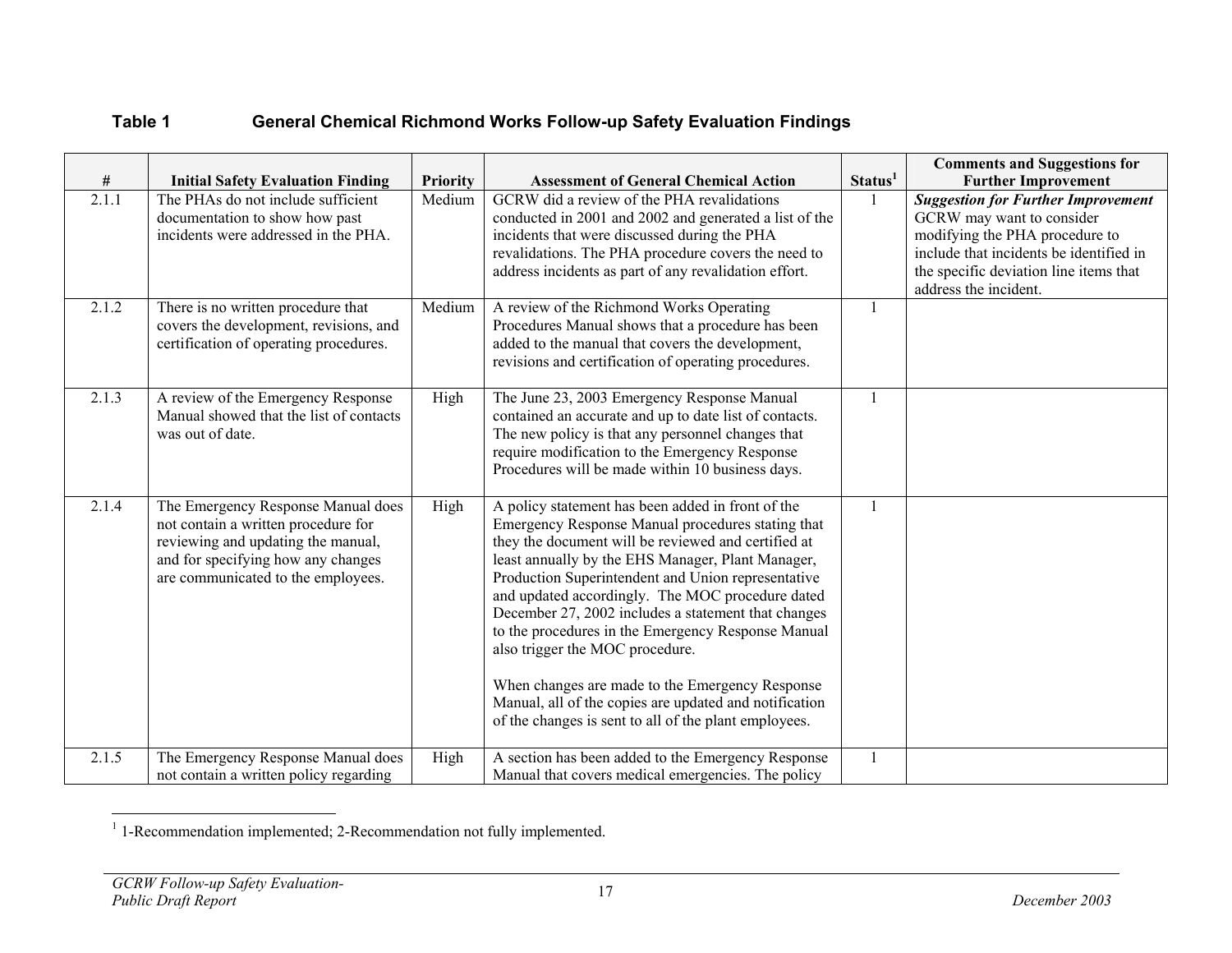| $\#$  | <b>Initial Safety Evaluation Finding</b>                                                                                             | <b>Priority</b> | <b>Assessment of General Chemical Action</b>                                                                                                                                                                                                                                                                                                                                                                                                                                                                                                                                                                                                                                                                              | Status <sup>1</sup> | <b>Comments and Suggestions for</b><br><b>Further Improvement</b> |
|-------|--------------------------------------------------------------------------------------------------------------------------------------|-----------------|---------------------------------------------------------------------------------------------------------------------------------------------------------------------------------------------------------------------------------------------------------------------------------------------------------------------------------------------------------------------------------------------------------------------------------------------------------------------------------------------------------------------------------------------------------------------------------------------------------------------------------------------------------------------------------------------------------------------------|---------------------|-------------------------------------------------------------------|
|       | the rescuing of workers.                                                                                                             |                 | states that employees will assist in medical<br>emergencies involving fellow employees if safe to do<br>so. The section goes on to state that any assistance<br>must be in compliance with other safety programs.<br>The Emergency Response Flow Diagram makes it<br>clear that what safety gear and staffing is required in<br>order to enter a hazardous area where there has been a<br>release.                                                                                                                                                                                                                                                                                                                        |                     |                                                                   |
| 2.1.6 | Some of the Operators are unclear as to<br>what is the proper procedure for<br>agency notifications in the event of an<br>emergency. | High            | A flowchart was developed to aid employees in<br>determining the appropriate notifications for various<br>emergency situations. Training was provided to all<br>Operators on the use of this emergency response flow<br>diagram. The training was in the form of table top<br>drills on how to use the flowchart. This flow diagram<br>is also discussed as part of the annual HAZWOPPER<br>training.                                                                                                                                                                                                                                                                                                                     | $\mathbf{1}$        |                                                                   |
| 2.1.7 | Evacuation drills have not been<br>conducted to test the Emergency<br>Action Plan.                                                   | Low             | The Emergency Response Manual dated June 20,<br>2003 contains a new requirement that an emergency<br>evacuation drill will occur at least once per year. The<br>manual also states that selected employees will<br>participate in annual table top drills. The evacuation<br>drills and table top drills have been added to the "EHS<br>Calendar" as annual events.<br>The annual emergency evacuation drill and<br>emergency response drill were completed on<br>December 30, 2002 and the evacuation and response<br>drills are scheduled for November 30, 2003.<br>A critique of the drills were conducted and<br>documented. The documentation provided a<br>description of the incident and the actions taken by the | $\mathbf{1}$        |                                                                   |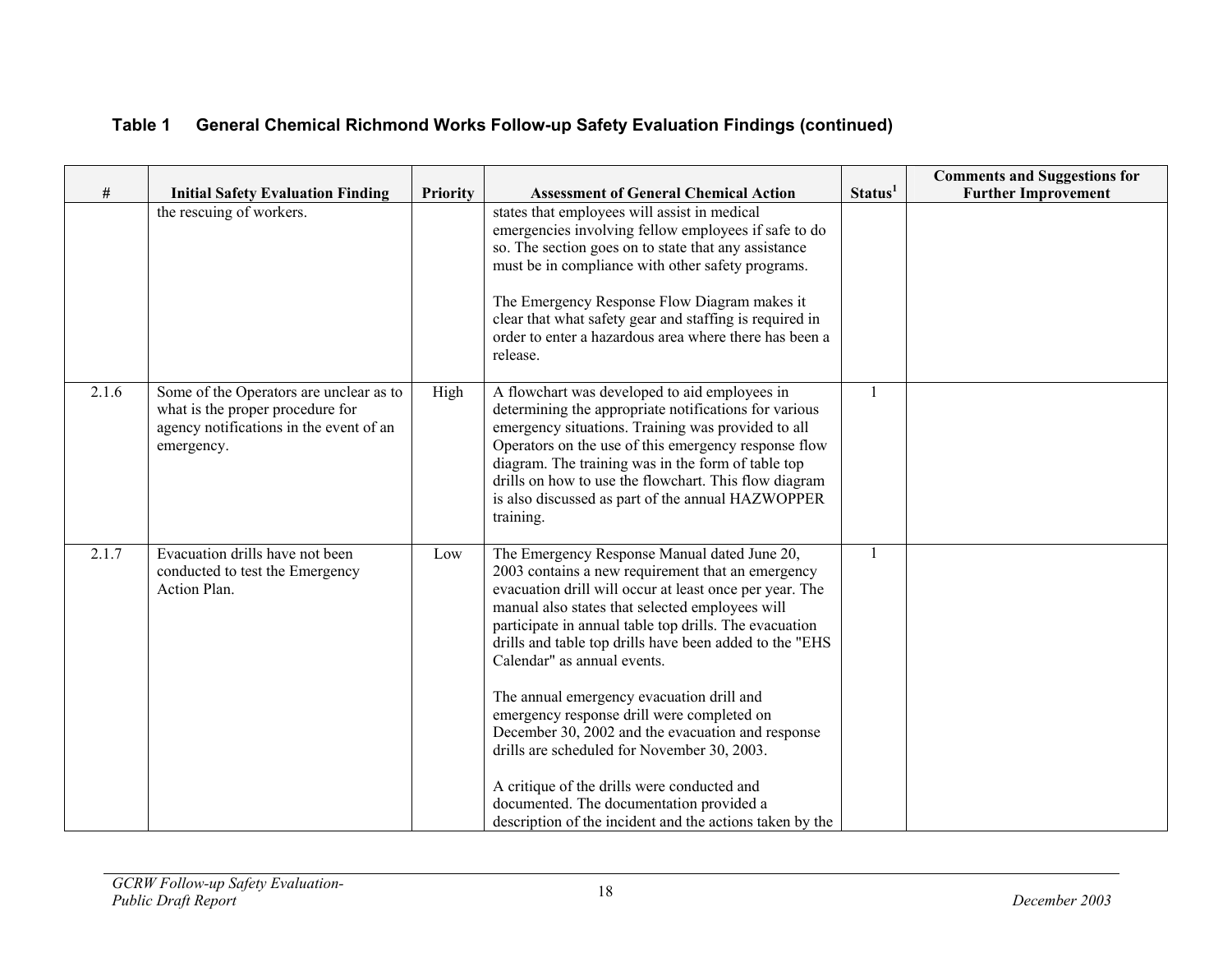|        |                                                                                                                                                                                                                                                                                                                                          |                 |                                                                                                                                                                                                                                                                                                                                                                                                                                                                                                                                      |                     | <b>Comments and Suggestions for</b> |
|--------|------------------------------------------------------------------------------------------------------------------------------------------------------------------------------------------------------------------------------------------------------------------------------------------------------------------------------------------|-----------------|--------------------------------------------------------------------------------------------------------------------------------------------------------------------------------------------------------------------------------------------------------------------------------------------------------------------------------------------------------------------------------------------------------------------------------------------------------------------------------------------------------------------------------------|---------------------|-------------------------------------|
| $\#$   | <b>Initial Safety Evaluation Finding</b>                                                                                                                                                                                                                                                                                                 | <b>Priority</b> | <b>Assessment of General Chemical Action</b>                                                                                                                                                                                                                                                                                                                                                                                                                                                                                         | Status <sup>1</sup> | <b>Further Improvement</b>          |
|        |                                                                                                                                                                                                                                                                                                                                          |                 | employees. A number of issues were identified as a<br>result of the critique and corrective actions were<br>developed and assigned to various staff members. All<br>of the corrective actions have been implemented.                                                                                                                                                                                                                                                                                                                 |                     |                                     |
| 2.1.8  | Changes in policies and procedures<br>that affect operations and safety have<br>not always been handled through the<br>MOC process.                                                                                                                                                                                                      | Medium          | The MOC Procedure, dated December 27, 2002 has<br>been modified to include a section that requires the<br>use of the MOC procedure for any changes in policies<br>or procedures that affect operations.<br>A review of the MOCs conducted by the facility show<br>that a number of the MOCs were to address changes<br>to facility policies and procedures. For example,<br>changes to the agency notification guidance policy<br>under went an MOC as did changes to a number of<br>procedures such as the start-up procedures.     | $\mathbf{1}$        |                                     |
| 2.1.9  | Changes in key personnel assignments<br>or responsibilities have not gone<br>through the MOC process as required<br>by the facility's Management of<br>Change Procedures dated June 7, 2002.                                                                                                                                             | Medium          | Refresher training on the MOC procedure to ensure<br>that changes in key personnel assignments or<br>responsibilities are handled through the MOC process<br>was conducted with the employees. In the last year<br>two new positions were added to the organization and<br>both of these organizational changes when through the<br>MOC process.                                                                                                                                                                                     | $\mathbf{1}$        |                                     |
| 2.1.10 | A review of incident and near-miss<br>reports for the years 2000, 2001, and<br>2002 indicate that near misses are<br>being under reported. For example in<br>the year 2001, only 4 of the 29<br>reported incidents were near misses<br>and this reporting is much lower than<br>would normally be expected for this<br>type of facility. | High            | A near miss reporting program has been developed<br>and added to the Safety Manual. The near miss<br>process also includes an incentive program for<br>reporting near misses. Training on the near miss<br>program and need to report near misses was provided<br>to all employees. An analysis of near misses is now<br>conducted as part of the monthly safety council<br>meetings. As of the end of September 2003 there had<br>been 116 near miss reports. This represents an<br>enormous increase over the number that had been |                     |                                     |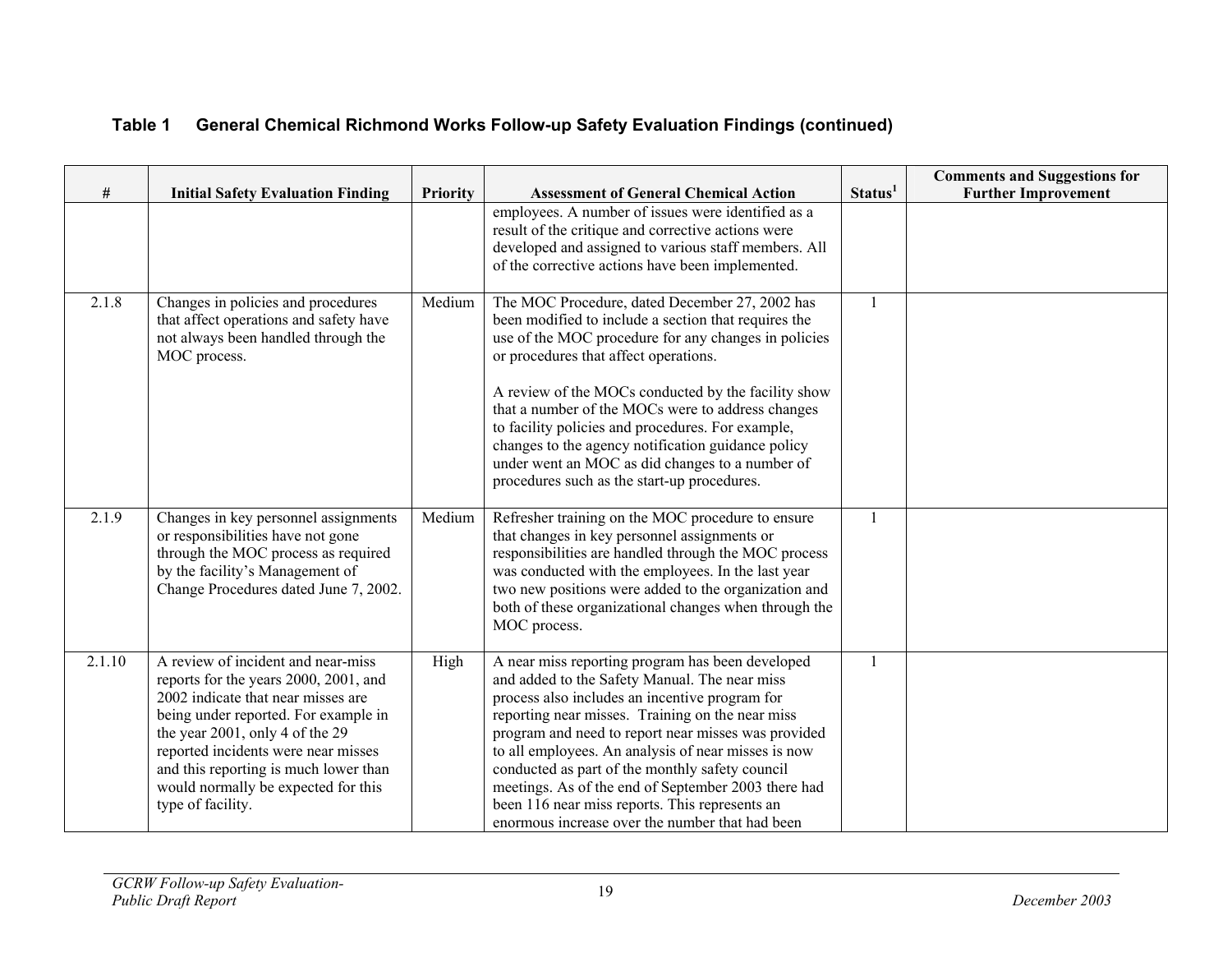|  | Table 1 General Chemical Richmond Works Follow-up Safety Evaluation Findings (continued) |
|--|------------------------------------------------------------------------------------------|
|--|------------------------------------------------------------------------------------------|

|        |                                                                                                                                                                                                                                                                                                                              |          |                                                                                                                                                                                                                                                                                                                                                                                                                                                                                                                                                                                                                                                                    |                     | <b>Comments and Suggestions for</b> |
|--------|------------------------------------------------------------------------------------------------------------------------------------------------------------------------------------------------------------------------------------------------------------------------------------------------------------------------------|----------|--------------------------------------------------------------------------------------------------------------------------------------------------------------------------------------------------------------------------------------------------------------------------------------------------------------------------------------------------------------------------------------------------------------------------------------------------------------------------------------------------------------------------------------------------------------------------------------------------------------------------------------------------------------------|---------------------|-------------------------------------|
| $\#$   | <b>Initial Safety Evaluation Finding</b>                                                                                                                                                                                                                                                                                     | Priority | <b>Assessment of General Chemical Action</b><br>reported in 2001 and 2002.                                                                                                                                                                                                                                                                                                                                                                                                                                                                                                                                                                                         | Status <sup>1</sup> | <b>Further Improvement</b>          |
|        |                                                                                                                                                                                                                                                                                                                              |          | As part of the incident investigation process the near<br>miss reports are used to evaluate the near miss and<br>develop recommendations for addressing the root<br>cause of the near miss.                                                                                                                                                                                                                                                                                                                                                                                                                                                                        |                     |                                     |
| 2.1.11 | Incident investigation<br>recommendations do not appear to be<br>closed out in a timely manner. A<br>review of 2002 incident investigation<br>recommendations showed that 18 of 53<br>have not been closed out by the target<br>completion date. A number of these<br>items showed target completion dates<br>in March 2002. | Medium   | A monthly EHS meeting is now held to highlight open<br>and overdue action items to help understand the<br>obstacles for not getting items closed. The EHS<br>Manager tracks action items to help ensure timely<br>closure. From January through the end of October<br>2003, there had been 292 recommendations developed<br>from 137 incident investigations. Based on a random<br>sampling of 120 recommendations 12 had not been<br>closed out by the target completion date. This<br>represents a significant improvement over 2002 given<br>the large increase in the number of action items<br>generated as part of the incident investigation<br>program.    | $\mathbf{1}$        |                                     |
| 2.1.12 | Documentation showing that<br>recommendations from incident<br>investigations had been closed out was<br>not consistently tracked. Of the 32<br>closed incident recommendations<br>reviewed for the period of 2001 and<br>2002, twelve did not have<br>documentation verifying that the<br>recommendation had been closed.   | Medium   | The safety procedures in the Injury and Illness<br>Prevention Plan dated February 26, 2003, has been<br>modified to include a requirement that action items<br>are completed in a timely manner and that<br>documentation be filed for each recommendation to<br>indicate that the action item was closed. The EHS<br>manger is responsible for maintaining all incident<br>investigation documentation including the<br>documentation covering the closure.<br>Based on a random sampling of 30 of the 257 incident<br>investigation recommendations that had been closed<br>in 2003, all 30 had documentation verifying that the<br>action item had been closed. | $\overline{1}$      |                                     |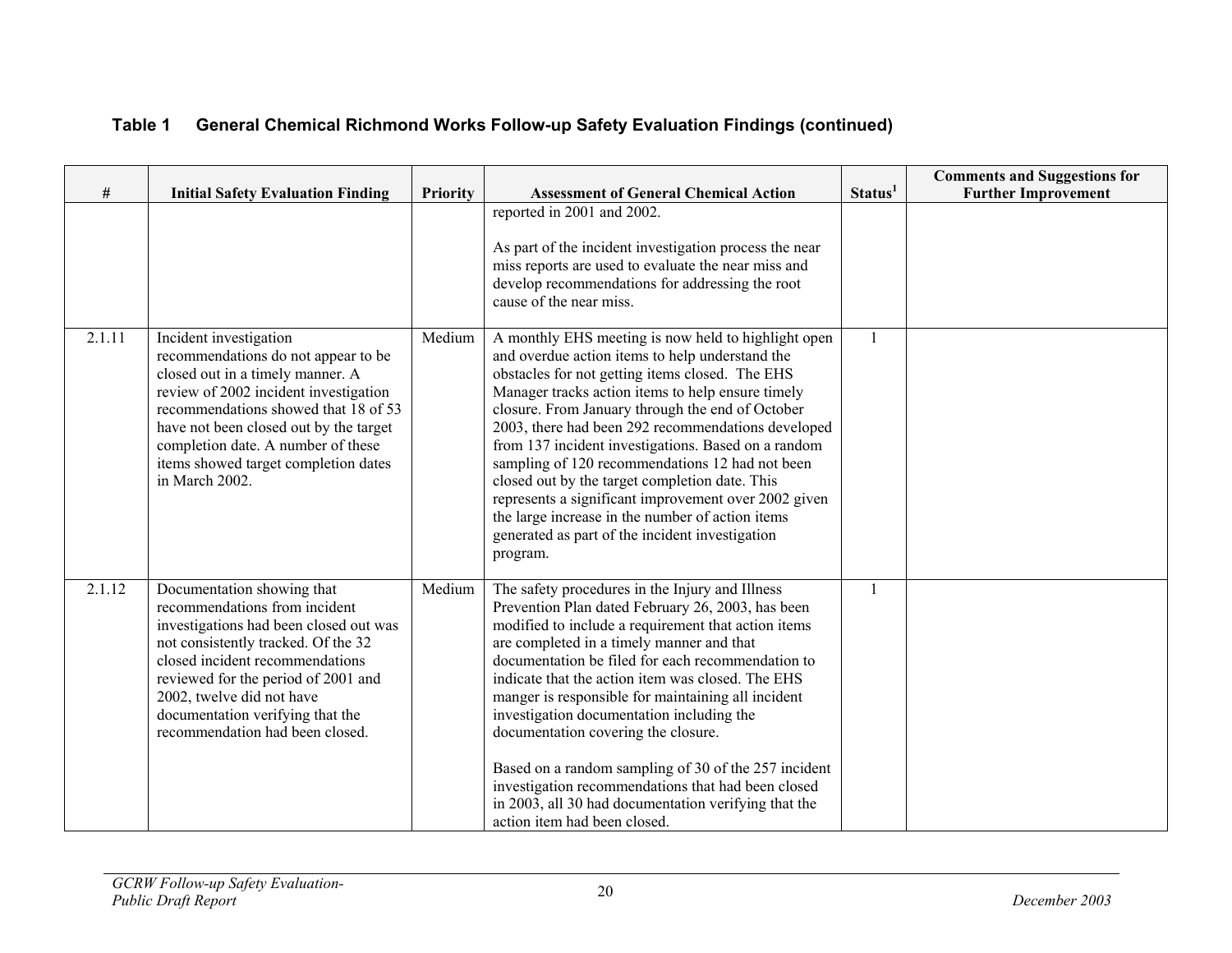| #      | <b>Initial Safety Evaluation Finding</b>                                                                                              | <b>Priority</b> | <b>Assessment of General Chemical Action</b>                                                                                                                                                                                                                                                                                                                                                                                                                                                                                                                                                                                                                                                 | Status <sup>1</sup> | <b>Comments and Suggestions for</b><br><b>Further Improvement</b>                                              |
|--------|---------------------------------------------------------------------------------------------------------------------------------------|-----------------|----------------------------------------------------------------------------------------------------------------------------------------------------------------------------------------------------------------------------------------------------------------------------------------------------------------------------------------------------------------------------------------------------------------------------------------------------------------------------------------------------------------------------------------------------------------------------------------------------------------------------------------------------------------------------------------------|---------------------|----------------------------------------------------------------------------------------------------------------|
|        |                                                                                                                                       |                 |                                                                                                                                                                                                                                                                                                                                                                                                                                                                                                                                                                                                                                                                                              |                     |                                                                                                                |
| 2.1.13 | There is no systematic application of<br>incident investigation action items to<br>like equipment/systems throughout the<br>facility. | Medium          | The Incident Investigation form and Near Miss/First<br>Aid form has been amended to include applying<br>action items across like equipment/systems at the<br>facility. This change in the procedure also went<br>through the MOC process.<br>Based on a random sampling of 22 of 137 incident<br>investigations conducted in 2003 showed that all 22<br>had completed the section covering application to<br>similar equipment/systems. For 6 of the 22 it was<br>found that the corrective actions would be applicable<br>to similar equipment/systems. Review of the<br>applicable equipment/systems was conducted and<br>documented for all 6 of the reviewed incident<br>investigations. |                     |                                                                                                                |
| 2.1.14 | There is no documented training<br>course for incident investigation team<br>leaders.                                                 | Medium          | All supervisors participated in an incident<br>investigation training course. The course was<br>conducted an outside consultant with the Safety<br>Center. The training course covered how to conduct<br>incident investigations. The course provided<br>instruction on the use of the Power Analysis-Linear<br>Problem Solving Technique, which is a tool that is<br>used to define the incident (data collection) and then a<br>structured process for evaluating the incident to assist<br>in determining the root-causes.<br>Certificates of Completion for the incident<br>investigation training course were issued to all of the<br>participants.                                     |                     |                                                                                                                |
| 2.1.15 | The incident investigation procedure<br>does not indicate who is qualified to<br>conduct incident investigations, and                 | Low             | As discussed in item 2.1.14 above, incident<br>investigation training was provided to all supervisors.<br>The training covered the use of the Power Analysis-                                                                                                                                                                                                                                                                                                                                                                                                                                                                                                                                |                     | <b>Suggestion for Further Improvement</b><br>GCRW may want to consider<br>modifying Section IX.F of the Injury |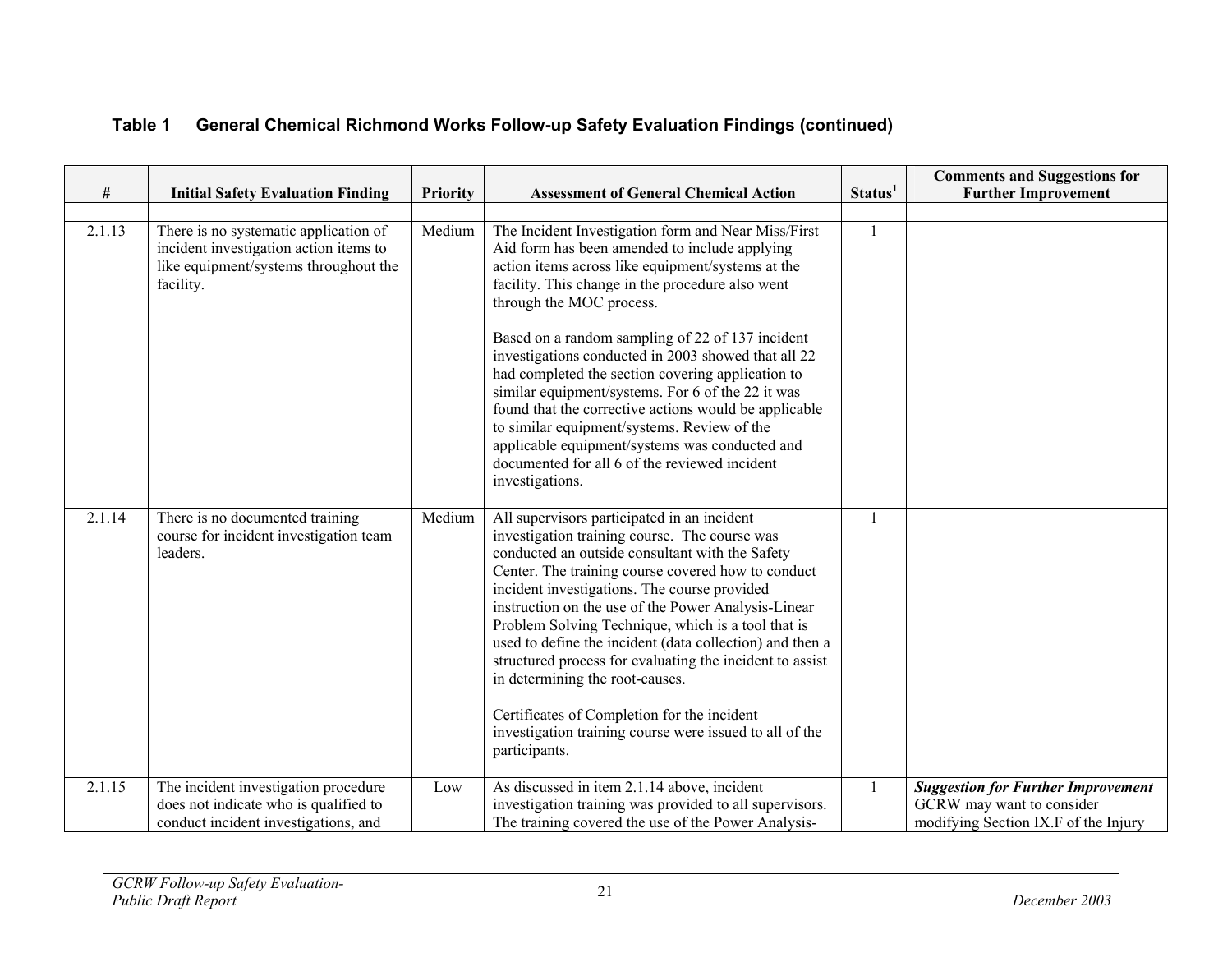|      |                                                                                                                                  |                 |                                                                                                                                                            |                     | <b>Comments and Suggestions for</b>                                                                                                                                                                                                                                                                                                                                                                                                                                                                                                                                                                                                                                                                                      |
|------|----------------------------------------------------------------------------------------------------------------------------------|-----------------|------------------------------------------------------------------------------------------------------------------------------------------------------------|---------------------|--------------------------------------------------------------------------------------------------------------------------------------------------------------------------------------------------------------------------------------------------------------------------------------------------------------------------------------------------------------------------------------------------------------------------------------------------------------------------------------------------------------------------------------------------------------------------------------------------------------------------------------------------------------------------------------------------------------------------|
| $\#$ | <b>Initial Safety Evaluation Finding</b>                                                                                         | <b>Priority</b> | <b>Assessment of General Chemical Action</b>                                                                                                               | Status <sup>1</sup> | <b>Further Improvement</b>                                                                                                                                                                                                                                                                                                                                                                                                                                                                                                                                                                                                                                                                                               |
|      | incident investigators do not receive<br>training in the incident investigation<br>technique and how to identify root<br>causes. |                 | Linear Problem Solving Technique for determining<br>root causes. Supervisors are currently the ones at the<br>plant that lead the incident investigations. |                     | and Illness Prevention Program to<br>include a requirement that the incident<br>investigation team leader be trained in<br>incident investigation techniques and<br>how to identify root causes.<br><b>Suggestion for Further Improvement</b><br>GCRW may want to consider a more<br>formal use of the Power Analysis-<br>Linear Problem Solving Technique,<br>which is the incident investigation<br>technique that the Supervisors have<br>received training on. The more formal<br>approach would involve the use of the<br>Power Analysis Investigation Report<br>forms as a means of documenting the<br>incident investigation analysis. An<br>alternative technique based on a<br>simplified checklist may be more |
|      |                                                                                                                                  |                 |                                                                                                                                                            |                     | suitable for minor incidents and near<br>misses.<br>The more formal approach to incident<br>investigation documentation and<br>analysis might only need to be applied<br>to the more serious incidents such as<br>those that result in or could have<br>resulted in a release of acutely or<br>highly hazardous material. GCRW<br>may want to consider expanding IX.F<br>(Incident Investigation) of the Injury<br>and Illness Prevention Program to<br>provide guidance on when this more<br>formal documentation and analysis<br>needs to be used in an incident                                                                                                                                                       |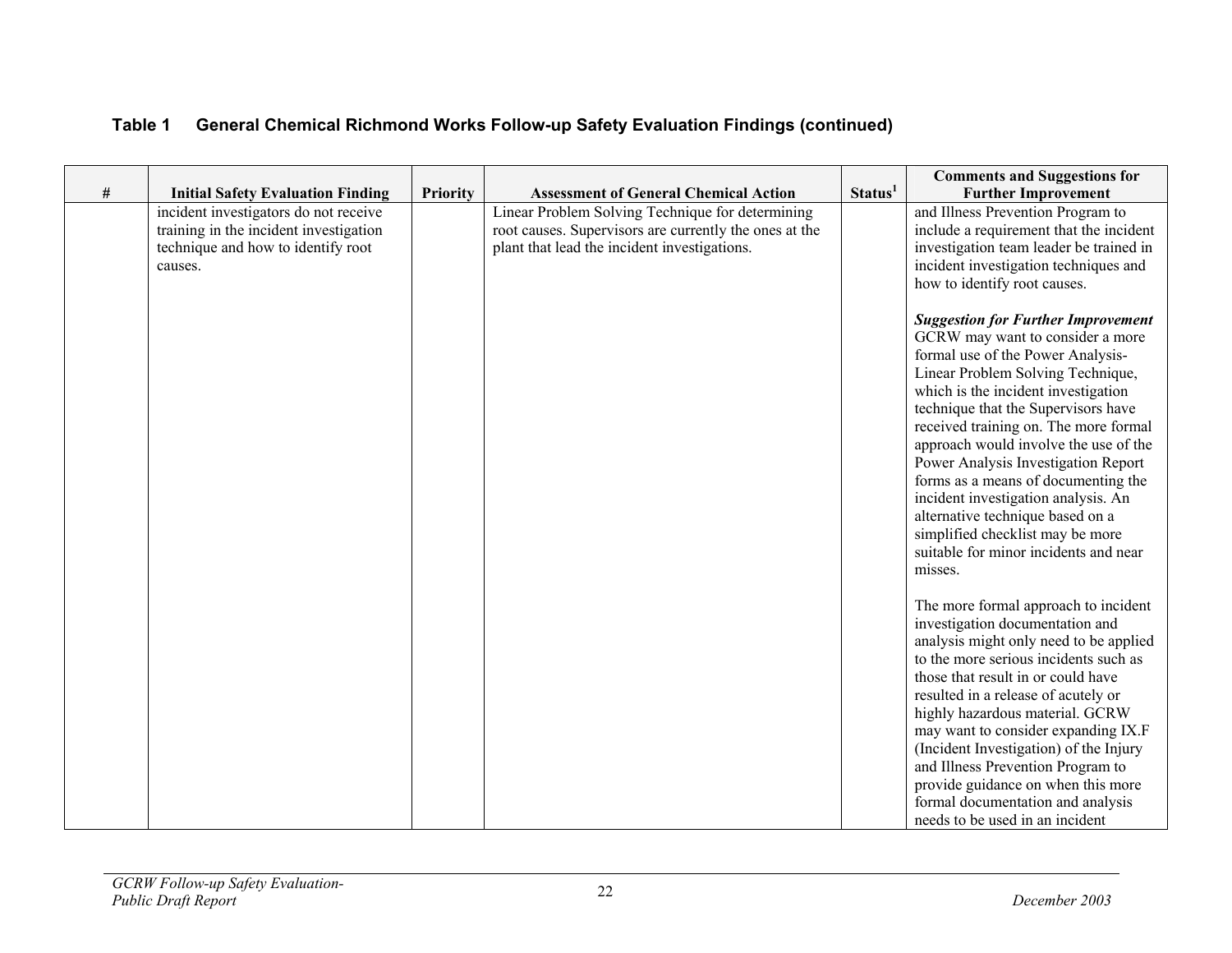| $\#$   | <b>Initial Safety Evaluation Finding</b>                                                                                                                                                                                                                                                                                                                                                                                                                                                                                             | <b>Priority</b> | <b>Assessment of General Chemical Action</b>                                                                                                                                                                                                                                                                                                                | Status <sup>1</sup> | <b>Comments and Suggestions for</b><br><b>Further Improvement</b> |
|--------|--------------------------------------------------------------------------------------------------------------------------------------------------------------------------------------------------------------------------------------------------------------------------------------------------------------------------------------------------------------------------------------------------------------------------------------------------------------------------------------------------------------------------------------|-----------------|-------------------------------------------------------------------------------------------------------------------------------------------------------------------------------------------------------------------------------------------------------------------------------------------------------------------------------------------------------------|---------------------|-------------------------------------------------------------------|
|        |                                                                                                                                                                                                                                                                                                                                                                                                                                                                                                                                      |                 |                                                                                                                                                                                                                                                                                                                                                             |                     | investigation.                                                    |
| 2.1.16 | The work order form generated by the<br>Maximo system does not show who<br>requested the work to be performed.                                                                                                                                                                                                                                                                                                                                                                                                                       | Low             | The work order from the Maximo system has been<br>modified to include a line item that shows who<br>requested the work to be performed.<br>Based on a random sampling of 12 work order forms<br>all 12 provided the name of the person who requested<br>the work.                                                                                           |                     |                                                                   |
| 2.1.17 | In reviewing the Contractor Program<br>documents, the following issues were<br>identified:<br>The date of the job-specific<br>training for each contract<br>employee is not always the same<br>as the date provided on the top of<br>the sign-in form.<br>The job-specific training form<br>$\bullet$<br>includes a number of information<br>items that are not required, and<br>are often left blank on the<br>completed forms. These items<br>include the AR No., Job No., Req<br>No., PO No., Owners<br>Representative and Title. | Low             | The job specific training form used for contract<br>employees has been modified to include a line item<br>for the data that the contract employee received the<br>training. The form was reviewed and a number of<br>non-essential items have been removed from the form.                                                                                   | -1                  |                                                                   |
| 2.1.18 | Several safety management programs<br>lack adequate document control to<br>ensure that they are developed,<br>implemented, revised and distributed<br>in an effective manner.                                                                                                                                                                                                                                                                                                                                                        | Medium          | GCRW has developed a document control procedure<br>that is used for ISO. This procedure has been adopted<br>for the Emergency Response and Safety procedures.<br>The document control procedure covers the purpose,<br>application, responsibility, and a detailed procedure<br>for controlling documents.<br>A review of the Safety and Emergency Response | $\mathbf{1}$        |                                                                   |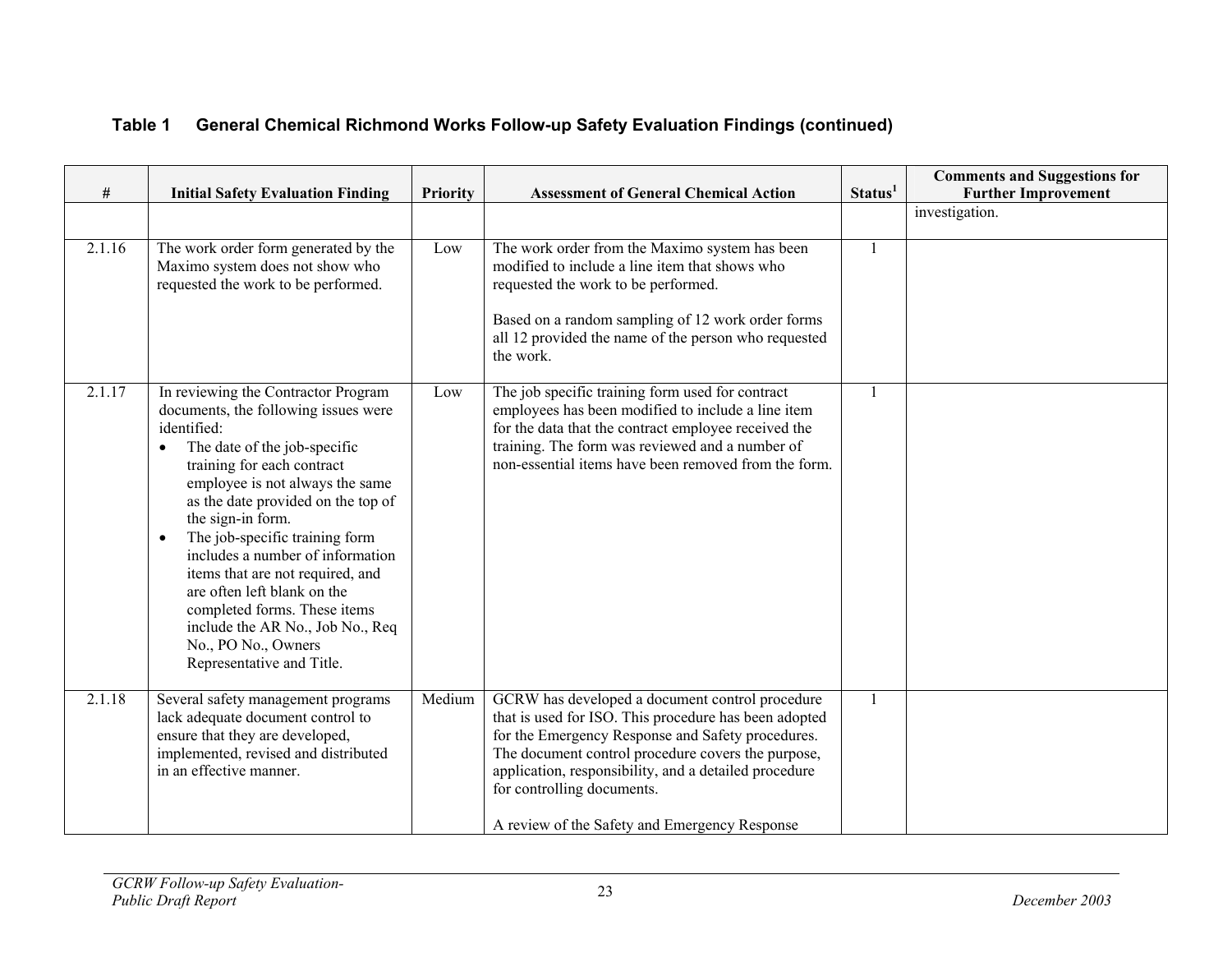|       |                                                                                                                                                                                                                                                                                                                                                                                                                                                                                                                                                                                                                                                                                       |          |                                                                                                                                                                                                                                                                                                                                                                                                                                                                                                                                                                                                                                                                                                                                                                                                                                                                                                                                                                                                                                                                                                         |                     | <b>Comments and Suggestions for</b>                                                                                                                                                                                                                                                                                                                                                                                                                                                                                                                                                                                                         |
|-------|---------------------------------------------------------------------------------------------------------------------------------------------------------------------------------------------------------------------------------------------------------------------------------------------------------------------------------------------------------------------------------------------------------------------------------------------------------------------------------------------------------------------------------------------------------------------------------------------------------------------------------------------------------------------------------------|----------|---------------------------------------------------------------------------------------------------------------------------------------------------------------------------------------------------------------------------------------------------------------------------------------------------------------------------------------------------------------------------------------------------------------------------------------------------------------------------------------------------------------------------------------------------------------------------------------------------------------------------------------------------------------------------------------------------------------------------------------------------------------------------------------------------------------------------------------------------------------------------------------------------------------------------------------------------------------------------------------------------------------------------------------------------------------------------------------------------------|---------------------|---------------------------------------------------------------------------------------------------------------------------------------------------------------------------------------------------------------------------------------------------------------------------------------------------------------------------------------------------------------------------------------------------------------------------------------------------------------------------------------------------------------------------------------------------------------------------------------------------------------------------------------------|
| $\#$  | <b>Initial Safety Evaluation Finding</b>                                                                                                                                                                                                                                                                                                                                                                                                                                                                                                                                                                                                                                              | Priority | <b>Assessment of General Chemical Action</b>                                                                                                                                                                                                                                                                                                                                                                                                                                                                                                                                                                                                                                                                                                                                                                                                                                                                                                                                                                                                                                                            | Status <sup>1</sup> | <b>Further Improvement</b>                                                                                                                                                                                                                                                                                                                                                                                                                                                                                                                                                                                                                  |
|       |                                                                                                                                                                                                                                                                                                                                                                                                                                                                                                                                                                                                                                                                                       |          |                                                                                                                                                                                                                                                                                                                                                                                                                                                                                                                                                                                                                                                                                                                                                                                                                                                                                                                                                                                                                                                                                                         |                     |                                                                                                                                                                                                                                                                                                                                                                                                                                                                                                                                                                                                                                             |
|       |                                                                                                                                                                                                                                                                                                                                                                                                                                                                                                                                                                                                                                                                                       |          |                                                                                                                                                                                                                                                                                                                                                                                                                                                                                                                                                                                                                                                                                                                                                                                                                                                                                                                                                                                                                                                                                                         |                     |                                                                                                                                                                                                                                                                                                                                                                                                                                                                                                                                                                                                                                             |
| 2.2.1 | The majority of displays in the control<br>room are comprised of very old<br>technology whose interpretability is<br>non-intuitive, particularly for<br>inexperienced Operators and for all<br>Operators under upset or stressful<br>conditions. There is a high degree of<br>inconsistency among display formats,<br>and a lack of displays that provide a<br>quick, overall, "at-a-glance" summary<br>of the state of plant processes. The<br>mimic displays that are available for<br>the CP plant are good, particularly at<br>providing at-a-glance summaries of CP<br>processes. However, similar displays<br>are not available for other processes<br>throughout the facility. | Medium   | Manuals indicated that they were up to date and<br>contained the most recent set of revisions.<br>During the months of August, September and October<br>2003 an outside consultant conducted a human factors<br>assessment of the control system. The process used<br>for the assessment was a cognitive task analysis<br>(CTA). This work included a review of the alarm<br>philosophy, development of control room layout<br>criteria, a review of the existing control room layout, a<br>review of current steady state workload for the<br>Operators, an alarm response analysis, evaluation of<br>upset response requirements, and a review of the<br>overall results of the consultant's analysis.<br>The results of this study were presented to GCRW in<br>mid-November 2003. The data and results of this<br>study will be used in the development and design of<br>the new Distributed Control System (DCS) that the<br>facility will be installing. The design phase for the<br>DCS should be complete by the end of 2003. In the<br>first quarter of 2004 bid packages should be issued for | $\mathbf{1}$        | <b>Comment</b><br>The recommendation in the initial<br>safety evaluation was to conduct a<br>CTA and to consider the<br>implementation of the DCS. GCRW<br>has completed the CTA and has made<br>the decision to design and install a new<br>DCS control system for the plant. As<br>such, this finding is considered to be<br>implemented.<br><b>Comment</b><br>There is some concern among the<br>Operators about the move to the DCS<br>system since it will represent a<br>significant change in the way the plant<br>is currently operated. It is critical that<br>management continue the ongoing<br>communication with the Operators |
|       |                                                                                                                                                                                                                                                                                                                                                                                                                                                                                                                                                                                                                                                                                       |          | the DCS. The goal of the facility is to complete the<br>installation of the DCS by the end of 2004.                                                                                                                                                                                                                                                                                                                                                                                                                                                                                                                                                                                                                                                                                                                                                                                                                                                                                                                                                                                                     |                     | regarding the status and timing of the<br>installation and transition to the DCS                                                                                                                                                                                                                                                                                                                                                                                                                                                                                                                                                            |
|       |                                                                                                                                                                                                                                                                                                                                                                                                                                                                                                                                                                                                                                                                                       |          | The DCS system is currently in the design phase and<br>will involve the installation of a new control system<br>for the plant and upgrading the instrumentation. The<br>project will involve the replacement of manually                                                                                                                                                                                                                                                                                                                                                                                                                                                                                                                                                                                                                                                                                                                                                                                                                                                                                |                     | system. In particular, information on<br>the training that Operators will receive<br>on the DCS system is considered<br>critical.                                                                                                                                                                                                                                                                                                                                                                                                                                                                                                           |
|       |                                                                                                                                                                                                                                                                                                                                                                                                                                                                                                                                                                                                                                                                                       |          | controlled field devices, improving the level of<br>monitoring and recording in the control room, and<br>integrating the chemically pure acid plant controls<br>with the main acid plant controls.<br>The installation of the DCS at the plant will serve to                                                                                                                                                                                                                                                                                                                                                                                                                                                                                                                                                                                                                                                                                                                                                                                                                                            |                     | <b>Suggestion of Further Improvement</b><br>GCRW may want to want to consider<br>conducting a field trip with the<br>Operators to a facility that has a DCS<br>so that Operators can see what a DCS<br>looks like. This type of field visit                                                                                                                                                                                                                                                                                                                                                                                                 |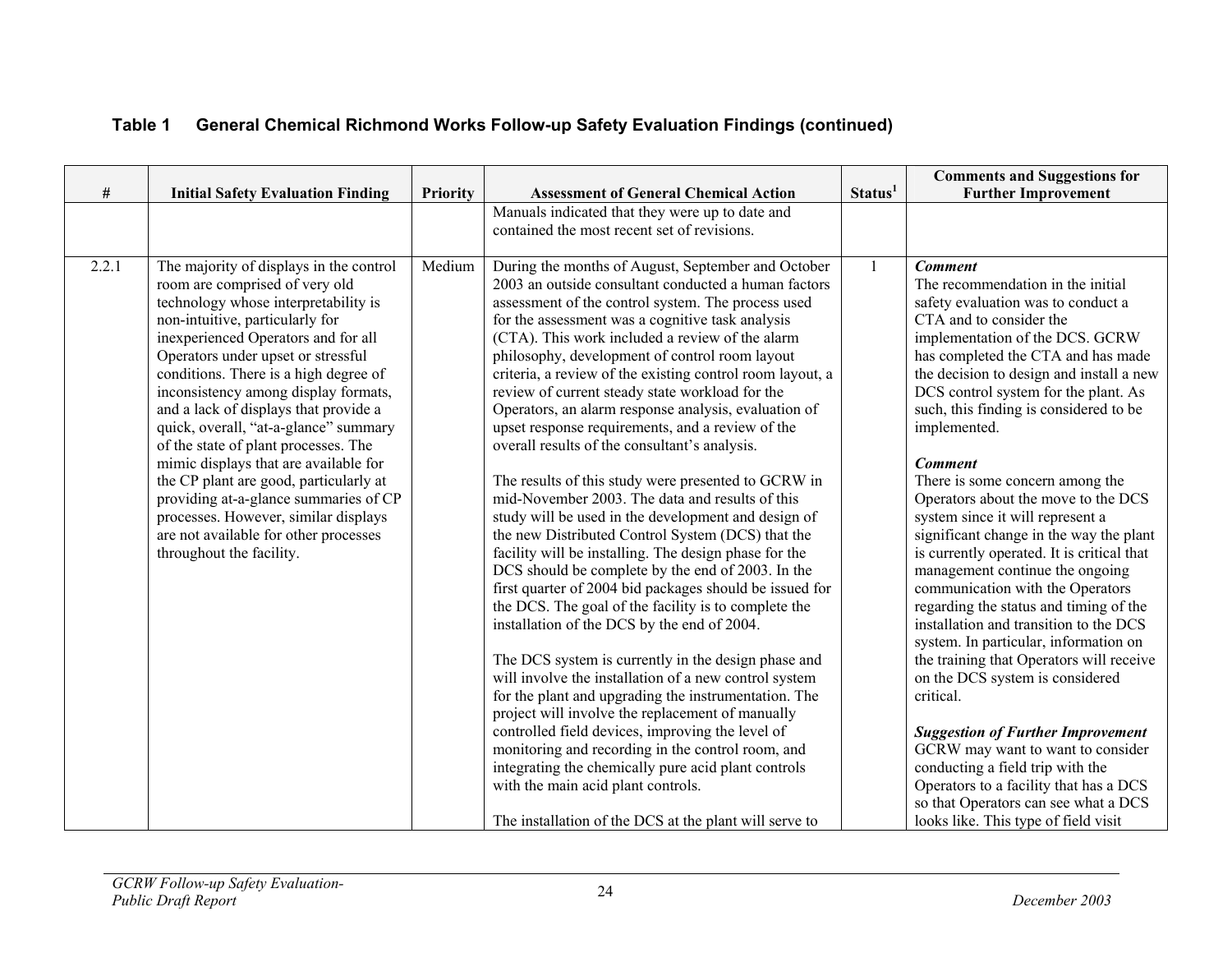| $\#$  | <b>Initial Safety Evaluation Finding</b>                                                                                                                                                                                                                                                                                                                                                         | <b>Priority</b> | <b>Assessment of General Chemical Action</b>                                                                                                                                                                                                                                                                                                                                                                                                                                                                                                           | Status <sup>1</sup> | <b>Comments and Suggestions for</b><br><b>Further Improvement</b>                                                                        |
|-------|--------------------------------------------------------------------------------------------------------------------------------------------------------------------------------------------------------------------------------------------------------------------------------------------------------------------------------------------------------------------------------------------------|-----------------|--------------------------------------------------------------------------------------------------------------------------------------------------------------------------------------------------------------------------------------------------------------------------------------------------------------------------------------------------------------------------------------------------------------------------------------------------------------------------------------------------------------------------------------------------------|---------------------|------------------------------------------------------------------------------------------------------------------------------------------|
|       |                                                                                                                                                                                                                                                                                                                                                                                                  |                 | address the finding from the initial safety assessment,<br>and will represent a significant improvement as it<br>relates to the operability of the plant. The use of a<br>CTA to support the DCS design is considered a best<br>practice since it helps to ensure that key operational<br>issues are addressed and incorporated into the new<br>DCS system.<br>The commitment of GCRW to the installation of a<br>DCS at the plant is a significant indication of their<br>commitment to improving the overall safety and<br>operability of the plant. |                     | would also provide an opportunity for<br>the GCRW Operators to discuss the<br>benefits of a DCS with Operators at<br>the other facility. |
| 2.2.2 | Senior management and training<br>personnel have not had sufficient<br>training or background in human<br>factors and ergonomics. Their lack of<br>training in these areas prevents them<br>from being able to adequately train<br>plant personnel in these areas and<br>prevents them from being sufficiently<br>aware of human factors and ergonomic<br>safety issues throughout the facility. | Low             | The Plant Manager, EHS Manager and Operations<br>Superintendent and Plant Safety Coordinator attended<br>a course on human factors in process safety<br>management. The course covered the fundamentals of<br>human factors and human errors, an overview of<br>methods to analyze human errors, issues associated<br>with ergonomics in system designs, and how to reduce<br>human errors through improved design and behavior<br>based safety programs.                                                                                              |                     |                                                                                                                                          |
| 2.2.3 | Human factors and human<br>performance issues are not adequately<br>covered as part of training for plant<br>personnel. The majority of plant<br>personnel have had no exposure to<br>concepts related to causes of human<br>error, human performance risk factors<br>for injury, etc.                                                                                                           | Low             | The existing ergonomics training program has been<br>expanded to include issues on human factors and<br>human performance. The self-audit program has been<br>amended to include the identification of human<br>factors and human performance issues.<br>Refresher training was provided on human factors,<br>which covered a general overview of the concepts<br>associated with human factors, and human<br>performance as it relates to human error and human<br>risk taking.                                                                       |                     |                                                                                                                                          |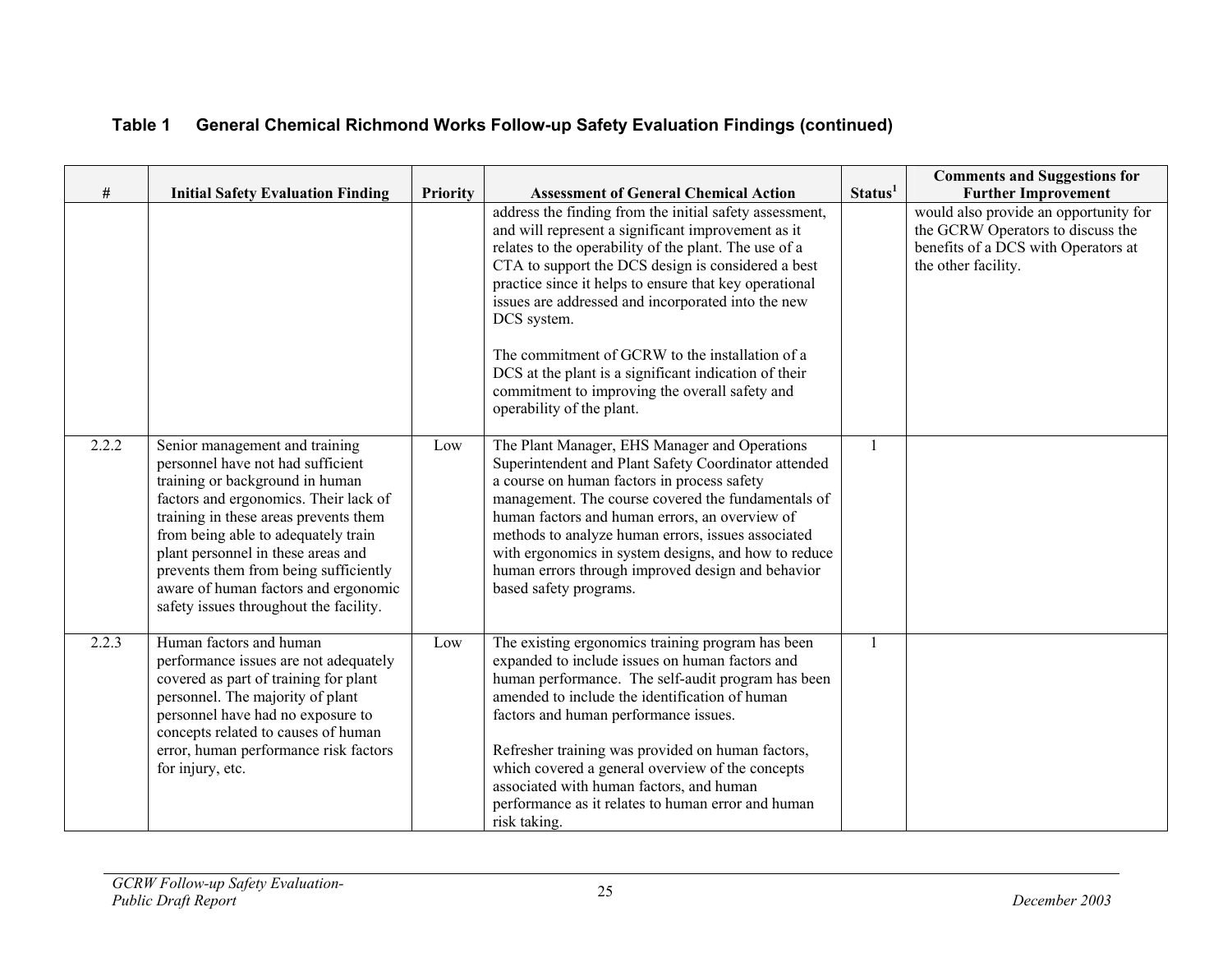| #     | <b>Initial Safety Evaluation Finding</b>                                                                                                                                                                                                                                                                                                                                                                                                                                                                                                                                                                                                 | Priority | <b>Assessment of General Chemical Action</b>                                                                                                                                                                                                                                                                                                                                                                                                                                                                                                                                                                                                                                                                                                                                                                                                                                        | Status <sup>1</sup> | <b>Comments and Suggestions for</b><br><b>Further Improvement</b> |
|-------|------------------------------------------------------------------------------------------------------------------------------------------------------------------------------------------------------------------------------------------------------------------------------------------------------------------------------------------------------------------------------------------------------------------------------------------------------------------------------------------------------------------------------------------------------------------------------------------------------------------------------------------|----------|-------------------------------------------------------------------------------------------------------------------------------------------------------------------------------------------------------------------------------------------------------------------------------------------------------------------------------------------------------------------------------------------------------------------------------------------------------------------------------------------------------------------------------------------------------------------------------------------------------------------------------------------------------------------------------------------------------------------------------------------------------------------------------------------------------------------------------------------------------------------------------------|---------------------|-------------------------------------------------------------------|
|       |                                                                                                                                                                                                                                                                                                                                                                                                                                                                                                                                                                                                                                          |          | Section VIII.E covering Latent Condition Checklist as<br>been added to the Injury and Illness Prevention Plan<br>dated October 6, 2003. Once per quarter a latent<br>condition checklist is completed for an hourly<br>employee's respective job function. The purpose of<br>the checklist is to identify human factors that may<br>lead to injuries or incidents that may not otherwise be<br>identified through a traditional audit program.<br>As of November 2003, two latent condition checklists<br>had been for two specific job functions. A review of<br>the completed latent condition checklists showed that<br>a number of recommendations were developed that<br>are currently being implemented.                                                                                                                                                                      |                     |                                                                   |
| 2.2.4 | Control room alarms lack sufficient<br>discriminability and are not sufficiently<br>prioritized. For instance, when<br>Operators are outside the control room<br>and hear an alarm it is generally not<br>possible to identify its source without<br>returning to the control room or<br>communicating with someone in the<br>control room. Additionally, once<br>alarms are acknowledged they will not<br>repeatedly sound even if Operators fail<br>to address the underlying condition.<br>This could cause an Operator to forget<br>about an alarm condition should he/she<br>become preoccupied with another<br>existing situation. | High     | In conjunction with plant employees, including<br>Operators, the CTA consultant developed a general<br>alarm philosophy for the plant. A review of all of the<br>existing alarm points in the plant were then identified<br>and analyzed according to the alarm philosophy. As<br>part of the alarm response analysis, a process was<br>used to define what points should be alarmed, the<br>purpose of each alarm, its importance, and the<br>Operators response to the alarm. The results of the<br>alarm response analysis were a set of alarm priorities<br>and a detailed list of alarms that should fall into each<br>priority.<br>The results of the alarm analysis task are being<br>incorporated into the design package for the new<br>DCS, which will replace the existing set of controls<br>and alarms at the plant.<br>The CTA process also led to the development of | $\mathbf{1}$        |                                                                   |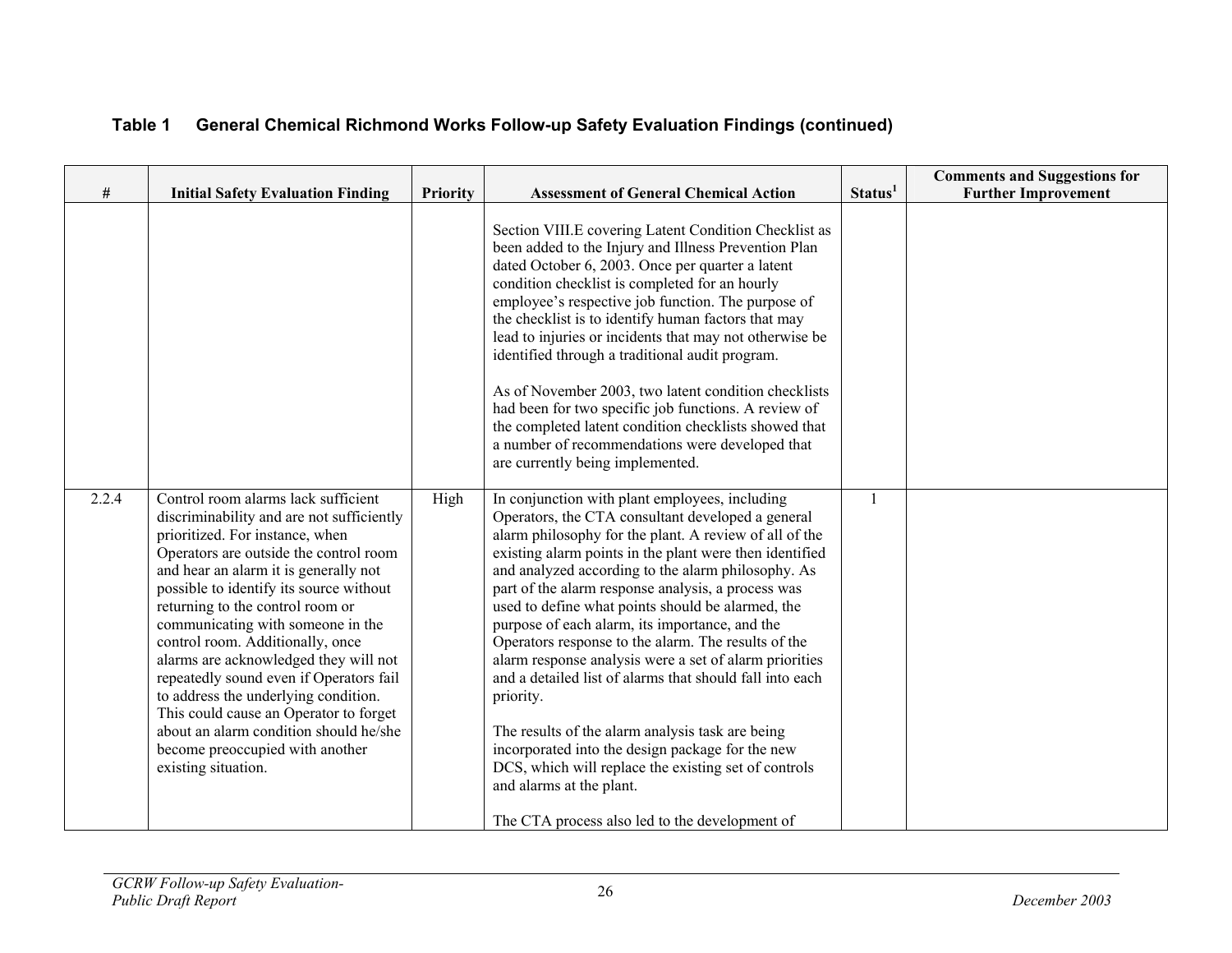|       |                                                                                                                                                                                                                                                                                                                                                                                                                                                                                                                                   |                 |                                                                                                                                                                                                                                                                                                                                                                                                                                                                                                                                                                                                                                                                                                                                                                                                                                                                                                                                                                                                                                                                                                                                                                                                                      |                     | <b>Comments and Suggestions for</b>                                                                                                                                                                                                                                                                          |
|-------|-----------------------------------------------------------------------------------------------------------------------------------------------------------------------------------------------------------------------------------------------------------------------------------------------------------------------------------------------------------------------------------------------------------------------------------------------------------------------------------------------------------------------------------|-----------------|----------------------------------------------------------------------------------------------------------------------------------------------------------------------------------------------------------------------------------------------------------------------------------------------------------------------------------------------------------------------------------------------------------------------------------------------------------------------------------------------------------------------------------------------------------------------------------------------------------------------------------------------------------------------------------------------------------------------------------------------------------------------------------------------------------------------------------------------------------------------------------------------------------------------------------------------------------------------------------------------------------------------------------------------------------------------------------------------------------------------------------------------------------------------------------------------------------------------|---------------------|--------------------------------------------------------------------------------------------------------------------------------------------------------------------------------------------------------------------------------------------------------------------------------------------------------------|
| #     | <b>Initial Safety Evaluation Finding</b>                                                                                                                                                                                                                                                                                                                                                                                                                                                                                          | <b>Priority</b> | <b>Assessment of General Chemical Action</b><br>various process control screen layouts that will be<br>used in the new DCS for displaying process<br>information and alarm data. The preliminary screens<br>layouts provide detailed information on alarms and<br>their priority.<br>The use of a CTA to support the DCS design is<br>considered a best practice since it helps to ensure that<br>key operational issues are addressed and incorporated<br>into the new DCS system.                                                                                                                                                                                                                                                                                                                                                                                                                                                                                                                                                                                                                                                                                                                                  | Status <sup>1</sup> | <b>Further Improvement</b>                                                                                                                                                                                                                                                                                   |
| 2.2.5 | The current approach to training relies<br>heavily on classroom-style instruction<br>and testing, as well as on-the-job<br>training. However, simulations and<br>drills are not used to full advantage as<br>training methods. While minimal use<br>of these techniques has recently been<br>introduced in the facility, they are not<br>sufficiently employed. Additionally,<br>there appears to be a lack of awareness<br>among managers of modern training<br>technologies such as desktop<br>computer-based simulation tools. | Medium          | GCRW has a program in place to substantially<br>improve the current training program. The<br>improvements have included development of<br>comprehensive training elements to address<br>emergency operating procedures and emergency<br>response actions.<br>As part of the training improvement program, a<br>training summit was held that included both salary<br>and hourly staff. The main objectives of the summit<br>were to look at the existing training programs and<br>identify how they could be enhanced and improved.<br>The summit was used to identify the needed training<br>programs, the essential elements of the training<br>programs, and a rating of the effectiveness of the<br>existing training programs. Some of the key elements<br>of a training program that were identified as part of<br>the summit included a method for providing feedback<br>on the training, a means of measuring effectiveness of<br>the training, and assuring that the training programs<br>included both theory as well as hands-on training<br>elements. A training summit steering committee has<br>been established to track progress on the development<br>of the training programs. A schedule has been | $\mathbf{1}$        | <b>Comment</b><br>The steps that GCRW has taken to<br>improve the training programs at the<br>plant have gone well beyond what was<br>suggested as part of the<br>recommendation from the initial safety<br>assessment. This demonstrates a high<br>level of commitment to improving<br>safety at the plant. |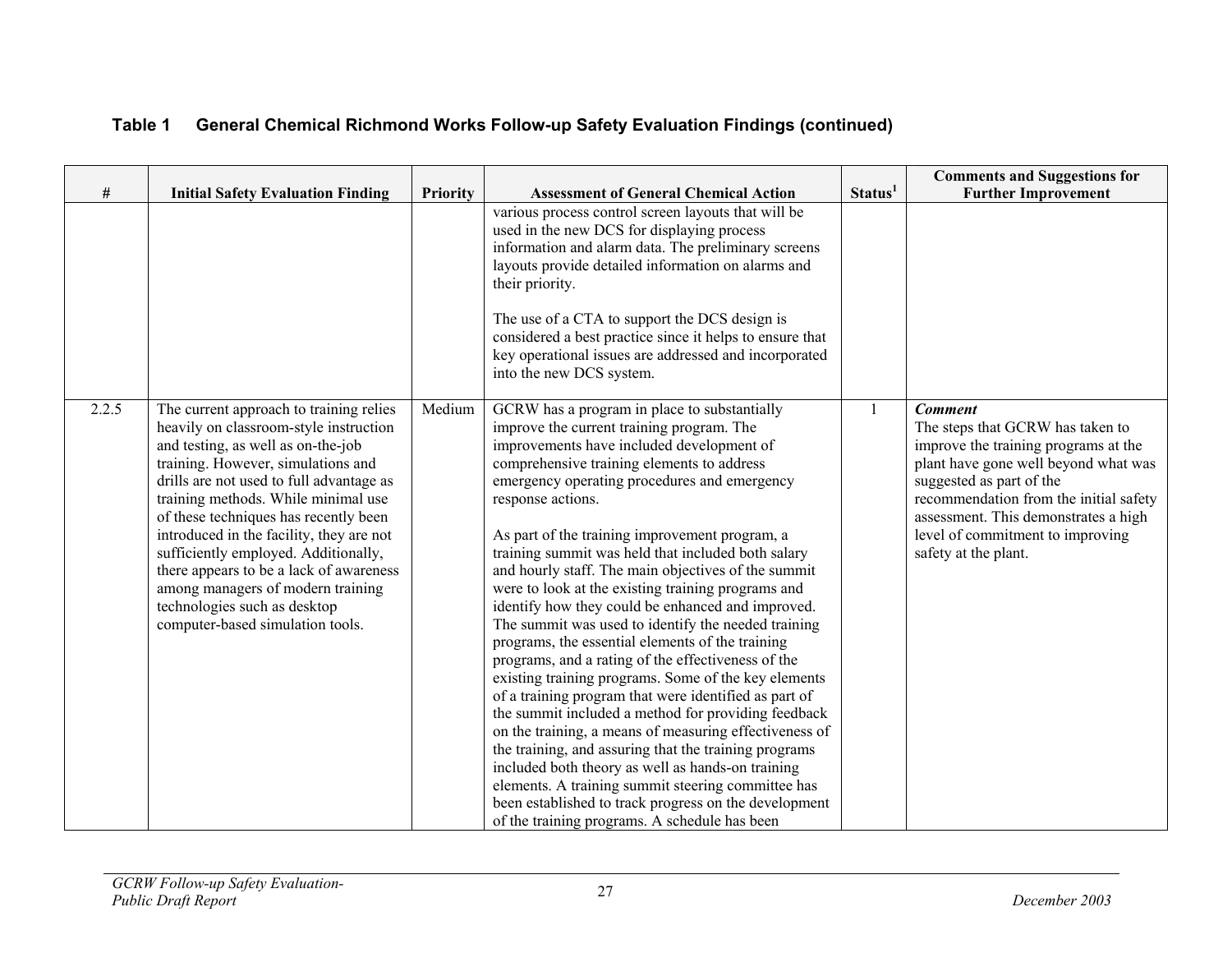| Table 1 General Chemical Richmond Works Follow-up Safety Evaluation Findings (continued) |  |
|------------------------------------------------------------------------------------------|--|
|                                                                                          |  |

|       |                                                                               |                 |                                                                                                                                                                                                                                                                                                                                                                                                                                                                                                                                                                             |                     | <b>Comments and Suggestions for</b>                                          |
|-------|-------------------------------------------------------------------------------|-----------------|-----------------------------------------------------------------------------------------------------------------------------------------------------------------------------------------------------------------------------------------------------------------------------------------------------------------------------------------------------------------------------------------------------------------------------------------------------------------------------------------------------------------------------------------------------------------------------|---------------------|------------------------------------------------------------------------------|
| #     | <b>Initial Safety Evaluation Finding</b>                                      | <b>Priority</b> | <b>Assessment of General Chemical Action</b>                                                                                                                                                                                                                                                                                                                                                                                                                                                                                                                                | Status <sup>1</sup> | <b>Further Improvement</b>                                                   |
|       |                                                                               |                 | developed for completing the updates on the various<br>training program. A number of training program<br>updates have been completed.<br>GCRW is in the process of evaluating a number of<br>computer based training programs. GCRW is<br>committed to implementing a number of computer<br>based training programs that will be used to<br>supplement the existing training programs. These<br>programs provide both instruction and well as testing<br>of knowledge.<br>The DCS that GCRW is planning to install for<br>operating the plant will include a computer based |                     |                                                                              |
|       |                                                                               |                 | simulator of the plant. This simulator will allow the<br>Operators to practice response to various emergencies<br>and upset conditions. It will also serve as a strong<br>learning tool for training Operators on the operations<br>of the plant.                                                                                                                                                                                                                                                                                                                           |                     |                                                                              |
|       |                                                                               |                 | The annual emergency response drill was completed<br>on December 30, 2002 and the response drill is<br>scheduled for November 30, 2003.                                                                                                                                                                                                                                                                                                                                                                                                                                     |                     |                                                                              |
|       |                                                                               |                 | A critique of the emergency response drill was<br>conducted and documented. The documentation<br>provided a description of the incident and the actions<br>taken by the employees. A number of issues were<br>identified as a result of the critique and corrective<br>actions were developed and assigned to various staff<br>members. All of the corrective actions have been<br>implemented.                                                                                                                                                                             |                     |                                                                              |
| 2.2.6 | There is insufficient emphasis placed<br>on reward and positive reinforcement | Medium          | GCRW has developed a safety incentive program that<br>focuses on positive rewards. The rewards are based                                                                                                                                                                                                                                                                                                                                                                                                                                                                    |                     | <b>Suggestion of Further Improvement</b><br>Consider an annual review of the |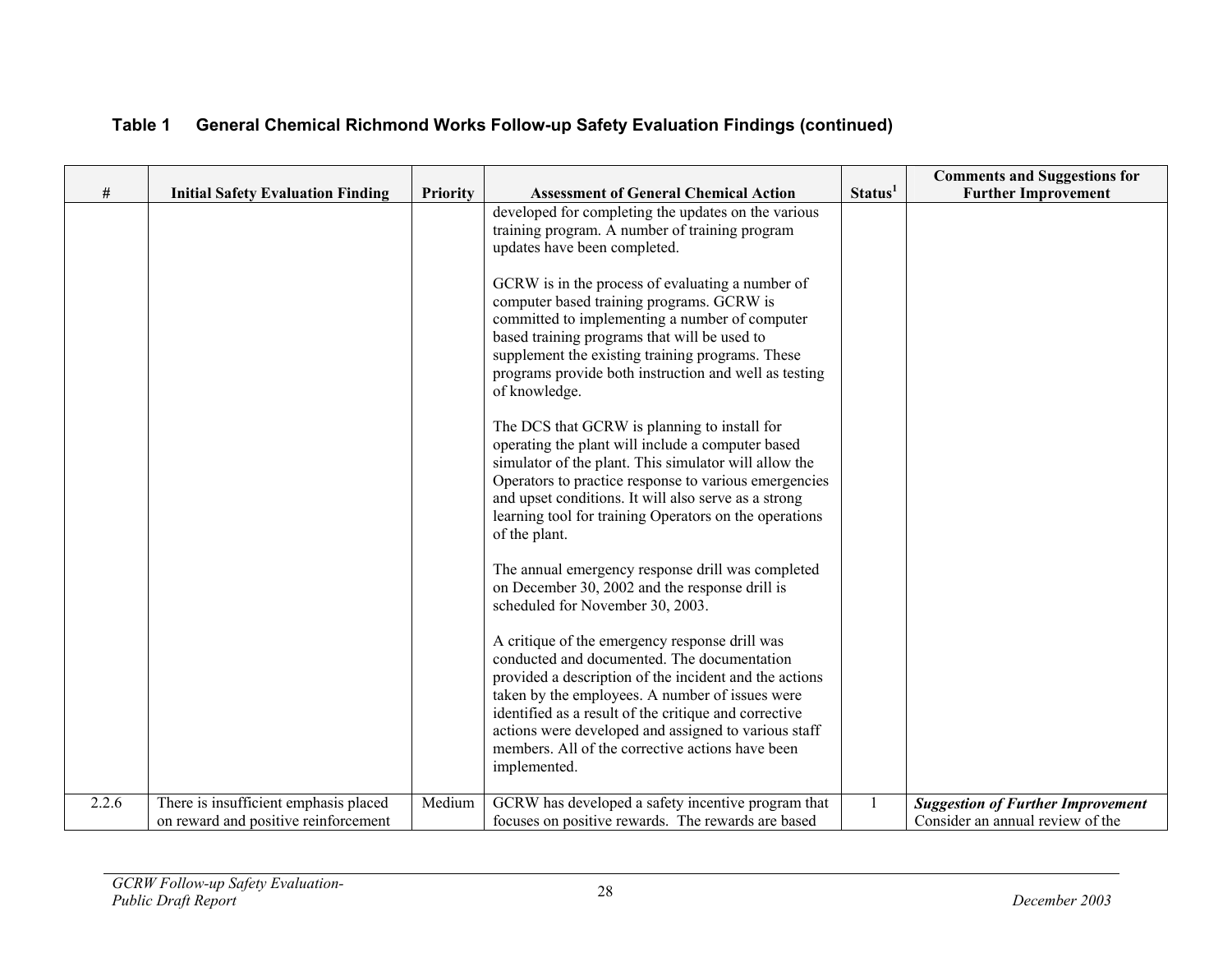| $\#$  | <b>Initial Safety Evaluation Finding</b>                                                                                                                                                                                                                                                                                                                                                                                                                        | <b>Priority</b> | <b>Assessment of General Chemical Action</b>                                                                                                                                                                                                                                                                                                                                                                                                                                                                                                                                                                                                                                                                                                                                                    | Status <sup>1</sup> | <b>Comments and Suggestions for</b><br><b>Further Improvement</b>                                                                                                                                                                                                                      |
|-------|-----------------------------------------------------------------------------------------------------------------------------------------------------------------------------------------------------------------------------------------------------------------------------------------------------------------------------------------------------------------------------------------------------------------------------------------------------------------|-----------------|-------------------------------------------------------------------------------------------------------------------------------------------------------------------------------------------------------------------------------------------------------------------------------------------------------------------------------------------------------------------------------------------------------------------------------------------------------------------------------------------------------------------------------------------------------------------------------------------------------------------------------------------------------------------------------------------------------------------------------------------------------------------------------------------------|---------------------|----------------------------------------------------------------------------------------------------------------------------------------------------------------------------------------------------------------------------------------------------------------------------------------|
|       | as a means of increasing good safety<br>behaviors and practices. While<br>discipline for unsafe practices appears<br>to be well enforced, there is no formal<br>arrangement for plant personnel to be<br>rewarded (e.g., with letters of<br>commendation, awards, informal<br>positive statements from management,<br>etc.) for good safety decisions and<br>practices.                                                                                         |                 | on the number of near misses reported, safety test<br>score and safety suggestions. Each employee's status<br>is posted and included in the monthly safety council<br>meetings to encourage friendly competition.<br>Based on interviews with staff at the facility, the<br>incentive program appears helping to reinforce the<br>guiding principals of the safety vision, and in<br>particular that "safety is #1 in everything we do."                                                                                                                                                                                                                                                                                                                                                        |                     | safety incentive program to make sure<br>rewards are serving to align behavior<br>with the guiding principles of the<br>Safety Vision, and to make the<br>program as equitable as possible to all<br>employees.                                                                        |
| 2.2.7 | There is little or no "team concept"<br>among plant Operators, perhaps<br>primarily due to the fact that the<br>current shift structure prevents the<br>formation of cohesive teams (i.e.,<br>Operators do not work with the same<br>individuals on a consistent basis). This<br>prevents Operators from forming the<br>type of teamwork bonds that promote a<br>sense of caring and awareness of other<br>team members' strengths, weaknesses,<br>habits, etc. | High            | As part of the new contract with the Operators union<br>the shift structure was modified so that all of the<br>Operators work with the same team on a 12-hour shift.<br>Based on discussions with the Operators it was clear<br>that this has increased the amount of team work on<br>each of the shifts. For the most part, the change in<br>shift structure has increased the teamwork bonds on<br>the shifts, and has promoted a sense of caring and<br>awareness of other team members' strengths and<br>weaknesses. Operators appear to be more willing to<br>ask for and provide help to other Operators on their<br>shift as well as with other shift teams. The Operators<br>had made significant improvements in their<br>communication particularly as it relates to shift<br>change. |                     |                                                                                                                                                                                                                                                                                        |
| 2.3.1 | Managers and workers at GCRW do<br>not have a clear vision for the facility<br>health and safety program. Safety<br>slogans and safety messages do not<br>provide a persuasive and compelling<br>vision of the safety objectives for the<br>plant, and there is no consistent<br>communication of a Safety Visions.                                                                                                                                             | High            | In developing a response to this finding, GCRW has<br>established a Safety Vision which provides a focal<br>point for the safety culture change that is now under<br>way at this facility. The process used to craft the<br>vision statement and to share the vision inside and<br>outside of GCRW exemplifies the participatory<br>process that serves to build trust and a sense of<br>teamwork within an organization.                                                                                                                                                                                                                                                                                                                                                                       | -1                  | <b>Suggestion for Further Improvement</b><br>Consider having the Safety Vision<br>Team reconvene at regular intervals<br>(perhaps quarterly) to help employees<br>stay focused on the values expressed<br>in the Safety Vision Statement.<br><b>Suggestion for Further Improvement</b> |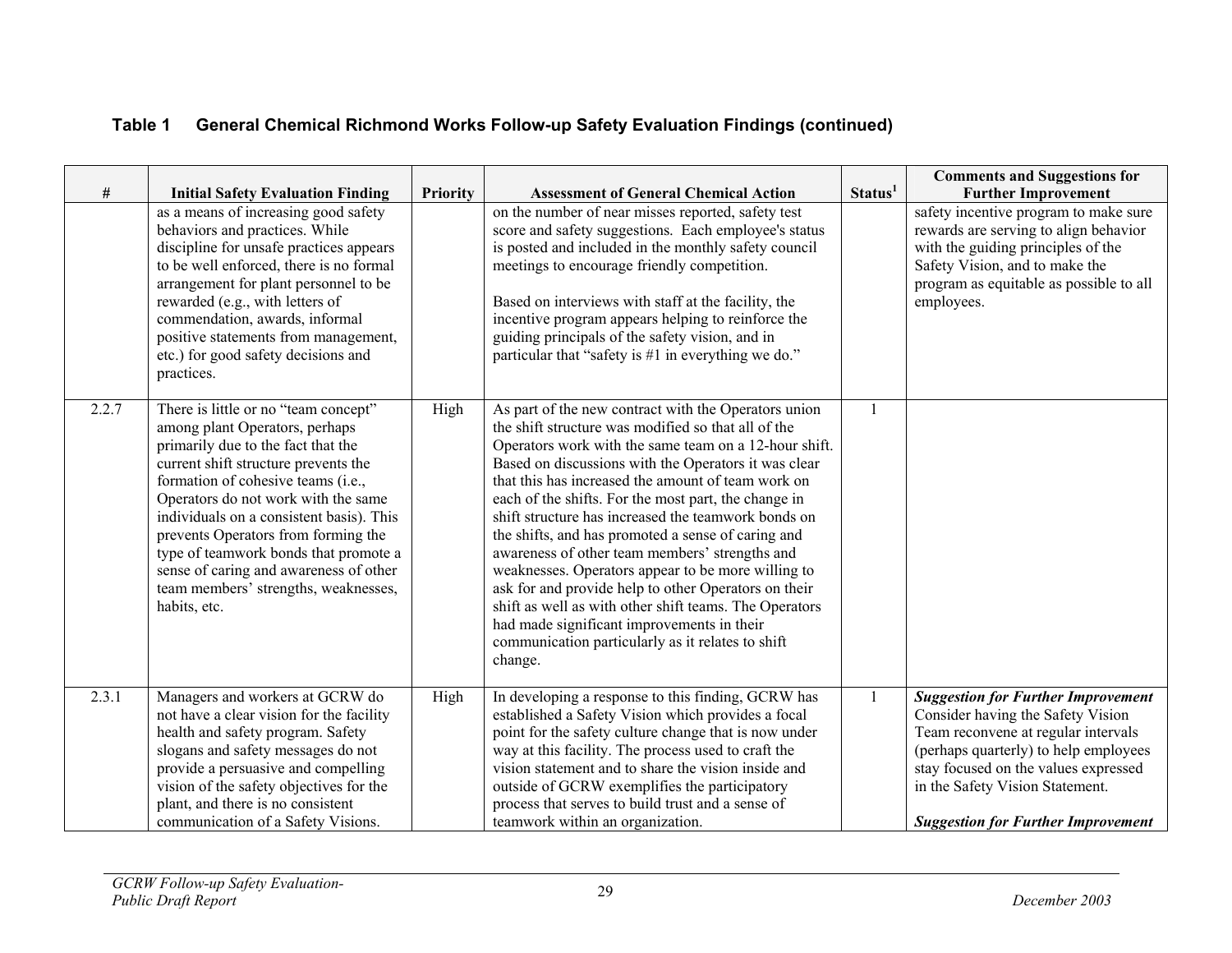|   |                                          |                 |                                                        |                     | <b>Comments and Suggestions for</b>                                      |
|---|------------------------------------------|-----------------|--------------------------------------------------------|---------------------|--------------------------------------------------------------------------|
| # | <b>Initial Safety Evaluation Finding</b> | <b>Priority</b> | <b>Assessment of General Chemical Action</b>           | Status <sup>1</sup> | <b>Further Improvement</b>                                               |
|   |                                          |                 |                                                        |                     | Consider implementing a mechanism                                        |
|   |                                          |                 | The main objective of this process was to develop a    |                     | that would require all workers to                                        |
|   |                                          |                 | Safety Vision that could be used to communicate a      |                     | become involved in the group                                             |
|   |                                          |                 | strong and consistent safety message to employees.     |                     | meetings and committees working on                                       |
|   |                                          |                 | All GCRW employees were invited to participate or to   |                     | safety-related initiatives. The                                          |
|   |                                          |                 | provide input. A team that finally worked on the       |                     | mechanism should provide a way to                                        |
|   |                                          |                 | vision statement included the Plant Manager,           |                     | consider the merits of teams consisting                                  |
|   |                                          |                 | supervisors, engineers, Operators and maintenance      |                     | of hourly workers, teams of salaried                                     |
|   |                                          |                 | personnel. Workers were able to speak openly about     |                     | employees, and teams with both. The                                      |
|   |                                          |                 | safety concerns, and as the process proceeded, it      |                     | ad hoc approach to forming teams -                                       |
|   |                                          |                 | helped to increase the level of employee participation |                     | voluntary participation - has worked                                     |
|   |                                          |                 | and program ownership.                                 |                     | well through the initial stages of the                                   |
|   |                                          |                 |                                                        |                     | change process. However, the change                                      |
|   |                                          |                 | The team was given an open agenda to develop new       |                     | process will move faster if others are                                   |
|   |                                          |                 | solutions from the ground up, and not to be            |                     | encouraged to participate.                                               |
|   |                                          |                 | constrained by top-down direction or pre-existing      |                     |                                                                          |
|   |                                          |                 | safety statements.                                     |                     | <b>Suggestion for Further Improvement</b><br>The hourly workers who have |
|   |                                          |                 | After the Safety Vision was finalized, it was          |                     | participated in the Safety Vision                                        |
|   |                                          |                 | communicated with GCRW employees, and then             |                     | process have expressed a willingness                                     |
|   |                                          |                 | shared openly with the local community. Notices were   |                     | to meet with their fellow workers to                                     |
|   |                                          |                 | placed in the local newspaper, and a public roll-out   |                     | explore their reluctance to being more                                   |
|   |                                          |                 | was scheduled in May, 2003. Mayor Anderson of          |                     | involved in the safety activities.                                       |
|   |                                          |                 | Richmond and Supervisor John Gioia attended the        |                     | Management should support and                                            |
|   |                                          |                 | roll-out, as did several Vice Presidents from GCRW.    |                     | encourage these individuals and assist                                   |
|   |                                          |                 | The willingness of GCRW to go public with this         |                     | with preparation efforts and provide                                     |
|   |                                          |                 | Safety Vision demonstrated their commitment to the     |                     | any help that may be needed.                                             |
|   |                                          |                 | vision's guiding principles, and the attendance by     |                     |                                                                          |
|   |                                          |                 | GCRW executives at this roll-out demonstrates a top-   |                     | <b>Suggestion for Further Improvement</b>                                |
|   |                                          |                 | level commitment from the company.                     |                     | Consider requiring all employees to                                      |
|   |                                          |                 |                                                        |                     | join a team to explore ways for                                          |
|   |                                          |                 | GCRW appears to be taking steps to align the           |                     | improving the pace at which the Safety                                   |
|   |                                          |                 | financial and human resource systems with the          |                     | Vision guiding principles are being                                      |
|   |                                          |                 | intended safety objectives. For example, a             |                     | accepted by the GCRW workers.                                            |
|   |                                          |                 | commitment has been made to provide salaried           |                     |                                                                          |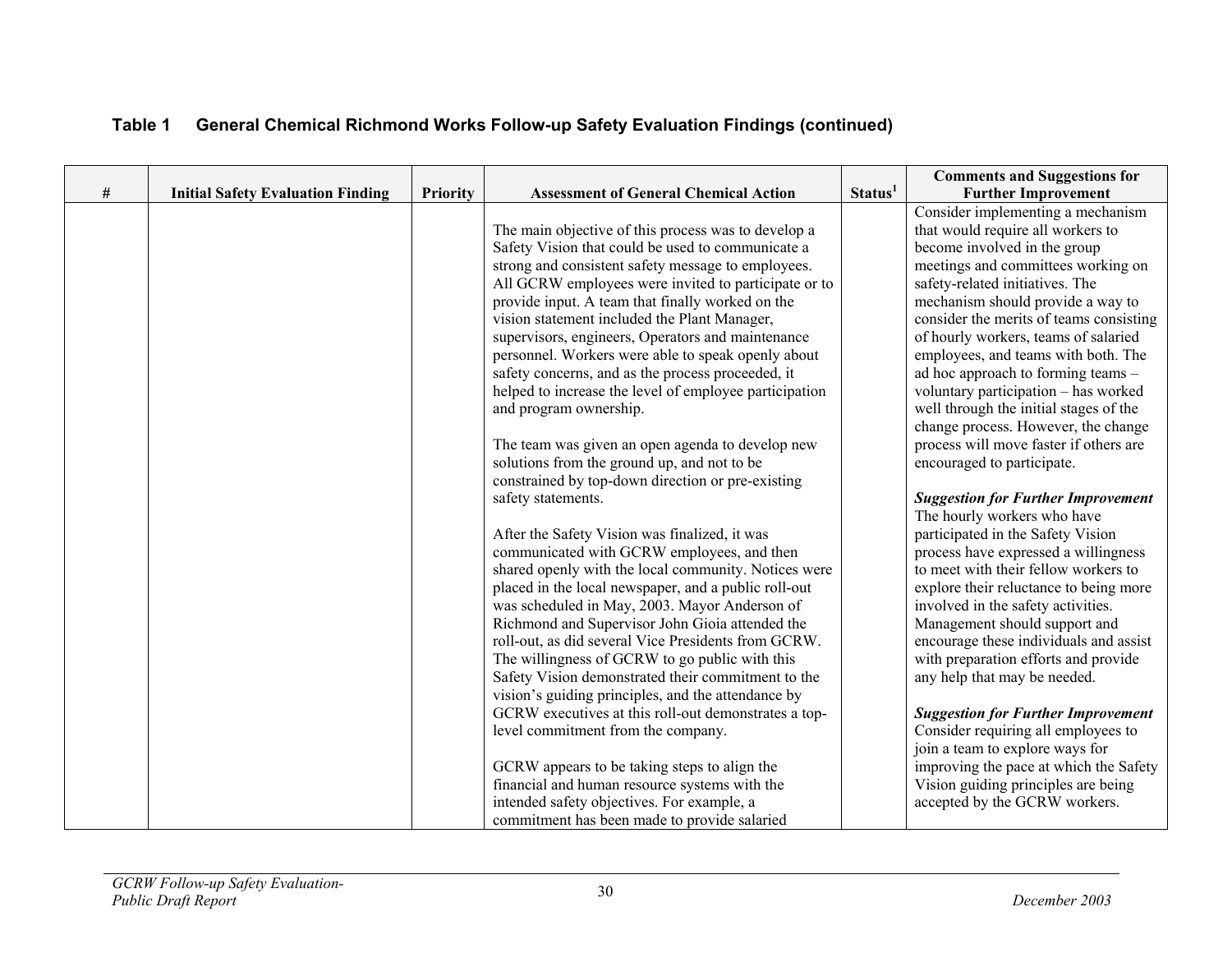| Table 1 General Chemical Richmond Works Follow-up Safety Evaluation Findings (continued) |
|------------------------------------------------------------------------------------------|
|------------------------------------------------------------------------------------------|

|       |                                          |                 |                                                                                      |                     | <b>Comments and Suggestions for</b> |
|-------|------------------------------------------|-----------------|--------------------------------------------------------------------------------------|---------------------|-------------------------------------|
| $\#$  | <b>Initial Safety Evaluation Finding</b> | <b>Priority</b> | <b>Assessment of General Chemical Action</b>                                         | Status <sup>1</sup> | <b>Further Improvement</b>          |
|       |                                          |                 | employees with timely performance appraisals, and to                                 |                     |                                     |
|       |                                          |                 | consider developing an employee feedback process of                                  |                     |                                     |
|       |                                          |                 | hourly workers. (See 2.3.15)                                                         |                     |                                     |
|       |                                          |                 | The Safety Vision is now displayed prominently on                                    |                     |                                     |
|       |                                          |                 | boards and banners within the plant, and most of the                                 |                     |                                     |
|       |                                          |                 | Safety Vision team are already embracing the guiding                                 |                     |                                     |
|       |                                          |                 | principles. It is likely that it will take some time                                 |                     |                                     |
|       |                                          |                 | before all workers are aligned with this vision, but                                 |                     |                                     |
|       |                                          |                 | resistance to change is very normal when an ambitious                                |                     |                                     |
|       |                                          |                 | change program is initiated in an established                                        |                     |                                     |
|       |                                          |                 | organization, even if the change has obvious benefits.                               |                     |                                     |
|       |                                          |                 |                                                                                      |                     |                                     |
|       |                                          |                 | GCRW recognizes this as a challenge, and this is an                                  |                     |                                     |
|       |                                          |                 | issue which management will need to work through.                                    |                     |                                     |
|       |                                          |                 | Sound, supportive decisions will be needed to build                                  |                     |                                     |
|       |                                          |                 | trust with valued employees who may be naturally                                     |                     |                                     |
|       |                                          |                 | resistant to the change effort.                                                      |                     |                                     |
|       |                                          |                 |                                                                                      |                     |                                     |
|       |                                          |                 | A Safety Vision Team follow-up meeting was held on                                   |                     |                                     |
|       |                                          |                 | September 29, 2003. The meeting included<br>discussions of how the momentum could be |                     |                                     |
|       |                                          |                 | maintained for the safety change initiatives. The                                    |                     |                                     |
|       |                                          |                 | meeting identified some barriers to widespread                                       |                     |                                     |
|       |                                          |                 | acceptance of the Safety Vision, and also many ideas                                 |                     |                                     |
|       |                                          |                 | for helping to surmount these barriers.                                              |                     |                                     |
|       |                                          |                 |                                                                                      |                     |                                     |
|       |                                          |                 | It could be advantageous for the Safety Vision team to                               |                     |                                     |
|       |                                          |                 | convene on a regular basis until there is broad support                              |                     |                                     |
|       |                                          |                 | for the Safety Vision across the entire GCRW                                         |                     |                                     |
|       |                                          |                 | workforce. With perseverance, we expect that the                                     |                     |                                     |
|       |                                          |                 | guiding principles of the Safety Vision will become                                  |                     |                                     |
|       |                                          |                 | fully integrated into the GCRW work processes.                                       |                     |                                     |
|       |                                          |                 |                                                                                      |                     |                                     |
| 2.3.2 | There is little awareness among          | Medium          | GCRW has evaluated the Corporate 3P program and                                      |                     |                                     |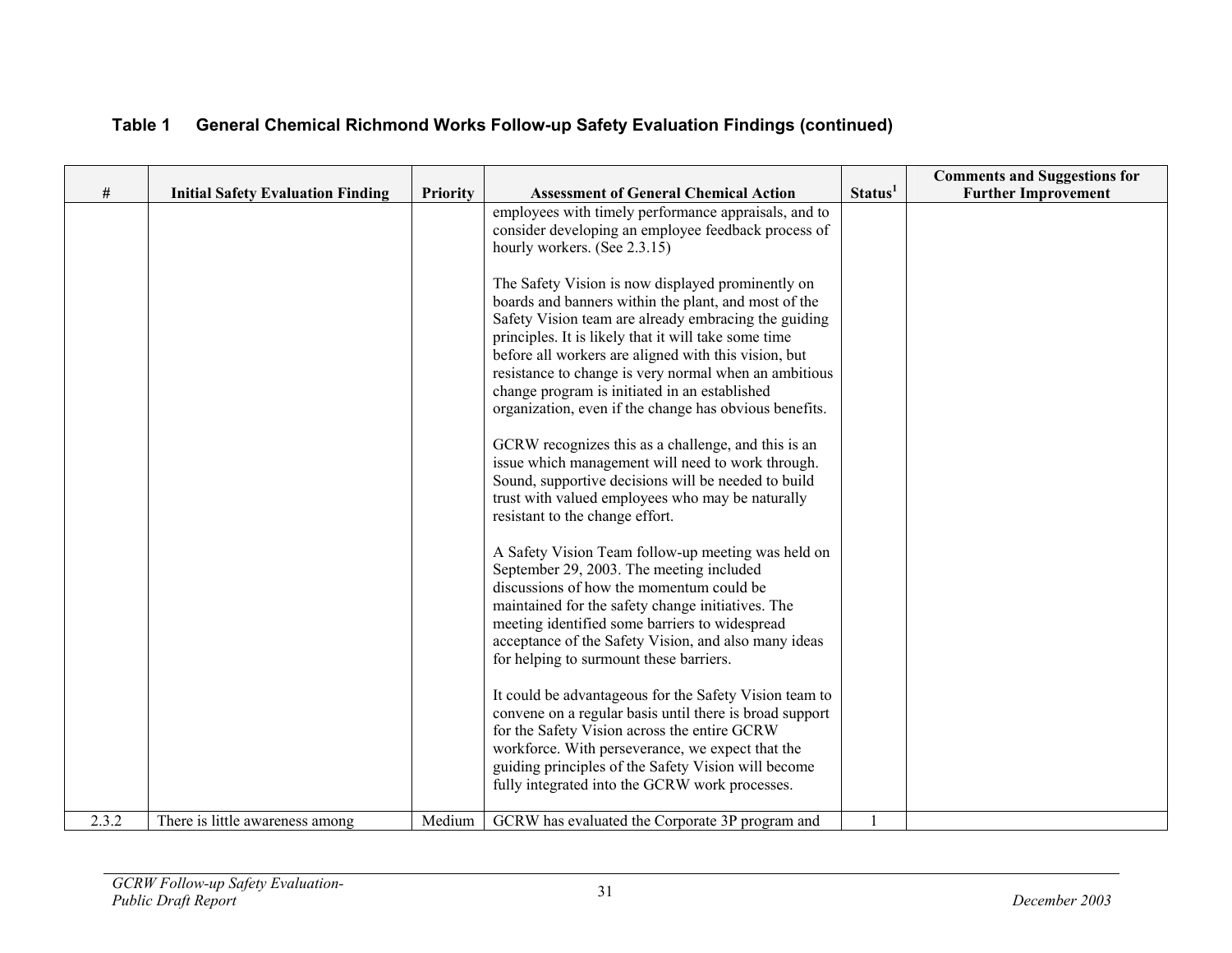|      |                                                                                                                                                                                                                                                                                                                                                                                                            |                 |                                                                                                                                                                                                                                                                                                                                                                                                                                                                                                                                                                                                                                                                                                                                                                                                                                                                                                                                                                                                                                                                                                                                                                                                                                                                                                                                                                                                                                                                                                                                                              |                     | <b>Comments and Suggestions for</b> |
|------|------------------------------------------------------------------------------------------------------------------------------------------------------------------------------------------------------------------------------------------------------------------------------------------------------------------------------------------------------------------------------------------------------------|-----------------|--------------------------------------------------------------------------------------------------------------------------------------------------------------------------------------------------------------------------------------------------------------------------------------------------------------------------------------------------------------------------------------------------------------------------------------------------------------------------------------------------------------------------------------------------------------------------------------------------------------------------------------------------------------------------------------------------------------------------------------------------------------------------------------------------------------------------------------------------------------------------------------------------------------------------------------------------------------------------------------------------------------------------------------------------------------------------------------------------------------------------------------------------------------------------------------------------------------------------------------------------------------------------------------------------------------------------------------------------------------------------------------------------------------------------------------------------------------------------------------------------------------------------------------------------------------|---------------------|-------------------------------------|
| $\#$ | <b>Initial Safety Evaluation Finding</b>                                                                                                                                                                                                                                                                                                                                                                   | <b>Priority</b> | <b>Assessment of General Chemical Action</b>                                                                                                                                                                                                                                                                                                                                                                                                                                                                                                                                                                                                                                                                                                                                                                                                                                                                                                                                                                                                                                                                                                                                                                                                                                                                                                                                                                                                                                                                                                                 | Status <sup>1</sup> | <b>Further Improvement</b>          |
|      | workers of the full scope of the<br>General Chemical 3P Program, and the<br>importance of 3P participation has not<br>been effectively conveyed to workers.<br>Operators and maintenance personnel<br>are aware that they can receive a \$50<br>quarterly bonus if no recordable<br>injuries occur during that time period,<br>but are almost unanimously unaware of<br>any other features of the program. |                 | developed an approach to incorporate the 3P program<br>into regular safety communications at GCRW. Of<br>particular note is the way 3P principles (People,<br>Performance, Processes) are used to guide the format<br>of the monthly Health and Safety Committee<br>meetings.<br>For these meetings, the PEOPLE element is being<br>used to address: (1) the Safety Incentive Program; (2)<br>annual performance evaluations for all employees,<br>with a section dedicated to safety; (3) quarterly Plant<br>Manager meetings to address the plant's safety<br>performance; and (4) the way that individuals are<br>recognized to acknowledge good safety performers.<br>The PERFORMANCE element is being used to<br>address: (1) leading and lagging indicators and the<br>way they are shared with employees; and (2) a<br>monthly comparison of recordable injuries at GCRW<br>with other General Chemical sulfuric acid plants and<br>with the plant's own goals.<br>The PRACTICES element is being used to address:<br>(1) annual certification of standard operating<br>procedures by the Plant Manager, EHS Manager,<br>Production Superintendent and Union representative;<br>(2) annual certification of all emergency response<br>procedures by the Plant Manager, EHS Manager,<br>Production Superintendent and Union representative;<br>and (3) annual certification of all safety procedures by<br>the Plant Manager, EHS Manager, Production<br>Superintendent and Union representative.<br>Management has also re-issued the applicable GCRW |                     |                                     |
|      |                                                                                                                                                                                                                                                                                                                                                                                                            |                 | Health and Safety policies to make them consistent                                                                                                                                                                                                                                                                                                                                                                                                                                                                                                                                                                                                                                                                                                                                                                                                                                                                                                                                                                                                                                                                                                                                                                                                                                                                                                                                                                                                                                                                                                           |                     |                                     |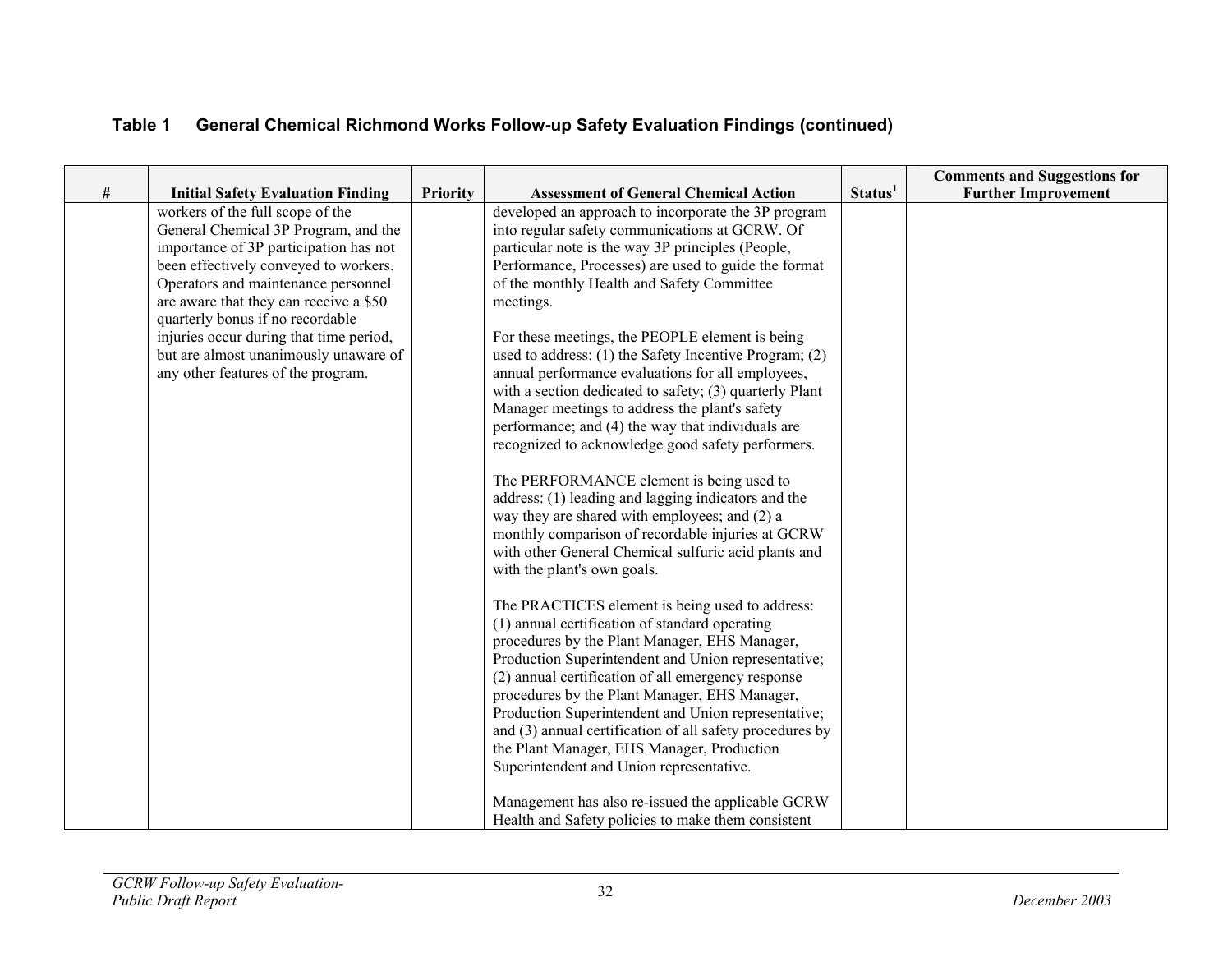|       |                                                                                                                                          |                 |                                                                                                                                                                                                                                                                                                                                                                                                                                                                                                                                                                                                                                                                                                                                                                                                                                                                                                                                                                                                                                                                                                                                                                                                                                                                                                                                                                                                                                                                                                          |                     | <b>Comments and Suggestions for</b>                                                                                                                                                                                                                                                                                                                                                                                                                                                                                                                                                                                                                                           |
|-------|------------------------------------------------------------------------------------------------------------------------------------------|-----------------|----------------------------------------------------------------------------------------------------------------------------------------------------------------------------------------------------------------------------------------------------------------------------------------------------------------------------------------------------------------------------------------------------------------------------------------------------------------------------------------------------------------------------------------------------------------------------------------------------------------------------------------------------------------------------------------------------------------------------------------------------------------------------------------------------------------------------------------------------------------------------------------------------------------------------------------------------------------------------------------------------------------------------------------------------------------------------------------------------------------------------------------------------------------------------------------------------------------------------------------------------------------------------------------------------------------------------------------------------------------------------------------------------------------------------------------------------------------------------------------------------------|---------------------|-------------------------------------------------------------------------------------------------------------------------------------------------------------------------------------------------------------------------------------------------------------------------------------------------------------------------------------------------------------------------------------------------------------------------------------------------------------------------------------------------------------------------------------------------------------------------------------------------------------------------------------------------------------------------------|
| $\#$  | <b>Initial Safety Evaluation Finding</b>                                                                                                 | <b>Priority</b> | <b>Assessment of General Chemical Action</b>                                                                                                                                                                                                                                                                                                                                                                                                                                                                                                                                                                                                                                                                                                                                                                                                                                                                                                                                                                                                                                                                                                                                                                                                                                                                                                                                                                                                                                                             | Status <sup>1</sup> | <b>Further Improvement</b>                                                                                                                                                                                                                                                                                                                                                                                                                                                                                                                                                                                                                                                    |
|       |                                                                                                                                          |                 | with Corporate expectations as well as the new<br>GCRW Safety Visions. The scope of the 3P process at<br>GCRW will also be broadened to encompass the<br>relationship with the American Chemical Council<br>(ACC) Responsible Care Program.                                                                                                                                                                                                                                                                                                                                                                                                                                                                                                                                                                                                                                                                                                                                                                                                                                                                                                                                                                                                                                                                                                                                                                                                                                                              |                     |                                                                                                                                                                                                                                                                                                                                                                                                                                                                                                                                                                                                                                                                               |
| 2.3.3 | Management has not demonstrated to<br>workers a convincing ability to act<br>quickly over health and safety<br>concerns and suggestions. | High            | From the employee interviews conducted during the<br>follow-up evaluation, it was clear that management<br>now takes much more decisive action in response to<br>safety concerns. This is especially so for situations<br>where safety concerns are identified during routine<br>work processes. Those interviewed consistently stated<br>that when a safety concern is identified, the work is<br>halted, the safety concern is reviewed, and the work is<br>only permitted to proceed when all parties are<br>satisfied that the safety concerns have been adequately<br>addressed. In this and many other ways, management<br>is now clearly demonstrating that safety is the first<br>priority in the operation and maintenance of the plant.<br>A safety suggestion program was introduced at the<br>beginning of 2003. Safety suggestion boxes are<br>located throughout the plant allowing employees to<br>bring up safety concerns. The safety suggestions are<br>addressed promptly by management, and tracked<br>through the monthly Health and Safety Council<br>meetings. 137 suggestions were submitted in 2003<br>(Feb-Nov). The originators were all sent a written<br>response within 10 days. In general workers are<br>informed of progress, and in many cases the<br>suggestions have been implemented quickly.<br>Though the Safety Suggestion program in and of itself<br>does not demonstrate management's ability to act<br>quickly over safety concerns, it is a good example of |                     | <b>Suggestion for Further Improvement</b><br>Consider an annual review of the<br>safety suggestion program to ensure<br>that the method of implementation and<br>the feedback it generates are optimized<br>to meet the objectives of the program.<br>Issues to consider include: $(1)$ how to<br>encourage employees to write down<br>their suggestions; $(2)$ how to reward<br>employees that take action through<br>Work Orders (rather than safety<br>suggestions); $(3)$ who the suggestions<br>are assigned to, and the potential for<br>"conflict of interest"; and (4) to assess<br>resources and GCRW's ability to<br>address the suggestions in a timely<br>manner. |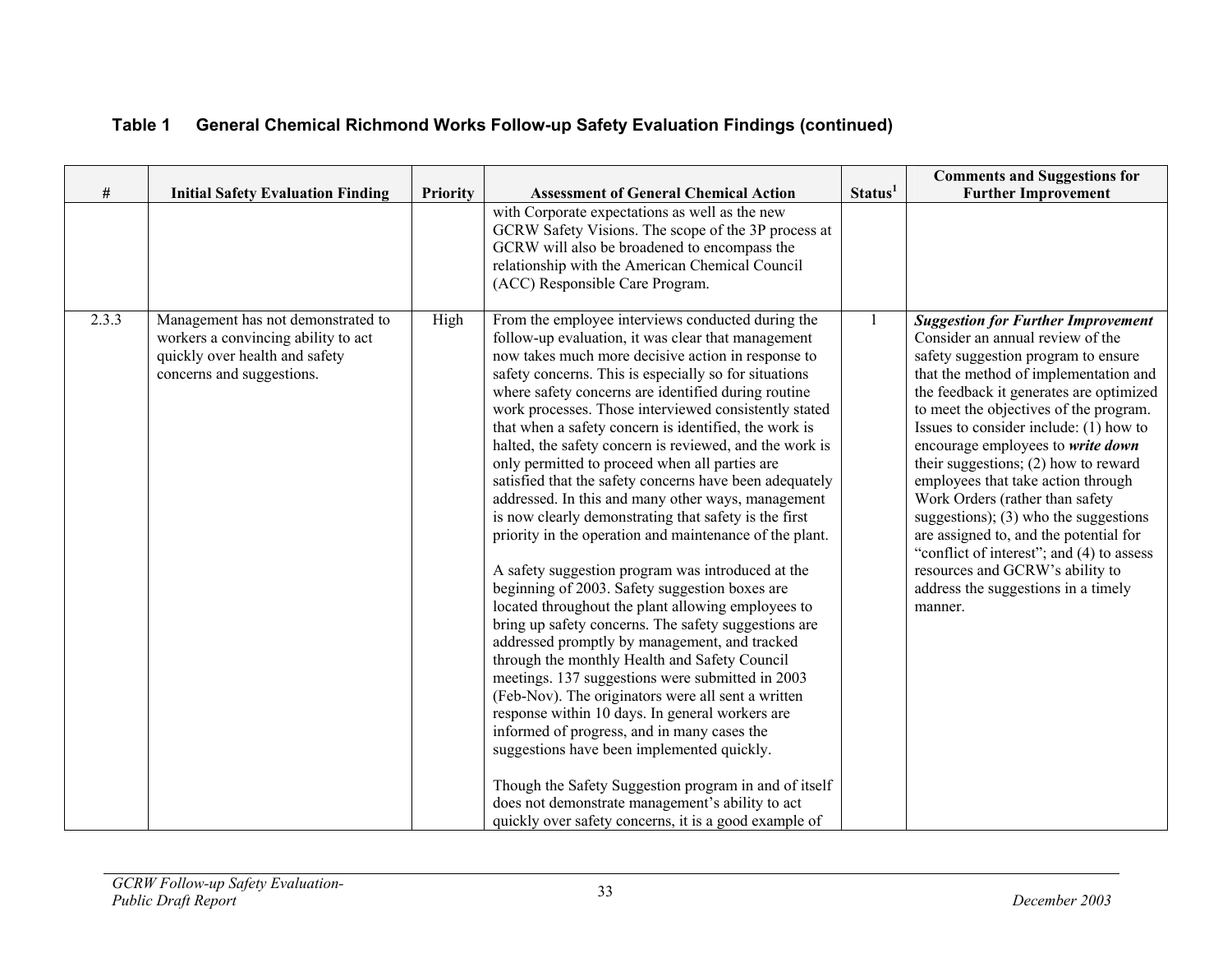|       |                                          |                 |                                                                                                                                                                                                                                                                                                                                                                                                                                                                                                                                                                                                                                                                                                                                                                                                                                                                                                                                                                                                                                                                                                                                                                                                                                                                                                                                                                                                                                                                                                                                                                                           |                     | <b>Comments and Suggestions for</b> |
|-------|------------------------------------------|-----------------|-------------------------------------------------------------------------------------------------------------------------------------------------------------------------------------------------------------------------------------------------------------------------------------------------------------------------------------------------------------------------------------------------------------------------------------------------------------------------------------------------------------------------------------------------------------------------------------------------------------------------------------------------------------------------------------------------------------------------------------------------------------------------------------------------------------------------------------------------------------------------------------------------------------------------------------------------------------------------------------------------------------------------------------------------------------------------------------------------------------------------------------------------------------------------------------------------------------------------------------------------------------------------------------------------------------------------------------------------------------------------------------------------------------------------------------------------------------------------------------------------------------------------------------------------------------------------------------------|---------------------|-------------------------------------|
| $\#$  | <b>Initial Safety Evaluation Finding</b> | <b>Priority</b> | <b>Assessment of General Chemical Action</b>                                                                                                                                                                                                                                                                                                                                                                                                                                                                                                                                                                                                                                                                                                                                                                                                                                                                                                                                                                                                                                                                                                                                                                                                                                                                                                                                                                                                                                                                                                                                              | Status <sup>1</sup> | <b>Further Improvement</b>          |
|       |                                          |                 | how management is committed to identifying and<br>resolving safety issues at GCRW. Between February<br>and October 2003, 190 safety suggestions were<br>submitted. GCRW is devoting considerable effort to<br>addressing the issues raised in a timely manner. Each<br>suggestion is assigned to a salaried employee for<br>action. The suggestion originators are kept informed<br>of the status until the suggestion is closed out and the<br>action item(s) are completed. The safety suggestion<br>program is playing a vital role in the effort to enhance<br>the safety culture at GCRW.<br>While the program is generally achieving the desired<br>intent (identifying and resolving safety issues and<br>getting employees involved), some workers expressed<br>some concerns. For example, several workers<br>commented that they would like management "to take<br>their input more seriously" and others said that<br>feedback is lacking. It is important for management to<br>take these concerns seriously to avoid any adverse<br>influence on the improvement in culture achieved so<br>far.<br>The success of the safety suggestion program will<br>depend on the Health and Safety Council's ongoing<br>commitment to the program, the timeliness of their<br>responses, and the extent to which the response<br>actions meet the expectations of those submitting the<br>suggestions. There will be a need to ensure that<br>adequate resources are made available when there is a<br>high backlog of safety action items to avoid long<br>delays with implementation. |                     |                                     |
| 2.3.4 | Workers perceive that some               | High            | Under the direction of the new Plant Manager, it has                                                                                                                                                                                                                                                                                                                                                                                                                                                                                                                                                                                                                                                                                                                                                                                                                                                                                                                                                                                                                                                                                                                                                                                                                                                                                                                                                                                                                                                                                                                                      | $\mathbf{1}$        |                                     |
|       | supervisors and managers appear to be    |                 | been made clear to all employees (including managers)                                                                                                                                                                                                                                                                                                                                                                                                                                                                                                                                                                                                                                                                                                                                                                                                                                                                                                                                                                                                                                                                                                                                                                                                                                                                                                                                                                                                                                                                                                                                     |                     |                                     |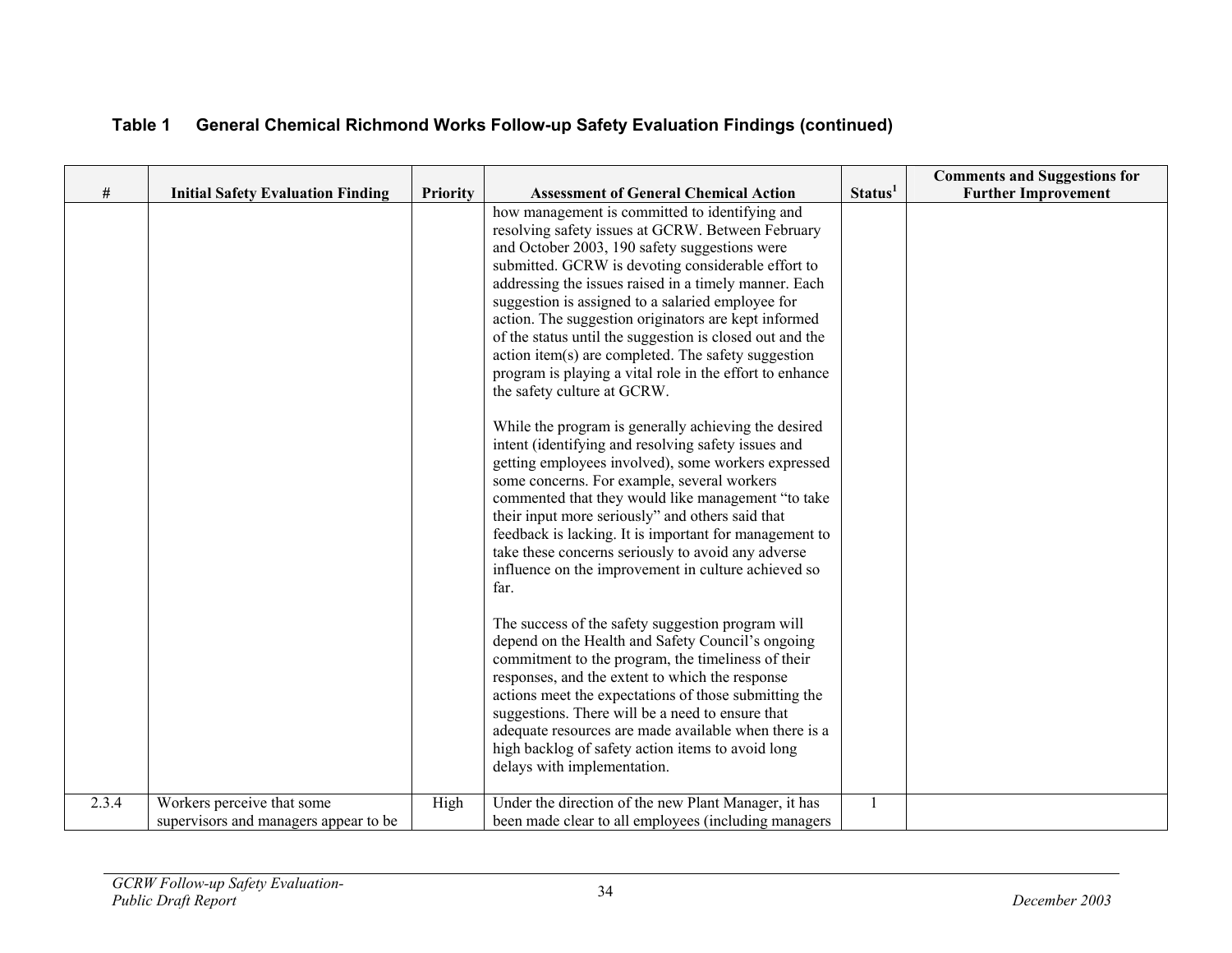| $\#$  | <b>Initial Safety Evaluation Finding</b>                                                                                                                                                                                                                                                                                                                                                                                                                                                                                                                                                                                                                                                                                                                                                            | <b>Priority</b> | <b>Assessment of General Chemical Action</b>                                                                                                                                                                                                                                                                                                                                                                                                                                                                                                                                                                                                                                                                                                                                                                                                                                                                                                                                                                                                             | Status <sup>1</sup> | <b>Comments and Suggestions for</b><br><b>Further Improvement</b>                                                                                                                                                                                                                                                                                 |
|-------|-----------------------------------------------------------------------------------------------------------------------------------------------------------------------------------------------------------------------------------------------------------------------------------------------------------------------------------------------------------------------------------------------------------------------------------------------------------------------------------------------------------------------------------------------------------------------------------------------------------------------------------------------------------------------------------------------------------------------------------------------------------------------------------------------------|-----------------|----------------------------------------------------------------------------------------------------------------------------------------------------------------------------------------------------------------------------------------------------------------------------------------------------------------------------------------------------------------------------------------------------------------------------------------------------------------------------------------------------------------------------------------------------------------------------------------------------------------------------------------------------------------------------------------------------------------------------------------------------------------------------------------------------------------------------------------------------------------------------------------------------------------------------------------------------------------------------------------------------------------------------------------------------------|---------------------|---------------------------------------------------------------------------------------------------------------------------------------------------------------------------------------------------------------------------------------------------------------------------------------------------------------------------------------------------|
|       | uncertain as to what is needed to<br>ensure safety and health.                                                                                                                                                                                                                                                                                                                                                                                                                                                                                                                                                                                                                                                                                                                                      |                 | and supervisors) that safety is the number one priority<br>at GCRW. This is echoed in the new Safety Vision as<br>the first guiding principle. With this clear and decisive<br>directive from the top, supervisors and managers are<br>clearer about what is expected of them regarding<br>safety and health requirements.                                                                                                                                                                                                                                                                                                                                                                                                                                                                                                                                                                                                                                                                                                                               |                     |                                                                                                                                                                                                                                                                                                                                                   |
| 2.3.5 | Some managers perceive that<br>supervisors may not be devoting<br>sufficient effort to health and safety,<br>and some workers think supervisors<br>may not be good at detecting unsafe<br>behaviors.                                                                                                                                                                                                                                                                                                                                                                                                                                                                                                                                                                                                | High            | See response to 2.3.4.                                                                                                                                                                                                                                                                                                                                                                                                                                                                                                                                                                                                                                                                                                                                                                                                                                                                                                                                                                                                                                   | $\mathbf{1}$        |                                                                                                                                                                                                                                                                                                                                                   |
| 2.3.6 | Among the workers, there appeared to<br>be an attitude of "resigned acceptance"<br>as to the level of safety performance<br>that is possible at GCRW. Workmates'<br>influence and peer pressure within the<br>Operations Department do not appear<br>to be conducive to team building and<br>working as a group towards a shared<br>vision of safety. The influence of<br>fellow workers (including first line<br>supervision) in the Maintenance<br>Department appears to foster an<br>attitude in which workers are reluctant<br>to accept much responsibility for<br>raising safety performance standards.<br>The changes at management level and<br>the limited expenditures on preventive<br>maintenance at GCRW in the past have<br>likely contributed to this attitude<br>among the workers. | High            | The evaluation team observed a much greater sense of<br>participation in the safety process in the Operations<br>and the Maintenance groups. In Operations, the shift<br>change has helped to foster a better sense of<br>teamwork, and many of those interviewed said that<br>workers now "look out for each other". In the<br>Maintenance Department, workers are being<br>challenged to take more initiative for safety. Also,<br>across the organization, there are more opportunities<br>for workers to participate in small groups and<br>committees on safety-related initiatives such as<br>developing the Safety Vision.<br>A new training program has been developed to help<br>workers employees recognize unsafe behaviors.<br>Management is also demonstrating commitment to<br>improving safety performance through other programs<br>such as the Mechanical Integrity program, the CTA<br>and DCS programs, maintenance and turnaround<br>planning, and other programs. These programs<br>provide a clear signal that General Chemical is | $\mathbf{1}$        | <b>Suggestion for Further Improvement</b><br>Consider the potential benefits of<br>providing team-building and<br>motivational training to certain<br>Operators and/or maintenance<br>workers. Management may wish to<br>offer or require this training when<br>behaviors are identified that are<br>counter productive to teamwork and<br>trust. |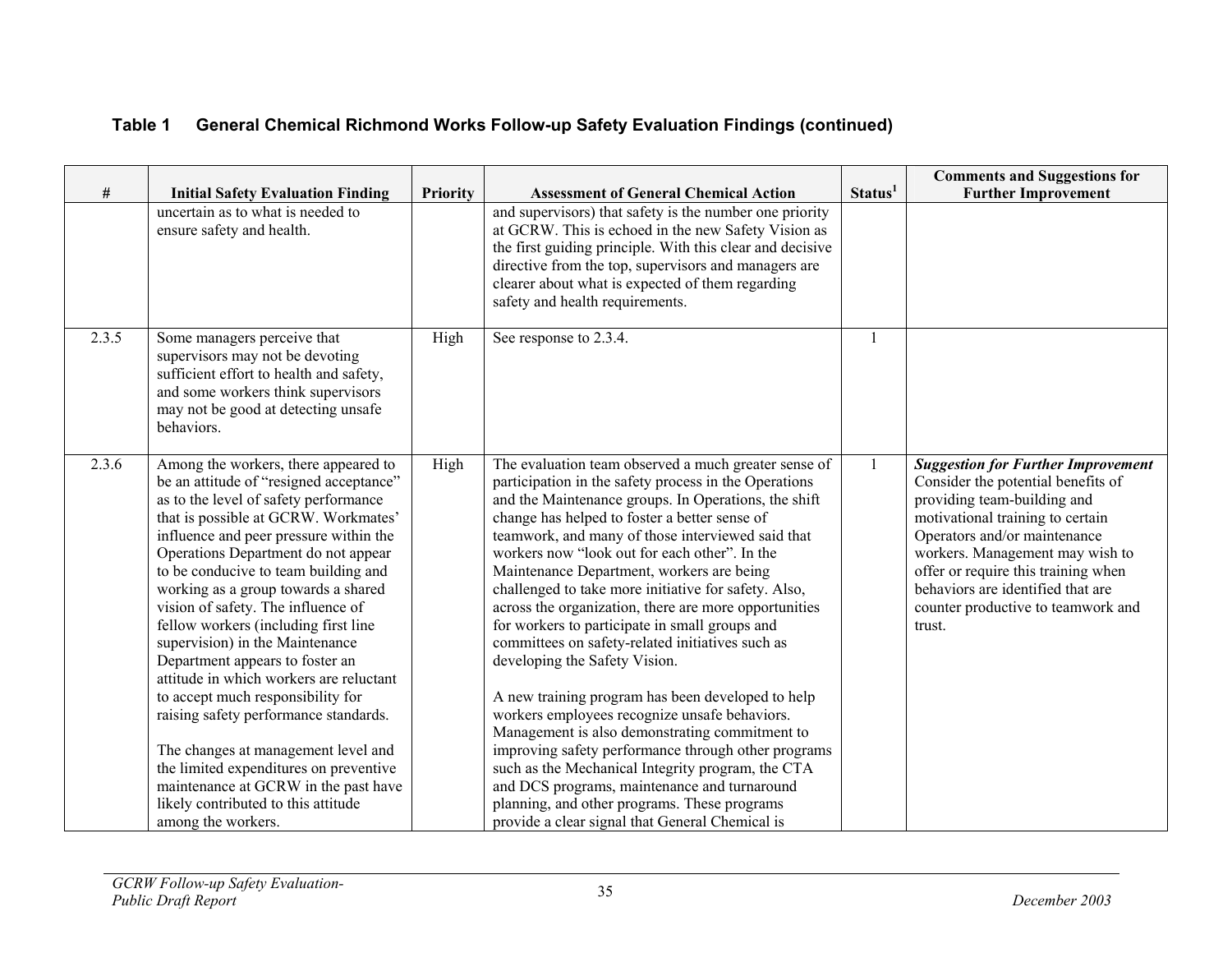| $\#$  | <b>Initial Safety Evaluation Finding</b>                                                                                                                                                                                                                           | <b>Priority</b> | <b>Assessment of General Chemical Action</b>                                                                                                                                                                                                                                                                                                                                                                                                                                                                                                                                                                                                                                                                                                                                                                                                         | Status <sup>1</sup> | <b>Comments and Suggestions for</b><br><b>Further Improvement</b> |
|-------|--------------------------------------------------------------------------------------------------------------------------------------------------------------------------------------------------------------------------------------------------------------------|-----------------|------------------------------------------------------------------------------------------------------------------------------------------------------------------------------------------------------------------------------------------------------------------------------------------------------------------------------------------------------------------------------------------------------------------------------------------------------------------------------------------------------------------------------------------------------------------------------------------------------------------------------------------------------------------------------------------------------------------------------------------------------------------------------------------------------------------------------------------------------|---------------------|-------------------------------------------------------------------|
|       | (Note: the Safety Evaluation team was<br>made aware of a program that is now<br>being implemented to enhance<br>preventative maintenance at this plant.)                                                                                                           |                 | making long-term investments in safety-related<br>programs.<br>In August 2003, supervisors attended a third party<br>leadership and teambuilding training session. We<br>believe that leadership and motivational training for<br>hourly workers could be beneficial. GCRW<br>management argues that they are currently providing a<br>heavy schedule of training and involvement for all<br>plant employees, and as such they need to be very<br>careful about adding further training obligations.<br>The evaluation team did observe an improvement in<br>the teamwork among workers, and the concern over<br>workload is justified. However, MRS considers that -<br>given at the appropriate time $-$ this type of training<br>may help to inspire workers to develop a greater sense<br>of purpose and an increased ability to work as a team. |                     |                                                                   |
| 2.3.7 | Safety metrics have not been<br>developed and adopted for leading<br>indicators of safety performance. The<br>lagging indicators used by<br>management do not convey<br>information to reflect recent progress<br>being made with regard to the safety<br>program. | High            | Leading indicators for safety metrics have been<br>developed by GCRW as follows: the number of new<br>safety suggestions reported and the number of safety<br>suggestions closed; the number of near miss reports;<br>results of the "safety tours"; and the status of the<br>safety incentive program.                                                                                                                                                                                                                                                                                                                                                                                                                                                                                                                                              | $\mathbf{1}$        |                                                                   |
| 2.3.8 | Safety performance metrics and safety<br>performance progress are not shared<br>widely with hourly workers.                                                                                                                                                        | High            | Safety metrics are shared with employees, and<br>performance is measured on a monthly basis against<br>the goals set for each item. The metrics are presented<br>as trend reports and posted with the minutes of the<br>monthly Health and Safety Council meetings. In<br>addition to the leading indicators (discussed above,                                                                                                                                                                                                                                                                                                                                                                                                                                                                                                                       | $\mathbf{1}$        |                                                                   |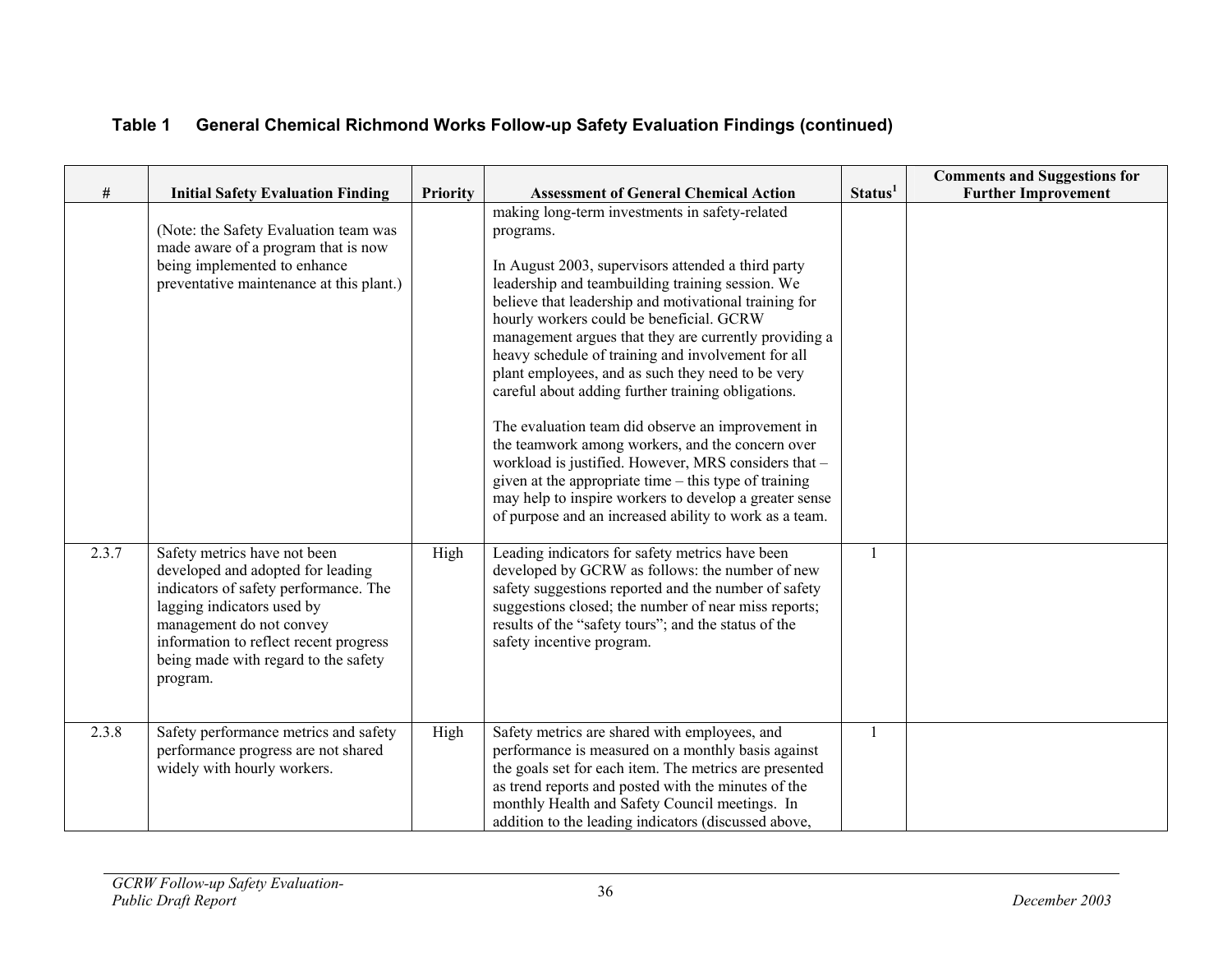|       |                                                                                                                                                               |                 |                                                                                                                                                                                                                                                                                                                                                                                                                                                                                                                                                                                                                                                                                                                                                                                                                                                                                                                                                                                                                                                                                                                                                                                                                                                                                                                                                                                                                                                                                                                                                                    |                     | <b>Comments and Suggestions for</b>                                                                                                                                                                                                                                                                                   |
|-------|---------------------------------------------------------------------------------------------------------------------------------------------------------------|-----------------|--------------------------------------------------------------------------------------------------------------------------------------------------------------------------------------------------------------------------------------------------------------------------------------------------------------------------------------------------------------------------------------------------------------------------------------------------------------------------------------------------------------------------------------------------------------------------------------------------------------------------------------------------------------------------------------------------------------------------------------------------------------------------------------------------------------------------------------------------------------------------------------------------------------------------------------------------------------------------------------------------------------------------------------------------------------------------------------------------------------------------------------------------------------------------------------------------------------------------------------------------------------------------------------------------------------------------------------------------------------------------------------------------------------------------------------------------------------------------------------------------------------------------------------------------------------------|---------------------|-----------------------------------------------------------------------------------------------------------------------------------------------------------------------------------------------------------------------------------------------------------------------------------------------------------------------|
| $\#$  | <b>Initial Safety Evaluation Finding</b>                                                                                                                      | <b>Priority</b> | <b>Assessment of General Chemical Action</b>                                                                                                                                                                                                                                                                                                                                                                                                                                                                                                                                                                                                                                                                                                                                                                                                                                                                                                                                                                                                                                                                                                                                                                                                                                                                                                                                                                                                                                                                                                                       | Status <sup>1</sup> | <b>Further Improvement</b>                                                                                                                                                                                                                                                                                            |
|       |                                                                                                                                                               |                 | 2.3.7), the posted metrics include first aid injuries,<br>recordable injuries, incident rates, audit findings, and<br>any regulatory notices of violation.                                                                                                                                                                                                                                                                                                                                                                                                                                                                                                                                                                                                                                                                                                                                                                                                                                                                                                                                                                                                                                                                                                                                                                                                                                                                                                                                                                                                         |                     |                                                                                                                                                                                                                                                                                                                       |
| 2.3.9 | Some workers appeared to be<br>apprehensive about making mistakes<br>for fear of being disciplined by<br>management or ostracized by their<br>fellow workers. | Medium          | A new disciplinary policy was developed and issued<br>by GCRW management with input from the local<br>Union, General Chemical Corporate and local human<br>resources personnel. This policy discusses the purpose<br>of the policy, the actions that could result in the need<br>for disciplinary action, the reporting and investigation<br>requirements, the response (progressive disciplinary<br>process), communications and follow-up.<br>Developing a disciplinary policy is not a democratic<br>process. It is management's responsibility to establish<br>clear expectations for workers, and it is important for<br>workers to be accountable for their actions. In a high-<br>risk manufacturing environment, there needs to be a<br>balance whereby management is understanding of<br>workers' human vulnerabilities, and workers are<br>accountable for any conscious violation of the safety<br>rules. Finding the right balance is also a critical issue<br>that strongly influences the culture of the<br>organization.<br>During the interviews conducted during the follow-up<br>evaluation, workers mostly expressed support for the<br>written policy. However, there was some uncertainty<br>about the actual steps in the procedure and the follow-<br>up process, and a few workers expressed doubts about<br>the way management is implementing the policy.<br>There was little evidence of workers being ostracized<br>by their fellow-workers (as was observed in the initial<br>evaluation). On the contrary, the change to shift teams | 1                   | <b>Suggestion for Further Improvement</b><br>Management should consider<br>providing structured feedback<br>throughout the follow-up period for<br>workers who have been disciplined.<br>This type of follow-up will help to<br>demonstrate management's intent to<br>achieve a positive outcome for both<br>parties. |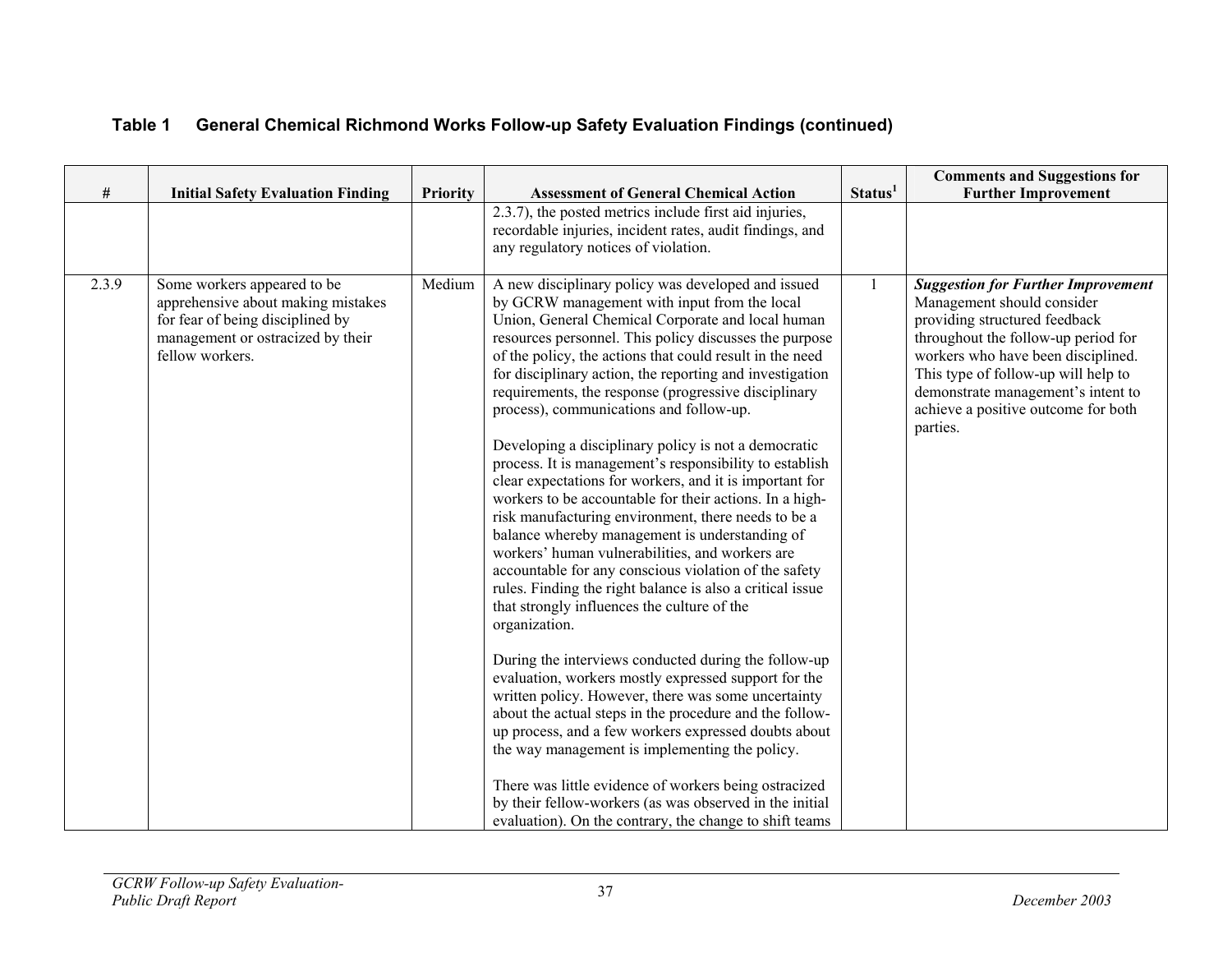| #      | <b>Initial Safety Evaluation Finding</b>                                                                                                                                                                                                                                                                                                      | <b>Priority</b> | <b>Assessment of General Chemical Action</b>                                                                                                                                                                                                                                                                                                                                                                                                                                                                                                                                                | Status <sup>1</sup> | <b>Comments and Suggestions for</b><br><b>Further Improvement</b>                                                            |
|--------|-----------------------------------------------------------------------------------------------------------------------------------------------------------------------------------------------------------------------------------------------------------------------------------------------------------------------------------------------|-----------------|---------------------------------------------------------------------------------------------------------------------------------------------------------------------------------------------------------------------------------------------------------------------------------------------------------------------------------------------------------------------------------------------------------------------------------------------------------------------------------------------------------------------------------------------------------------------------------------------|---------------------|------------------------------------------------------------------------------------------------------------------------------|
|        |                                                                                                                                                                                                                                                                                                                                               |                 | in Operations appears to have fostered a more<br>collaborative approach to running the process, and<br>workers are willing to ask their peers for help when<br>needed.                                                                                                                                                                                                                                                                                                                                                                                                                      |                     |                                                                                                                              |
| 2.3.10 | Communication among the Operators<br>as a group is probably less than<br>optimal because of the shift structure<br>being used at the plant. Also, it was<br>commented that communications at<br>shift change in the recent past have<br>been brief, with only limited exchange<br>of information regarding the status of<br>plant operations. | High            | Changes to the Operators' shift structure is discussed<br>in 2.2.7 (above). The shift change procedure was<br>revised in June 2003 to clarify management's<br>expectations of what needs to occur at handover, and<br>to make it consistent with the new shift structure. The<br>shift change checklist was also enhanced at that time.<br>Interviews with Operators indicated that the shift<br>changes now go smoothly. If there are non-routine<br>activities, Operators often come in early or stay later<br>to ensure there is sufficient time to fully brief the<br>incoming Operator | $\mathbf{1}$        |                                                                                                                              |
| 2.3.11 | Plant managers receive no formal<br>training on community relations and<br>public outreach to help with the<br>communication of safety and<br>environmental issues.                                                                                                                                                                           | Medium          | The new Plant Manager has received media training<br>with Ammerman Enterprises, media crisis training<br>with Benchmark, Inc., and other related training<br>through the Chemical Manufacturers Association and<br>the American Chemical Council. In August, 2003, the<br>EHS Manager and Operations Superintendent<br>attended a formal training class on communicating<br>environmental and safety issues with the public.                                                                                                                                                                | $\mathbf{1}$        |                                                                                                                              |
| 2.3.12 | Participation in the safety program has<br>not been fully embraced by workers, so<br>the potential for employee involvement<br>is not being fully realized.                                                                                                                                                                                   | High            | See 2.2.6 and 2.3.1.                                                                                                                                                                                                                                                                                                                                                                                                                                                                                                                                                                        |                     |                                                                                                                              |
| 2.3.13 | Workers are not always involved in<br>developing and reviewing safety rules<br>that affect their work, especially with                                                                                                                                                                                                                        | High            | In March 2003, the Plant Manager and EHS Manager<br>conducted meetings with all employees to review the<br>status of the safety rules, and to discuss current safety                                                                                                                                                                                                                                                                                                                                                                                                                        |                     | <b>Suggestion for Further Improvement</b><br>To help address the "obstacles to safe<br>behavior", consider using a qualified |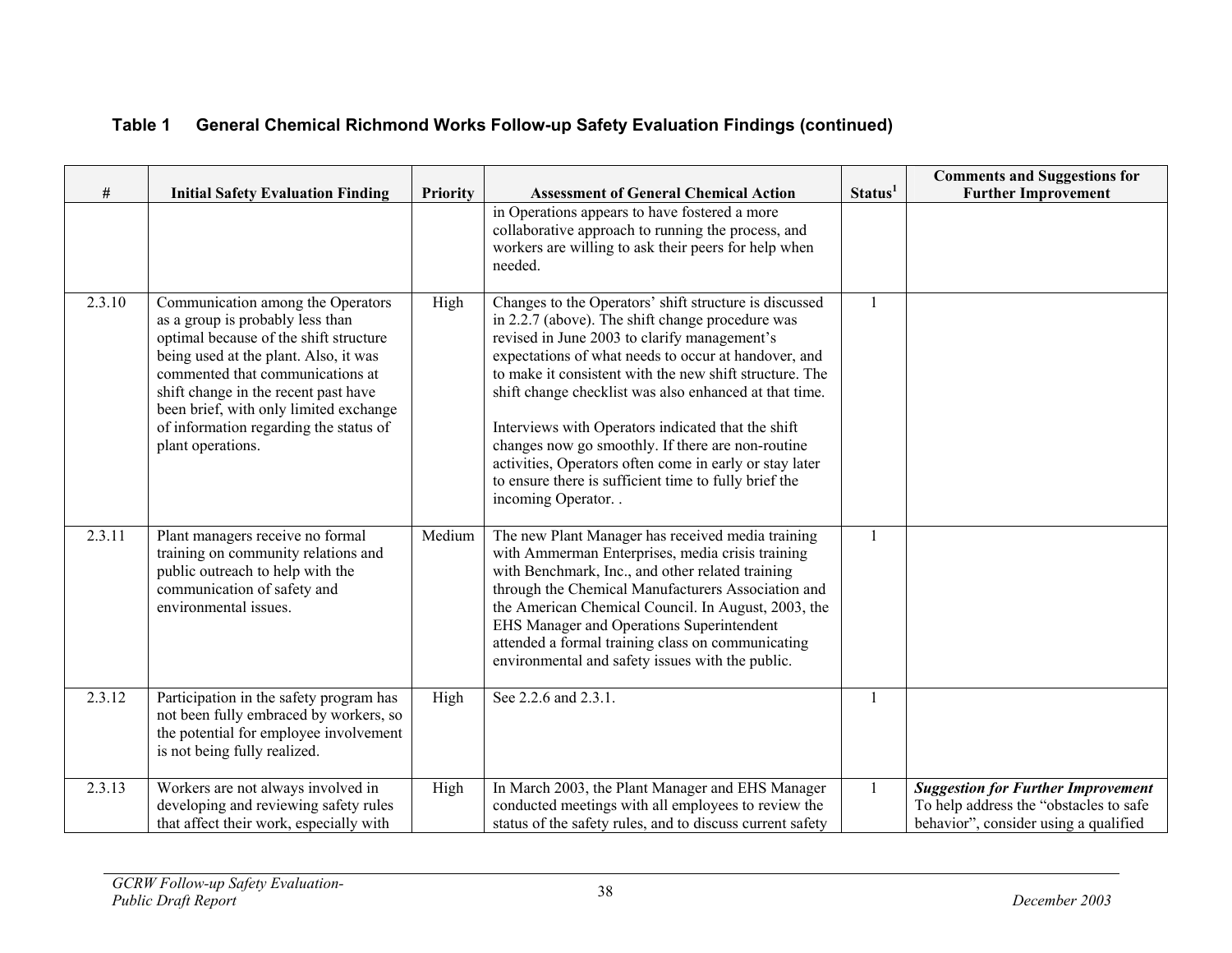| #      | <b>Initial Safety Evaluation Finding</b>                                                                                                                                                      | <b>Priority</b> | <b>Assessment of General Chemical Action</b>                                                                                                                                                                                                                                                                                                                                                                                                                                                                                                                                                                                                                                                                                                                                                                                                                                                                                    | Status <sup>1</sup> | <b>Comments and Suggestions for</b><br><b>Further Improvement</b>                                                                                                                                         |
|--------|-----------------------------------------------------------------------------------------------------------------------------------------------------------------------------------------------|-----------------|---------------------------------------------------------------------------------------------------------------------------------------------------------------------------------------------------------------------------------------------------------------------------------------------------------------------------------------------------------------------------------------------------------------------------------------------------------------------------------------------------------------------------------------------------------------------------------------------------------------------------------------------------------------------------------------------------------------------------------------------------------------------------------------------------------------------------------------------------------------------------------------------------------------------------------|---------------------|-----------------------------------------------------------------------------------------------------------------------------------------------------------------------------------------------------------|
|        | respect to personal protective<br>equipment, clothing, and work permits.                                                                                                                      |                 | issues that they might have. Going forward, the safety<br>suggestion boxes will allow employees the<br>opportunity to raise safety issues including any issues<br>they may have with the safety rules.<br>During the follow-up evaluation interviews,<br>employees gave several examples of how GCRW<br>management is addressing the safety rules. For<br>example, it was stated that GCRW is looking at<br>replacing the older SCBAs with more modern<br>equipment, and the rules for using safety goggles have<br>been clarified by managers. On the other hand,<br>management is clear that rubber protective gear needs<br>to be worn for maintenance work involving acid.<br>Personal Protective Equipment (and other obstacles to<br>safety) are a key cultural issue. They need to be<br>reviewed and revised (as necessary) on a regular basis<br>and workers need to participate in this process to have<br>ownership. |                     | independent third party (such as an<br>Industrial Hygienist) to conduct a<br>review of Personal Protective<br>Equipment, and consider making<br>radios available to those working alone<br>in the plant.  |
| 2.3.14 | Some workers perceive that the safety<br>and health rules may be too extensive<br>or prohibitive for the real risks<br>involved.                                                              |                 | GCRW management appears to be aware of this<br>ongoing issue. Consistent with their emphasis on<br>safety, their position is clear that the safety and health<br>rules that are in place are either required by regulation<br>or are needed to ensure health and safety. As the<br>Safety Vision gains broader acceptance across the<br>organization, workers are likely to gain a better<br>understanding of the need for the safety and health<br>rules.                                                                                                                                                                                                                                                                                                                                                                                                                                                                      |                     |                                                                                                                                                                                                           |
| 2.3.15 | There is no performance evaluation<br>process for hourly workers that could<br>be used to require and recognize good<br>safety performance. Personal<br>performance appraisals and associated | Low             | In June 2003, the Plant Manager circulated a memo to<br>salaried employees requesting feedback on the issue<br>of providing performance feedback to the hourly<br>workers. As of November, 2003, there has been no<br>follow-up either with the salaried employees or with                                                                                                                                                                                                                                                                                                                                                                                                                                                                                                                                                                                                                                                      |                     | <b>Suggestion for Further Improvement</b><br>Consider the potential advantages of<br>instituting an annual performance<br>review for hourly employees. If this is<br>considered to have merit, the format |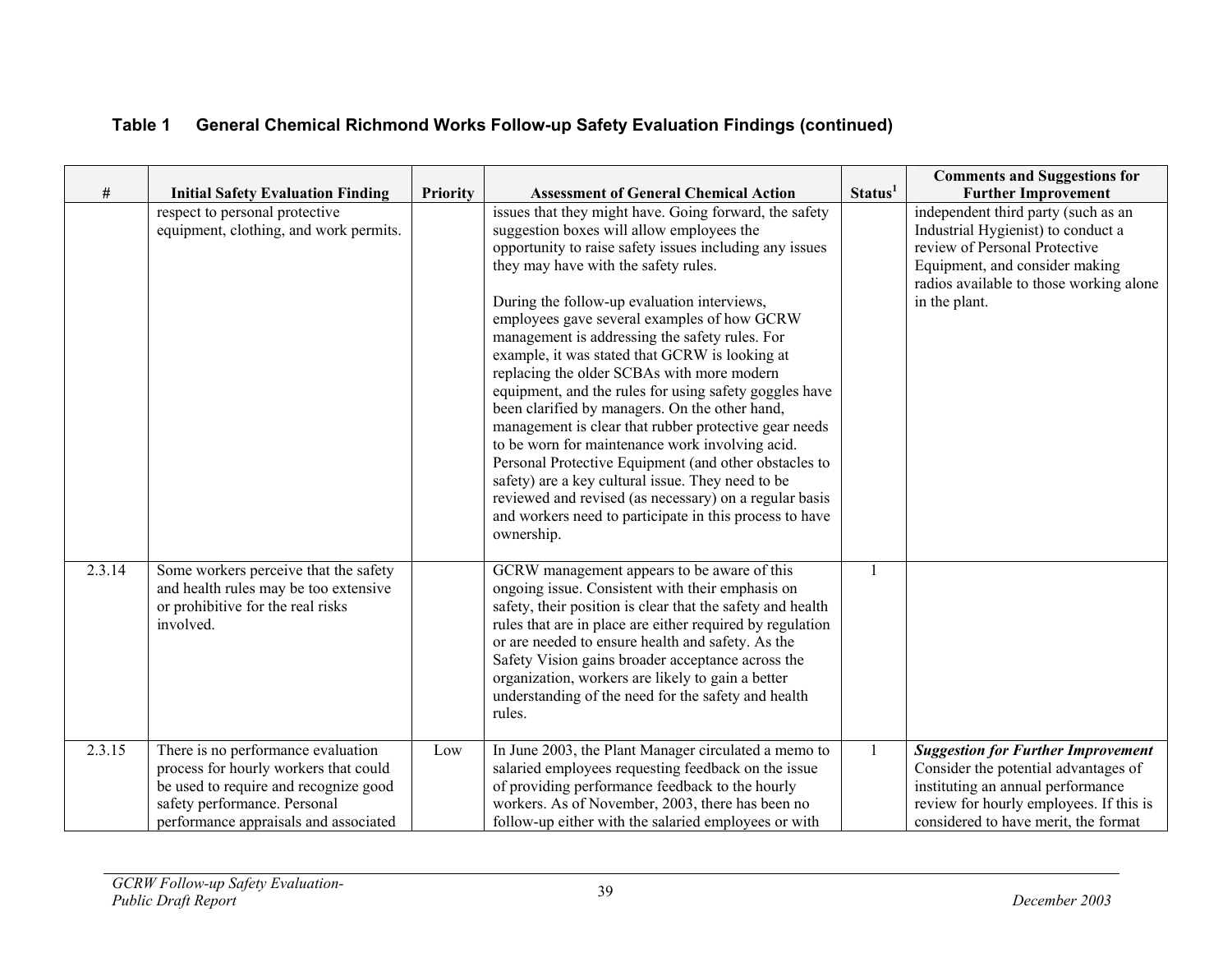|        |                                                                                                                                                                                                                                                                                                      |                 |                                                                                                                                                                                                                                                                                                                                                                                                                                                                                                                                                                                                                                                                                                    |                     | <b>Comments and Suggestions for</b>                                                 |
|--------|------------------------------------------------------------------------------------------------------------------------------------------------------------------------------------------------------------------------------------------------------------------------------------------------------|-----------------|----------------------------------------------------------------------------------------------------------------------------------------------------------------------------------------------------------------------------------------------------------------------------------------------------------------------------------------------------------------------------------------------------------------------------------------------------------------------------------------------------------------------------------------------------------------------------------------------------------------------------------------------------------------------------------------------------|---------------------|-------------------------------------------------------------------------------------|
| $\#$   | <b>Initial Safety Evaluation Finding</b>                                                                                                                                                                                                                                                             | <b>Priority</b> | <b>Assessment of General Chemical Action</b>                                                                                                                                                                                                                                                                                                                                                                                                                                                                                                                                                                                                                                                       | Status <sup>1</sup> | <b>Further Improvement</b>                                                          |
|        | safety evaluations for salaried people<br>are sometimes delayed beyond the<br>anniversary date.                                                                                                                                                                                                      |                 | the local Union representatives. All parties are open to<br>dialog on this issue, and all parties are aware of the<br>need for this process to be administered carefully to<br>be sure that feedback is positive and constructive.<br>A new employee recognition program has been<br>implemented, but this is an informal program that is<br>not intended as a way of providing specific feedback<br>to individual workers. Additional feedback could also<br>be helpful during the period following any<br>disciplinary action.<br>For salaried employees, the new Plant Manager has<br>committed to conducting the performance evaluations<br>in a timely manner.<br>(See also 2.2.6, above.)    |                     | and objectives of the reviews should<br>be discussed with Union<br>representatives. |
| 2.3.16 | The regulatory safety and health<br>training program is not revised and<br>upgraded on a routine basis to ensure it<br>maintains participants' interest. The<br>training is perceived by some to be<br>boring, repetitive, and time-consuming.<br>As such the training may not be very<br>effective. | Low             | A Training Summit was held at GCRW on<br>October 17, 2003, to review all training requirements<br>for GCRW employees. This was described as an<br>"open season" to examine the training topics, the way<br>that training is delivered, and to review the training<br>for effectiveness and efficiency. The Summit also<br>provided an opportunity to explore alternative training<br>methods, and additional training that may be needed.<br>Computer based training programs are now being<br>considered for those topics that do not require direct<br>interface with an instructor, and simulation training is<br>being considered as and when the DCS is installed.<br>(See also 2.2.5 above.) | 1                   |                                                                                     |
| 2.3.17 | The need for cross-training Operators<br>in the procedures for operating other                                                                                                                                                                                                                       | Medium          | A formal cross-training policy was drafted in April,<br>2003, and in July 2003, the Operations Supervisor                                                                                                                                                                                                                                                                                                                                                                                                                                                                                                                                                                                          | 1                   |                                                                                     |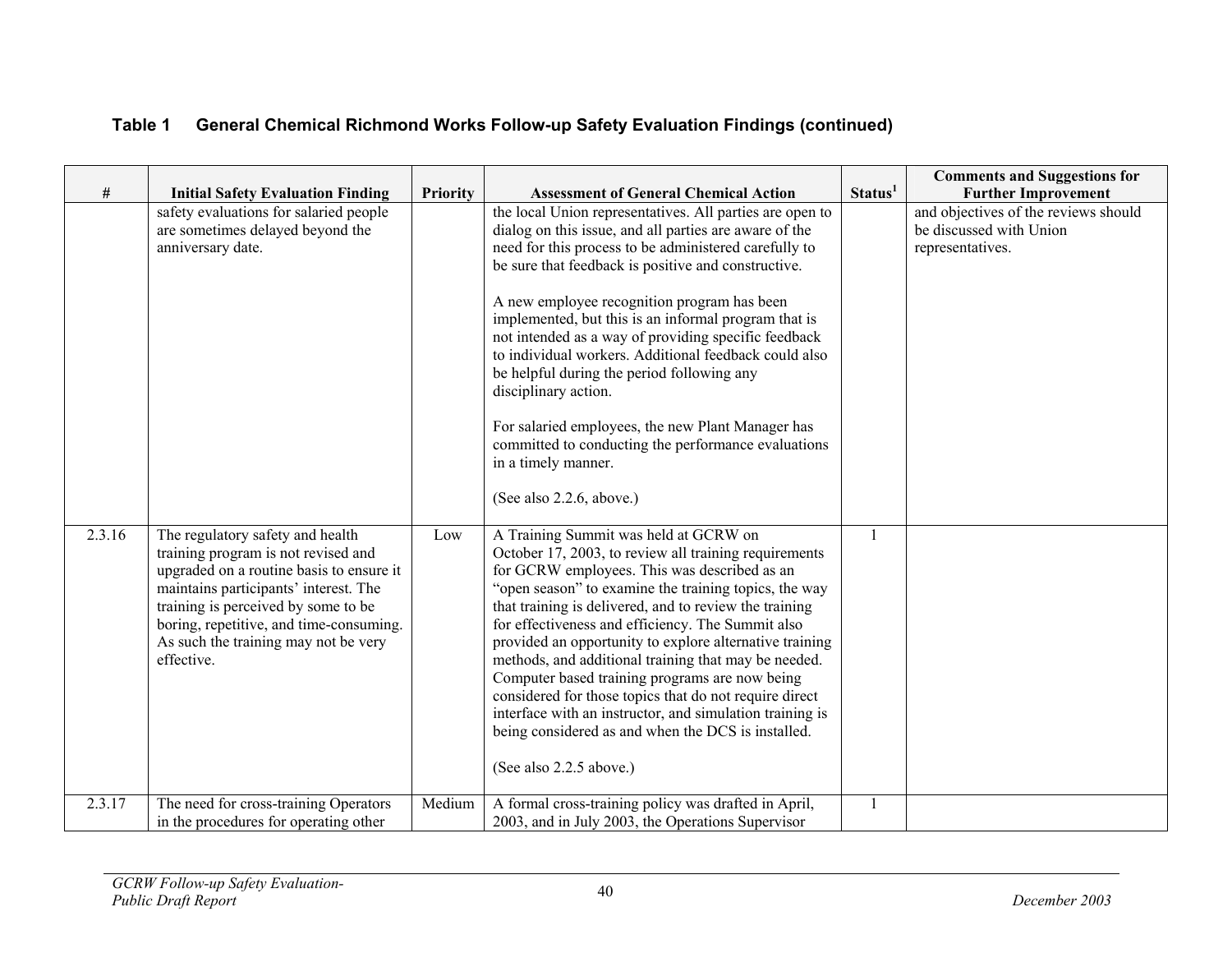|        |                                                                                                                                                                                                                                                            |          |                                                                                                                                                                                                                                                                                                                                                                                                                                                                                                                                                                                                                                                                                                                                                                                                                                                                                                                                                                                                   |                     | <b>Comments and Suggestions for</b> |
|--------|------------------------------------------------------------------------------------------------------------------------------------------------------------------------------------------------------------------------------------------------------------|----------|---------------------------------------------------------------------------------------------------------------------------------------------------------------------------------------------------------------------------------------------------------------------------------------------------------------------------------------------------------------------------------------------------------------------------------------------------------------------------------------------------------------------------------------------------------------------------------------------------------------------------------------------------------------------------------------------------------------------------------------------------------------------------------------------------------------------------------------------------------------------------------------------------------------------------------------------------------------------------------------------------|---------------------|-------------------------------------|
| $\#$   | <b>Initial Safety Evaluation Finding</b><br>areas of the plant has been recognized<br>by workers and management, but there<br>has been no commitment to implement<br>such a cross-training program.                                                        | Priority | <b>Assessment of General Chemical Action</b><br>prepared a plan for implementing the program in<br>2004. The policy requires two individuals qualified as<br>Lead Operators, two individuals qualified as "A"<br>Operators and two individuals qualified as "B"<br>Operators on shift at all times.<br>Operators we interviewed were generally unaware of<br>management's plans for cross-training.                                                                                                                                                                                                                                                                                                                                                                                                                                                                                                                                                                                               | Status <sup>1</sup> | <b>Further Improvement</b>          |
| 2.3.18 | Workers appear to have a parochial<br>view of operating and maintenance<br>practices. They have very limited<br>exposure to operating and maintenance<br>practices at other similar facilities<br>within General Chemical and/or within<br>the local area. | Low      | During 2003, several employees have represented<br>GCRW visiting other similar facilities, and attending<br>process-related meetings in the local area. For<br>example, employees have attended local CAER<br>meetings and workshops, visited General Chemical's<br>Anacortes facility, and plans are being made for<br>reciprocal visits with other process facilities in the<br>area. These visits provide a valuable opportunity for<br>GCRW workers to observe work practices at other<br>process facilities and to discuss safety issues with<br>other plant workers.<br>GCRW's original intent was to select employees for<br>these visits based on the results of performance<br>evaluations, participation in safety programs or other<br>similar criteria. To date, however, only a limited<br>number of GCRW workers have volunteered to<br>participate in these meetings. Other workers should be<br>encouraged to attend these meetings/visits to achieve<br>maximum benefit to GCRW. | $\mathbf{1}$        | See 2.2.1                           |
| 2.3.19 | GCRW job descriptions do not<br>explicitly address safety requirements.                                                                                                                                                                                    | High     | The job descriptions for salaried employees now<br>include a section on safety expectations. There are no<br>job descriptions for the hourly workers, but the safety<br>requirements are explicitly addressed in GCRW's<br>EHS policies and procedures.                                                                                                                                                                                                                                                                                                                                                                                                                                                                                                                                                                                                                                                                                                                                           | $\mathbf{1}$        |                                     |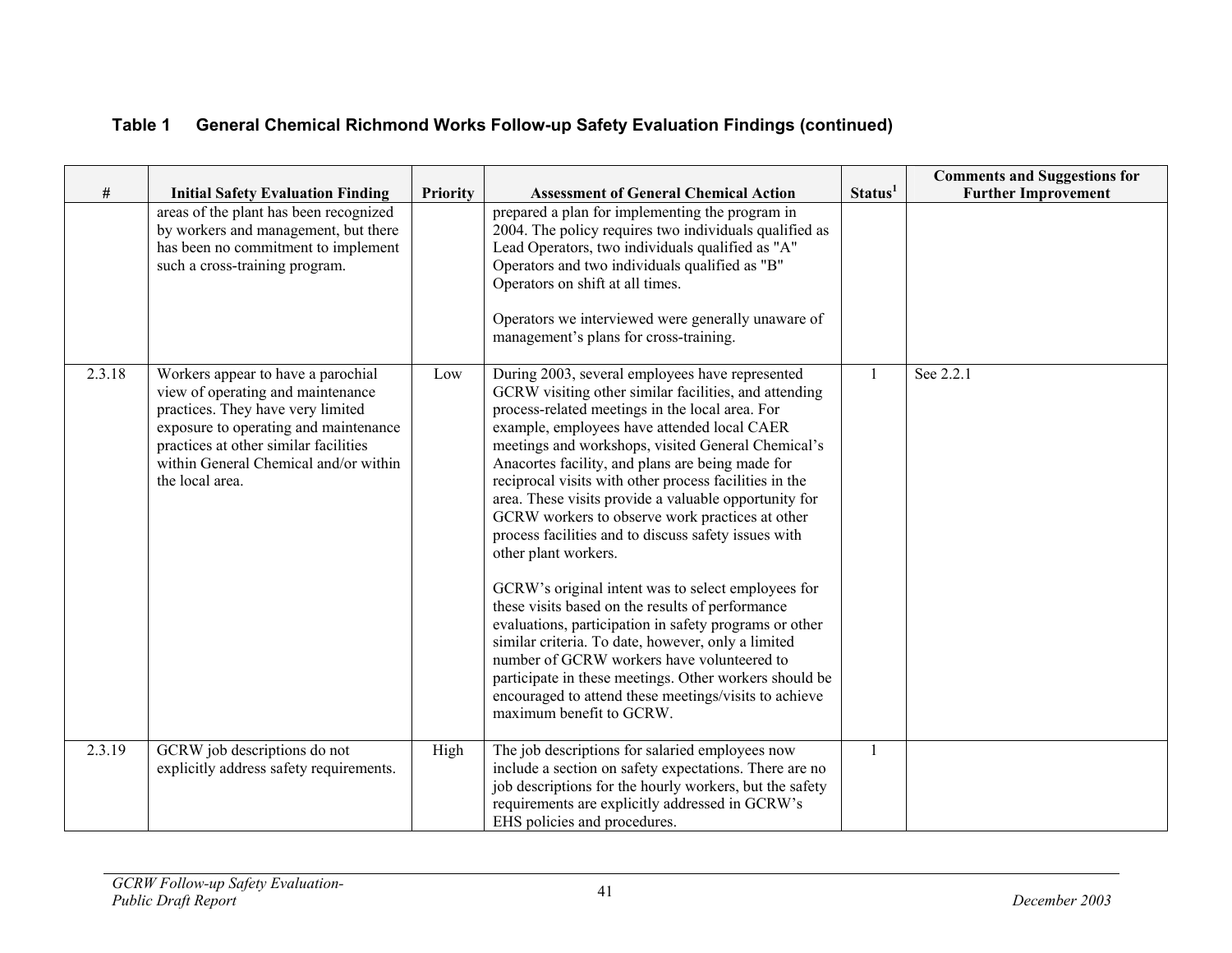| #      | <b>Initial Safety Evaluation Finding</b>                                                                                                                                                                                                                                                       | <b>Priority</b> | <b>Assessment of General Chemical Action</b>                                                                                                                                                                                                                                                                                                                                                                                                                              | Status <sup>1</sup> | <b>Comments and Suggestions for</b><br><b>Further Improvement</b> |
|--------|------------------------------------------------------------------------------------------------------------------------------------------------------------------------------------------------------------------------------------------------------------------------------------------------|-----------------|---------------------------------------------------------------------------------------------------------------------------------------------------------------------------------------------------------------------------------------------------------------------------------------------------------------------------------------------------------------------------------------------------------------------------------------------------------------------------|---------------------|-------------------------------------------------------------------|
| 2.3.20 | Working safely is not yet internalized<br>by the entire work force. There appears<br>to be a limited understanding of the<br>risks involved, and managers indicated<br>that personal protective equipment is<br>not always worn by workers, as<br>required.                                    | High            | See 2.3.1, 2.3.13 and 2.3.14.                                                                                                                                                                                                                                                                                                                                                                                                                                             | $\mathbf{1}$        |                                                                   |
| 2.3.21 | Workers' concerns about wearing eye<br>goggles have not been adequately<br>addressed. Workers argue that wearing<br>eye goggles could introduce health and<br>safety risks under certain<br>circumstances.                                                                                     | High            | See 2.3.13.                                                                                                                                                                                                                                                                                                                                                                                                                                                               |                     |                                                                   |
| 2.3.22 | It appears that some supervisors may<br>take risks to get the job done, and risk-<br>taking behaviors may be permitted or<br>overlooked by some levels of<br>management. Some workers indicated<br>they might be willing to take some<br>risks and break safety rules to rescue a<br>man down. | High            | As discussed in Item 2.3.1, above, the new Plant<br>Manager has made safety a priority at GCRW, and<br>this has helped to clarify the types of behaviors<br>expected of supervisors and workers. Also, during<br>2003, the Plant Manager and the EHS Manager have<br>met with all supervisors to discuss their roles with<br>respect to safety leadership. Job descriptions and<br>Performance Evaluations for salaried employees<br>include specific sections on safety. | $\mathbf{1}$        |                                                                   |
| 2.3.23 | The existing shift structure may result<br>in Operators' taking undue risks<br>because of an unwillingness to request<br>help when it is needed. The short<br>duration of shift changes may also<br>present significant risk in some<br>situations.                                            | Medium          | See 2.3.6 and 2.3.10.                                                                                                                                                                                                                                                                                                                                                                                                                                                     |                     |                                                                   |
| 2.3.24 | Some workers and supervisors                                                                                                                                                                                                                                                                   | Low             | See 2.3.13.                                                                                                                                                                                                                                                                                                                                                                                                                                                               |                     |                                                                   |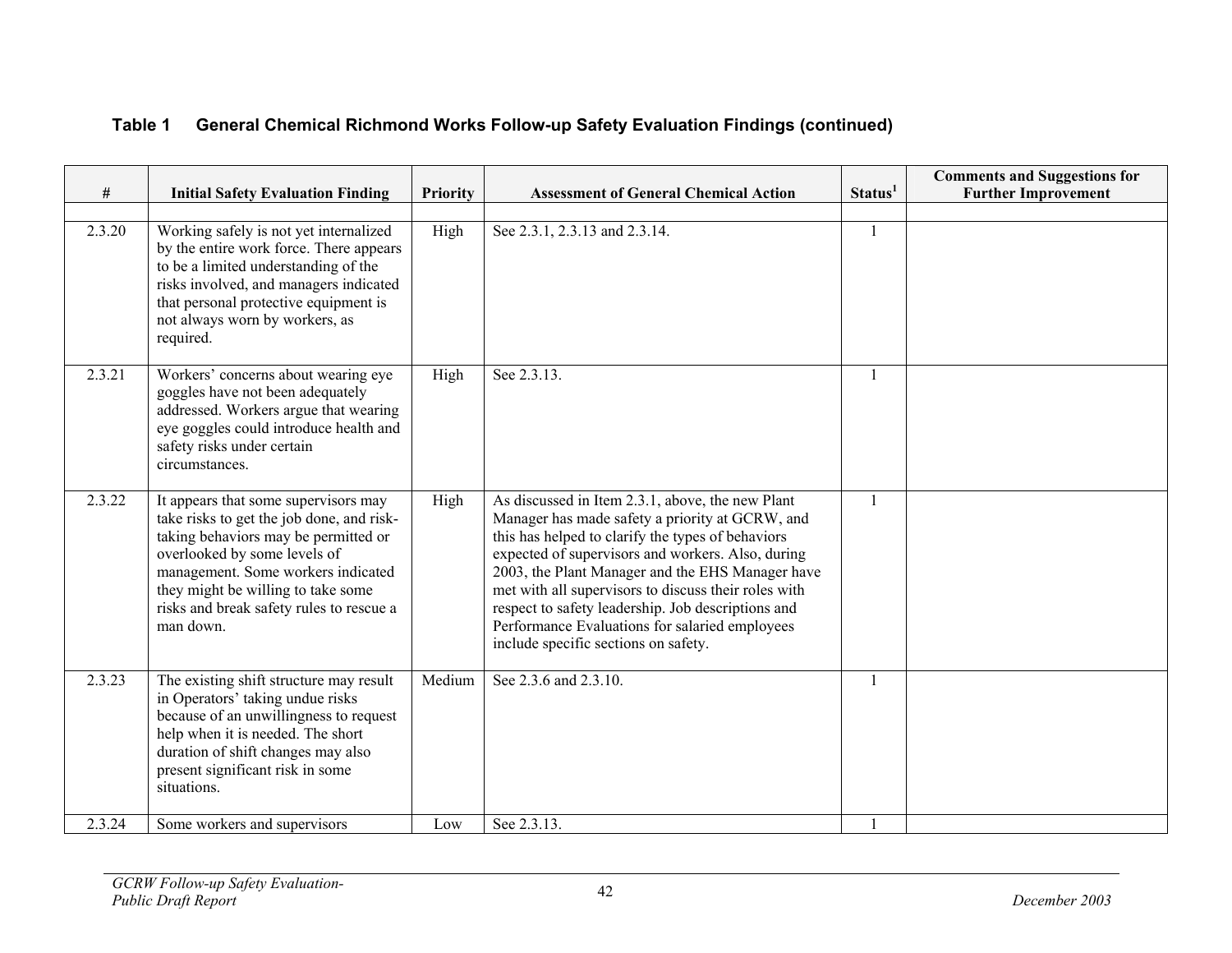|  |  |  |  |  | Table 1 General Chemical Richmond Works Follow-up Safety Evaluation Findings (continued) |
|--|--|--|--|--|------------------------------------------------------------------------------------------|
|--|--|--|--|--|------------------------------------------------------------------------------------------|

| $\#$   | <b>Initial Safety Evaluation Finding</b>                                                                                                                                                                                                                                                                                                        | <b>Priority</b> | <b>Assessment of General Chemical Action</b>                                                                                                                                                                                                                                                                                                                                                                                                                                                                                                            | Status <sup>1</sup> | <b>Comments and Suggestions for</b><br><b>Further Improvement</b>                                                                                                                                                                                                                                                                                                                                                                                                                                                                                                                                                                                                                              |
|--------|-------------------------------------------------------------------------------------------------------------------------------------------------------------------------------------------------------------------------------------------------------------------------------------------------------------------------------------------------|-----------------|---------------------------------------------------------------------------------------------------------------------------------------------------------------------------------------------------------------------------------------------------------------------------------------------------------------------------------------------------------------------------------------------------------------------------------------------------------------------------------------------------------------------------------------------------------|---------------------|------------------------------------------------------------------------------------------------------------------------------------------------------------------------------------------------------------------------------------------------------------------------------------------------------------------------------------------------------------------------------------------------------------------------------------------------------------------------------------------------------------------------------------------------------------------------------------------------------------------------------------------------------------------------------------------------|
|        | consider the safety rules may not be<br>practical for the "real" risks at this<br>plant. They consider there may be too<br>many rules, and some rules are<br>difficult to follow.                                                                                                                                                               |                 |                                                                                                                                                                                                                                                                                                                                                                                                                                                                                                                                                         |                     |                                                                                                                                                                                                                                                                                                                                                                                                                                                                                                                                                                                                                                                                                                |
| 2.3.25 | At times, there may not be an adequate<br>number of Operators at the plant to<br>work safely. Some examples of times<br>and work activities that could<br>introduce risk with insufficient people<br>are: $(1)$ during upset conditions; $(2)$<br>during plant start-up; and $(3)$ when the<br>Operations Department has unfilled<br>positions. | Low             | GCRW has established minimum staffing<br>requirements for cold startup, warm startup and hot<br>startup, and a supervisor is always required to be<br>present at startup. Operators indicated that they feel<br>management is there now to help during these times.<br>(This was not always the case in the past.) GCRW had<br>no unfilled Operator positions at the time of the<br>follow-up evaluation, and the hiring process has been<br>enhanced (See 2.3.1). Management appears<br>committed to filling open positions as quickly as<br>possible. | $\mathbf{1}$        | <b>Suggestion for Further Improvement</b><br>Consider the potential advantage of<br>preparing Operator aids such as<br>pocket-books, "rip-and-run" binders,<br>or posted photographs to help<br>Operators work safely when prompt<br>actions are required. For example, for<br>a tank fill operation, the rip-and-run<br>binder could include a photograph of<br>the equipment highlighting the valves<br>to be opened and closed for the<br>specific tank-fill operation. These<br>types of aids could be especially<br>helpful to Operators who may be<br>required to complete these tasks when<br>they are alone at night or in the period<br>immediately following their<br>qualification. |
| 2.3.26 | Physical conditions at the plant may<br>restrict peoples' ability to work safely.<br>(This issue applies more to the limited<br>expenditures in the past on preventive<br>maintenance rather than to human<br>factors issues involved in equipment<br>operation.)                                                                               | High            | During 2003, GCRW has made considerable progress<br>with the Mechanical Integrity program, and resources<br>are also being committed to designing a new<br>Distributed Control System and other programs that<br>demonstrate a commitment to improve the physical<br>conditions at the plant. (See 2.3.6 and the main text of<br>this report.)                                                                                                                                                                                                          | $\mathbf{1}$        |                                                                                                                                                                                                                                                                                                                                                                                                                                                                                                                                                                                                                                                                                                |
| 2.3.27 | Workers are not trained to identify and                                                                                                                                                                                                                                                                                                         | High            | The GCRW near miss reporting program was                                                                                                                                                                                                                                                                                                                                                                                                                                                                                                                |                     | <b>Suggestion for Further Improvement</b>                                                                                                                                                                                                                                                                                                                                                                                                                                                                                                                                                                                                                                                      |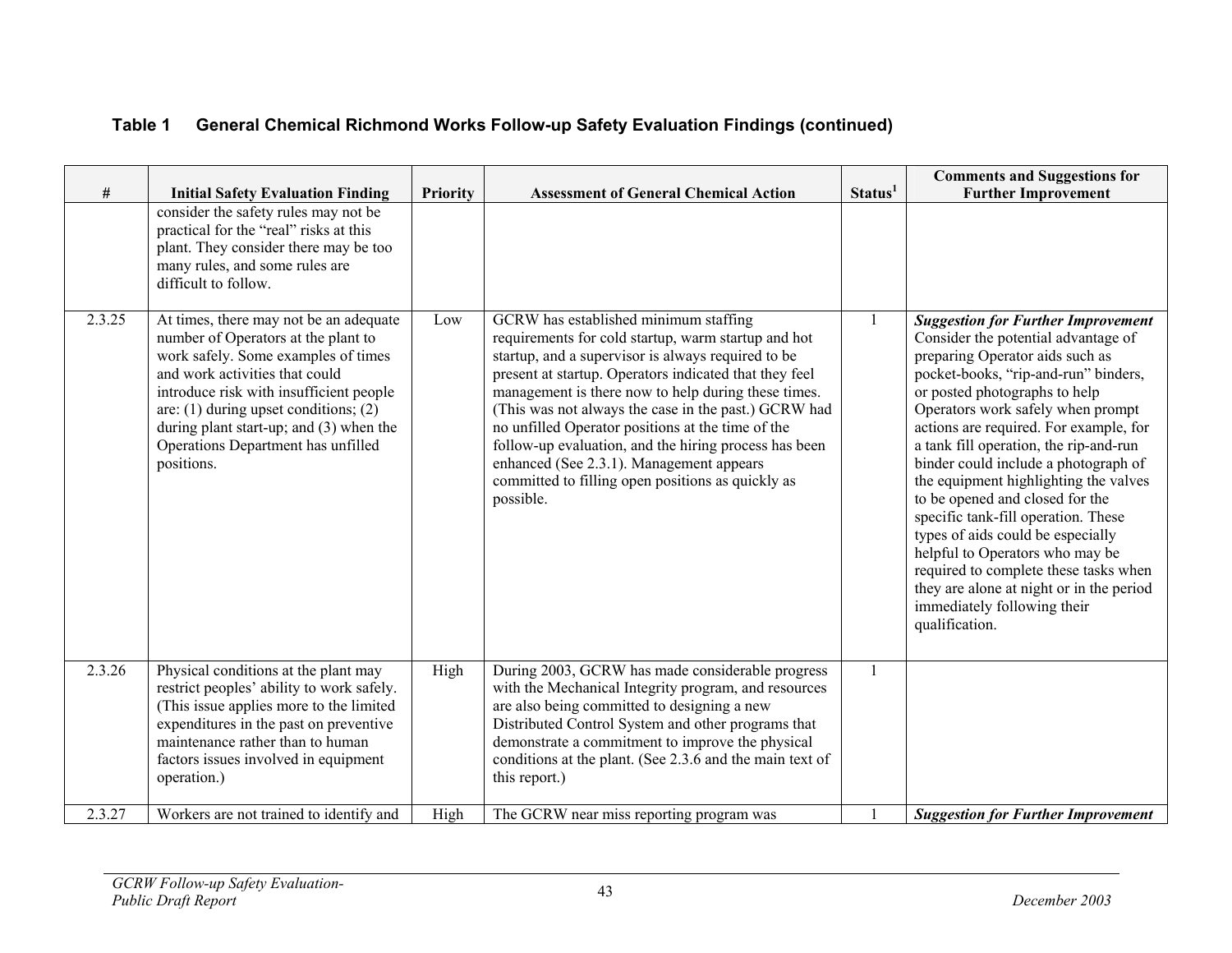| #      | <b>Initial Safety Evaluation Finding</b>                                                                                                                                                                                                   | <b>Priority</b> | <b>Assessment of General Chemical Action</b>                                                                                                                                                                                                                                                                                                                                                                                                                                                                                                                                       | Status <sup>1</sup> | <b>Comments and Suggestions for</b><br><b>Further Improvement</b>                                                                                                                                                                                                                                                                                                                                                                            |
|--------|--------------------------------------------------------------------------------------------------------------------------------------------------------------------------------------------------------------------------------------------|-----------------|------------------------------------------------------------------------------------------------------------------------------------------------------------------------------------------------------------------------------------------------------------------------------------------------------------------------------------------------------------------------------------------------------------------------------------------------------------------------------------------------------------------------------------------------------------------------------------|---------------------|----------------------------------------------------------------------------------------------------------------------------------------------------------------------------------------------------------------------------------------------------------------------------------------------------------------------------------------------------------------------------------------------------------------------------------------------|
|        | report near misses, and there is a lack<br>of awareness of what a near miss is.<br>There are no incentives for reporting<br>near misses. (See also 2.1.10)                                                                                 |                 | revamped in 2003. A new program description was<br>added to the Safety Manual, and an incentive program<br>was also developed to reward employees for their<br>contributions to safety (including near miss reporting,<br>safety suggestions, and safety training). Reporting of<br>near misses has increased significantly with this<br>renewed emphasis on the program (see 2.1.10). Near<br>miss reports are tracked in the monthly Health and<br>Safety Council meetings.                                                                                                      |                     | Consider an annual review of the near<br>miss program that includes a formal<br>review the types of near misses being<br>reported, the quality of the root causes<br>that are being generated, and the value<br>of the program in reducing risk and in<br>building a positive safety culture.<br>Consider implementing the proposed<br>Job Observation program to help<br>differentiate unsafe conditions and<br>behaviors from near misses. |
| 2.3.28 | There is a sense among many of the<br>workers that accident investigations are<br>used to identify who is to blame, rather<br>than to address the underlying root<br>causes.                                                               | Medium          | During the follow-up evaluation, most workers<br>expressed positive support for the investigation<br>process used for incidents and near misses. However,<br>some workers still commented that the root cause<br>analyses are not effective in identifying the real causes<br>of incidents, and some workers said there is still a<br>tendency for supervisors to look for someone to<br>blame.                                                                                                                                                                                    |                     | See 2.1.15                                                                                                                                                                                                                                                                                                                                                                                                                                   |
| 2.3.29 | Many of the workers, supervisors and<br>managers are concerned over job<br>security. The recent bankruptcy<br>announcement by General Chemical<br>could have an adverse impact on<br>employee morale and motivation for<br>working safely. | High            | To keep all employees informed of business issues<br>affecting GCRW, the Plant Manager has been<br>conducting quarterly "Communications Meetings"<br>and distributing weekly "Communications Memos".<br>These communications discuss developments on the<br>status of the General Chemical Chapter 11 filing,<br>market conditions, plant projects, and the other<br>business issues. These communications have helped to<br>minimize workers' level of uncertainty, but the lack of<br>a long-term contract continues to affect workers'<br>confidence of long-term job security. |                     |                                                                                                                                                                                                                                                                                                                                                                                                                                              |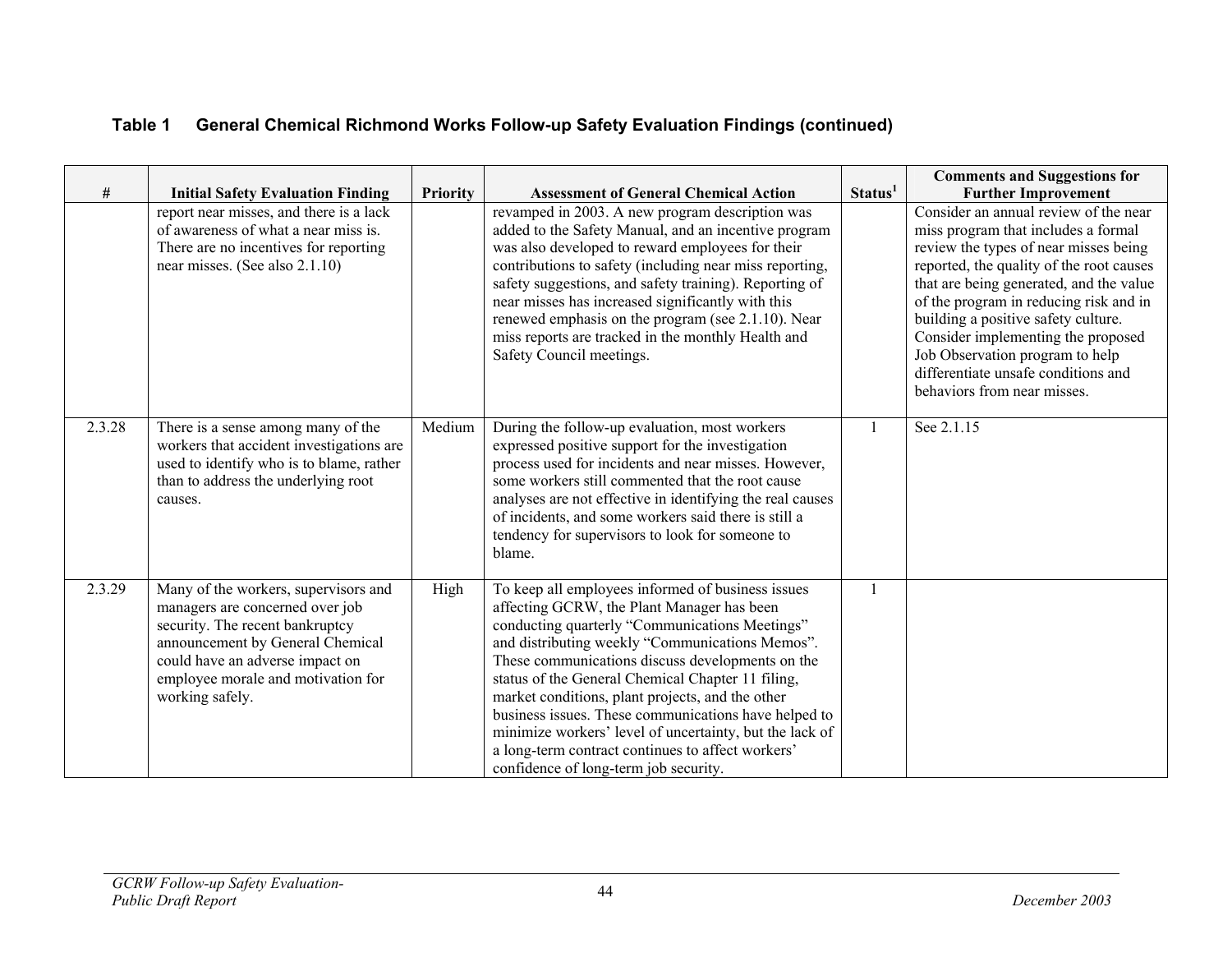### **IV. Conclusions**

There have been many impressive accomplishments and improvements to the GCRW safety programs during the last year. GCRW has addressed all 54 findings from the initial safety evaluation, and they have made excellent progress in working towards a more positive safety culture. In many ways, GCRW's commitment to this process has been exemplary. Some of the more significant achievements and actions taken by GCRW are listed below.

### **A. Safety Management Systems**

- The number of incident investigations conducted at the plant has increased substantially, largely due to the increased effort on reporting near misses.
- GCRW is in the process of upgrading and expanding the Maximo system, which is used to track work orders at the facility. When fully implemented, the expanded Maximo system will allow GCRW to better track maintenance activities and will serve as the data base system for the mechanical integrity program.
- While mechanical integrity was not part of the initial safety evaluation scope, it is important to note that GCRW has made significant progress on updating their mechanical integrity program.

### **B. Human Factors**

- GCRW is in the process of completing the design of a new DCS. They conducted a CTA that involved extensive input from the Operators to identify needed alarms and their priority. The CTA also was used to develop a control room layout as well as preliminary operating screens for the DCS.
- As part of the training improvement program, a training summit was held that included both salary and hourly staff. The summit was used to identify the needed training programs, the essential elements of the training programs, and a rating of the effectiveness of the existing training programs.
- GCRW is in the process of evaluating a number of computer based training programs and they are committed to implementing a number of computer based training programs within the near future.
- The Operators' shift structure was modified so that all of the Operators work with the same team on a 12-hour shift. This has improved the level of team work on each of the shifts. Operators appear to be more willing to ask for and provide help to other Operators on their shift as well as with other shift teams.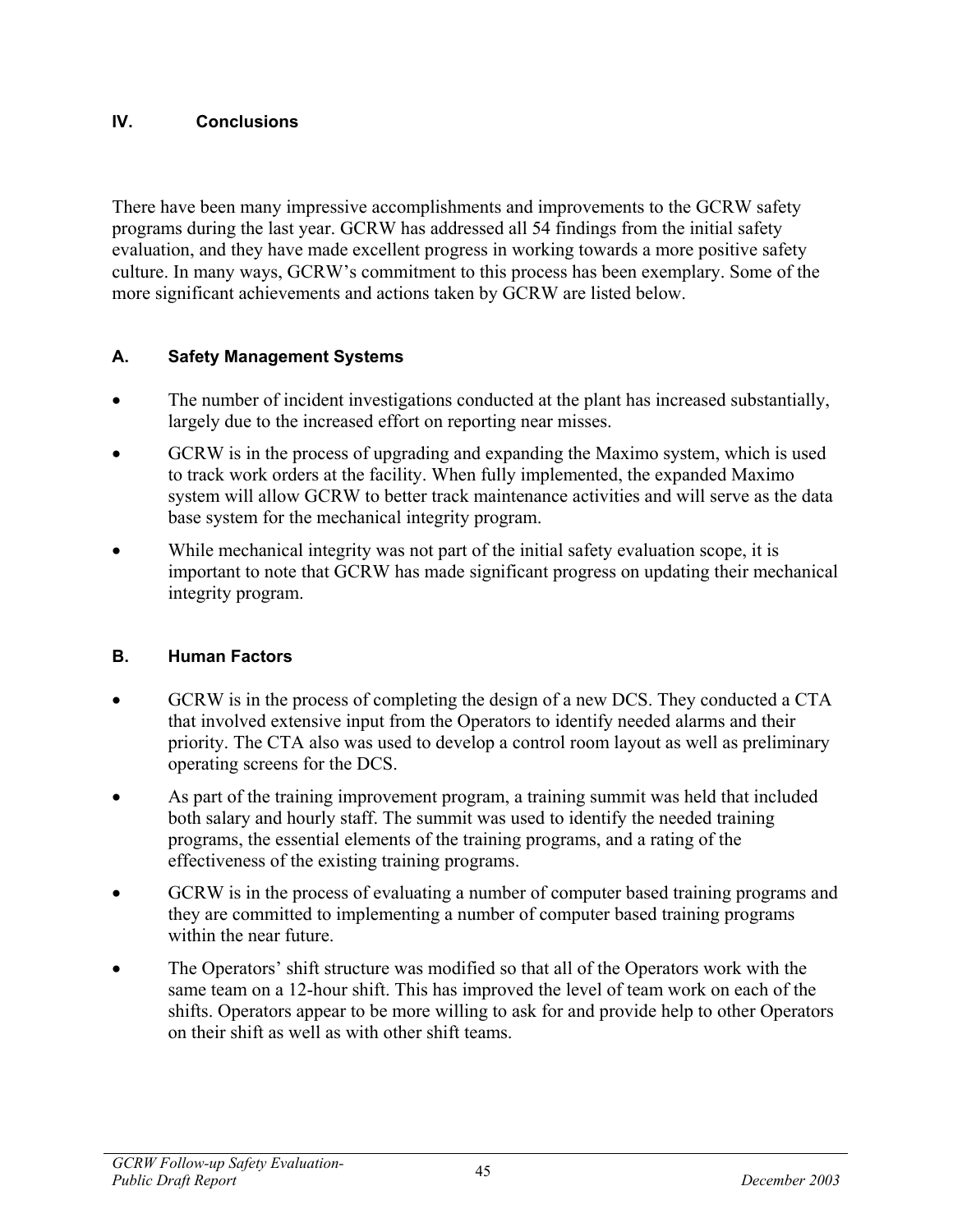## **C. Safety Culture**

There has been a very positive change in safety culture. The change was very evident from the onsite interviews and from the various program documents that were shared with the evaluation team. Some of the initiatives that have contributed to this change are as follows:

- A safety visioning process which involved a wide cross section of employees.
- A revamped near miss reporting program.
- A new safety suggestion program.
- A new employee safety rewards program.
- A new employee recognition program.
- Improvements to way in which Health and Safety Council meetings are used to communicate safety issues.
- Visits offsite that allow workers to share experiences with other workers in the local area and at other General Chemical locations.
- A training summit to review all training needs and training delivery alternatives.
- Pilot testing of the complete version of the Maximo maintenance management system, and the appointment of a new maintenance planner.

In these initiatives, the common themes have been an open invitation to all employees to participate in the development process, to consider workers' opinions, and to emphasize collaboration between hourly and salaried employees.

## **D. Summary**

There are still a number of challenges facing GCRW before the values expressed in their own Safety Vision are met. Some of these challenges are summarized below:

- There is an imperative need to "win over" all employees to the new Safety Vision, and to have a higher level of participation in the GCRW safety initiatives. Some workers still have resistance to this change, and are reluctant to get involved. This reluctance is not uncommon when a major change like this is instituted at a facility, and it takes time for all staff to become aligned with the new initiative.
- For some workers, there is a lingering distrust of management. This perspective is understandable, given the style of management and the inconsistent leadership in the past.
- Even though workers are being given opportunities to share their ideas on safety (e.g., safety suggestion program and communications meetings), there is a perception among some workers that management does not listen to them. Some are unwilling to risk being blamed (e.g., for near misses), some doubt that management will really act on their safety suggestions if the solutions are expected to be complex or costly, and some lack confidence that their ideas are worthy of consideration.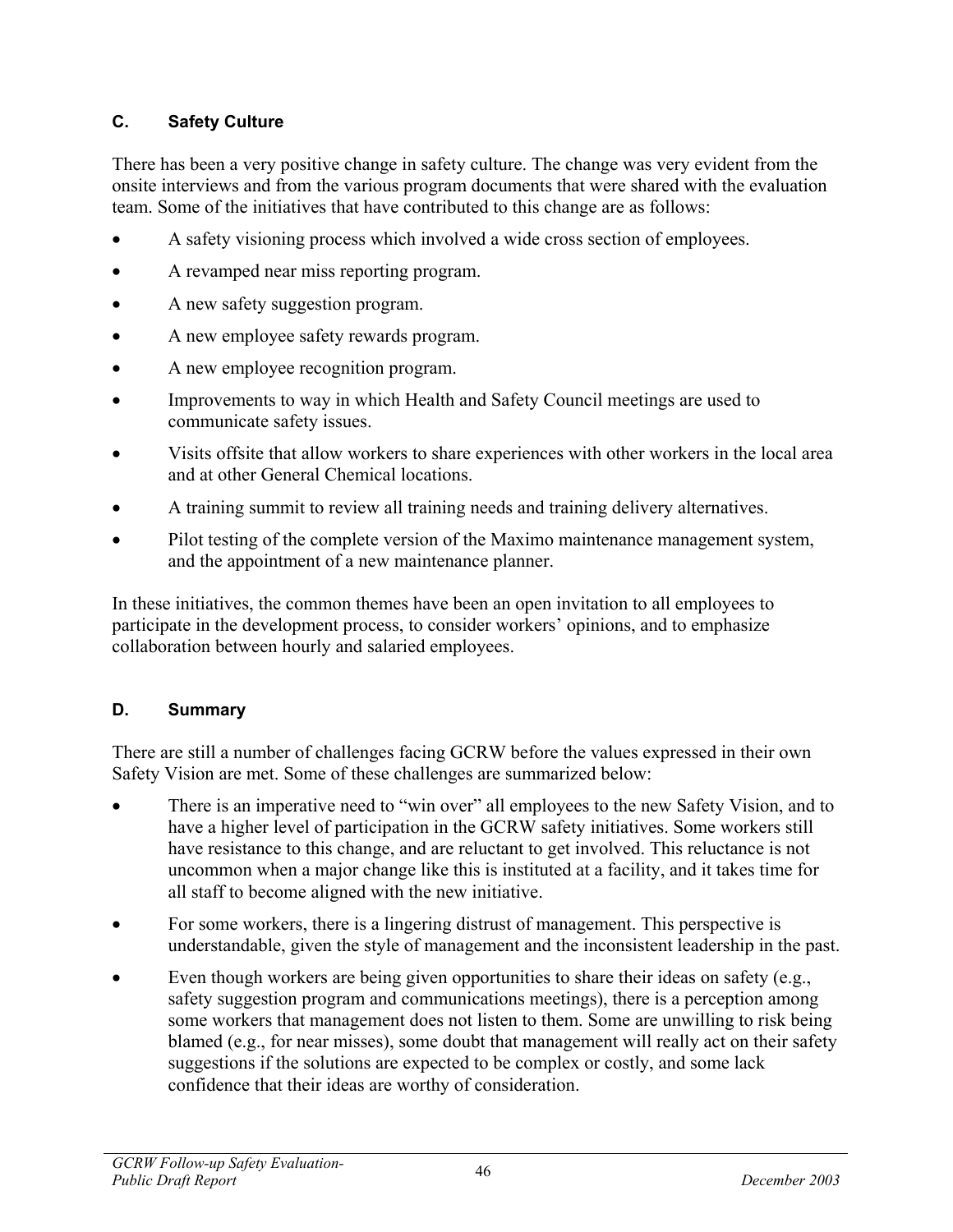- Some workers still perceive that disciplinary action is not always based on actual events. They sense that managers do not listen to their positions, and disciplinary actions are not always based on fact. There is some uncertainty with workers about the steps in the disciplinary process, and the time steps involved for follow-up.
- In Operations, there are some limited personality conflicts that continue to adversely affect the morale of the group and the ability of Operations to function well as one team.
- Some workers argue that the Maintenance Department is understaffed to complete the high volume of work orders that is currently being generated.
- Even though there is help available, some Operators with minimal experience expressed a lack of confidence when working at night on non-routine tasks. They understand that working safely is the priority, but they are also aware of the need to complete their tasks in a timely manner.

While these issues reflect some resistance to the cultural change that is taking place, this is not unexpected. For many years the workers at GCRW were subject to indecisive and unsupportive management. Justifiably, this has resulted in skepticism and a lack of trust for management. It is natural to expect that this will influence workers' opinions until they develop more confidence in the new operating philosophy and an acceptance that their contributions are truly valued.

The results section of this report includes a number of suggestions for further improvement. If implemented, these suggestions will likely help to address the issues discussed above. (The suggestions are summarized in Table 2.) It should be noted, however, that MRS considers that GCRW has met their commitments in addressing the findings of the initial Safety Evaluation (January, 2003), so the suggestions for further improvement are for GCRW's consideration only. They are not required to be implemented as part of this follow-up evaluation.

Whether or not the suggestions for further improvement are implemented, there will be a need for GCRW to demonstrate an on-going commitment to their safety initiatives to sustain the positive advances in safety culture. The ultimate success of this effort will be reflected in the extent to which the safety culture continues to improve over time, and the extent to which GCRW can achieve their goal "to prevent all injuries, accidents and incidents and to generate a positive impact in the community".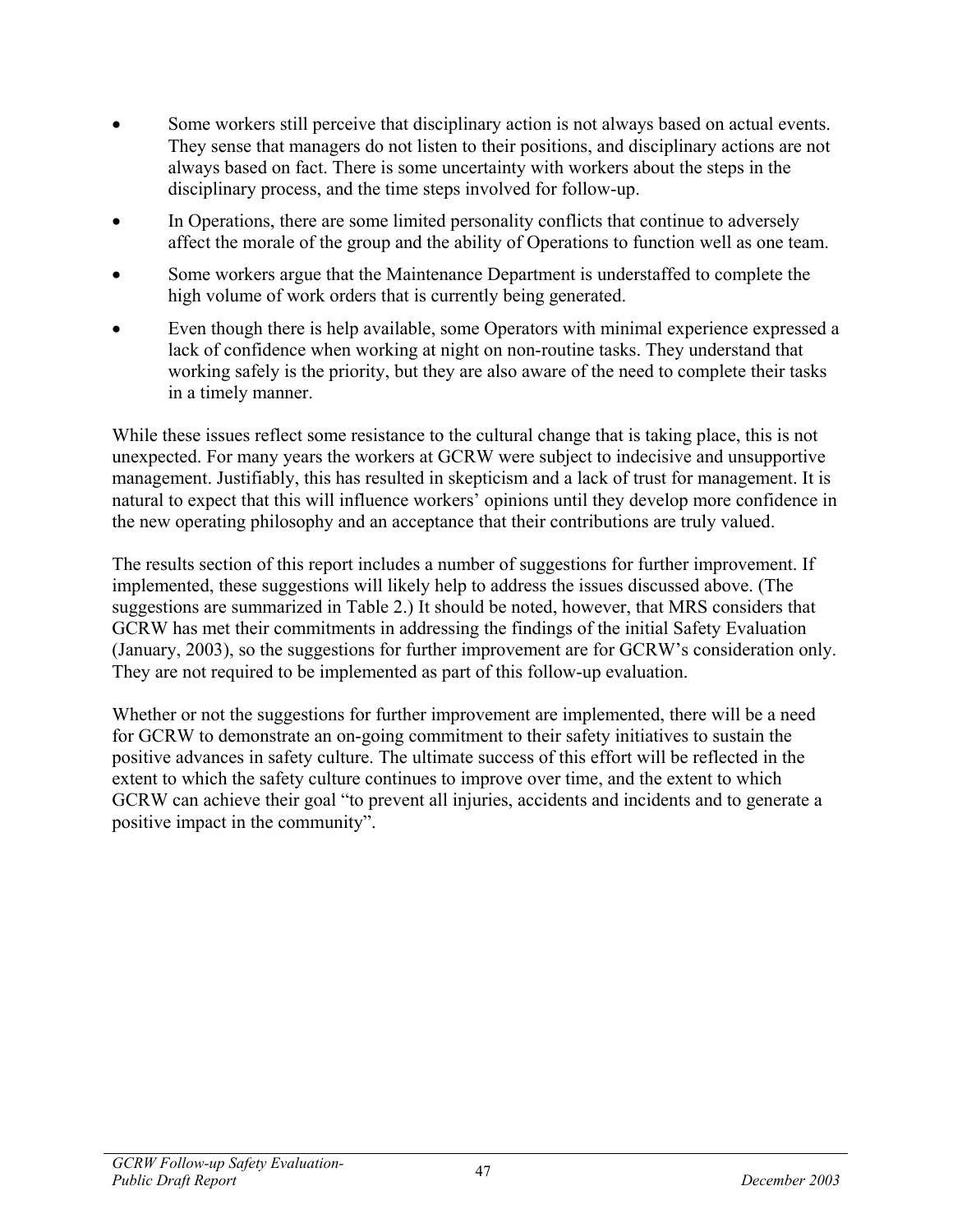- 1. Consider modifying the PHA procedure to include that incidents be identified in the specific deviation line items that address the incident.
- 2. Consider modifying Section IX.F of the Injury and Illness Prevention Program to include a requirement that the incident investigation team leader be trained in incident investigation techniques and how to identify root causes.
- 3. Consider a more formal use of the Power Analysis-Linear Problem Solving Technique, which is the incident investigation technique that the Supervisors have received training on. The more formal approach would involve the use of the Power Analysis Investigation Report forms as a means of documenting the incident investigation analysis. An alternative technique based on a simplified checklist may be more suitable for minor incidents and near misses.
- 4. Consider conducting a field trip with the Operators to a facility that has a DCS so that Operators can see what a DCS looks like. This type of field visit would also provide an opportunity for the General Chemical Operators to discuss the benefits of a DCS with the Operators at the other facility.
- 5. Consider having the Safety Vision Team reconvene at regular intervals (perhaps quarterly) to help employees stay focused on the values expressed in the Safety Vision statement.
- 6. Consider implementing a mechanism that would require all workers to become involved in the group meetings and committees working on safety-related initiatives. The mechanism should provide a way to consider the merits of teams consisting of hourly workers, teams of salaried employees, and teams with both. The ad hoc approach to forming teams – voluntary participation – has worked well through the initial stages of the change process. However, the change process will move faster if others are encouraged to participate.
- 7. The hourly workers who have participated in the Safety Vision process have expressed a willingness to meet with their fellow workers to explore their reluctance to being more involved in the safety activities. Management should support and encourage these individuals and provide any help that may be needed.
- 8. Consider requiring all employees to join a team to explore ways for improving the pace at which the Safety Vision guiding principles are being accepted by the GCRW workers.
- 9. Consider an annual review of the safety suggestion program to ensure that the method of implementation and the feedback it generates are optimized to meet the objectives of the program. Issues to consider include: (1) how to encourage employees to *write down* their suggestions; (2) how to reward employees that take action through Work Orders (rather than safety suggestions); (3) who the suggestions are assigned to, and the potential for "conflict of interest"; and (4) to assess resources and GCRW's ability to address the suggestions in a timely manner.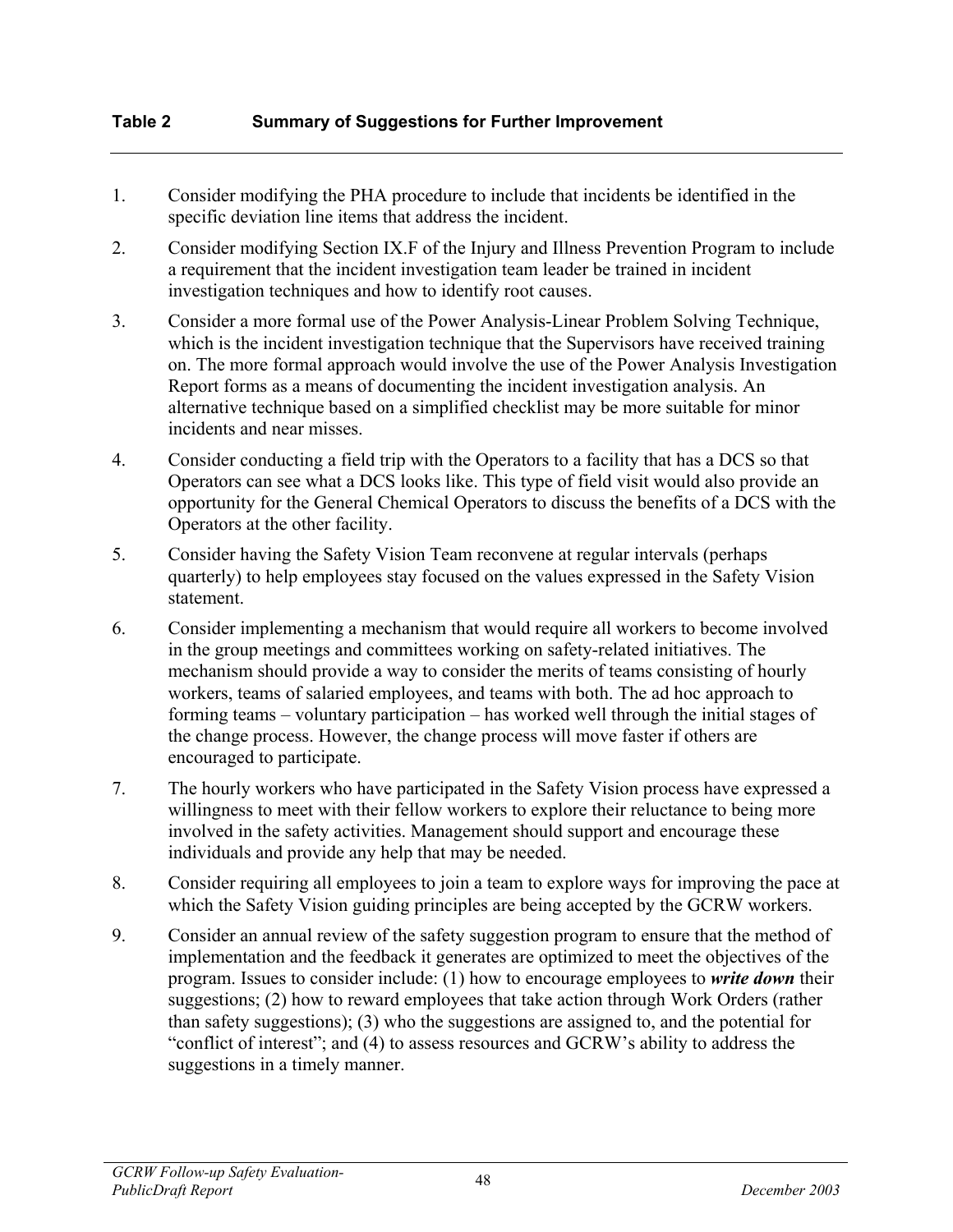### **Table 2 Summary of Suggestions for Further Improvement (continued)**

- 10. Consider an annual review of the near miss program that includes a formal review the types of near misses being reported, the quality of the root causes that are being generated, and the value of the program in reducing risk and in building a positive safety culture. Consider implementing the proposed Job Observation program to help differentiate unsafe conditions and behaviors from near misses.
- 11. Consider an annual review of the safety incentive program to make sure rewards are serving to align behavior with the guiding principles of the Safety Vision, and to make the program as equitable as possible to all employees.
- 12. Consider the potential benefits of providing team-building and motivational training to certain Operators and/or maintenance workers. Management may wish to offer or require this training when behaviors are identified that are counter productive to teamwork and trust.
- 13. Management should consider providing structured feedback throughout the follow-up period for workers who have been disciplined. This type of follow-up will help to demonstrate management's intent to achieve a positive outcome for both parties.
- 14. Consider the potential advantages of instituting an annual performance review for hourly employees. If this is considered to have merit, the format and objectives of the reviews should be discussed with Union representatives.
- 15. To help address the "obstacles to safe behavior", consider using a qualified independent third party (such as an Industrial Hygienist) to conduct a review of Personal Protective Equipment, and consider making radios available to those working alone in the plant.
- 16. Consider the potential advantage of preparing Operator aids such as pocket-books, "ripand-run" binders, or posted photographs to help Operators work safely when prompt actions are required. For example, for a tank fill operation, the rip-and-run binder could include a photograph of the equipment highlighting the valves to be opened and closed for the specific tank-fill operation. These types of aids could be especially helpful to Operators who may be required to complete these tasks when they are alone at night or in the period immediately following their qualification.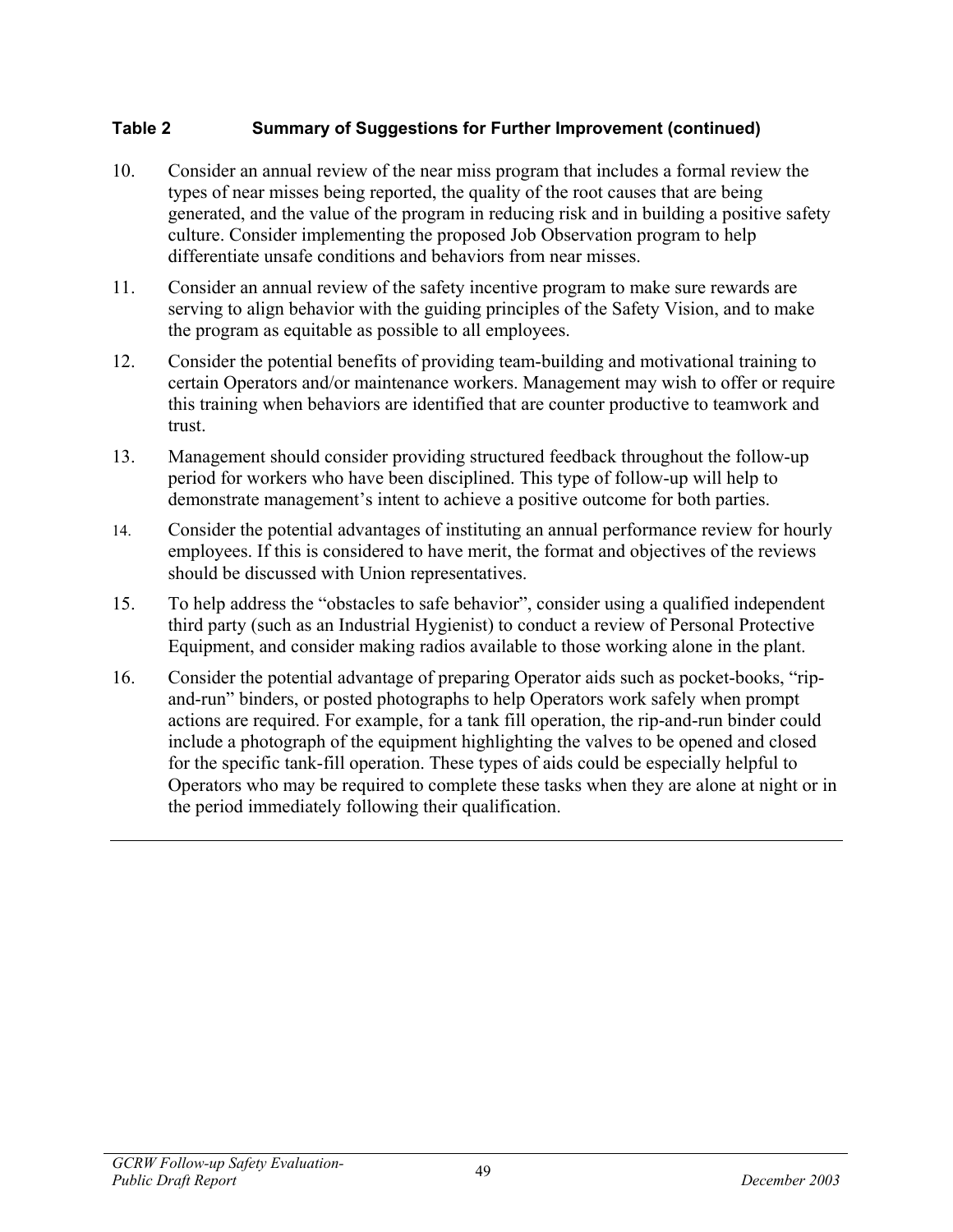**Appendix A Scope of Work for Follow-up Safety Evaluation (prepared by Contra Costa County Health Care Services and the Oversite Committee**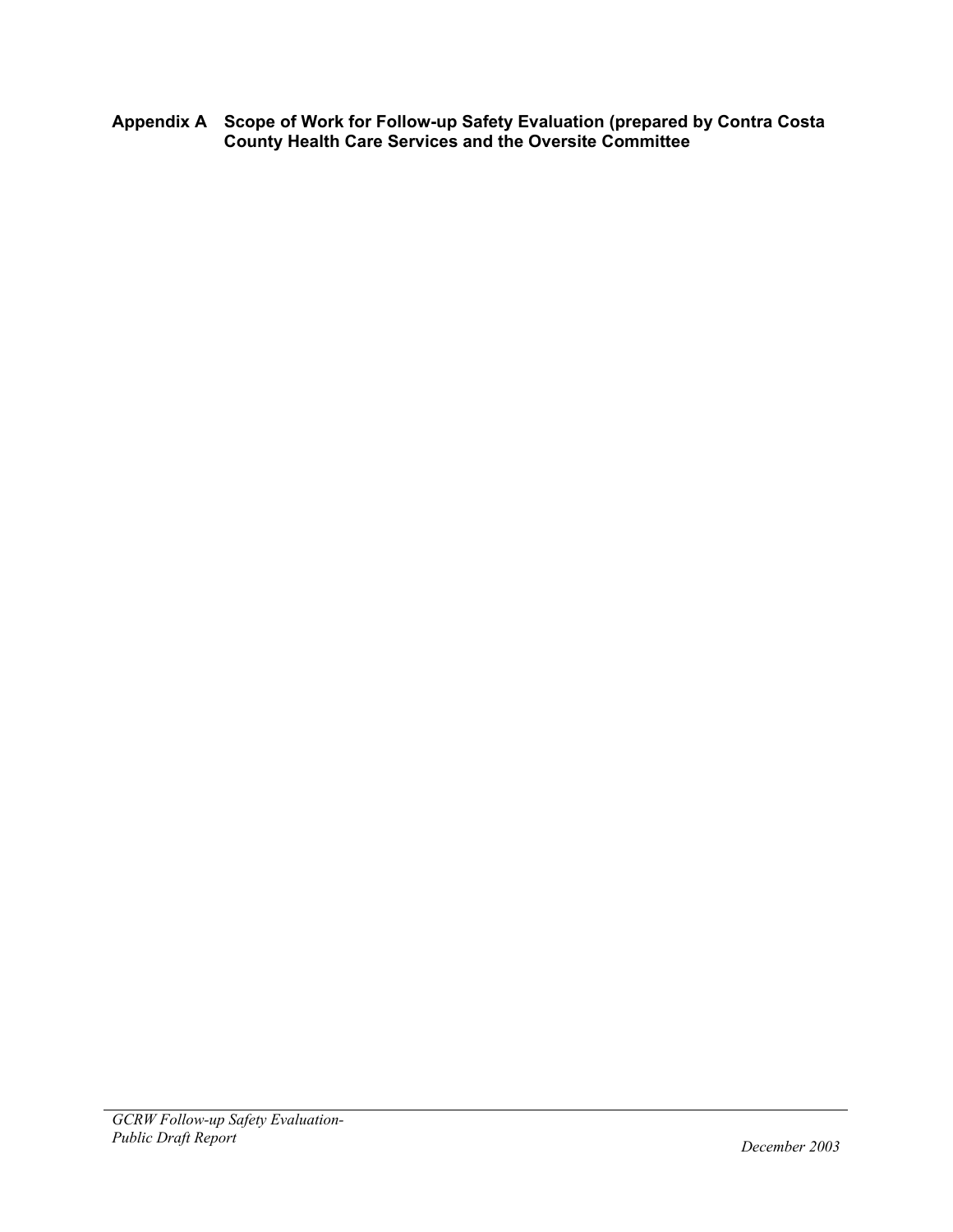#### **General Chemical - Richmond Works Follow-up Evaluation to the Management Systems and Safety Evaluation Statement of Scope**

# **Objective**

The objectives of the follow-up evaluation are to:

- 1. Determine the actions that are being taken by General Chemical Richmond Works are addressing the findings and recommendations from the Safety Evaluation Report, dated January 6, 2003.
- 2. Determine the changes in the overall Safety Culture at the Richmond Works plant and if any trends in the Safety Culture can be determined.

## **Background**

Because of incidents that have occurred at the General Chemical - Richmond Works plant, communities adjacent to the plant, the Richmond City Council, the Contra Costa County Board of Supervisors, and Health Services are concerned about the safe operation of the plant. Among these incidents are a July 26, 1993 release of oleum, May 1, 2001 release of sulfur dioxide, and a November 29, 2001 release of sulfur trioxide and sulfur dioxide.

In response to the two 2001 incidents, the Richmond City Council together with Contra Costa Health Services arranged for a third-party evaluation to be performed on this plant. This evaluation was not an investigation of the incidents, but an overall review of the Management Systems that were in place at the plant for process safety and a Safety Evaluation of the plant.

A third-party Safety Evaluation was completed and the final report for this evaluation was issued on January 7, 2003. Oral reports by the third-party consultants were given to the Contra Costa County Board of Supervisors and the Richmond City Council on January 14, 2003.

## **Scope of Work**

The evaluation will be conducted at the General Chemical - Richmond Works plant.

- **1.** Evaluate the action plan that was developed by General Chemical to address the findings and recommendations from the third-party safety evaluation and quarterly reports.
	- **a.** Review and give comments on the action plan that was developed to address the findings and recommendations of the third-party safety evaluation (See *Safety Evaluation of the General-Richmond Works Facility*, dated January 6, 2003, by MRS)
	- **b.** Review quarterly reports to the Richmond City Council on the progress of addressing the findings and recommendations from the safety evaluation and how the progress compares to the action plan to address these items. Quarterly reports are tentatively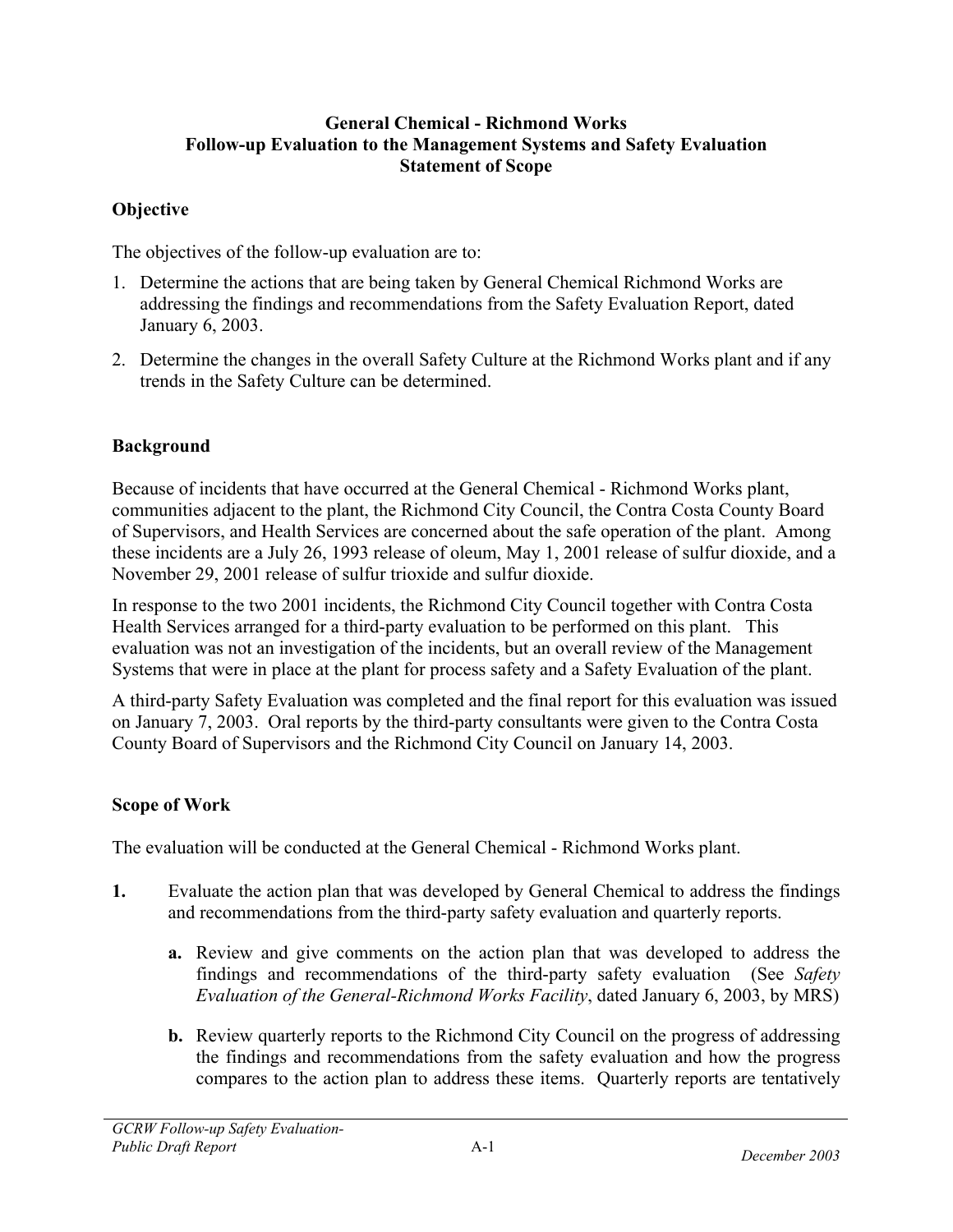scheduled on April 15, July 15, and October 14. The reports will be written and presented by General Chemical.

- **2.** Follow-up Evaluation
	- **a.** A Safety Climate (Culture) Survey from the United Kingdom Health & Safety Executive will reapplied to the employees and selected contractors that work for or who have managerial responsibilities for the General Chemical Richmond Works plant
	- **b.** Perform an onsite evaluation of the General Chemical Richmond Works Plant to determine that the action plan is being implemented and that the findings and recommendations are being addressed from the third-party safety evaluation
	- **c.** Public Participation the evaluation will include time for public comments on the draft report and presentations to the Contra Costa County Board of Supervisors and the Richmond City Council.

The contractor will prepare a plan for evaluation and will submit this plan to the Project Manager from Contra Costa Health Services for review.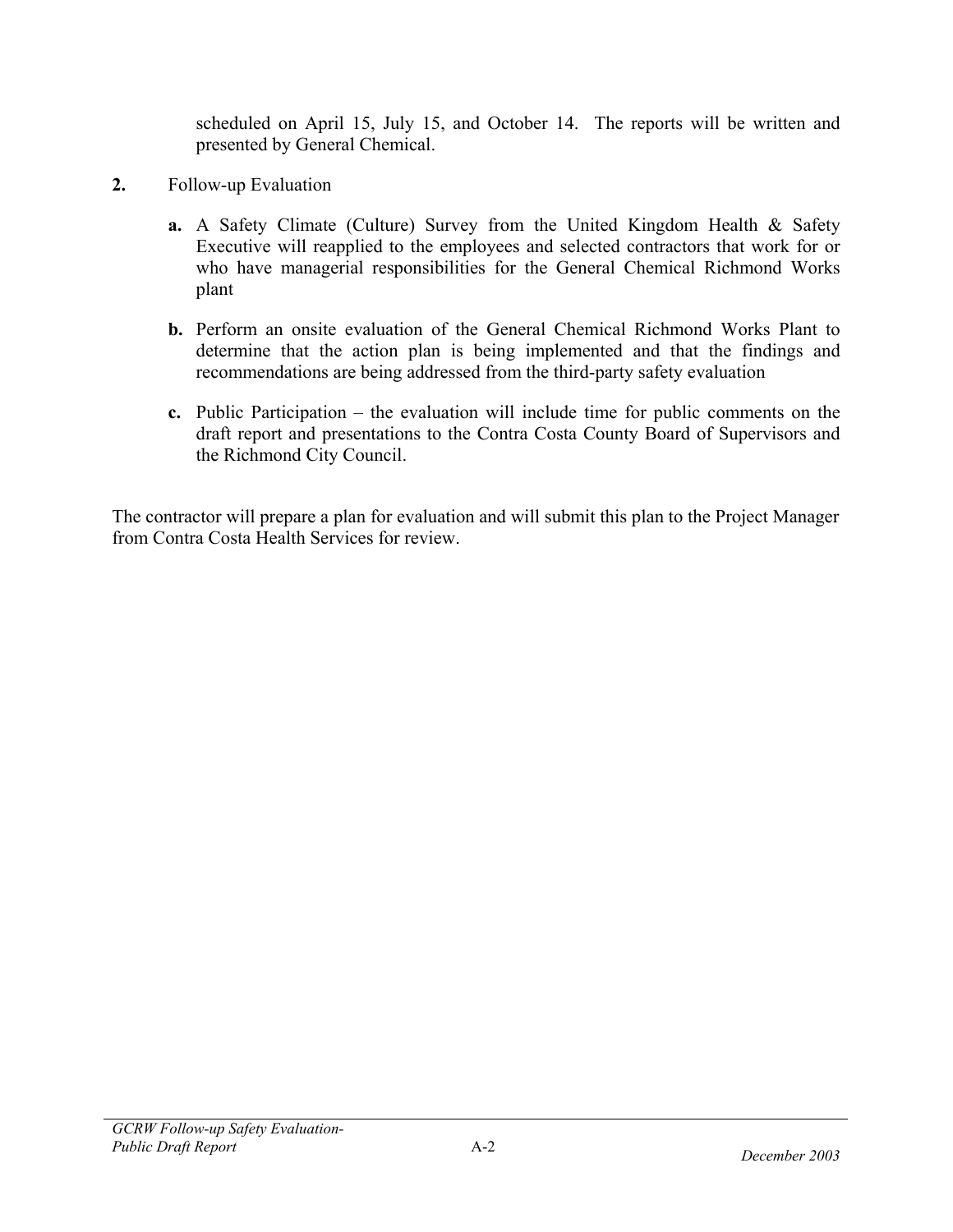#### **Appendix B MRS Comment Letters on General Chemical Action Plan and Quarterly Progress Reports**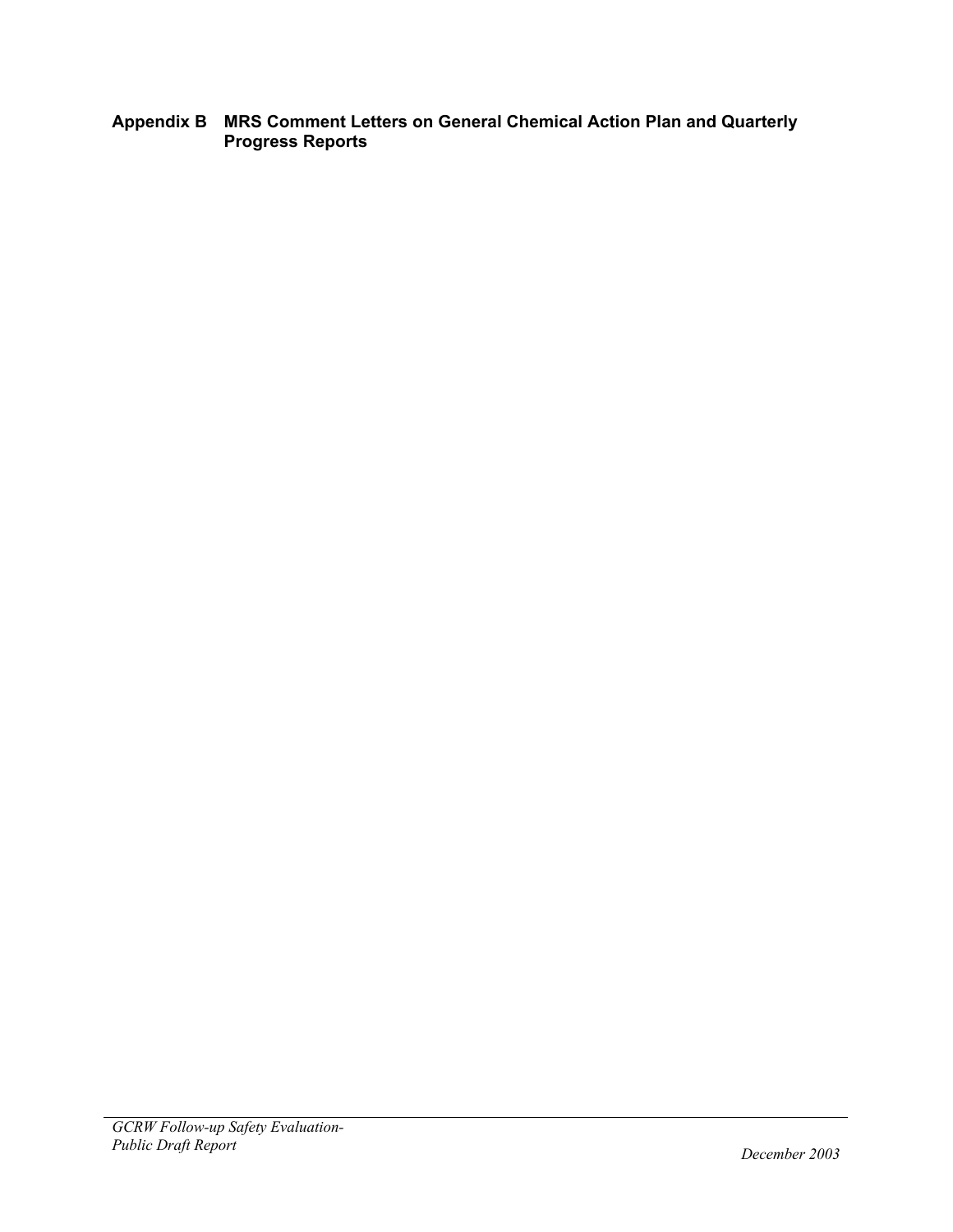

June 5, 2003

Mr. Randall Sawyer Accidental Release Prevention Specialist Contra Costa County Health Services 1330 Arnold Drive Suite 252 Martinez, CA 94553

Re: Comments on General Chemical Safety Evaluation Action Plan and Quarterly Progress Report dated April 4, 2003

Dear Randy:

MRS has reviewed General Chemical's Action Plan dated January 23, 2003 and the First Quarter 2003 Progress Update report dated April 4, 2003.

General Chemical should be applauded for their determination to move ahead in dealing with the Safety Evaluation recommendations, and the Action Plan includes many positive and constructive approaches to achieving that end. The Action Plan in general does a thorough job of addressing the findings and recommendations in the Final Safety Evaluation Report.

The First Quarter report includes more detailed information about the approach that has been taken by General Chemical for implementing the Action Plan. The Progress Update Report demonstrates that General Chemical has already made considerable progress in moving forward with the Action Plan.

We have the following comments on the Action Plan and the Progress Update Report.

#### **General Comments**

- 1. Tracking the Action Items using a range of statistical measures provides a helpful overview of progress. The Progress Update Report does a good job of this, and it documents the emphasis placed by General Chemical on the high-priority items such as the need for developing a Safety Vision (Recommendation 2.3.1). One obvious limitation to this approach is that some findings carry greater weight than others, and that is not accounted for in the simple statistical techniques. However, this is not a serious concern given that the Progress Update Report provides a separate discussion of progress on each item.
- 2. General Chemical's proposed approach for tracking completion of the action items is outlined in the first page of Section 5 of the Progress Update Report. The discussion regarding the completion of recommendations acknowledges that these recommendations are never really "complete". General Chemical is proposing to use the term "implemented" to indicate that an Action Item schedule milestone has been met, and we consider this to be an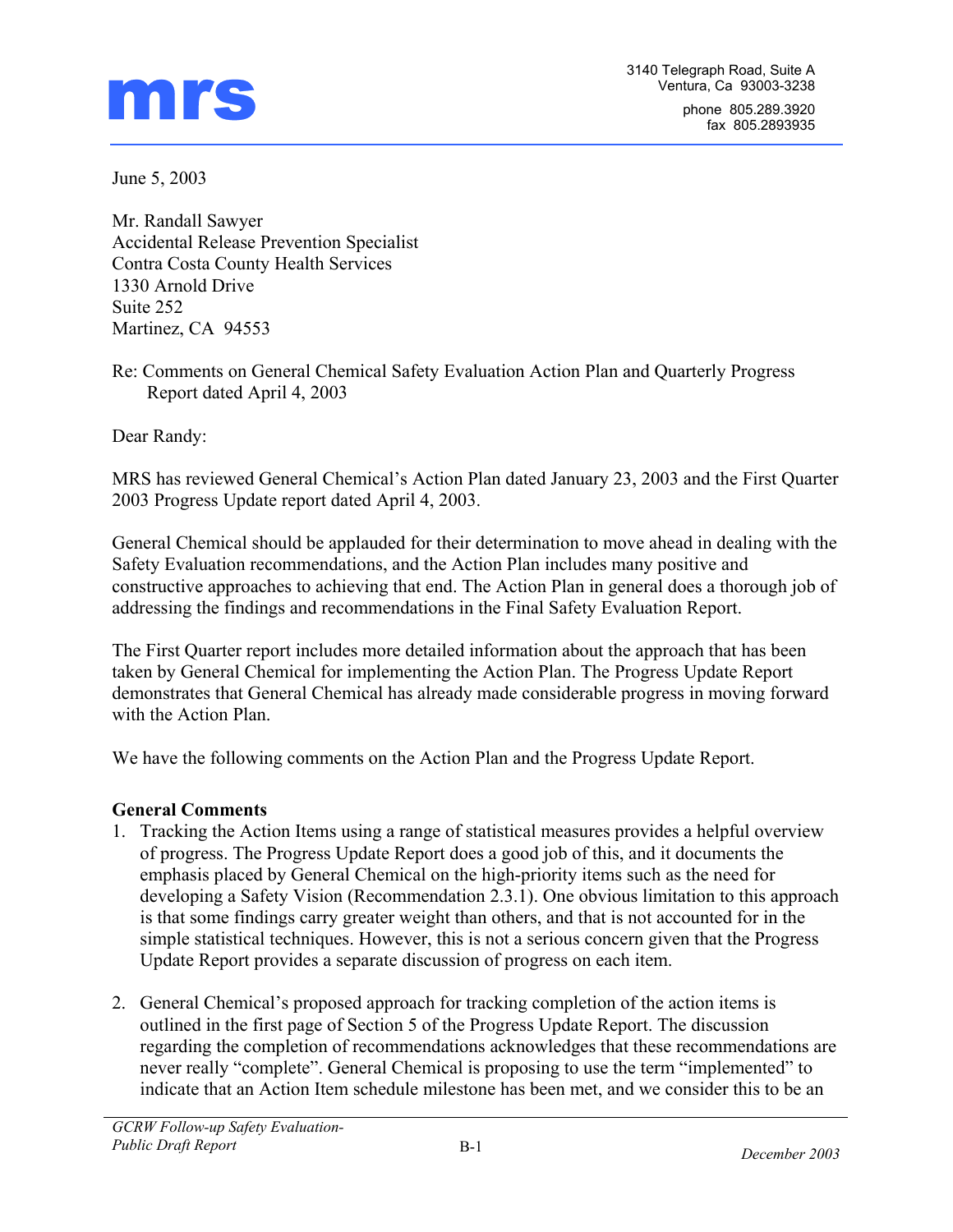June 5, 2003 Page 2

Mr. Randall Sawyer Accidental Release Prevention Specialist Contra Costa County Health Services

appropriate way of designating progress. When we review the Action Items in the Follow-Up Evaluation, we will evaluate the *process* used to implement each item, and we will comment on how effective it appears to be based on the results of our interviews and review of documents.

- 3. Sections 7-11 of the Update Report provide details of some of the key program initiatives implemented in the first quarter. Including these in the Progress Update Report is helpful in that it provides a good indication of the activities that are under way.
- 4. The Update Report refers to a number of documents generated by General Chemical as part of the implementation process that are not included in the Progress Update Report (e.g., the visioning document, and the training program for ergonomics and human factors). To help make the MRS Follow Up Evaluation as efficient and effective as possible, we recommend that General Chemical maintain files with copies of these documents, together with a referencing system that will allow us to track the documents to the recommendations. This archiving system might also include copies of the old and new pages where revisions are made to safety program documents.
- 5. For the high priority recommendations that are deferred to Year 2004 (such as the Distributed Control System, DCS), it would be helpful to document progress on the budgeting and administrative processes to provide assurance that progress is being made and on schedule.

### **Safety Management Systems**

In this section (and the following two sections), the numbering system used matches the numbering in the Safety Evaluation Report and the corresponding Action Items in General Chemicals Action Plan.

- 2.1.4 There is no indication in this action item of what may trigger a review other than an annual update. It would be expected that the procedure would call for a review every time there is an emergency of a certain level (e.g., Level 2 or 3), or after drills if weaknesses are identified. There is no reference in the Action Item to communicating the changes with employees. The recommendation states the need for possible changes to the ERP following certain MOCs, while the Action Item says that changes to the procedures can trigger an MOC. In reality, it works both ways, an MOC can trigger a change to the ERP or a change to the ERP can trigger an MOC. The General Chemical action item should recognize this. The policy that is written should clearly reflect this, and provide clear guidance to employees for implementation.
- 2.1.5 It appears that the response to this recommendation was simply to add a section to the ERP. The underlying implications of this finding are very important. The assessment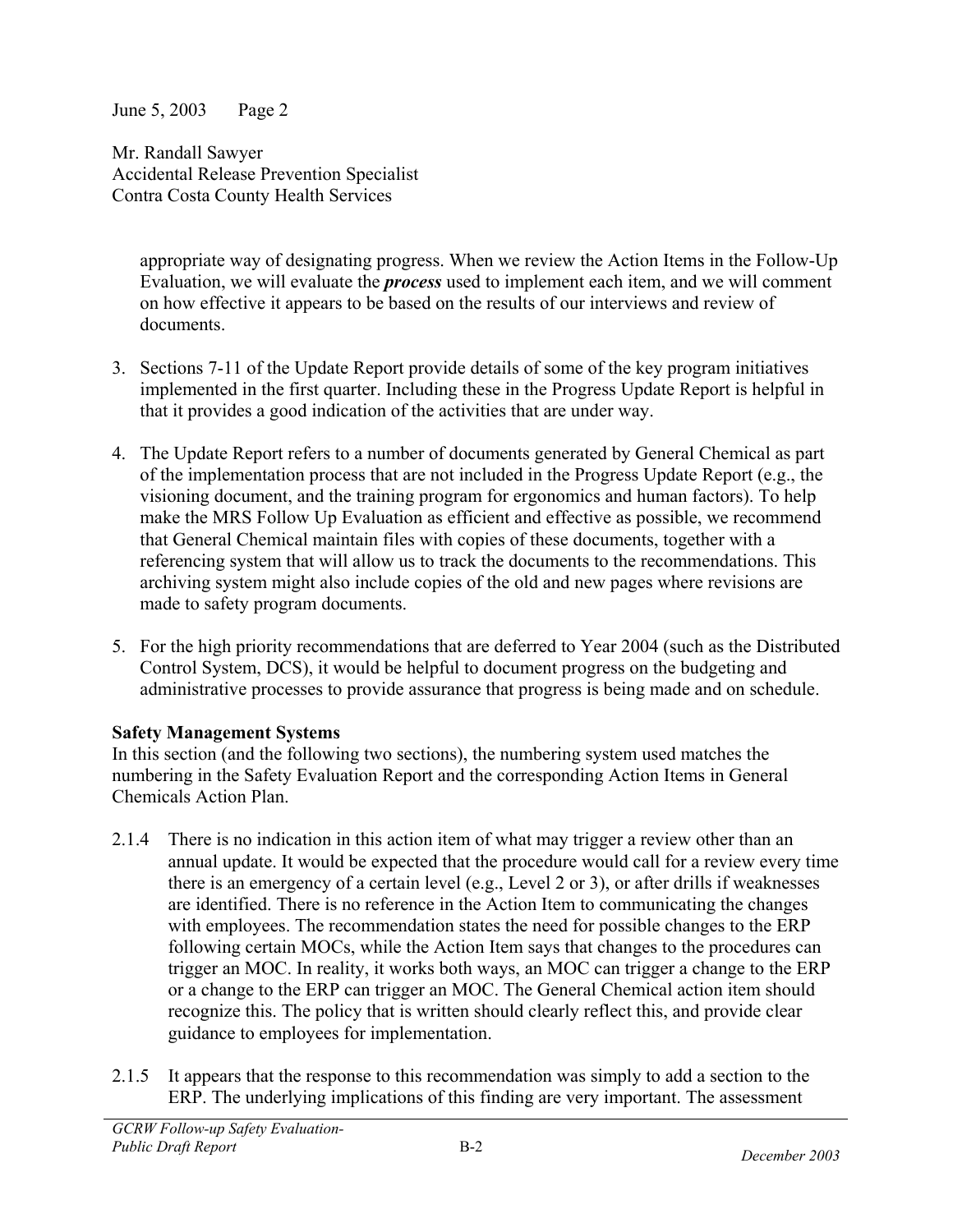June 5, 2003 Page 3

Mr. Randall Sawyer Accidental Release Prevention Specialist Contra Costa County Health Services

> uncovered a general sentiment among employees that they would take any actions they personally thought appropriate if the need for a rescue ever arises. The need to train/counsel workers in this policy is absolutely critical. Not only is this a potential compliance issue (e.g., HAZWOPER), but liability could also be very high.

### **Human Factors**

2.2.7 Developing strong employee participation and "program ownership" are fundamental cornerstones for improving safety culture. The real issue in this finding is building team work among the members of a shift. While the action item addresses the recommendation, it is not certain that this change to the union contract can be made, so other efforts to build teamwork are encouraged. We are pleased to see a number of references in the Progress Update Report to team building and "empowering" workers. We believe that leadership and motivational training are other approaches that would help to achieve this.

#### **Safety Culture**

2.3.1 It is likely the actions proposed for General Chemical for this important recommendation will provide a foundation for developing a more positive safety culture at GCRW. It is assuring to see that General Chemical has already drafted a new safety vision statement. The wording and content of the new vision statement seem to be appropriate, and we are pleased to read that there was a broad level of employee involvement in this process.

We have the following specific comments and questions relating to the proposed activities on this Action Item:

- Will the Safety Vision Team have a representative or champion from senior management within General Chemical? Having such a person involved could help significantly in demonstrating top level commitment to this process, and in helping GCRW secure resources as needed.
- Will the Safety Vision Team continue to convene on a regular basis? If so, this would provide workers an important focal point for proceeding with the culture change initiatives. We strongly encourage this, as the new safety vision is implemented and integrated into the General Chemical work process.
- The proposed changes to the 3P program are appropriate. However, as stated in the recommendation, there is a need to give this team an open agenda to develop new solutions from the ground up, and not to be constrained by top-down direction. This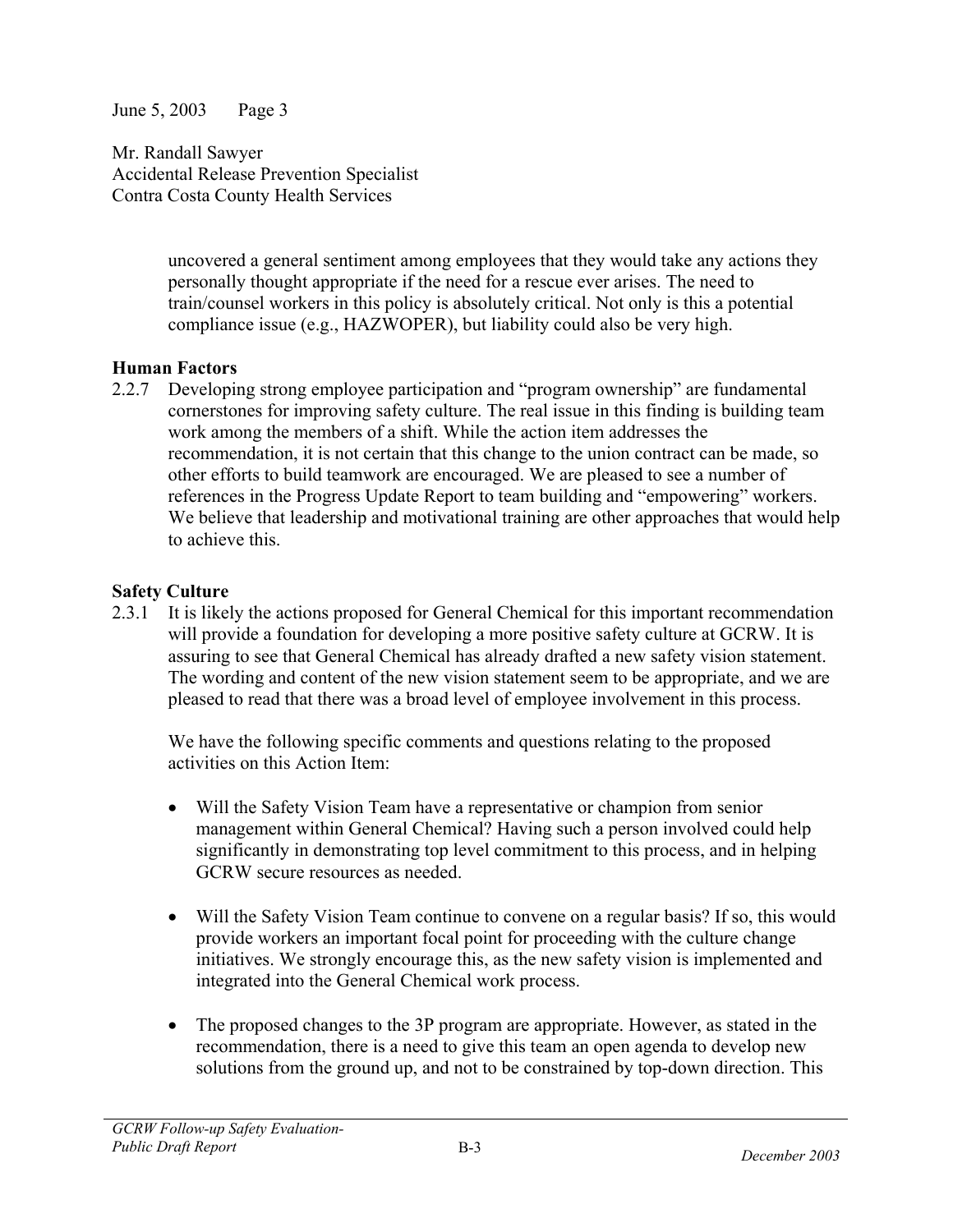June 5, 2003 Page 4

Mr. Randall Sawyer Accidental Release Prevention Specialist Contra Costa County Health Services

> provides another opportunity for improving the level of employee participation and program ownership by workers.

Our expectation is that, for this action item, the actions taken will begin an ongoing process that evolves over time. As frequently stated, cultural transformation often takes years, rather than months, to achieve. The success of the action items will be the extent to which the culture improves over time.

- 2.3.3 Safety suggestion boxes are a good idea, but they do not demonstrate an ability to act quickly over safety concerns. The key will be how the Safety Council deals with these suggestions and how the responses are communicated back to the workers.
- 2.3.6 We consider that leadership and motivational training for hourly workers is very important, as noted in Comment 2.2.7 above. This type of training is intended to help inspire workers to develop a greater sense of purpose. MRS would recommend that all employees be given the opportunity to attend the leadership and team building training provide to the supervisors.
- 2.3.9 This MRS recommendation calls for worker involvement and union buy-in as part of the process of developing a new disciplinary policy. The Progress Update Report indicates that Union representatives have offered preliminary input for consideration, and we advocate their continued involvement as the policy is finalized and implemented.
- 2.3.15 Regarding the performance evaluations for the salaried employees, the main issue identified in the Safety Evaluation was that they were not being completed in a timely manner. The General Chemical Action Item for this finding gives no indication that actions will be taken to improve the timeliness of these performance evaluations.

Should you have any questions about these comments or wish to discuss them further please give myself or Ivor John a call.

Best Regards,

 $-\cancel{1}$ 

John F. Peirson Jr. Principal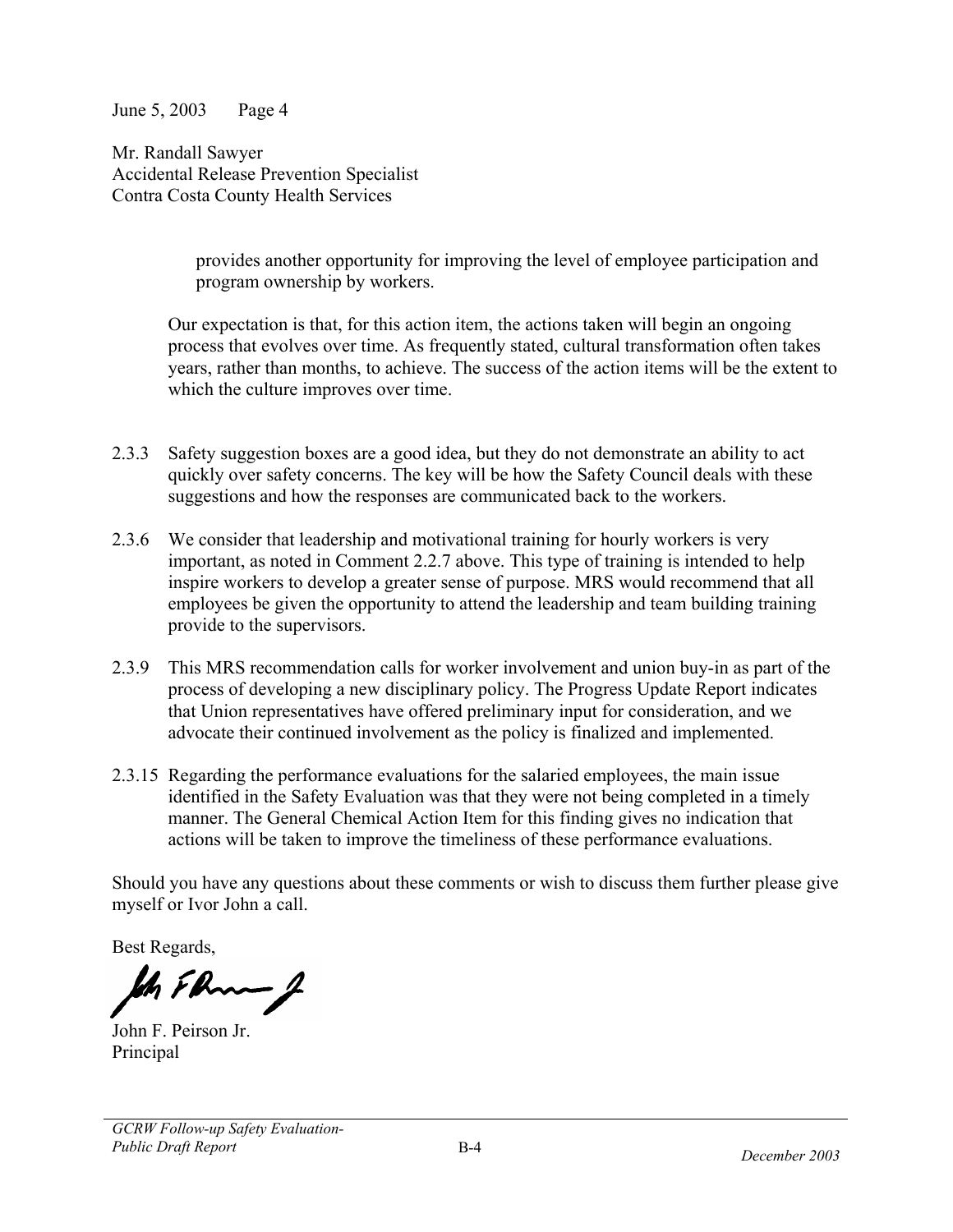

July 25, 2003

Mr. Randall Sawyer Accidental Release Prevention Specialist Contra Costa County Health Services 1330 Arnold Drive Suite 252 Martinez, CA 94553

Re: Comments on General Chemical Safety Evaluation Second Quarterly Progress Report dated July 7, 2003

Dear Randy:

Marine Research Specialists (MRS) has reviewed General Chemical's Second Quarter 2003 Progress Update Report (Progress Report) dated July 7, 2003. The Second Quarter Progress Update Report includes a detailed summary of the continuing efforts under way at the General Chemical Richmond Works (GCRW) facility for implementing the recommendations from the MRS Safety Evaluation, which was finalized in January 2003. General Chemical should be commended for the work they have accomplished in addressing the findings of the Safety Evaluation. Clearly, General Chemical is taking the findings and recommendations very seriously and is working hard at addressing and implementing each of the actions.

We have the following comments on the Second Quarter Progress Update Report.

#### **A. General Comments**

- 1. In the Executive Summary (Tab 1), General Chemical highlights progress on the near miss program, safety suggestions, policy actions being implemented, changes to the operator shift schedule, and the Training Summit. It appears that GCRW is making good progress on these and other important action items in response to the Safety Evaluation. In reviewing the various internal memoranda used to communicate changes and progress to the safety programs, MRS is encouraged to see a strong emphasis on employee involvement and the use of consistent messages to emphasize the new Safety Vision and a management commitment towards improving the safety culture.
- 2. We have previously requested that GCRW maintain sufficient documentation to provide an adequate audit trail that will allow MRS to verify the actions taken as each item is implemented. In this respect, we consider the use of internal memos by GCRW to be a very effective way of documenting the actions that are being taken. The use of memos to staff bearing consistent safety messages is also likely to be an effective strategy for building the desired safety culture.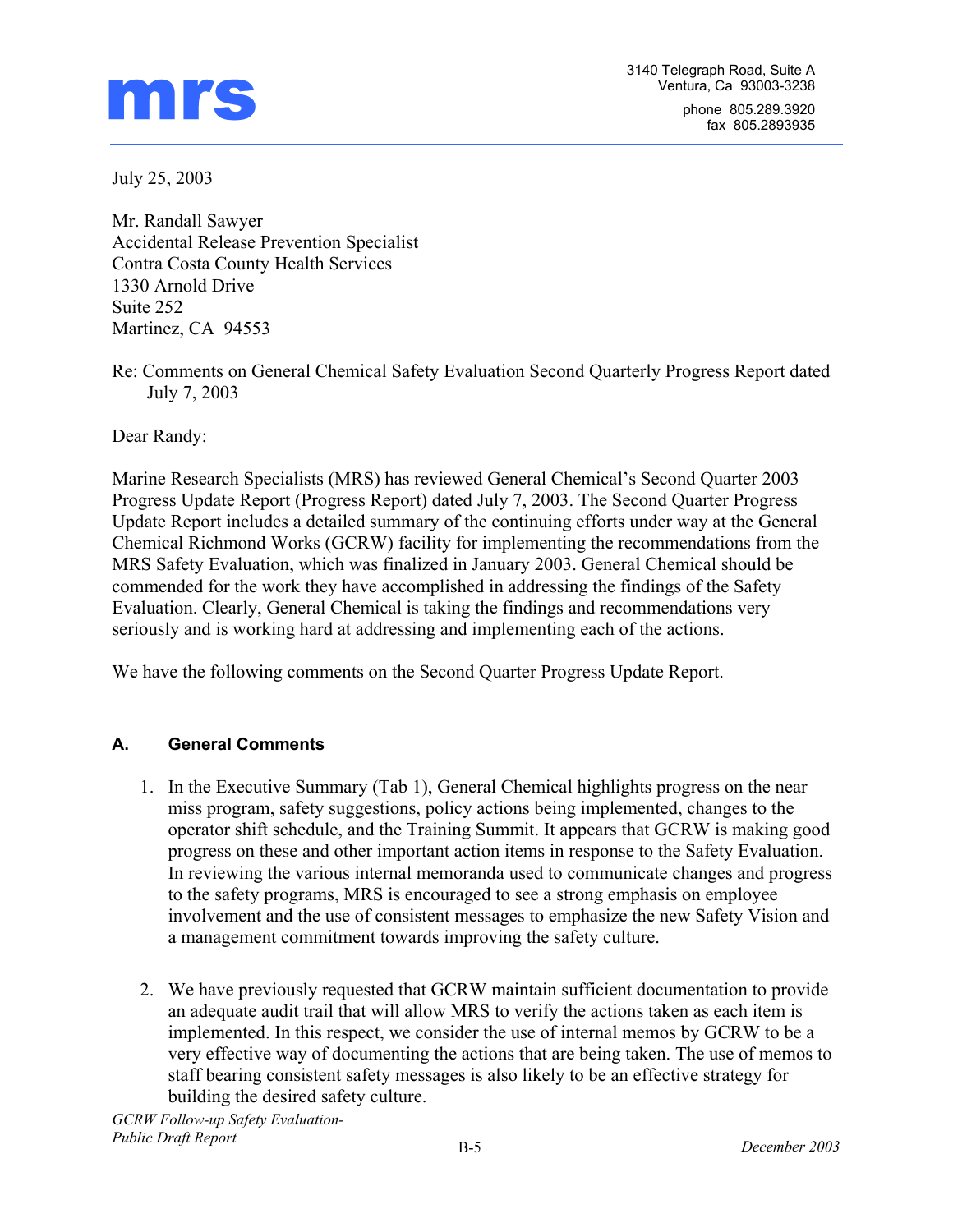July 25, 2003 Page 2

Mr. Randall Sawyer Accidental Release Prevention Specialist Contra Costa County Health Services

3. MRS feels that the level of detail provided in the progress report is adequate to serve as an update on the general progress being made on the key action items. However, with the limited amount of information included in the Progress Report, MRS is not able to make judgments about whether the action items are "implemented", and therefore "closed" in terms of the Safety Evaluation process. Also, there are several action items that may have been "implemented" appropriately, though they are not highlighted with any documentation in the Progress Report (e.g., Items 2.1.10, 2.1.14, and 2.3.19). MRS will make independent determinations on the status implementation during the onsite followup evaluation, when we review a much broader range of documents and as we interview a cross section of employees.

### **B. Specific Comments**

The specific comments present below are provided for General Chemical's consideration as they move forward with implementing the various action items. In this section the numbering system used matches the numbering in the Safety Evaluation Report and the corresponding Action Items in General Chemical's Action Plan.

### **1. Safety Management Systems**

- 2.1.1 There is insufficient information in the Progress Report to determine exactly what steps GCRW is taking to address this recommendation (relating to the inclusion of past incidents in the Process Hazards Analyses). When MRS conducts the follow-up evaluation, we will be interested in understanding what steps GCRW has taken to address the issue of past incidents in the PHAs.
- 2.1.5 The GCRW response to our previous comment should address our concern on this issue (rescue). During the onsite follow-up evaluation, MRS will review the revised text in the ERP and interview employees on this topic.
- 2.1.10 The Progress Report indicates that the near miss program is generating a high number of reports, which suggests a successful roll out. MRS will be interested to find out how GCRW is analyzing and addressing the issues raised in the near miss reports that are being submitted. We are pleased to see that GCRW is actively investigating how to make resources available to address the high volume of safety issues being raised through these reports and the employee suggestion box (Tab 5, Leading Indicators).
- 2.2.1 The GCRW letter dated June 19 indicated that the DCS and CTA would be discussed in more detail in the Progress Report. However, the report indicates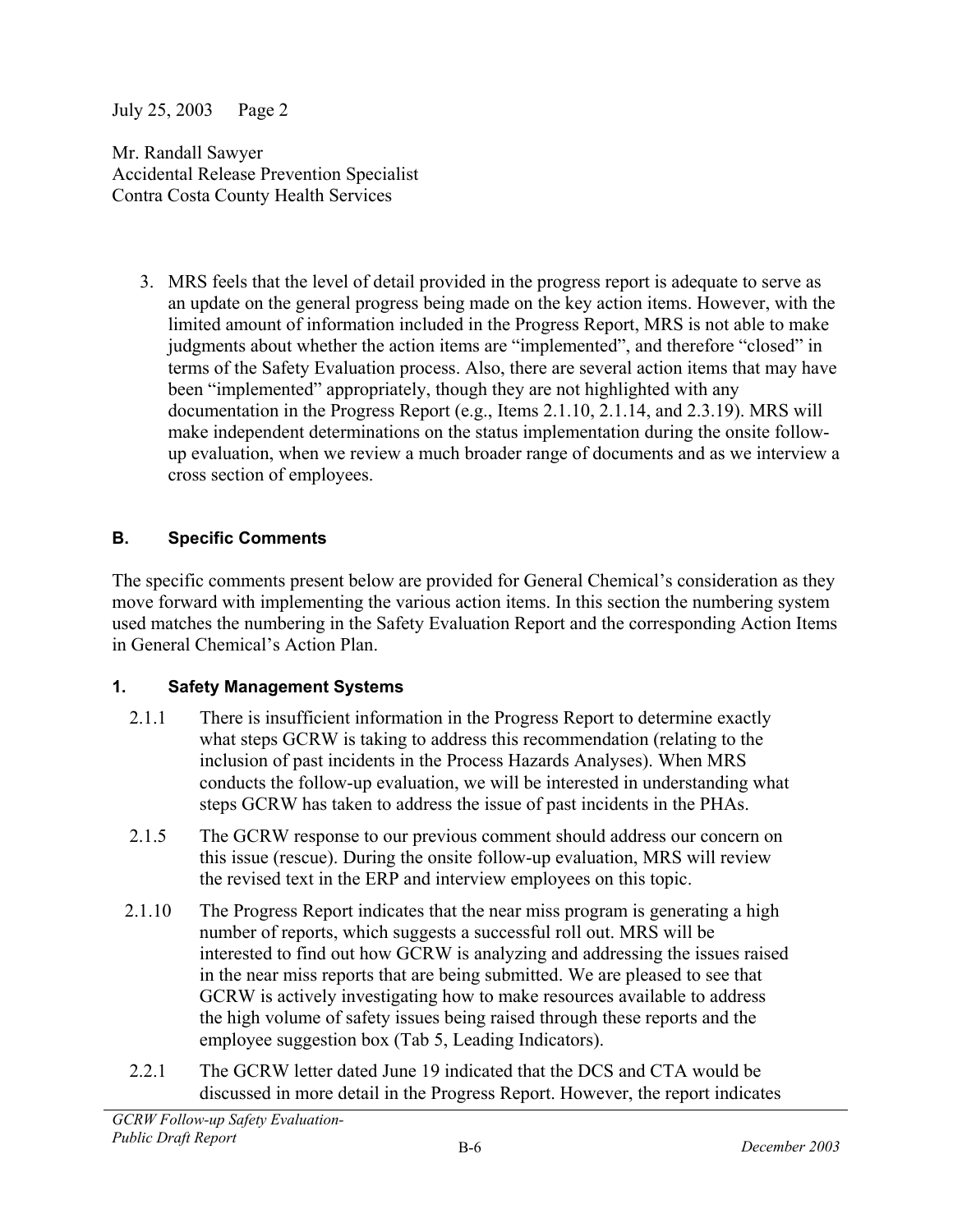July 25, 2003 Page 3

Mr. Randall Sawyer Accidental Release Prevention Specialist Contra Costa County Health Services

> only that the appropriation requests have been submitted to Corporate (Tab 4). It is not clear what steps and time delays are involved before the DCS and CTA projects are approved and implemented.

2.2.5 GCRW has conducted two Training Summit meetings to investigate ways to enhance the training programs with employee involvement. At this early stage it may also be appropriate to make inquiries outside of GCRW (e.g., at Corporate or to a training expert) to be sure GCRW is aware of the options available for improving the training programs. It is not clear that the Training Summit addressed the issue of leadership and motivational training (Items 2.2.7 and 2.3.16) as committed to in the June 19, 2003, letter.

## **2. Human Factors**

2.2.7 The documentation GCRW provided on this item indicates that the change in shift structure has been successfully implemented. MRS will be interested to verify that this change has indeed "generated a new sense of team work" (GCRW letter, June  $19<sup>th</sup>$ ).

## **3. Safety Culture**

- 2.3.1 We are satisfied that the Safety Vision implementation process is receiving top level management attention, based on the information provided by GCRW in their letter dated June 19<sup>th</sup>. In our review of the Progress Report, MRS did not find any reference to the issue of Safety Vision follow-up meetings as promised in the June  $19<sup>th</sup>$  letter. From the Progress Report (Item 2.3.19), it is clear that GCRW is taking steps to improve the performance appraisals, but it is not clear from the information provided whether the financial and human resource systems are being reviewed to verify that they are fully in line with the new Safety Vision and its goals. (last bullet of MRS Recommendation  $2.3.1$ ).
- 2.3.2 Broadening the scope of the Safety Vision and 3P process to encompass the relationship with the ACC Responsible Care Program would appear to be a very appropriate development (memo from Larry Landry to GCRW employees, June 30, 2003, Tab 7).
- 2.3.3 We did not see Safety Suggestion Boxes discussed or highlighted in the Progress Report. When we conduct the follow-up evaluation, MRS will be interested in what administrative controls have been implemented to ensure this element is working correctly (GCRW letter, June  $19<sup>th</sup>$ ).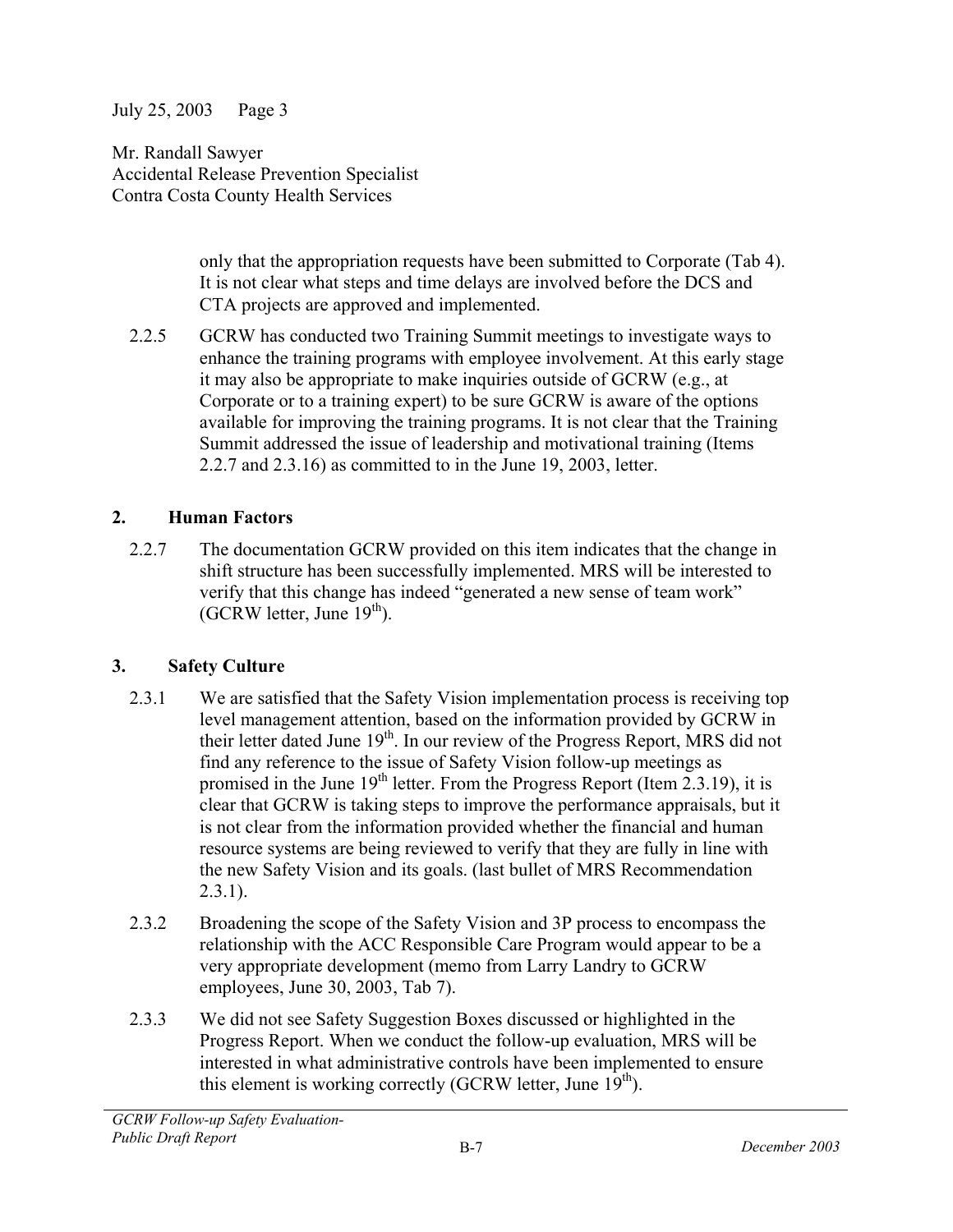July 25, 2003 Page 4

Mr. Randall Sawyer Accidental Release Prevention Specialist Contra Costa County Health Services

- 2.3.6 The main intent of this finding was not to provide workers with the ability to recognize hazards (as stated in Larry Landry's memo to Jeff Jakonczuk, June 20, 2003), but rather to increase their ability to relate to one another and work as a team. (See Item 2.2.7 for further discussion of this issue.).
- 2.3.9 It is not clear that employees had input on the new Disciplinary Policy prior to its implementation (as indicated in GCRW letter dated June  $19<sup>th</sup>$ ), though it is evident in the memo from Larry Landry (June  $20<sup>th</sup>$ ) that the Union representatives were involved. However, it should be noted that the as of June 30, 2003, the draft policy had not been formally rolled out to all employees. Depending upon how this rollout is conducted, it could serve as a vehicle for gaining input from the employees. It may be prudent to wait to close this finding until all employees have seen the new policy and it is formally implemented.
- 2.3.15 The Progress Report does include a memo on Performance Reviews (Tab 10), but the memo is not clear on how the timeliness will be improved or what will constitute the workers reviews. It is not clear whether any feedback has been received from employees. It may be premature to close this finding without feedback from employees.
- 2.3.19 If this Action Item is to be implemented using policies, procedures, and rules, then GCRW should consider incorporating these policies, procedures, and rules by reference in the Employee Job Descriptions.

Should you have any questions about these comments or wish to discuss them further please give myself or Ivor John a call.

Best Regards,

the Flume of

John F. Peirson Jr. Principal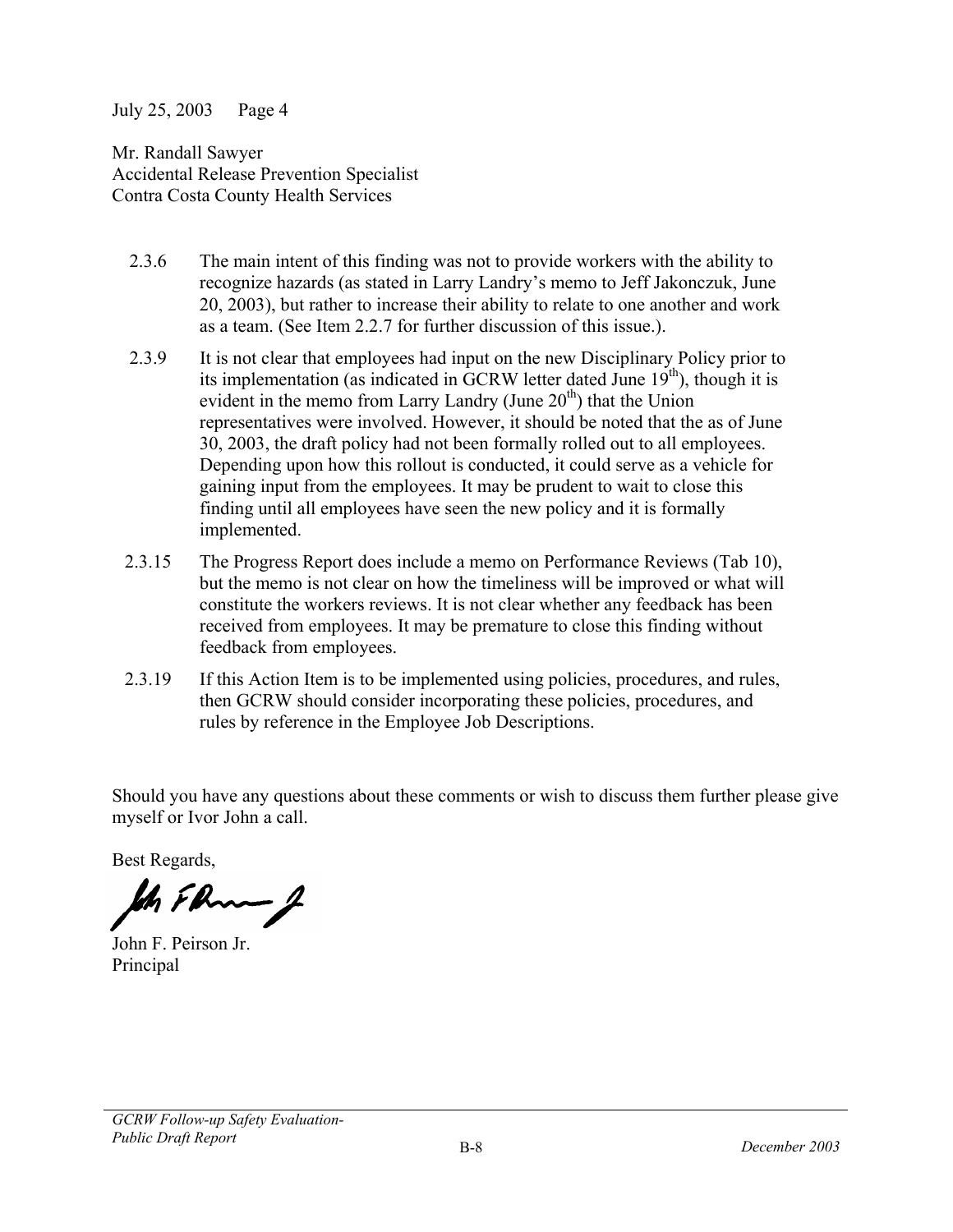

October 22, 2003

Mr. Randall Sawyer Accidental Release Prevention Specialist Contra Costa County Health Services 1330 Arnold Drive Suite 252 Martinez, CA 94553

Re: Comments on General Chemical Safety Evaluation Third Quarter Progress Report dated September 30, 2003

Dear Randy:

Marine Research Specialists (MRS) has reviewed General Chemical's Third Quarter 2003 Progress Update Report (Third Progress Report) dated September 30, 2003. The quarterly Progress Update Reports continue to provide detailed summaries of the continuing efforts under way at the General Chemical Richmond Works (GCRW) for improving safety performance through implementation of the recommendations from the MRS Safety Evaluation report finalized in January 2003.

We have the following comments on GCRW's Third Progress Report and the overall progress made to date. The numbering system matches the numbering used in the MRS Safety Evaluation Report and the corresponding Action Items in General Chemical's Action Plan.

- 2.1.10 We note that the near miss reporting and safety suggestion programs are
- and raising new challenges for GCRW regarding the prioritization of resources.
- 2.3.27 This is to be expected following the roll-out and promotion of successful programs like these. The decisions that are made by GCRW management in response to these challenges are likely to be critical during this "breakthrough" period. It is very important for management to follow-through with responses and action on every near miss report and every safety suggestion. Demonstrating this commitment will be one of the most valuable ways for management to build credibility and trust with employees.

Concerning the need for resources, we notice that there was an increasing backlog of work orders through August (Tab 5, "2003 Leading indicators – EHS Work Orders). To avoid an increasing backlog, GCRW will need to allocate sufficient resources for at least a few months to resolve more work orders than there are new ones generated.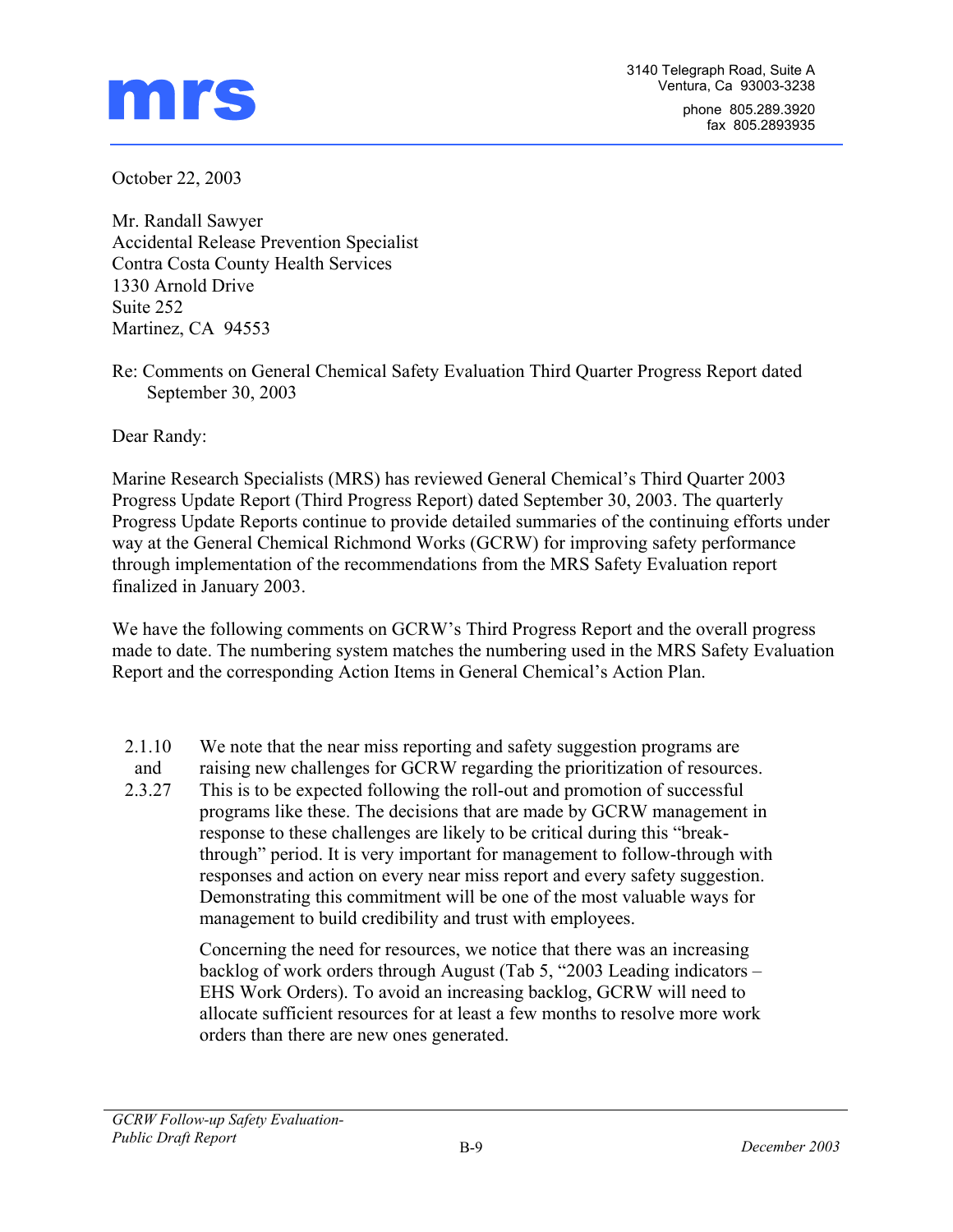October 22, 2003 Page 2

Mr. Randall Sawyer Accidental Release Prevention Specialist Contra Costa County Health Services

- 2.2.1 The Third Progress Report provides a good update on progress with the
- and Distributed Control System (DCS) and the Cognitive Task Analysis (CTA)
- 2.2.4 recommendations. It is reassuring to see the commitment of substantial resources to these two tasks, and also to the Mechanical Integrity project (including the new maintenance software initiative) which is under way at GCRW. Again, the funding of these important programs helps to demonstrate the commitment to safety by senior executives as well as plant management.
- 2.2.5 We are encouraged to see the continuing effort at GCRW to enhance the operator training program. The Third Progress Report includes information on the training modules that are being developed, and details of the cross training program. It is not clear from the report, however, whether GCRW is considering the use of computer-based simulation training or other similar technologies for delivering the training.
- 2.3.1 The Third Progress Report includes a summary of the items discussed at the Safety Vision Team follow-up meeting held on September 29, 2003. As time passes, it is important to maintain momentum for the safety change initiatives. The meeting appears to have identified some barriers, and some excellent ideas for helping to surmount these barriers. For example, "resistance to change" (last page of Tab 6, Item 18) is very normal when an ambitious change program is initiated in an established organization, even if the change has obvious benefits. GCRW recognizes this as a challenge, and we believe this is another area where management needs to make sound supportive decisions to build trust with valued employees who may be naturally resistant to the change effort. Identifying and celebrating "victories" (Item 17) is one approach for building support for the ongoing program. We would encourage GCRW to continue these meetings until there is unanimous support for the Safety Vision and the operational philosophy that it represents.
- 2.3.18 The plans being made for reciprocal visits with the ChevronTexaco refinery appear to be an excellent approach for exposing the GCRW workers to work practices at other process facilities. Not only will there be an opportunity to observe the work practices at the refinery, but also there will be a chance to gain feedback from the ChevronTexaco staff who visit GCRW. The idea of basing these visits around a topical agenda is a very constructive idea.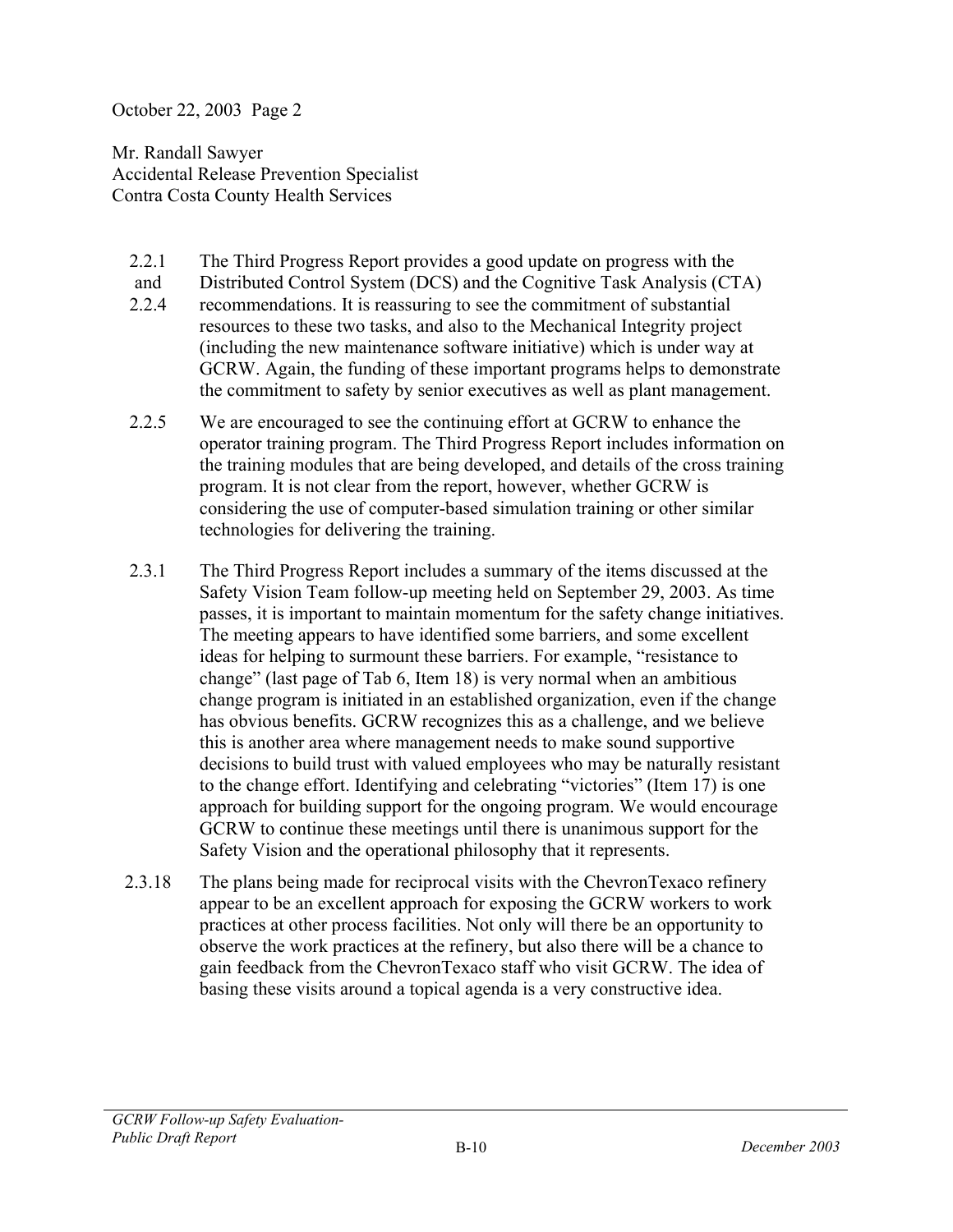October 22, 2003 Page 3

Mr. Randall Sawyer Accidental Release Prevention Specialist Contra Costa County Health Services

General We would like to reiterate the importance of our General Comments 2 and 3 included in our previous comment letter (July 31 2003). These comments emphasize the need for GCRW to maintain good documentation regarding the progress on each of the recommendations, and the basis for determining when a recommendation is considered "implemented". We appreciate (as General Chemical states in the Progress Report) that it is often impossible to say that a recommendation is "complete." However, it is still important to carefully define the milestone at which point the recommendation is determined to be "implemented".

In summary, it appears from the Third Progress Report that GCRW is making good progress with the implementation of the Safety Evaluation recommendations. In the forthcoming onsite component of the follow-up evaluation, we will have an opportunity to discuss progress in more detail with management and hourly workers. This will also help to address the issues we have raised in our comment letters during the last nine months.

Should you have any questions about these comments or wish to discuss them further please call me at (805) 289-3923 or Ivor John at (805) 730-1338.

Best Regards,

In FRum of

John F. Peirson Jr. Principal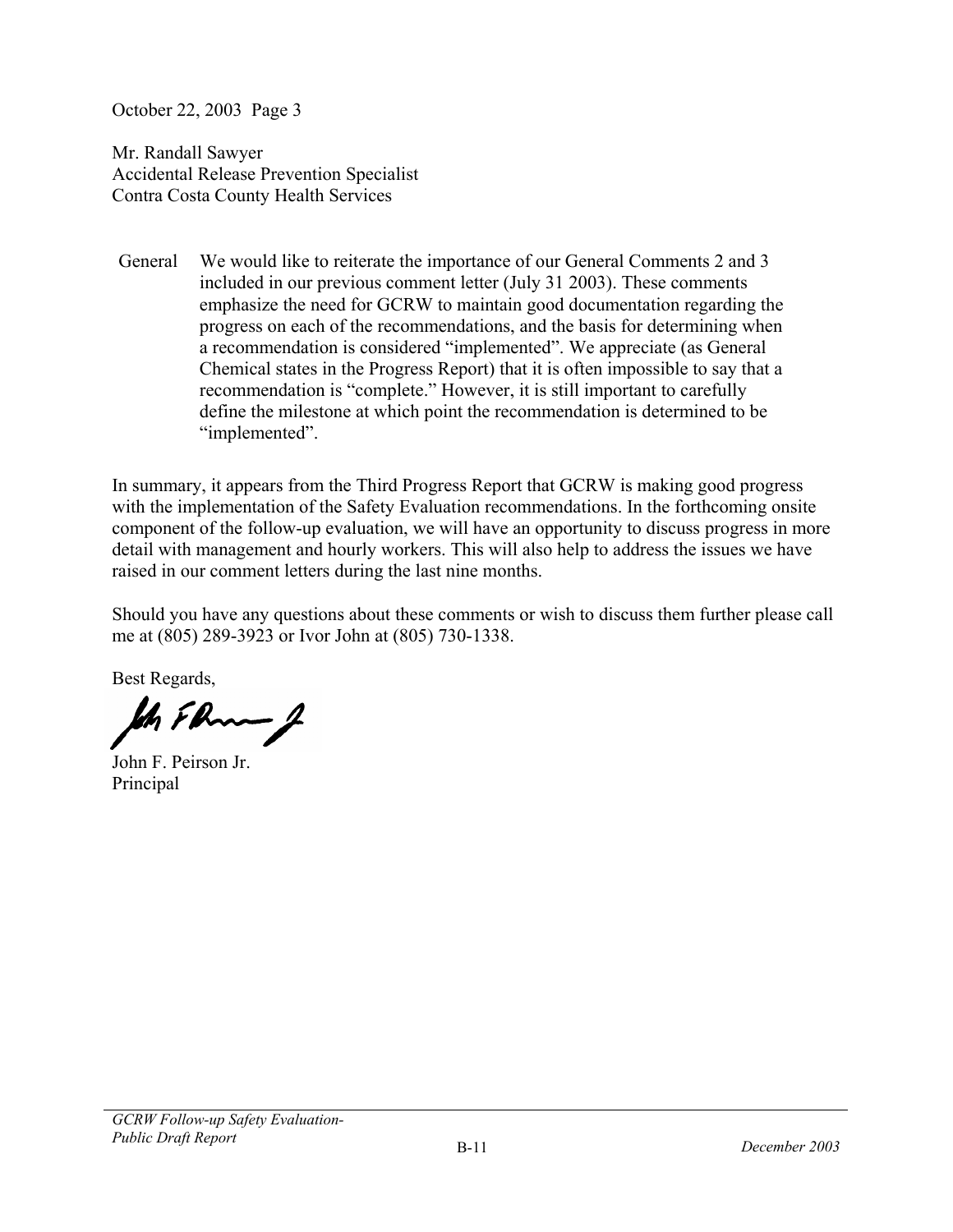**Appendix C Findings and Recommendations from the Initial Safety Evaluation**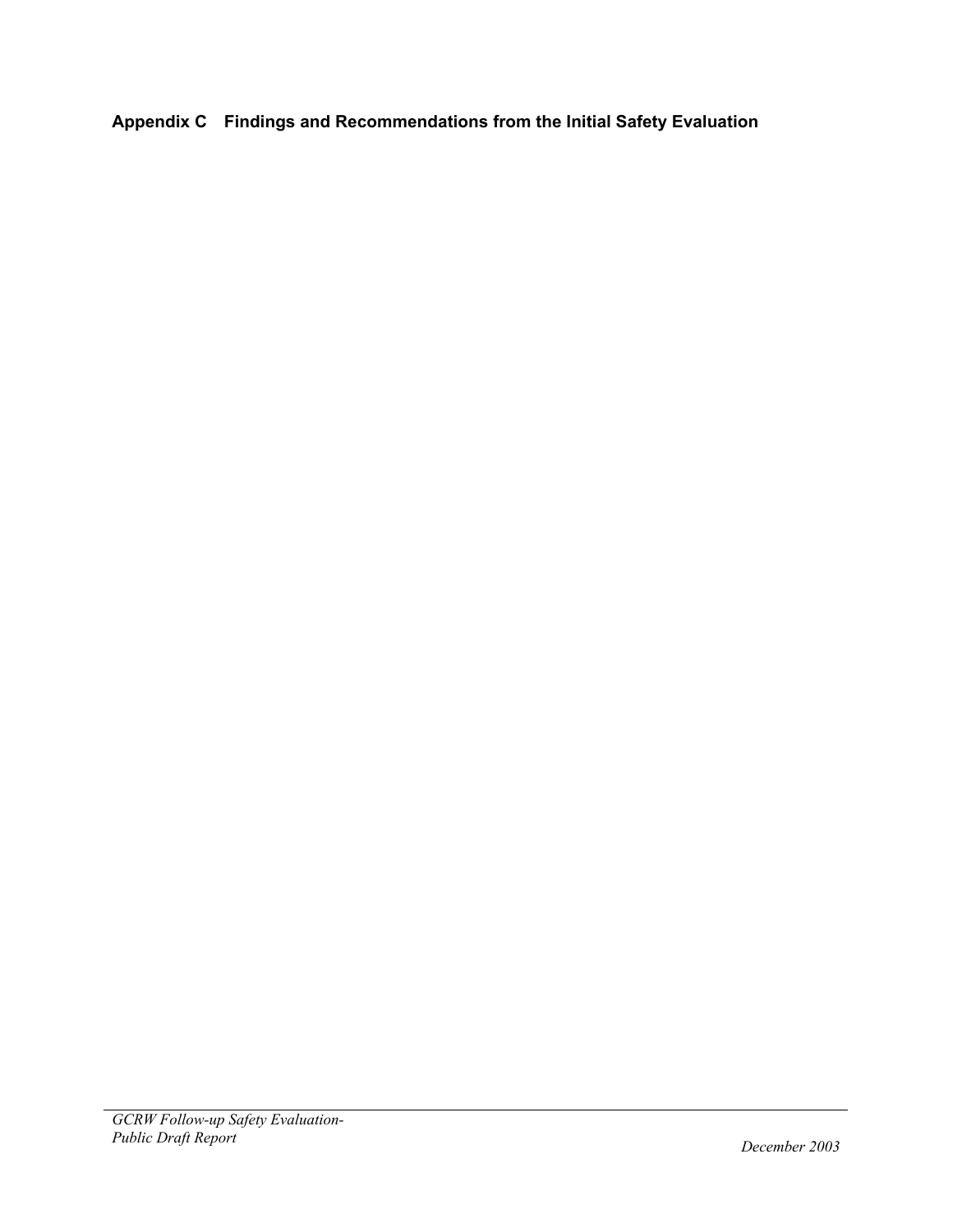| #     | Finding                                                                                                                                                                                  | Recommendation                                                                                                                                                                                                                                                                                                                                                                                                                                                                                | Priority |
|-------|------------------------------------------------------------------------------------------------------------------------------------------------------------------------------------------|-----------------------------------------------------------------------------------------------------------------------------------------------------------------------------------------------------------------------------------------------------------------------------------------------------------------------------------------------------------------------------------------------------------------------------------------------------------------------------------------------|----------|
|       |                                                                                                                                                                                          | <b>Safety Management Systems</b>                                                                                                                                                                                                                                                                                                                                                                                                                                                              |          |
| 2.1.1 | The PHAs do not include sufficient documentation to show<br>how past incidents were addressed in the PHA.                                                                                | Modify the RMP/Cal ARP Procedures covering PHAs to include a<br>requirement that each PHA contain a list of the past incidents addressed in<br>the PHA, and that the PHA documentation specifically identify where each<br>incident was addressed.                                                                                                                                                                                                                                            | Medium   |
| 2.1.2 | There is no written procedure that covers the development,<br>revisions, and certification of operating procedures.                                                                      | Develop a written procedure that covers the development, revisions,<br>and certification of operating procedures. This procedure should<br>address who is responsible for the development and revisions to<br>operating procedures, who is responsible for approving any new or<br>revised operating procedures, and who is responsible for the annual<br>certification of the operating procedures.                                                                                          | Medium   |
| 2.1.3 | A review of the Emergency Response Manual showed that the<br>list of contacts was out of date.                                                                                           | Update the contact list in the Emergency Response Manual, and implement a<br>policy that requires updating whenever there is a change in staff that affects<br>the contact list.                                                                                                                                                                                                                                                                                                              | High     |
| 2.1.4 | The Emergency Response Manual does not contain a written<br>procedure for reviewing and updating the manual, and for<br>specifying how any changes are communicated to the<br>employees. | Add a section to the Emergency Response Manual that details the<br>procedures for reviewing and updating the Emergency Response Manual.<br>The section should discuss the frequency of the review, the person who is<br>responsible for reviewing and updating the manual, and the process that will<br>be used to communicate the changes with the employees. It should be noted<br>that certain changes to the Emergency Response Manual would also be<br>required through the MOC process. | High     |
| 2.1.5 | The Emergency Response Manual does not contain a written<br>policy regarding the rescuing of workers.                                                                                    | Develop a written policy that covers the rescuing of workers. This policy<br>should cover different scenarios such a fire, hazardous material release,<br>chemical spills, etc.                                                                                                                                                                                                                                                                                                               | High     |
| 2.1.6 | Some of the Operators are unclear as to what is the proper<br>procedure for agency notifications in the event of an<br>emergency.                                                        | Develop a flowchart that shows the required notifications and the order of<br>contact for various emergency situations such as fire, chemical release, man<br>down, etc.                                                                                                                                                                                                                                                                                                                      | High     |
| 2.1.7 | Evacuation drills have not been conducted to test the<br>Emergency Action Plan.                                                                                                          | Modify the Emergency Response Plan to include a requirement for<br>evacuation drills. These drills should be conducted on an annual basis.                                                                                                                                                                                                                                                                                                                                                    | Low      |
| 2.1.8 | Changes in policies and procedures that affect operations and                                                                                                                            | Add a section to the MOC procedure that clearly states that any changes in                                                                                                                                                                                                                                                                                                                                                                                                                    | Medium   |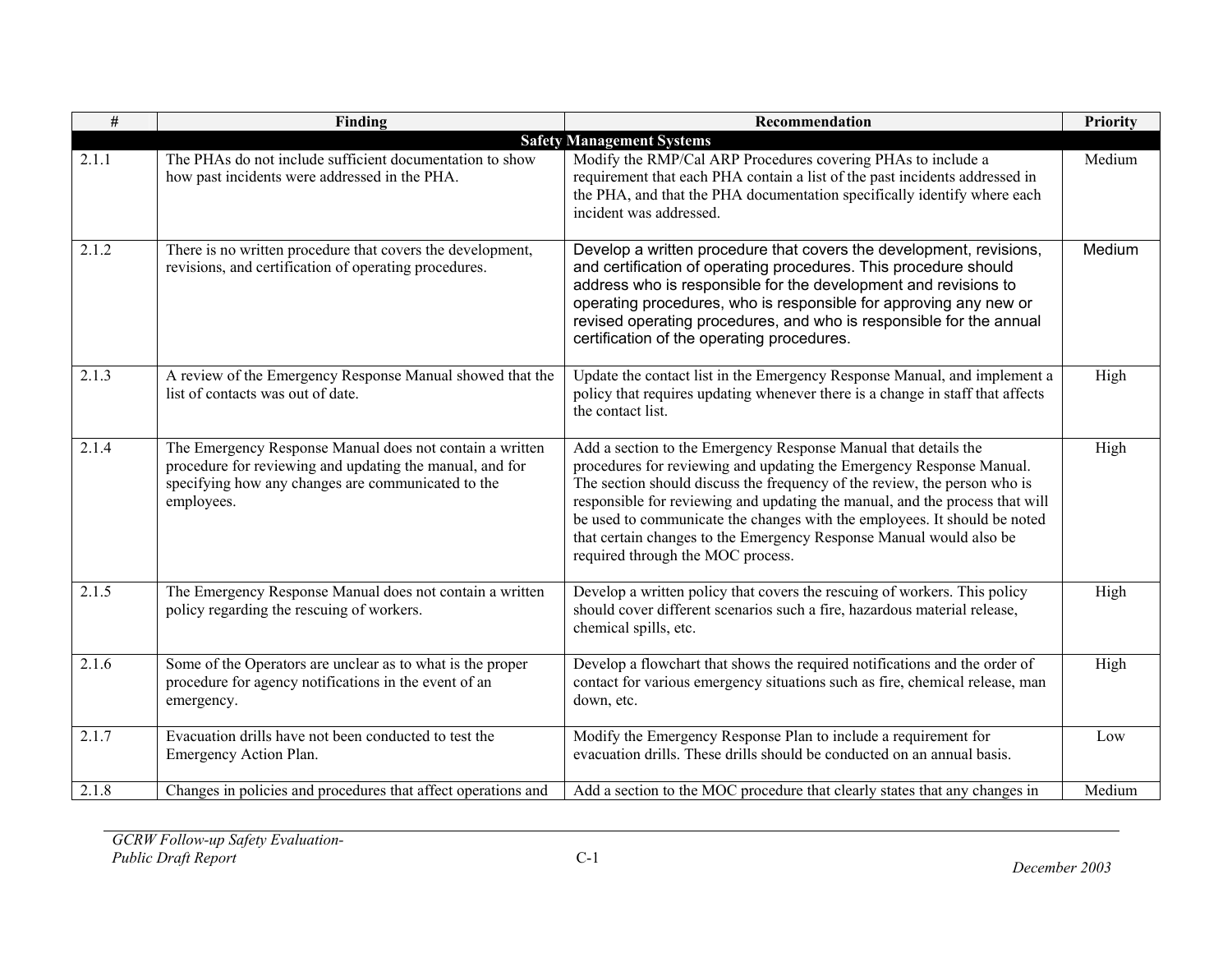| #      | Finding                                                                                                                                                                                                                                                                                                                         | Recommendation                                                                                                                                                                                                                                                                                                                                                                                                                                    | <b>Priority</b> |
|--------|---------------------------------------------------------------------------------------------------------------------------------------------------------------------------------------------------------------------------------------------------------------------------------------------------------------------------------|---------------------------------------------------------------------------------------------------------------------------------------------------------------------------------------------------------------------------------------------------------------------------------------------------------------------------------------------------------------------------------------------------------------------------------------------------|-----------------|
|        | safety have not always been handled through the MOC<br>process.                                                                                                                                                                                                                                                                 | polices or procedures that affect operations must be handled through the<br>MOC process.                                                                                                                                                                                                                                                                                                                                                          |                 |
| 2.1.9  | Changes in key personnel assignments or responsibilities have<br>not gone through the MOC process as required by the<br>facility's Management of Change Procedures dated June 7,<br>2002.                                                                                                                                       | Assure that any changes to key personnel assignments or responsibilities are<br>handled through the MOC process as required by the facility's MOC<br>procedures dated June 7, 2002.                                                                                                                                                                                                                                                               | Medium          |
| 2.1.10 | A review of incident and near-miss reports for the years 2000,<br>2001, and 2002 indicate that near misses are being under<br>reported. For example in the year 2001, only 4 of the 29<br>reported incidents were near misses and this reporting is much<br>lower than would normally be expected for this type of<br>facility. | Provide additional training to the workers on the importance of reporting<br>near misses. Develop a near-miss reporting program that provides incentives<br>for staff to report near misses. See also 2.3.27 and 2.3.28.                                                                                                                                                                                                                          | High            |
| 2.1.11 | Incident investigation recommendations do not appear to be<br>closed out in a timely manner. A review of 2002 incident<br>investigation recommendations showed that 18 of 53 have not<br>been closed out by the target completion date. A number of<br>these items showed target completion dates in March 2002.                | Use the monthly safety meetings to review all outstanding<br>recommendations, paying particular attention to progress on meeting the<br>completion date. Assure that documentation is submitted in a timely manner<br>when an action item is completed. Update the target completion dates as<br>needed, based upon revised information, and assure that if target completion<br>dates are changed, that the reason for the change is documented. | Medium          |
| 2.1.12 | Documentation showing that recommendations from incident<br>investigations had been closed out was not consistently<br>tracked. Of the 32 closed incident recommendations reviewed<br>for the period of 2001 and 2002, twelve did not have<br>documentation verifying that the recommendation had been<br>closed.               | Develop a written procedure that details the required documentation process<br>for closing out action items for incident investigations, audits, PHAs, etc.                                                                                                                                                                                                                                                                                       | Medium          |
| 2.1.13 | There is no systematic application of incident investigation<br>action items to like equipment/systems throughout the facility.                                                                                                                                                                                                 | Revise the Incident Investigation procedure to include a requirement for the<br>Health and Safety Committee to make recommendations for applying<br>incident investigation action items across all like equipment/systems at the<br>facility.                                                                                                                                                                                                     | Medium          |
| 2.1.14 | There is no documented training course for incident<br>investigation team leaders.                                                                                                                                                                                                                                              | Develop an incident investigator training course, and require that this be<br>taken before an individual may conduct an incident investigation.                                                                                                                                                                                                                                                                                                   | Medium          |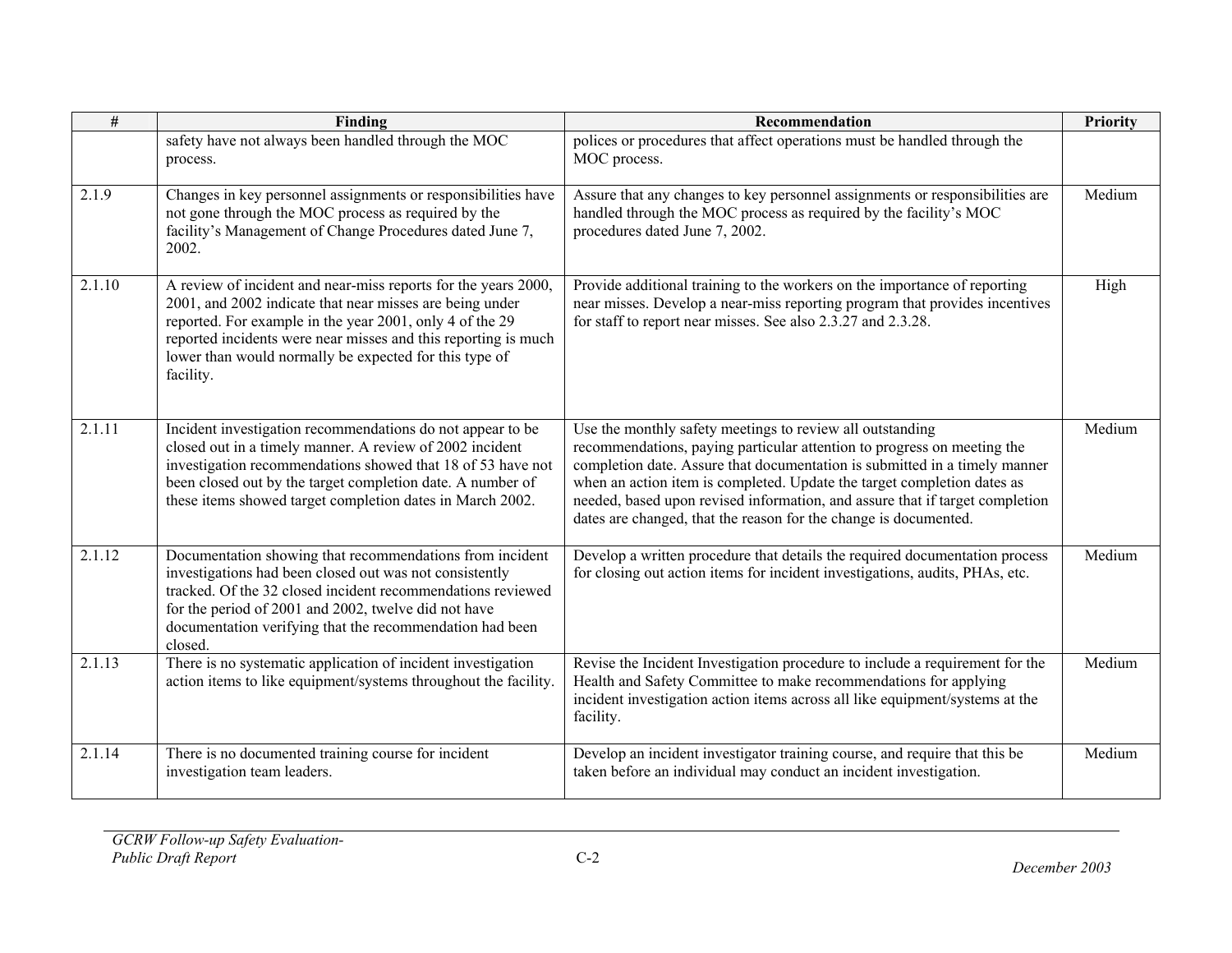| $\frac{1}{2}$ | Finding                                                                                                                                                                                                                                                                                                                                                                                                                                                                                                                                                                                                                                                          | Recommendation                                                                                                                                                                                                                                                                                                                                                                                                                                                                                                                                                                                                                                                                                                                                                              | Priority |
|---------------|------------------------------------------------------------------------------------------------------------------------------------------------------------------------------------------------------------------------------------------------------------------------------------------------------------------------------------------------------------------------------------------------------------------------------------------------------------------------------------------------------------------------------------------------------------------------------------------------------------------------------------------------------------------|-----------------------------------------------------------------------------------------------------------------------------------------------------------------------------------------------------------------------------------------------------------------------------------------------------------------------------------------------------------------------------------------------------------------------------------------------------------------------------------------------------------------------------------------------------------------------------------------------------------------------------------------------------------------------------------------------------------------------------------------------------------------------------|----------|
| 2.1.15        | The incident investigation procedure does not indicate who is<br>qualified to conduct incident investigations, and incident<br>investigators do not receive training in the incident<br>investigation technique and how to identify root causes.                                                                                                                                                                                                                                                                                                                                                                                                                 | Develop a training course for incident investigation team leaders with an<br>emphasis on GCRW's procedure for root cause analysis. The training course<br>should also cover who is responsible for developing recommendations for<br>applying incident investigation action items across all like<br>equipment/systems at the facility.                                                                                                                                                                                                                                                                                                                                                                                                                                     | Low      |
| 2.1.16        | The work order form generated by the Maximo system does<br>not show who requested the work to be performed.                                                                                                                                                                                                                                                                                                                                                                                                                                                                                                                                                      | Modify the work order form generated by the Maximo system to include the<br>person who requested the work be performed.                                                                                                                                                                                                                                                                                                                                                                                                                                                                                                                                                                                                                                                     | Low      |
| 2.1.17        | In reviewing the Contractor Program documents, the<br>following issues were identified:<br>The date of the job-specific training for each contract<br>employee is not always the same as the date provided on<br>the top of the sign-in form.<br>The job-specific training form includes a number of<br>$\bullet$<br>information items that are not required, and are often left<br>blank on the completed forms. These items include the<br>AR No., Job No., Req No., PO No., Owners<br>Representative and Title.                                                                                                                                               | Modify the job-specific training sign-in form to include a date for each<br>signer, which would allow each contractor to sign the form and provide the<br>date that they received the job specific training.<br>Review the job specific training form to make sure that only the required<br>fields are included in the form.                                                                                                                                                                                                                                                                                                                                                                                                                                               | Low      |
| 2.1.18        | Several safety management programs lack adequate document<br>control to ensure that they are developed, implemented,<br>revised and distributed in an effective manner.                                                                                                                                                                                                                                                                                                                                                                                                                                                                                          | Establish a Document Control Procedure for managing the development<br>review certification and distribution of safety program documents including<br>the plant rules, plant policies, training system, job descriptions, etc. This<br>procedure should assure that all safety management system documents are<br>current, consistent, and accurate.                                                                                                                                                                                                                                                                                                                                                                                                                        | Medium   |
|               |                                                                                                                                                                                                                                                                                                                                                                                                                                                                                                                                                                                                                                                                  | <b>Human Factors</b>                                                                                                                                                                                                                                                                                                                                                                                                                                                                                                                                                                                                                                                                                                                                                        |          |
| 2.2.1         | The majority of displays in the control room are comprised of<br>very old technology whose interpretability is non-intuitive,<br>particularly for inexperienced Operators and for all Operators<br>under upset or stressful conditions. There is a high degree of<br>inconsistency among display formats, and a lack of displays<br>that provide a quick, overall, "at-a-glance" summary of the<br>state of plant processes. The mimic displays that are available<br>for the CP plant are good, particularly at providing at-a-glance<br>summaries of CP processes. However, similar displays are not<br>available for other processes throughout the facility. | It is recommended that General Chemical hire a qualified human factors<br>consultant to perform a cognitive task analysis (CTA) of control room<br>functions as they relate to display design and use. The output of a CTA is<br>important in identifying human performance bottlenecks (e.g., limits in the<br>interpretability of displays under routine and/or upset conditions) that exist<br>with the current system. Additionally, a CTA can provide general design and<br>implementation guidelines for improved displays based on the results of the<br>CTA itself, as well as general guidance from the human factors display<br>knowledge base. The potential benefit of implementing a Distributed<br>Control System (DCS) should also be considered in the CTA. | Medium   |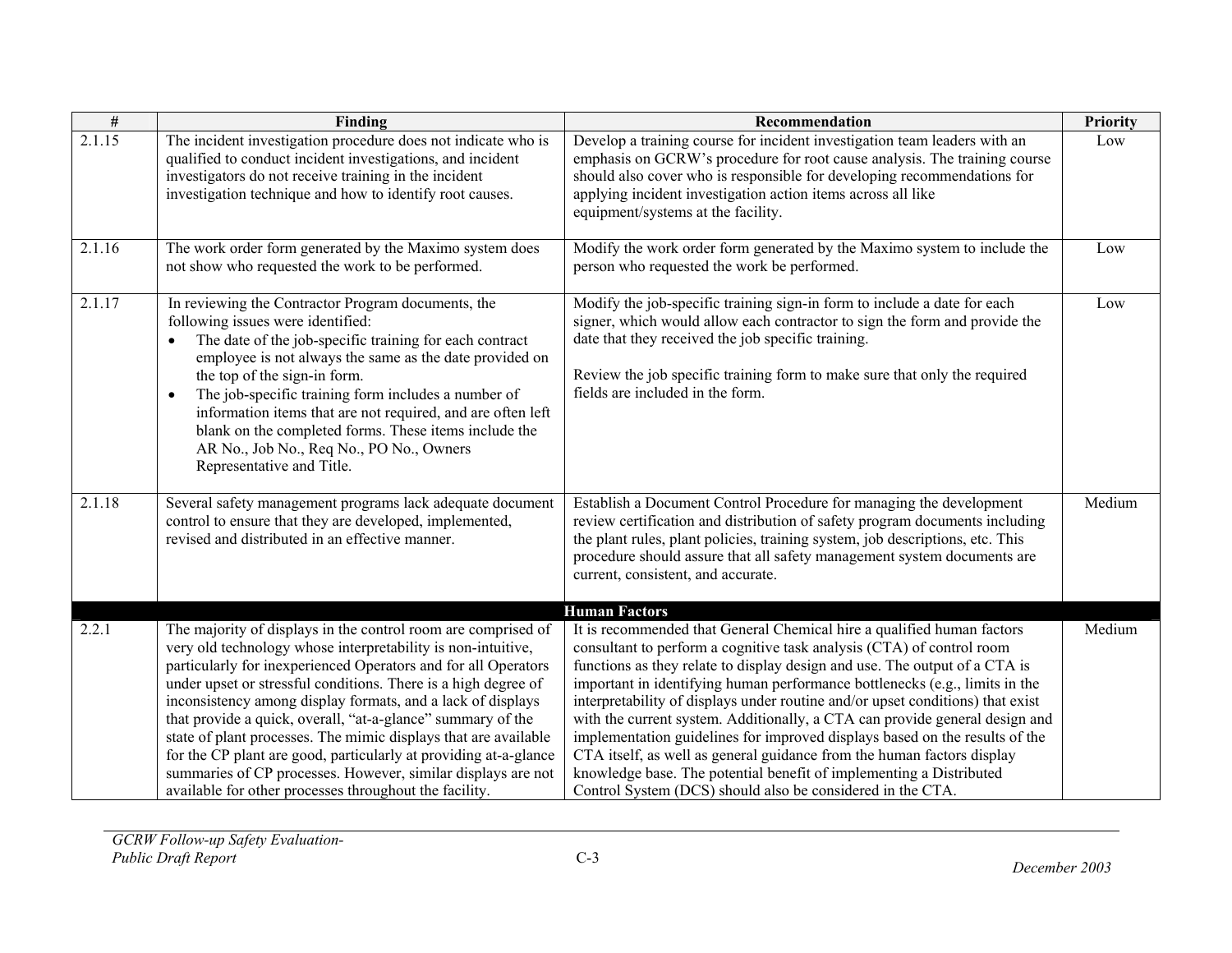| #     | Finding                                                                                                                                                                                                                                                                                                                                                                                                                                                                                                                                                                                                                | Recommendation                                                                                                                                                                                                                                                                                                                                                                                                                                                                                                                                                                                                                                                                                                                         | Priority |
|-------|------------------------------------------------------------------------------------------------------------------------------------------------------------------------------------------------------------------------------------------------------------------------------------------------------------------------------------------------------------------------------------------------------------------------------------------------------------------------------------------------------------------------------------------------------------------------------------------------------------------------|----------------------------------------------------------------------------------------------------------------------------------------------------------------------------------------------------------------------------------------------------------------------------------------------------------------------------------------------------------------------------------------------------------------------------------------------------------------------------------------------------------------------------------------------------------------------------------------------------------------------------------------------------------------------------------------------------------------------------------------|----------|
| 2.2.2 | Senior management and training personnel have not had<br>sufficient training or background in human factors and<br>ergonomics. Their lack of training in these areas prevents<br>them from being able to adequately train plant personnel in<br>these areas and prevents them from being sufficiently aware<br>of human factors and ergonomic safety issues throughout the<br>facility.                                                                                                                                                                                                                                | It is recommended that the new permanent Plant Manager, the Operations<br>Superintendent, and the EHS Manager receive general background training<br>in the areas of human factors engineering and ergonomics. Short courses on<br>these topics are generally offered by (1) human factors and ergonomics<br>consultants, (2) local universities, and (3) workshop presenters at human<br>factors and ergonomics conferences (e.g., National Ergonomics Conference).                                                                                                                                                                                                                                                                   | Low      |
| 2.2.3 | Human factors and human performance issues are not<br>adequately covered as part of training for plant personnel. The<br>majority of plant personnel have had no exposure to concepts<br>related to causes of human error, human performance risk<br>factors for injury, etc.                                                                                                                                                                                                                                                                                                                                          | It is recommended that a segment on human factors and human performance<br>be added to the safety training curriculum. Additionally, the safety<br>walkthrough that accompanies safety training sessions should also<br>incorporate the identification of human factors and human performance risk<br>factors.                                                                                                                                                                                                                                                                                                                                                                                                                         | Low      |
| 2.2.4 | Control room alarms lack sufficient discriminability and are<br>not sufficiently prioritized. For instance, when Operators are<br>outside the control room and hear an alarm it is generally not<br>possible to identify its source without returning to the control<br>room or communicating with someone in the control room.<br>Additionally, once alarms are acknowledged they will not<br>repeatedly sound even if Operators fail to address the<br>underlying condition. This could cause an Operator to forget<br>about an alarm condition should he/she become preoccupied<br>with another existing situation. | As part of the CTA recommended in $(2.2.1)$ above, an analysis of the current<br>design and operation of control room alarms should be conducted. This<br>analysis should address current problems with alarm discriminability and<br>prioritization, and should result in a set of guidelines and recommendations<br>for an improved, reconfigured alarm system.                                                                                                                                                                                                                                                                                                                                                                      | High     |
| 2.2.5 | The current approach to training relies heavily on classroom-<br>style instruction and testing, as well as on-the-job training.<br>However, simulations and drills are not used to full advantage<br>as training methods. While minimal use of these techniques<br>has recently been introduced in the facility, they are not<br>sufficiently employed. Additionally, there appears to be a lack<br>of awareness among managers of modern training<br>technologies such as desktop computer-based simulation<br>tools.                                                                                                 | Simulations and drills should become a more central element of GCRW's<br>approach to safety training. Drills should focus on emergency procedures<br>and emergency response, enabling personnel to practice and refine essential<br>skills and behaviors needed to adequately cope with emergency conditions.<br>Drills often have the added benefit of illuminating shortcomings in current<br>emergency procedures so that better procedures can then be adopted.<br>Simulations (e.g., desktop, PC-based simulations) should be used to provide<br>Operators with the opportunity to familiarize themselves with plant process<br>characteristics as they vary due to the presence of various upset and non-<br>routine conditions. | Medium   |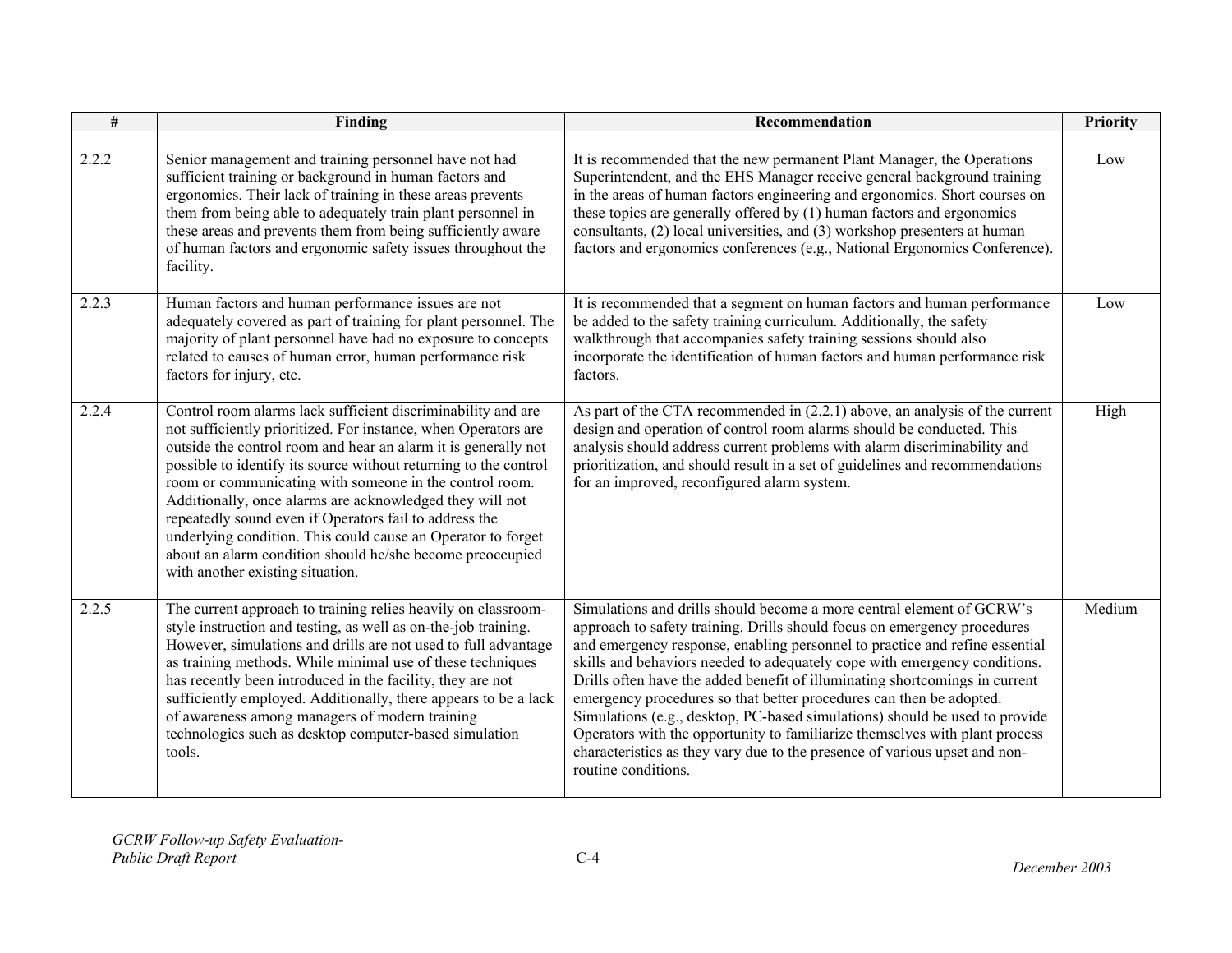| #     | Finding                                                                                                                                                                                                                                                                                                                                                                                                                                          | Recommendation                                                                                                                                                                                                                                                                                                                                                                                                                                                                                                                                                                                                                                                                                                                                                                                                                                                                                                                                                                                                                                                                                                                                                                                                                                                                                                                                                      | <b>Priority</b> |
|-------|--------------------------------------------------------------------------------------------------------------------------------------------------------------------------------------------------------------------------------------------------------------------------------------------------------------------------------------------------------------------------------------------------------------------------------------------------|---------------------------------------------------------------------------------------------------------------------------------------------------------------------------------------------------------------------------------------------------------------------------------------------------------------------------------------------------------------------------------------------------------------------------------------------------------------------------------------------------------------------------------------------------------------------------------------------------------------------------------------------------------------------------------------------------------------------------------------------------------------------------------------------------------------------------------------------------------------------------------------------------------------------------------------------------------------------------------------------------------------------------------------------------------------------------------------------------------------------------------------------------------------------------------------------------------------------------------------------------------------------------------------------------------------------------------------------------------------------|-----------------|
| 2.2.6 | There is insufficient emphasis placed on reward and positive<br>reinforcement as a means of increasing good safety behaviors<br>and practices. While discipline for unsafe practices appears to<br>be well enforced, there is no formal arrangement for plant<br>personnel to be rewarded (e.g., with letters of commendation,<br>awards, informal positive statements from management, etc.)<br>for good safety decisions and practices.        | General Chemical should investigate methods for increasing the use of<br>reward and positive reinforcement to promote effective safety behaviors<br>among plant personnel. The reward does not necessarily need to be money<br>(General Chemical already includes a monetary reward as part of its 3-P<br>program), but could involve letters of recognition, "Safe Employee of the<br>Month/Quarter/Year" awards, and even informal "attaboys" from plant<br>management in the presence of other plant personnel.                                                                                                                                                                                                                                                                                                                                                                                                                                                                                                                                                                                                                                                                                                                                                                                                                                                  | Medium          |
| 2.2.7 | There is little or no "team concept" among plant Operators,<br>perhaps primarily due to the fact that the current shift structure<br>prevents the formation of cohesive teams (i.e., Operators do<br>not work with the same individuals on a consistent basis).<br>This prevents Operators from forming the type of teamwork<br>bonds that promote a sense of caring and awareness of other<br>team members' strengths, weaknesses, habits, etc. | As part of the next union collective bargaining effort, GCRW should seek a<br>change in the current shift structure to enable the same people to work<br>together on the same team more consistently.<br>See also 2.3.6                                                                                                                                                                                                                                                                                                                                                                                                                                                                                                                                                                                                                                                                                                                                                                                                                                                                                                                                                                                                                                                                                                                                             | High            |
| 2.3.1 | Managers and workers at GCRW do not have a clear vision<br>for the facility health and safety program. Safety slogans and<br>safety messages do not provide a persuasive and compelling<br>vision of the safety objectives for the plant, and there is no<br>consistent communication of a safety vision.                                                                                                                                        | <b>Safety Culture</b><br>It is recommended that GCRW develop a new vision for the safety program<br>and a strategy for attaining the vision. This visioning process should<br>incorporate the following elements:<br>Establish a team to guide the initiative. The team should include: senior<br>$\bullet$<br>managers who are fully committed to implementing the vision with<br>sufficient authority and influence to provide resources and develop<br>policy; plant management; first line supervisors; representatives from<br>GCRW Operations and Maintenance; and represented labor. All team<br>members should be recognized as leaders, having respect from their<br>colleagues and workers for their ability to successfully implement new<br>ideas.<br>Develop a compelling safety vision statement, and a concise strategy for<br>how the vision will be accomplished. The guiding team should consider<br>existing programs within General Chemical and their potential for<br>contributing towards the new vision, but the team should also have the<br>freedom to develop completely new ideas that will likely appeal to the<br>GCRW workers, and provide the inspiration for gaining broad-based<br>support. The strategy should lay out a logic for achieving the vision,<br>including preliminary plans, budgets and schedules. Offsite meetings | High            |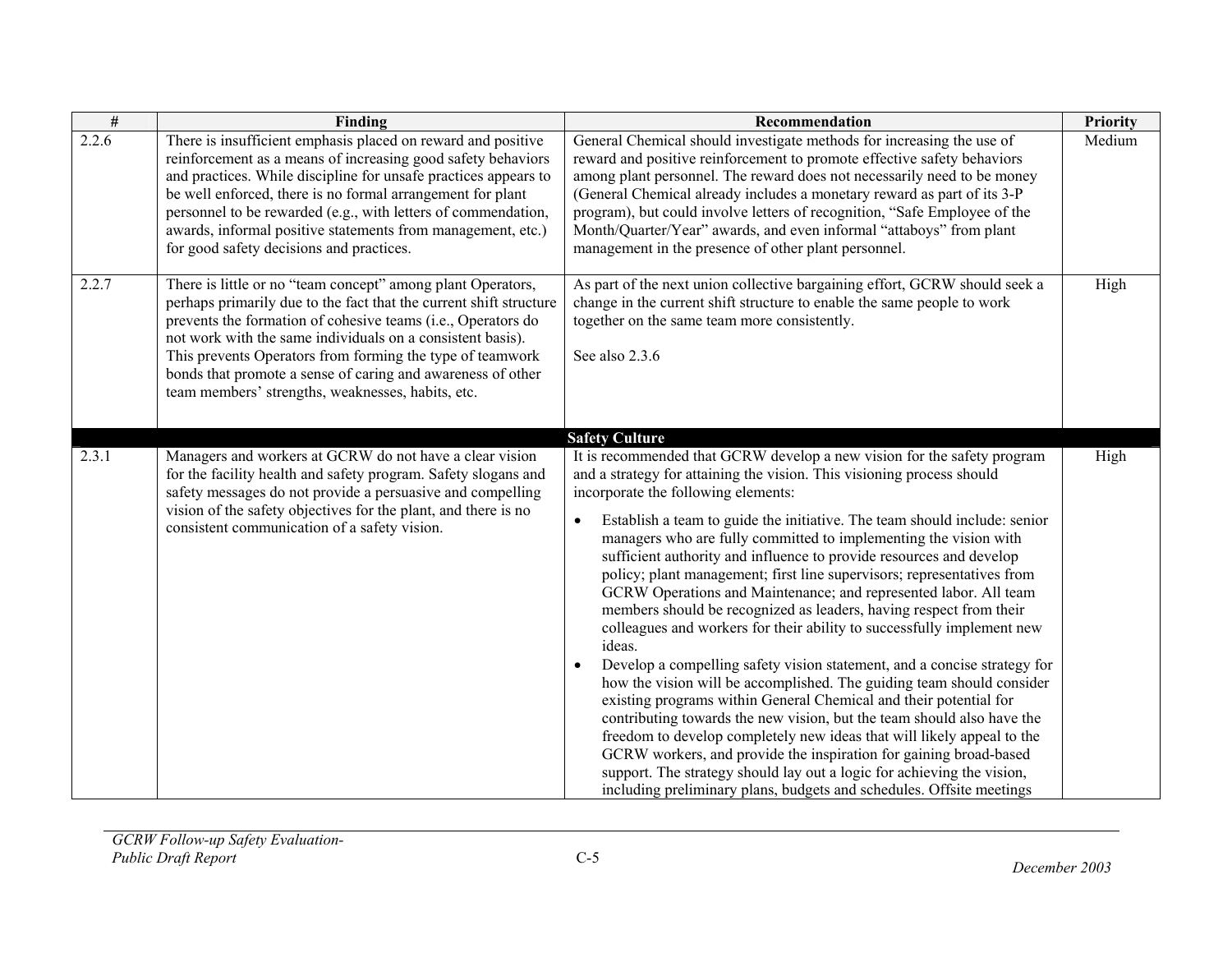| $\#$ | Finding | Recommendation                                                                                                                                                                                                                                                                                                                                                                                                                                                                                                                                                                                                                                                                                                                                                                                                                                                                                                                                                                                                                                                                                                                                                                                                                                                                                                                                                                                                                                                                                                                                                                                                                                                                                                                                                                                                                                                                                                                                                                                                                                                                                                                                                                                                                                                                                                                                                                                                                                                                                                                                                                                                                                                                                    | Priority |
|------|---------|---------------------------------------------------------------------------------------------------------------------------------------------------------------------------------------------------------------------------------------------------------------------------------------------------------------------------------------------------------------------------------------------------------------------------------------------------------------------------------------------------------------------------------------------------------------------------------------------------------------------------------------------------------------------------------------------------------------------------------------------------------------------------------------------------------------------------------------------------------------------------------------------------------------------------------------------------------------------------------------------------------------------------------------------------------------------------------------------------------------------------------------------------------------------------------------------------------------------------------------------------------------------------------------------------------------------------------------------------------------------------------------------------------------------------------------------------------------------------------------------------------------------------------------------------------------------------------------------------------------------------------------------------------------------------------------------------------------------------------------------------------------------------------------------------------------------------------------------------------------------------------------------------------------------------------------------------------------------------------------------------------------------------------------------------------------------------------------------------------------------------------------------------------------------------------------------------------------------------------------------------------------------------------------------------------------------------------------------------------------------------------------------------------------------------------------------------------------------------------------------------------------------------------------------------------------------------------------------------------------------------------------------------------------------------------------------------|----------|
|      |         | could help to provide an environment conducive to this type of creative<br>process.<br>Establish a framework for communicating the vision with all employees<br>$\bullet$<br>at GCRW. This framework needs to be simple, effective, and include<br>strategies for addressing the resistance to change that is likely to be<br>encountered. The new vision and strategy should address the risk-taking<br>behaviors and "obstacles to safety" that are evident in the existing<br>culture. Through the application of a clear vision statement and<br>consistent communication of the values inherent in the vision, the new<br>initiative should help the organization address these barriers, and to<br>address the obstacles evident in the existing culture. This may be<br>achieved using a wide range of communications approaches (persuasive<br>communication, role modeling, expectancy, coercion, rewards,<br>structural rearrangement, etc.). These "methods of influence" can be<br>very effective in dealing with the "multiple realities" that exist in any<br>organization, and recognizing that every person has a valid opinion that<br>needs to be considered.<br>Identify needs for training and ways to empower the work force to<br>$\bullet$<br>increase performance standards and to allow them to actively participate<br>in the new safety initiatives. During the change process, there is likely<br>to be a need for training to provide workers with new skills and attitudes<br>for assuming the responsibilities and behaviors that are called for in the<br>new vision. Of particular importance with respect to GCRW is the need<br>for workers to develop team skills, team goals and a sense of purpose as<br>one unit. Managers and supervisors would likely benefit from<br>leadership training and skills development.<br>Establish a sense of urgency by emphasizing the critical importance of<br>$\bullet$<br>this initiative for moving beyond the current realm of problem solving<br>and "fire fighting," and establishing self-directed teams responsible for<br>implementing broad-based safety programs.<br>Review human resource and financial systems and to make sure they are<br>$\bullet$<br>fully aligned with the new vision. This should involve goal setting for<br>individuals and groups; review and revision of the performance<br>appraisals, job descriptions, and how staff are being hired; review of<br>how resources are allocated and what reward systems are in place. The<br>required skill sets for new hires should be considered to be sure that<br>attitude and leadership capabilities are considered as well as technical |          |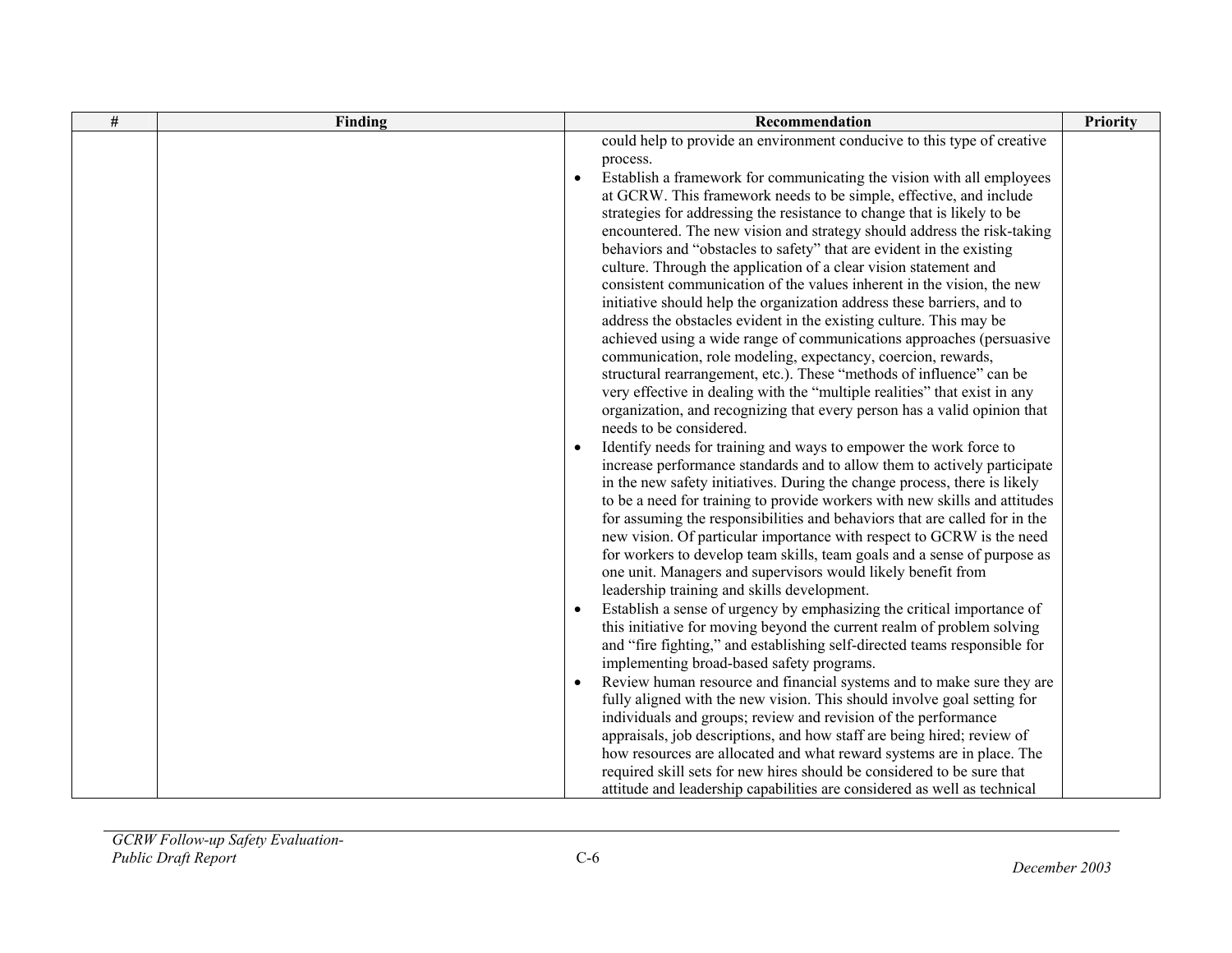| $\overline{\#}$ | Finding                                                                                                                                                                                                                                                                                                                                                                                                                               | Recommendation                                                                                                                                                                                                                                                                                                                                                                                                                           | <b>Priority</b> |
|-----------------|---------------------------------------------------------------------------------------------------------------------------------------------------------------------------------------------------------------------------------------------------------------------------------------------------------------------------------------------------------------------------------------------------------------------------------------|------------------------------------------------------------------------------------------------------------------------------------------------------------------------------------------------------------------------------------------------------------------------------------------------------------------------------------------------------------------------------------------------------------------------------------------|-----------------|
|                 |                                                                                                                                                                                                                                                                                                                                                                                                                                       | skills.<br>As the safety initiative progresses, the intent is to establish a culture that is<br>fully committed to safety at every level of the organization, with every<br>participant working towards the same vision of safety. As peoples' level of<br>trust grows over time, so also will the level of participation. This approach<br>should allow employees to identify better ways for achieving superior safety<br>performance. |                 |
| 2.3.2           | There is little awareness among workers of the full scope of<br>the General Chemical 3P Program, and the importance of 3P<br>participation has not been effectively conveyed to workers.<br>Operators and maintenance personnel are aware that they can<br>receive a \$50 quarterly bonus if no recordable injuries occur<br>during that time period, but are almost unanimously unaware<br>of any other features of the program.     | General Chemical should promote greater awareness of its 3-P safety<br>program. This can be accomplished by disseminating printed material to<br>plant personnel describing the attributes of the program, and/or by featuring<br>the program as a key element of monthly safety training sessions. See also<br>See 2.3.1.                                                                                                               | Medium          |
| 2.3.3           | Management has not demonstrated to workers a convincing<br>ability to act quickly over health and safety concerns and<br>suggestions.                                                                                                                                                                                                                                                                                                 | See 2.3.1                                                                                                                                                                                                                                                                                                                                                                                                                                | High            |
| 2.3.4           | Workers perceive that some supervisors and managers appear<br>to be uncertain as to what is needed to ensure safety and<br>health.                                                                                                                                                                                                                                                                                                    | See 2.3.1                                                                                                                                                                                                                                                                                                                                                                                                                                | High            |
| 2.3.5           | Some managers perceive that supervisors may not be devoting<br>sufficient effort to health and safety, and some workers think<br>supervisors may not be good at detecting unsafe behaviors.                                                                                                                                                                                                                                           | See 2.3.1                                                                                                                                                                                                                                                                                                                                                                                                                                | High            |
| 2.3.6           | Among the workers, there appeared to be an attitude of<br>"resigned acceptance" as to the level of safety performance<br>that is possible at GCRW. Workmates' influence and peer<br>pressure within the Operations Department do not appear to<br>be conducive to team building and working as a group<br>towards a shared vision of safety. The influence of fellow<br>workers (including first line supervision) in the Maintenance | Consider giving workers training to help them learn the new behaviors,<br>skills and attitudes needed to increase their personal effectiveness. Conduct<br>leadership training for workers and line supervisors. See also 2.3.1 and 2.2.7                                                                                                                                                                                                | High            |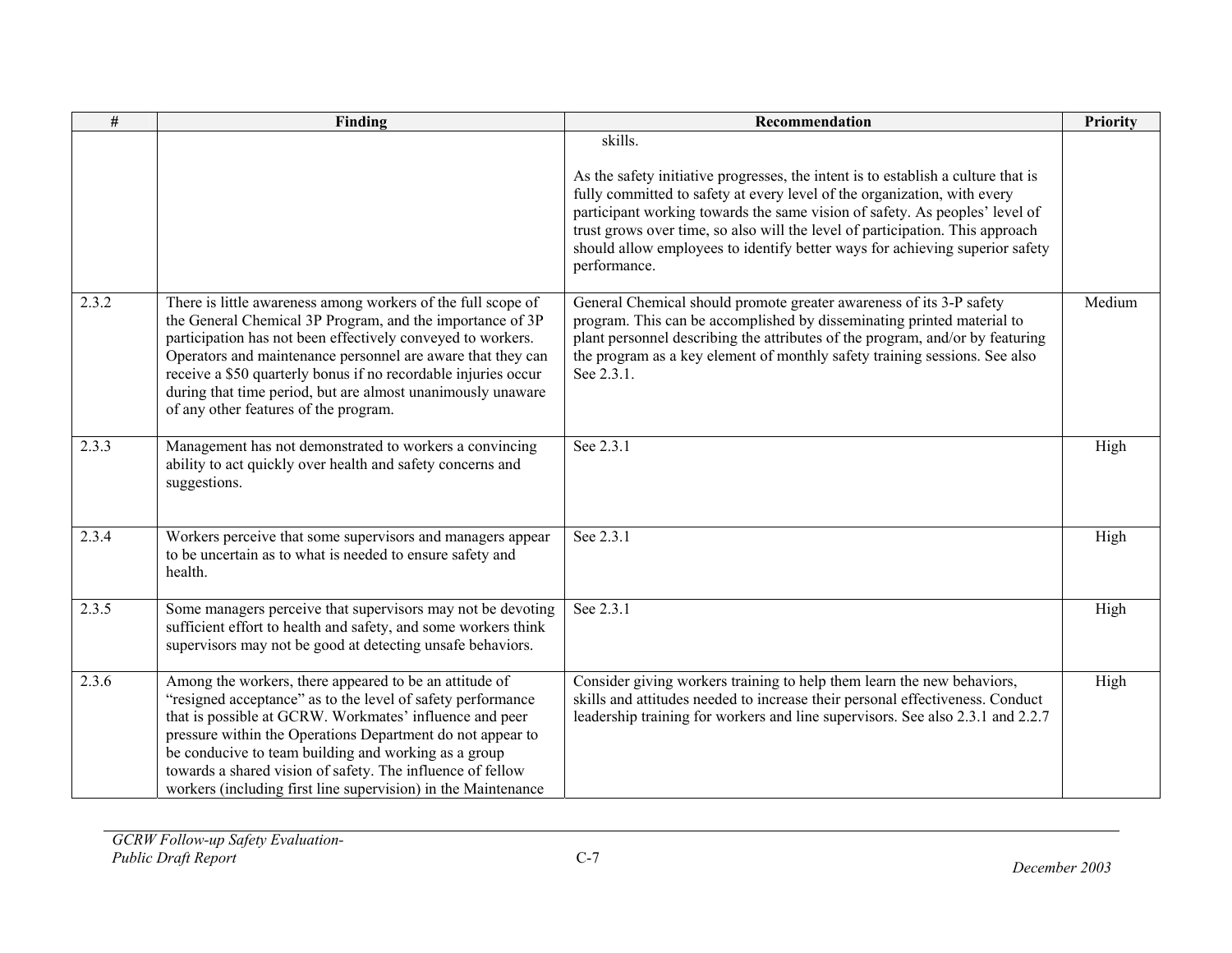| $\#$   | Finding                                                                                                                                                                                                                                                   | Recommendation                                                                                                                                                                                                                                                                                                                                                                                                                                                                                                                                                                                                                                  | Priority |
|--------|-----------------------------------------------------------------------------------------------------------------------------------------------------------------------------------------------------------------------------------------------------------|-------------------------------------------------------------------------------------------------------------------------------------------------------------------------------------------------------------------------------------------------------------------------------------------------------------------------------------------------------------------------------------------------------------------------------------------------------------------------------------------------------------------------------------------------------------------------------------------------------------------------------------------------|----------|
|        | Department appears to foster an attitude in which workers are<br>reluctant to accept much responsibility for raising safety<br>performance standards.                                                                                                     |                                                                                                                                                                                                                                                                                                                                                                                                                                                                                                                                                                                                                                                 |          |
|        | The changes at management level and the limited<br>expenditures on preventive maintenance at GCRW in the past<br>have likely contributed to this attitude among the workers.                                                                              |                                                                                                                                                                                                                                                                                                                                                                                                                                                                                                                                                                                                                                                 |          |
|        | (Note: the Safety Evaluation team was made aware of a<br>program that is now being implemented to enhance<br>preventative maintenance at this plant.)                                                                                                     |                                                                                                                                                                                                                                                                                                                                                                                                                                                                                                                                                                                                                                                 |          |
| 2.3.7  | Safety metrics have not been developed and adopted for<br>leading indicators of safety performance. The lagging<br>indicators used by management do not convey information to<br>reflect recent progress being made with regard to the safety<br>program. | Develop a set of leading indicators for safety metrics to complement the<br>lagging indicators currently used. Examples of leading metrics include<br>safety and training activity hours per person; numbers of audits/inspections,<br>safety meetings, training courses, tool-box meetings, safety suggestions,<br>near misses reported, etc. Offsite injuries (of workers) are also used by some<br>companies as an indicator of cultural attitudes to safety. Targets should be<br>set for all of these metrics, and progress should be measured against the<br>targets. At-risk behaviors can also be measured and tracked against targets. | High     |
| 2.3.8  | Safety performance metrics and safety performance progress<br>are not shared widely with hourly workers.                                                                                                                                                  | Develop a list of leading and lagging safety performance indicators that will<br>be shared with employees on a regular basis (e.g., monthly). The statistics<br>should be presented in a suitable format (e.g. using charts and graphs) to<br>present trends and progress, and distributed to all GCRW employees.<br>See also 2.3.7                                                                                                                                                                                                                                                                                                             | High     |
| 2.3.9  | Some workers appeared to be apprehensive about making<br>mistakes for fear of being disciplined by management or<br>ostracized by their fellow workers.                                                                                                   | Develop a disciplinary policy and include this as an item for negotiation in<br>the next union contract renewal. The policy development should have<br>worker input, and all workers should be given an orientation of the new<br>policy to make it clear when and how discipline will be used depending on<br>the severity of the misdemeanor. Ensure that this procedure is coordinated<br>with the existing grievance procedure in the union contract. See also 2.2.6.                                                                                                                                                                       | Medium   |
| 2.3.10 | Communication among the Operators as a group is probably<br>less than optimal because of the shift structure being used at<br>the plant. Also, it was commented that communications at                                                                    | See 2.3.1 and 2.2.7                                                                                                                                                                                                                                                                                                                                                                                                                                                                                                                                                                                                                             | High     |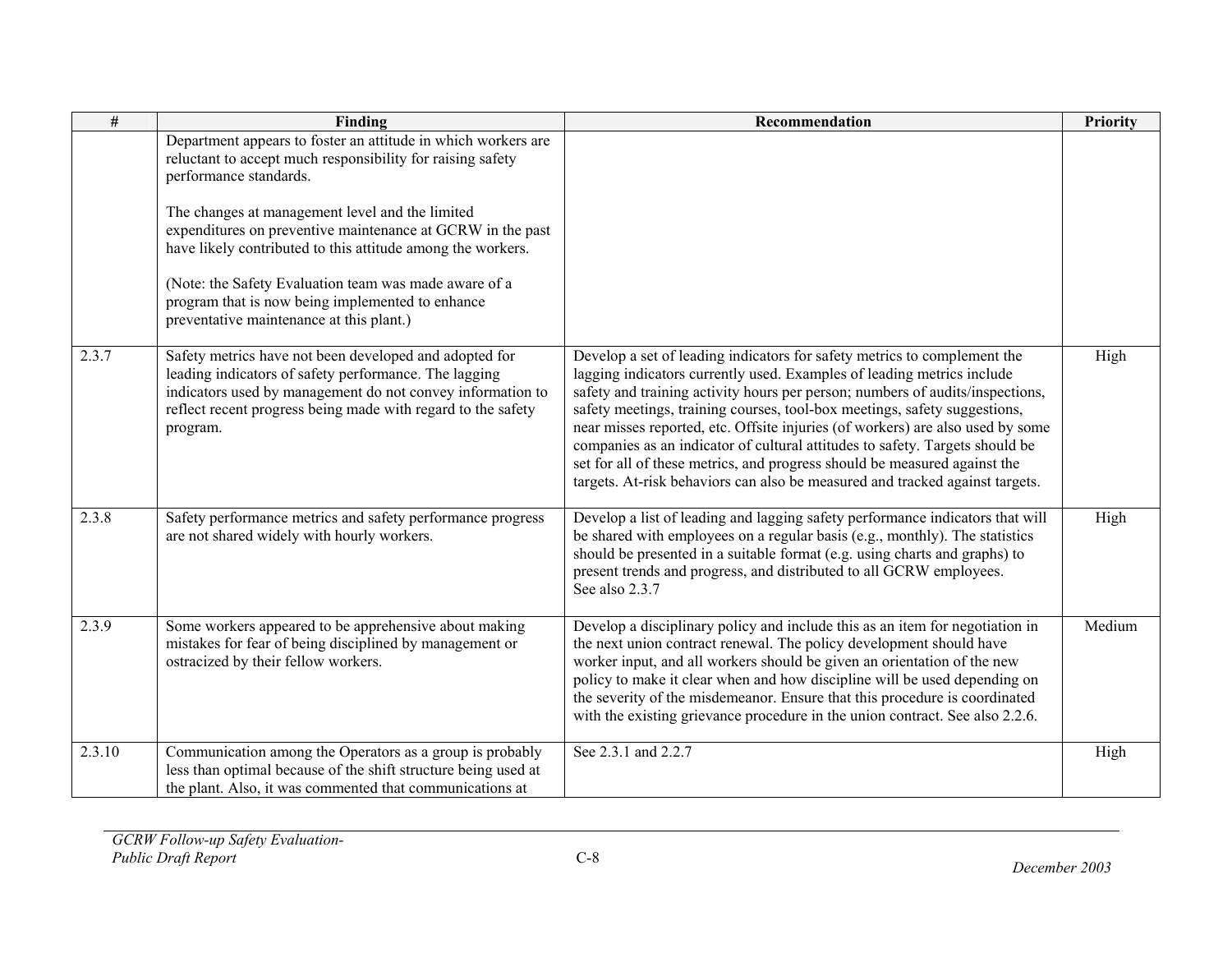| #      | Finding                                                                                                                                                                                                                                                                                     | Recommendation                                                                                                                                                                                                                                                                                                                                                                                                                                                                                                                                                                                                                                                                                                                                                  | Priority |
|--------|---------------------------------------------------------------------------------------------------------------------------------------------------------------------------------------------------------------------------------------------------------------------------------------------|-----------------------------------------------------------------------------------------------------------------------------------------------------------------------------------------------------------------------------------------------------------------------------------------------------------------------------------------------------------------------------------------------------------------------------------------------------------------------------------------------------------------------------------------------------------------------------------------------------------------------------------------------------------------------------------------------------------------------------------------------------------------|----------|
|        | shift change in the recent past have been brief, with only<br>limited exchange of information regarding the status of plant<br>operations.                                                                                                                                                  |                                                                                                                                                                                                                                                                                                                                                                                                                                                                                                                                                                                                                                                                                                                                                                 |          |
| 2.3.11 | Plant managers receive no formal training on community<br>relations and public outreach to help with the communication<br>of safety and environmental issues.                                                                                                                               | Develop a training program to provide the GCRW Plant Manager (and other<br>key managers, as appropriate) with the skills necessary for effective<br>communication on environmental and safety issues with outside parties,<br>including the public.                                                                                                                                                                                                                                                                                                                                                                                                                                                                                                             | Medium   |
| 2.3.12 | Participation in the safety program has not been fully<br>embraced by workers, so the potential from employee<br>involvement is not being fully realized.                                                                                                                                   | See 2.3.1                                                                                                                                                                                                                                                                                                                                                                                                                                                                                                                                                                                                                                                                                                                                                       | High     |
| 2.3.13 | Workers are not always involved in developing and reviewing<br>safety rules that affect their work, especially with respect to<br>personal protective equipment, clothing, and work permits.                                                                                                | See 2.3.1 and 2.3.21                                                                                                                                                                                                                                                                                                                                                                                                                                                                                                                                                                                                                                                                                                                                            | High     |
| 2.3.14 | Some workers perceive that the safety and health rules may be<br>too extensive or prohibitive for the real risks involved.                                                                                                                                                                  | See 2.3.1 and 2.3.21                                                                                                                                                                                                                                                                                                                                                                                                                                                                                                                                                                                                                                                                                                                                            |          |
| 2.3.15 | There is no performance evaluation process for hourly<br>workers that could be used to require and recognize good<br>safety performance. Personal performance appraisals and<br>associated safety evaluations for salaried people are<br>sometimes delayed beyond the anniversary date.     | Consider developing an incentive-based system for providing hourly<br>workers with rewards for positive contributions to safety (see Finding<br>#2.2.6). For each salaried employee, ensure that the evaluation of safety<br>performance (including a session to provide feedback to the employee) is<br>conducted on the anniversary date to provide feedback on safety issues in a<br>timely manner.                                                                                                                                                                                                                                                                                                                                                          | Low      |
| 2.3.16 | The regulatory safety and health training program is not<br>revised and upgraded on a routine basis to ensure it maintains<br>participants' interest. The training is perceived by some to be<br>boring, repetitive, and time-consuming. As such the training<br>may not be very effective. | Conduct a training effectiveness review of the regulatory Health and Safety<br>training courses using a team of workers and managers, and consider<br>alternative approaches for providing this training, including "e-training"<br>options (provided by a third party or through the Company intranet). Using<br>e-training has the potential of increasing interest level. It would allow<br>individuals to schedule training and to proceed with the training at their own<br>pace. It also offers potential cost savings. (Note. This method may not be<br>suitable for all training courses, especially if site-specific or Company-<br>specific requirements apply. Also, it does not allow for employees to ask<br>questions directly to an instructor.) | Low      |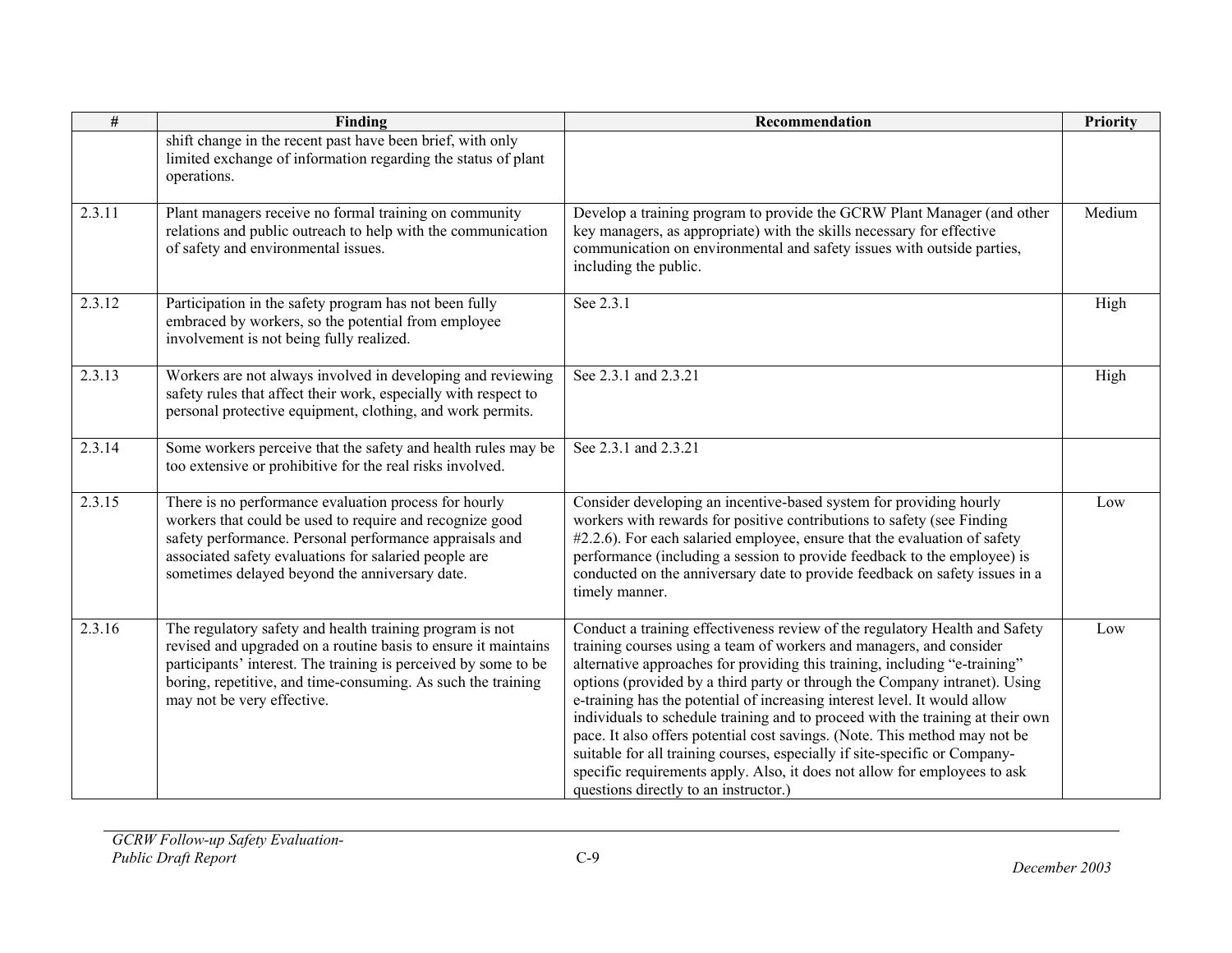| #      | Finding                                                                                                                                                                                                                                                                              | Recommendation                                                                                                                                                                                                                                                                                                                                                                                                                                                                                                                                                         | <b>Priority</b> |
|--------|--------------------------------------------------------------------------------------------------------------------------------------------------------------------------------------------------------------------------------------------------------------------------------------|------------------------------------------------------------------------------------------------------------------------------------------------------------------------------------------------------------------------------------------------------------------------------------------------------------------------------------------------------------------------------------------------------------------------------------------------------------------------------------------------------------------------------------------------------------------------|-----------------|
|        |                                                                                                                                                                                                                                                                                      |                                                                                                                                                                                                                                                                                                                                                                                                                                                                                                                                                                        |                 |
| 2.3.17 | The need for cross-training Operators in the procedures for<br>operating other areas of the plant has been recognized by<br>workers and management, but there has been no commitment<br>to implement such a cross-training program.                                                  | GCRW management should develop a plan for Operator cross-training and<br>review the plan with the union during the next round of contract<br>negotiations. As soon as a mutually acceptable plan has been developed, it<br>should be implemented within the Operations Department.                                                                                                                                                                                                                                                                                     | Medium          |
| 2.3.18 | Workers appear to have a parochial view of operating and<br>maintenance practices. They have very limited exposure to<br>operating and maintenance practices at other similar facilities<br>within General Chemical and/or within the local area.                                    | GCRW should consider establishing relationships with other facilities within<br>General Chemical and/or with companies in the local area that would allow<br>GCRW plant workers to visit other plants to gain a perspective of how<br>others conduct operations and maintenance. This may be offered as a<br>rotation (e.g., one person per month) or as an incentive program based on<br>individual contributions to the safety program. As workers identify best<br>practices at other facilities, the best practices could be offered for<br>consideration at GCRW. | Low             |
| 2.3.19 | GCRW job descriptions do not explicitly address safety<br>requirements.                                                                                                                                                                                                              | See 2.3.1                                                                                                                                                                                                                                                                                                                                                                                                                                                                                                                                                              | High            |
| 2.3.20 | Working safely is not yet internalized by the entire work<br>force. There appears to be a limited understanding of the risks<br>involved, and managers indicated that personal protective<br>equipment is not always worn by workers, as required.                                   | See 2.3.1 and 2.3.21                                                                                                                                                                                                                                                                                                                                                                                                                                                                                                                                                   | High            |
| 2.3.21 | Worker's concerns about wearing eye goggles have not been<br>adequately addressed. Workers argue that wearing eye<br>goggles could introduce health and safety risks under certain<br>circumstances.                                                                                 | Conduct a round of safety meetings at GCRW specifically to address<br>workers' concerns with Personal Protective Equipment (PPE) such as<br>goggles and clothing. Following these meetings, revise the PPE policy, as<br>necessary, to address legitimate concerns, and develop consensus among<br>workers that the policy will be adhered to.                                                                                                                                                                                                                         | High            |
| 2.3.22 | It appears that some supervisors may take risks to get the job<br>done, and risk-taking behaviors may be permitted or<br>overlooked by some levels of management. Some workers<br>indicated they might be willing to take some risks and break<br>safety rules to rescue a man down. | Conduct a meeting for all supervisors to emphasize the importance of strict<br>adherence to safety and health policies, procedures, rules and instructions.<br>Supervisors' ability to comply with this requirement should be included in<br>the supervisors' job descriptions and as a safety performance objective in the<br>annual performance reviews.<br>Also see $2.3.24$                                                                                                                                                                                        | High            |
| 2.3.23 | The existing shift structure may result in Operators' taking                                                                                                                                                                                                                         | GCRW managers and supervisors should review the current policy                                                                                                                                                                                                                                                                                                                                                                                                                                                                                                         | Medium          |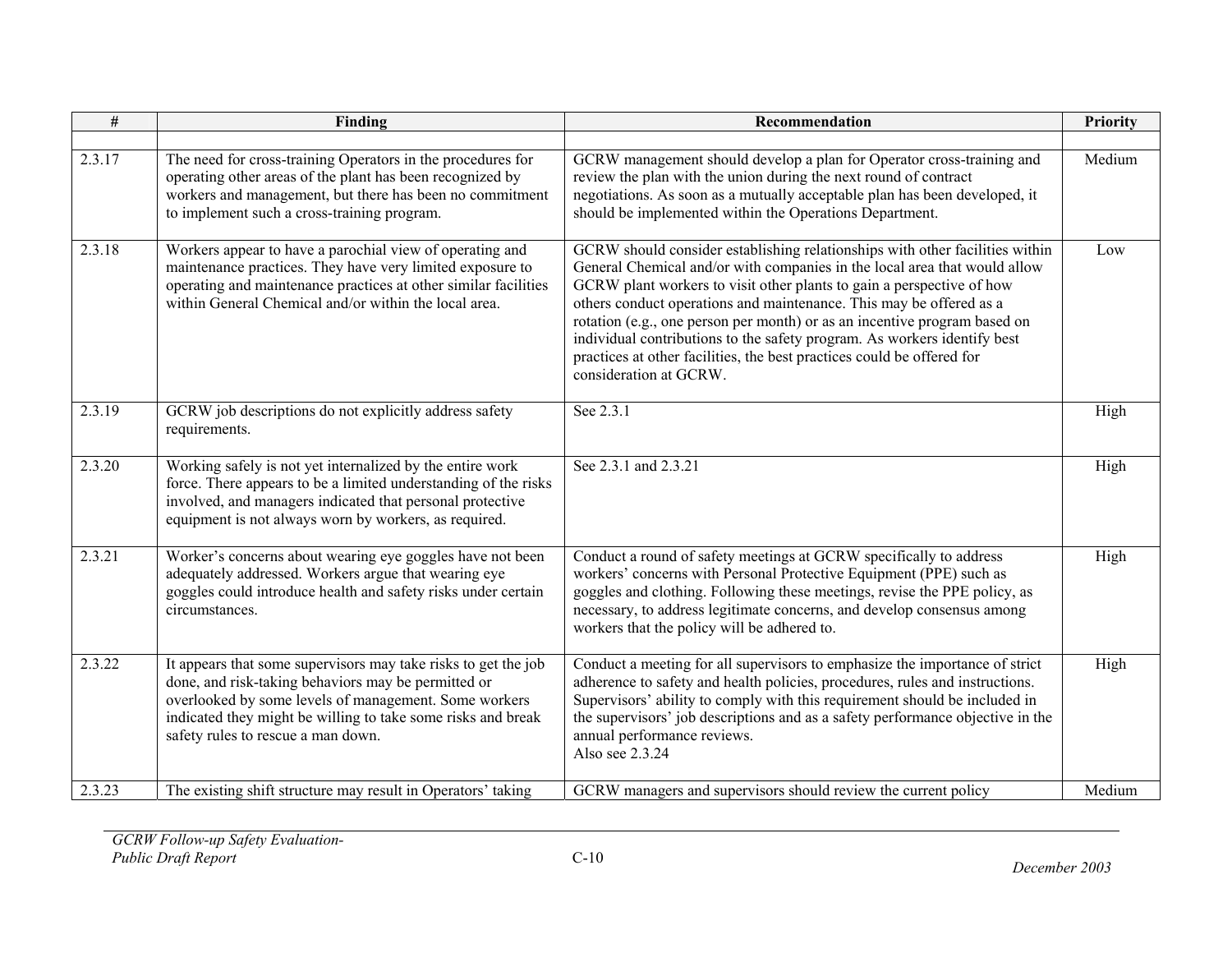| #      | Finding                                                                                                                                                                                                                                                                                                                             | Recommendation                                                                                                                                                                                                                                                                                                                                                                                                                                                                                                                                                                                                                                                                                                                                                           | Priority |
|--------|-------------------------------------------------------------------------------------------------------------------------------------------------------------------------------------------------------------------------------------------------------------------------------------------------------------------------------------|--------------------------------------------------------------------------------------------------------------------------------------------------------------------------------------------------------------------------------------------------------------------------------------------------------------------------------------------------------------------------------------------------------------------------------------------------------------------------------------------------------------------------------------------------------------------------------------------------------------------------------------------------------------------------------------------------------------------------------------------------------------------------|----------|
|        | undue risks because of an unwillingness to request help when<br>it is needed. The short duration of shift changes may also<br>present significant risk in some situations.                                                                                                                                                          | requirements for shift change to verify the policies provide adequate<br>coverage for the likely risks, especially when the plant is going through a<br>startup. Also see 2.2.7 and 2.3.17.                                                                                                                                                                                                                                                                                                                                                                                                                                                                                                                                                                              |          |
| 2.3.24 | Some workers and supervisors consider the safety rules may<br>not be practical for the "real" risks at this plant. They consider<br>there may be too many rules, and some rules are difficult to<br>follow.                                                                                                                         | Use the Health and Safety Committee or a similar forum to conduct a review<br>of the applicable safety rules and identify why workers may perceive they<br>are not practical. For safety rules that are deemed to be overly restrictive,<br>review the rules and the associated training to determine if there are ways to<br>help workers comply with the rule requirements, and minimize the time<br>needed to implement the rules.                                                                                                                                                                                                                                                                                                                                    | Low      |
| 2.3.25 | At times, there may not be an adequate number of Operators<br>at the plant to work safely. Some examples of times and work<br>activities that could introduce risk with insufficient people are:<br>$(1)$ during upset conditions; $(2)$ during plant start-up; and $(3)$<br>when the Operations Department has unfilled positions. | GCRW plant management should ensure that all open Operator positions are<br>filled as quickly as possible with qualified individuals in order to avoid<br>experiencing undue risks because of staff shortages.<br>Also see 2.3.23                                                                                                                                                                                                                                                                                                                                                                                                                                                                                                                                        | Low      |
| 2.3.26 | Physical conditions at the plant may restrict peoples' ability to<br>work safely. (This issue applies more to the limited<br>expenditures in the past on preventive maintenance rather than<br>to human factors issues involved in equipment operation.)                                                                            | GCRW is implementing improvements to the mechanical integrity program<br>that should address the underlying issues associated with this finding.                                                                                                                                                                                                                                                                                                                                                                                                                                                                                                                                                                                                                         | High     |
| 2.3.27 | Workers are not trained to identify and report near misses, and<br>there is a lack of awareness of what a near miss is. There are<br>no incentives for reporting near misses. (See also 2.1.10)                                                                                                                                     | Consider implementing a "near-miss campaign" that focuses attention on<br>identifying near misses over a limited period of time. The campaign could<br>include initial orientation for workers to help them identify near misses, a<br>competitive element (e.g., reporting by groups, shifts, facility demographics,<br>etc.), and a rewards component. After the campaign, analysis of the near<br>misses could be used to highlight how the near misses helped to eliminate<br>risks in the work place. The intent of the campaign would be to raise<br>awareness of near misses, and help to increase the motivation of all workers<br>to report near misses. Consider a follow-up program that provides incentives<br>for reporting near misses on a routine basis. | High     |
| 2.3.28 | There is a sense among many of the workers that accident<br>investigations are used to identify who is to blame, rather than<br>to address the underlying root causes.                                                                                                                                                              | Management should consider promoting a moratorium on near misses,<br>making it clear to workers that there would be no retribution or discipline for<br>workers who report near misses. Also see 2.3.1 and 2.3.27                                                                                                                                                                                                                                                                                                                                                                                                                                                                                                                                                        | Medium   |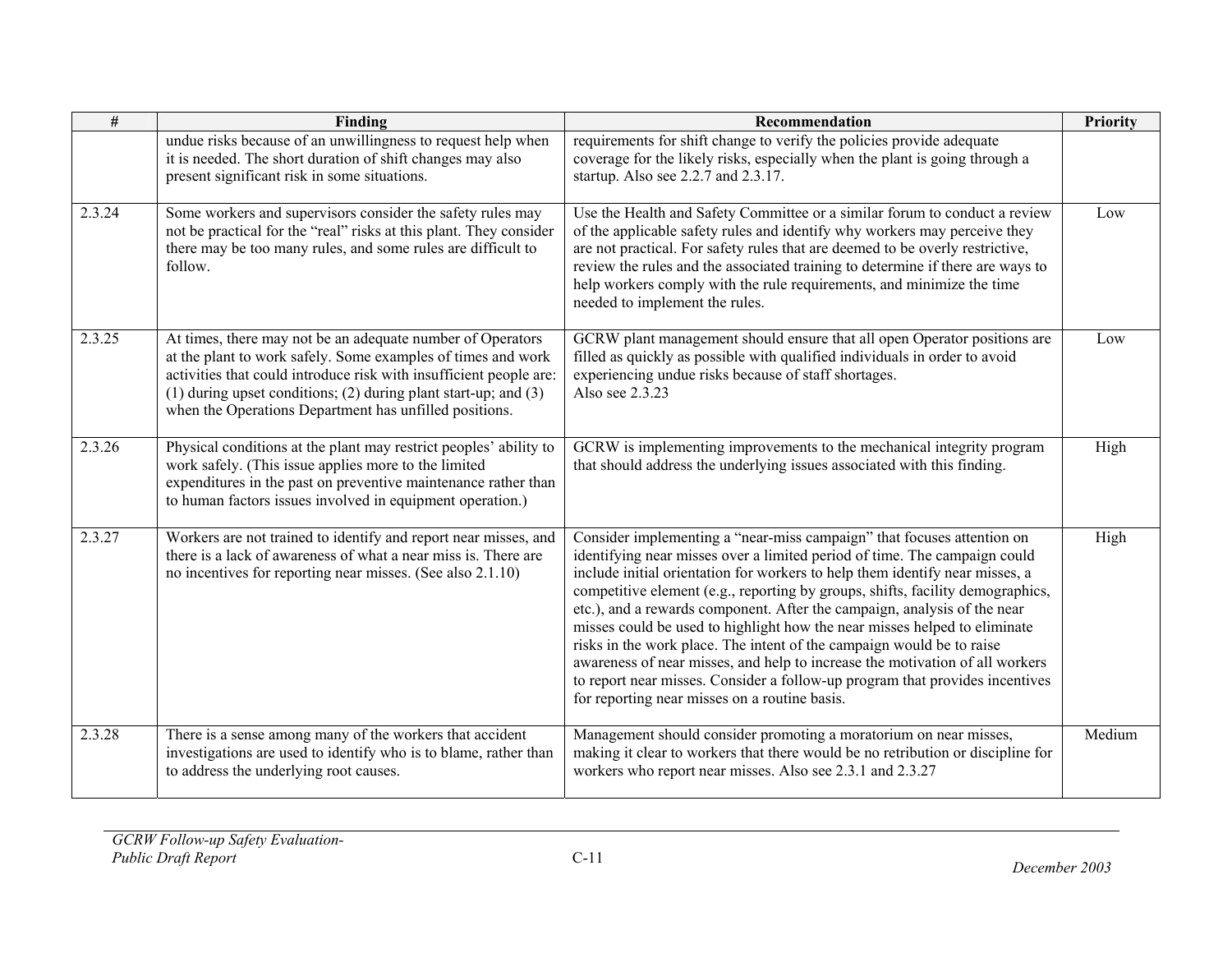|        | Finding                                                     | Recommendation                                                               | <b>Priority</b> |
|--------|-------------------------------------------------------------|------------------------------------------------------------------------------|-----------------|
| 2.3.29 | Many of the workers, supervisors and managers are concerned | GCRW management should communicate routine updates to all employees          | High            |
|        | over job security. The recent bankruptcy announcement by    | on the financial status of the Company and the likely outcome as it pertains |                 |
|        | General Chemical could have an adverse impact on employee   | to GCRW. These communications should continue regularly until the            |                 |
|        | morale and motivation for working safely.                   | General Chemical bankruptcy proceedings are resolved.                        |                 |
|        |                                                             |                                                                              |                 |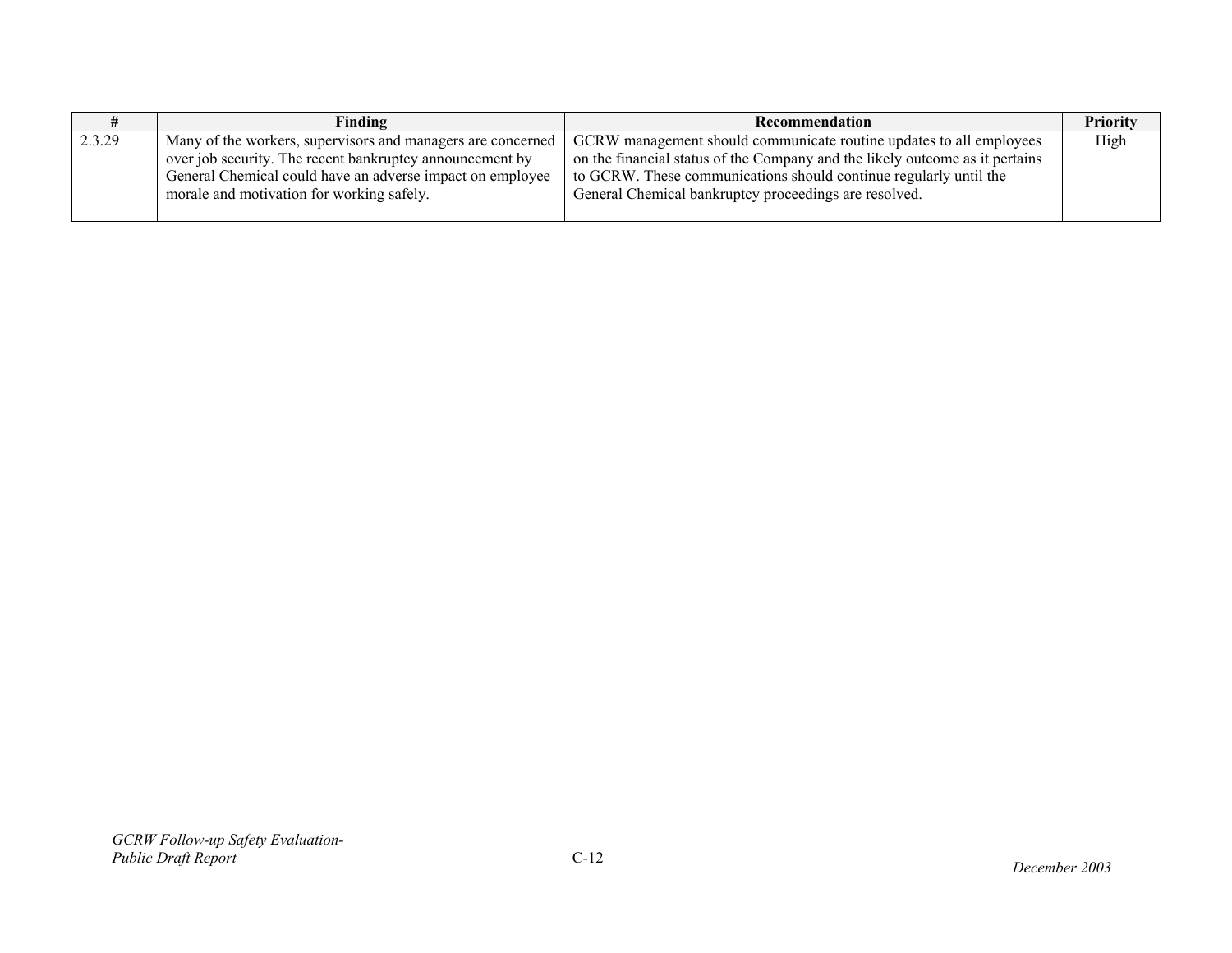**Appendix D Initial Safety Evaluation Scope of Work**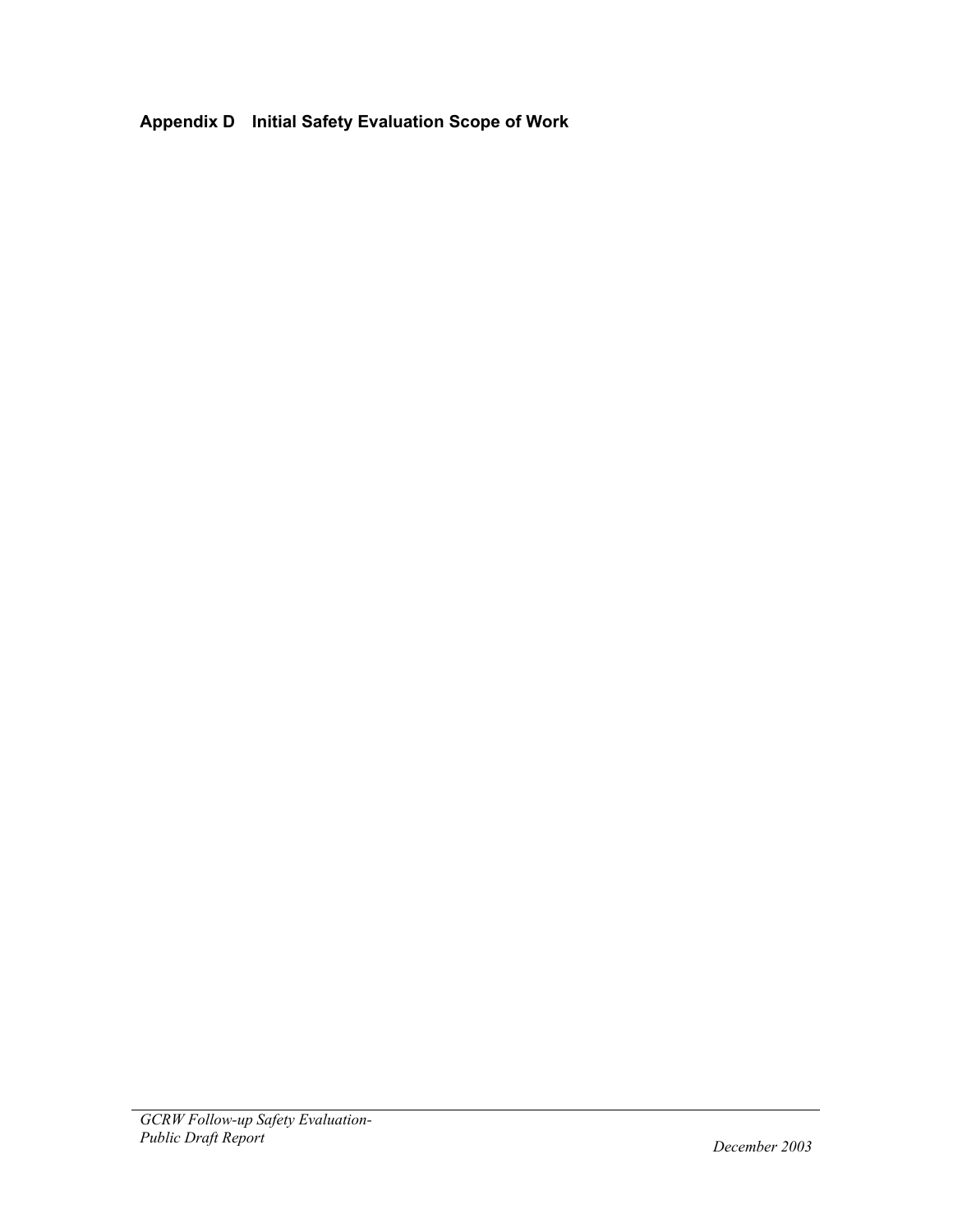#### **General Chemical - Richmond Works Management Systems and Safety Evaluation Statement of Scope**

## **Objective**

The objectives of this Management Systems for Process Safety and Safety Evaluation are to complete a thorough evaluation of the current management practices and safety culture at the General Chemical - Richmond Works plant.

### **Background**

Because of incidents that have occurred at the General Chemical - Richmond Works plant, communities adjacent to the plant, the Richmond City Council, the Contra Costa County Board of Supervisors, and Health Services are concerned about the safe operation of the plant. Among these incidents are a July 26, 1993 release of oleum, May 1, 2001 release of sulfur dioxide, and a November 29, 2001 release of sulfur trioxide and sulfur dioxide.

In response to the two 2001 incidents, the Richmond City Council together with Contra Costa Health Services is arranging for a third-party evaluation to be performed on this plant. This evaluation is not an investigation of the incidents, but an overall review of the Management Systems that are in place at the plant for process safety and a Safety Evaluation of the plant.

# **Requirements**

The Management Systems and Safety Evaluation will evaluate the plant's human factors and systems concerning the management practices and safety culture at the plant.

# **Scope of Work**

The evaluation will be conducted at the General Chemical - Richmond Works plant.

**1** Evaluate how the plant's management safety systems, safety culture, and human factors are incorporated in the training of operating, maintenance, other staff, management personnel, and contractors. Address the management systems for: Operating Procedures, Training, Management of Change, Pre Start-Up Safety Reviews, Incident Investigation, Hot Work, Contractors, Emergency Response Program, Compliance Audits, Employee Participation, and Process Hazard Analysis. This evaluation should include, but not be limited to the items listed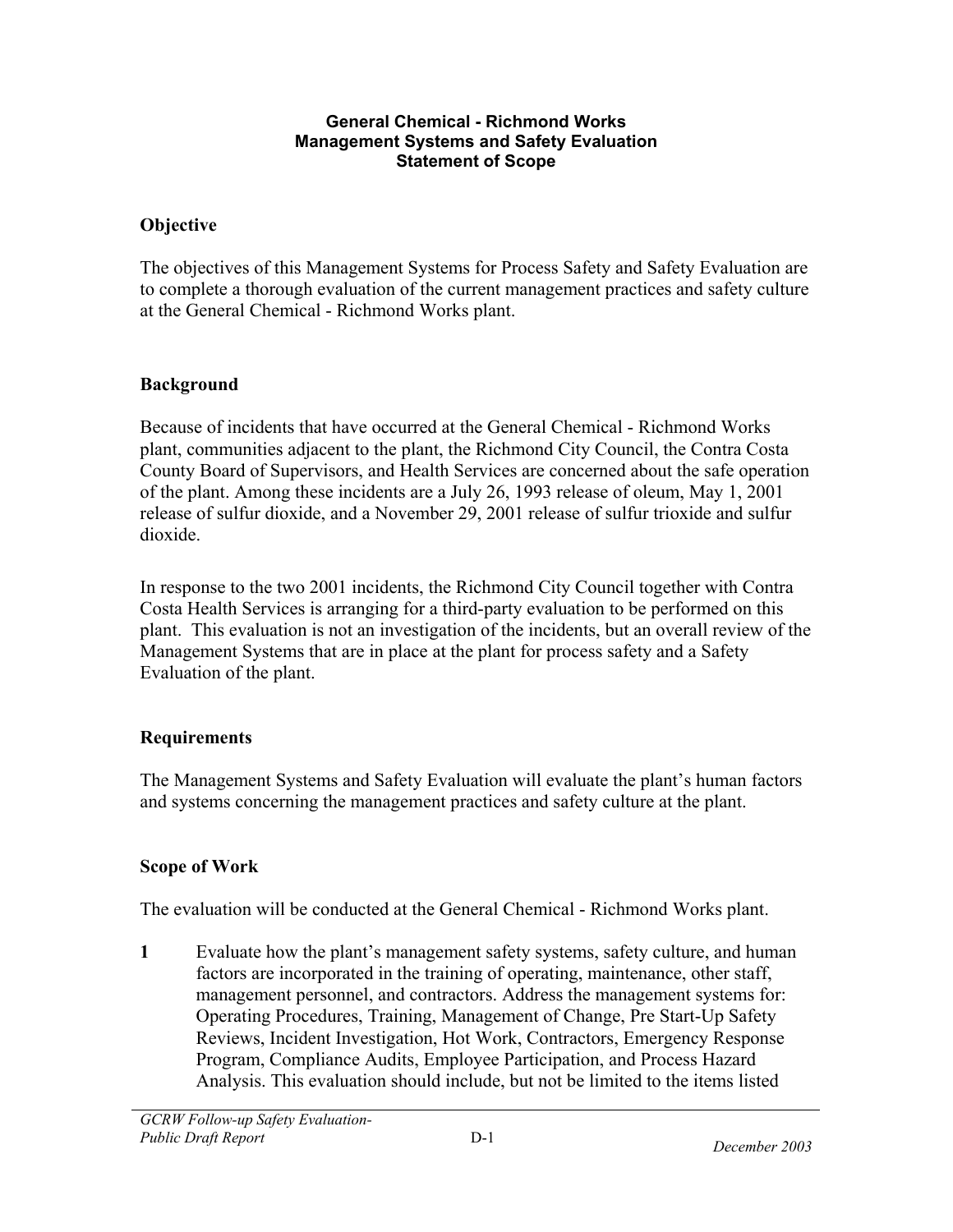below:

- **d.** How is management intent, as expressed in internal policies, carried out at field level?
- **e.** How are procedures developed? What does General Chemical Richmond Works plant do when work falls outside of the written procedures?
- **f.** How is bottom-up input provided for, and on what range of subject matter? How are disagreements resolved?
- **g.** What systems are in place to ensure that management policies and/or procedures are carried out? Do these systems include audits?
- **h.** What accountability exists at each level of the organization? Who is accountable for what and to whom?
- **3.** Public Participation the evaluation will include public participation. A public meeting will be held prior to the beginning of the onsite evaluation, in which the contractor will explain the plan on how the contractor will perform the evaluation. A second meeting will be held after the draft report is issued to explain the results of the evaluation. The meetings will be an opportunity for the contractor to listen to the public's concerns and consider incorporating them in the evaluation. The contractor shall attend and present reports at the following meetings:
	- **a.** An initial meeting before starting the evaluation;
	- **b.** A public meeting to discuss the draft findings of the evaluation;
	- **c.** A meeting of the Richmond City Council;
	- **d.** A meeting of the Board of Supervisors, to present the final report.
- **4.** A follow-up evaluation will be done, if determined to be necessary by the successful bidder or the Oversight Committee, to include the following:
	- **a.** Review the General Chemical Richmond Works plant's action plan to help ensure that the action plan is addressing the recommendations and findings from the safety evaluation.
	- **b.** Onsite follow-up evaluation to determine that the action plan implemented is actually addressing the recommendations from the safety evaluation. This evaluation is expected to occur approximately six months after the final report is completed.
	- **c.** Follow-up evaluation may include a public meeting presenting the draft report of the follow-up onsite evaluation, a public comment period, and a final report to the Richmond City Council and the Board of Supervisors.